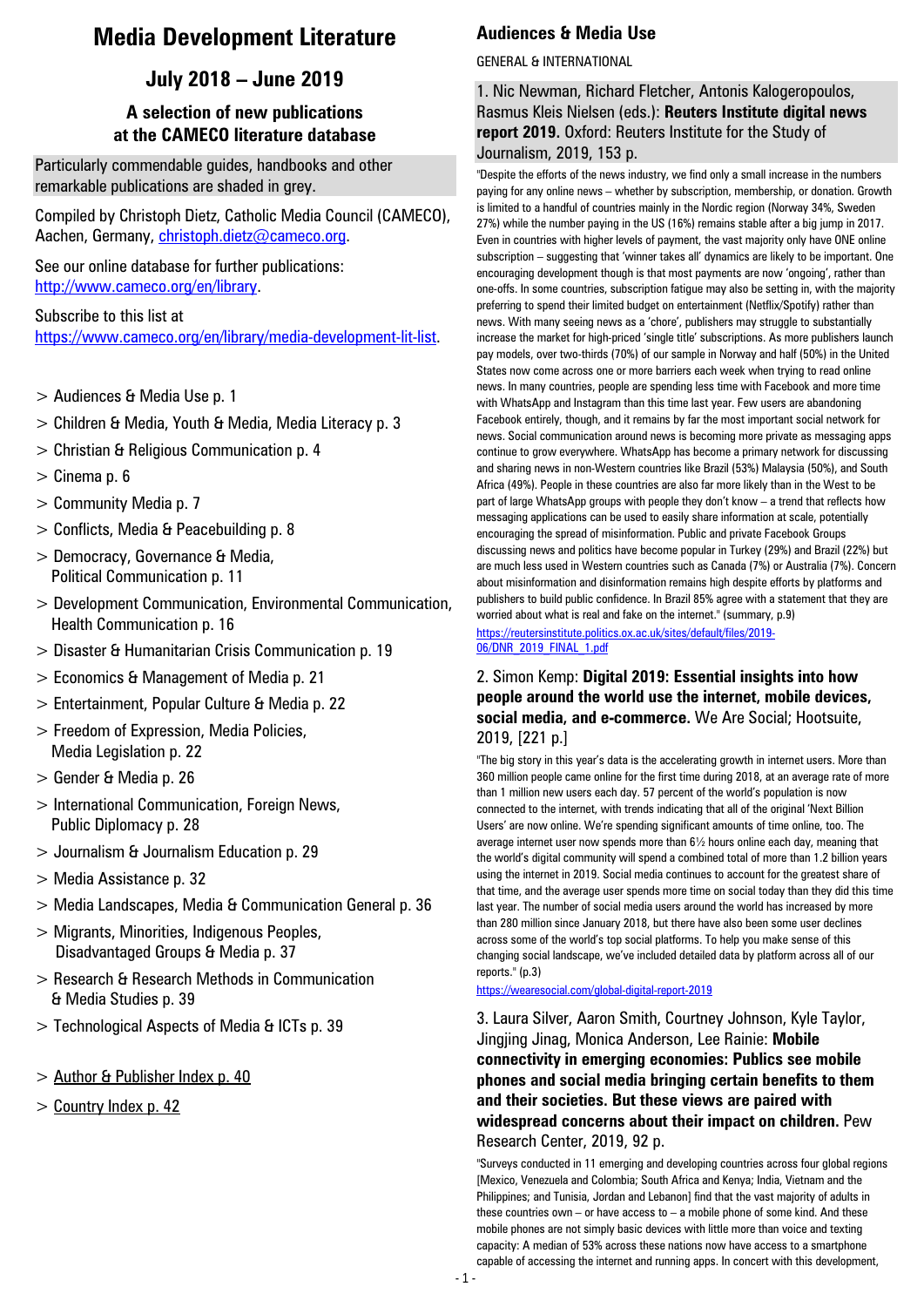social media platforms and messaging apps – most notably, Facebook and WhatsApp – are widely used. Across the surveyed countries, a median of 64% use at least one of seven different social media sites or messaging apps. Indeed, smartphones and social media have melded so thoroughly that for many they go hand-in-hand. A median of 91% of smartphone users in these countries also use social media, while a median of 81% of social media users say they own or share a smartphone." (p.4[short comment] [https://www.pewinternet.org/wp-](https://www.pewinternet.org/wp-content/uploads/sites/9/2019/03/PI_2019.03.07_Mobile-Connectivity_FINAL.pdf)

[content/uploads/sites/9/2019/03/PI\\_2019.03.07\\_Mobile-Connectivity\\_FINAL.pdf](https://www.pewinternet.org/wp-content/uploads/sites/9/2019/03/PI_2019.03.07_Mobile-Connectivity_FINAL.pdf)

#### 4. E. McKewon: **Public trust in journalism: An annotated bibliography.** Sydney: University of Technology, Centre for Media Transition, 2018, 77 p.

"Part 1: Public Opinion Polls and Surveys, contains references to recent public opinion polls and surveys that measure public trust in journalism across dozens of countries and geopolitical regions including Australia, Africa, Asia, China, Europe, Latin America, the Middle East and North America. Part 2: Peer-reviewed Academic Literature, is equally geographically and culturally diverse It includes references to peer-reviewed studies published as books, book chapters, journal articles and major university-published reports. Most of these studies investigate factors that influence perceptions of credibility or public trust in the news media. The section also contains theoretical papers and literature reviews that engage in reflexive analyses and propose new research directions. Part 3: Perspectives from the Journalistic Field, presents a collection of news articles, features, editorials, commentaries, blogs and other contributions from journalists, news editors and media scholars working on collaborative projects between news organisations and universities." (contents)

[https://www.uts.edu.au/sites/default/files/article/downloads/Trust%20in%20Journalism%](https://www.uts.edu.au/sites/default/files/article/downloads/Trust%20in%20Journalism%20Biblio.pdf) [20Biblio.pdf](https://www.uts.edu.au/sites/default/files/article/downloads/Trust%20in%20Journalism%20Biblio.pdf)

## 5. Amy Mitchell, Katy Simmons, Katerina Eva Matsa, Laura Silver: **Publics globally want unbiased news coverage, but are divided on whether their news media deliver: Deep political divides in many nations on satisfaction with news media.** Pew Research Center, 2018, 54 p.

"Publics around the world overwhelmingly agree that the news media should be unbiased in their coverage of political issues, according to a new Pew Research Center survey of 38 countries. Yet, when asked how their news media are doing on reporting different political issues fairly, people are far more mixed in their sentiments, with many saying their media do not deliver. And, in many countries, there are sharp political differences in views of the media – with the largest gap among Americans. To build off Pew Research Center's earlier findings about U.S. news media habits and attitudes, this new crossnational survey begins to study these dynamics globally. The survey finds that a median of 75% across 38 countries say it is never acceptable for a news organization to favor one political party over others when reporting the news. Just 20% say this is sometimes okay. People in Europe show the greatest opposition to political bias in their news." (p.3) [http://www.pewglobal.org/2018/01/11/publics-globally-want-unbiased-news-coverage](http://www.pewglobal.org/2018/01/11/publics-globally-want-unbiased-news-coverage-but-are-divided-on-whether-their-news-media-d%20eliver/)[but-are-divided-on-whether-their-news-media-d eliver/](http://www.pewglobal.org/2018/01/11/publics-globally-want-unbiased-news-coverage-but-are-divided-on-whether-their-news-media-d%20eliver/)

#### AFRICA, SUB-SAHARAN

#### 6. Johanna Rieß: **Internet in Nairobi, Kenia: Medienaneignung als Konstruktion.** Bielefeld: transcript, 2019, 314 p.

"Johanna Rieß untersucht, wie sich Nutzerinnen aus drei verschiedenen Internetcafés in Nairobi/Kenia das Internet aneignen und welche Einsichten sich über dieses Medium ergeben. Erzählt wird außerdem eine ausführliche Digitalisierungsgeschichte Kenias. Dabei zeigt sich, dass gängige Annahmen bezüglich einer digitalen Kluft zwischen Ländern des globalen Nordens und des globalen Südens längst nicht mehr zutreffen." (www.transcript-verlag.de)

table of contents & introduction[: https://www.transcript](https://www.transcript-verlag.de/media/pdf/72/2c/2d/ts46841.pdf)[verlag.de/media/pdf/72/2c/2d/ts46841.pdf](https://www.transcript-verlag.de/media/pdf/72/2c/2d/ts46841.pdf)

subjects: internet & social media use; telecentres / internet cafés; digital anthropology - Kenya

#### ASIA & PACIFIC

#### 7. Emilie Lehmann-Jacobsen: **Myanmar audience study 2018: Myanmar's media from an audience perspective.** International Media Support (IMS); Fojo Media Institute, 2018, 23 p.

"The study found that there is a widespread preference towards local media as people feel that these media outlets provide them with information relevant to their local communities and daily lives. Television is a preferred medium for consuming news but social media, and Facebook in particular, is catching up. A culture of sharing news and information ensures that even people without access to Facebook know of the platform and get updates through friends and family. People's trust in media differs but with many preferring state-owned media to deliver trustworthy and reliable news and information.

Some news consumers showcase a natural skepticism towards news and information, but limited access to reliable information makes it difficult for them to verify what they read, see or hear. Despite some people's ability to critically reflect on the information they encounter, the level of media literacy in Myanmar remains low with many finding it difficult to decipher media content and grasp the role and purpose of media and news. Based on the findings, the report ends with 12 recommendations. Six are directed towards the Myanmar media industry, journalists and other content producers while the remaining six are targeted at media development organizations and learning institutions." (executive summary)

[https://www.mediasupport.org/publication/myanmars-media-from-an-audience](https://www.mediasupport.org/publication/myanmars-media-from-an-audience-perspective/)[perspective/](https://www.mediasupport.org/publication/myanmars-media-from-an-audience-perspective/)

#### EUROPE

#### 8. **Media consumption survey in Ukraine 2018.** Internews; USAID, 2018, 55 p.

"As before, the popularity of TV among older viewers  $(46+)$  greatly contributes to its leading position in the media consumption totals. As usual, residents in the western regions comprise the largest TV audience among all regions of Ukraine.  $1+1$  and Inter remain the most popular TV channels in the country. Digital (internet) media remains the most popular news source among younger audiences, with internet users aged 18-45 years preferring news sites, and youth (up to 35 years old) – social networks. As before, most consumers prefer news aggregators (like ukr.net) over other digital media outlets. The social media consumption patterns keep changing – the Facebook audience is gradually growing, while the Russian social networks have lost their leading positions.The levels of trust in both national and regional media have increased in all media categories. This trend was observed in all regions of Ukraine. Public trust in Russian media remains low - in fact, levels of trust in Russian TV, radio and press continue to decrease year in and year out since 2014." (key findings, p.5) [https://internews.org/sites/default/files/2018-09/2018-](https://internews.org/sites/default/files/2018-09/2018-MediaConsumSurvey_eng_FIN.pdf)

[MediaConsumSurvey\\_eng\\_FIN.pdf](https://internews.org/sites/default/files/2018-09/2018-MediaConsumSurvey_eng_FIN.pdf)

## 9. Magenta Consulting: **National survey: Perceptions of the population of the Republic of Moldova on mass media.**  Internews; U.S. Agency for International Development (USAID), 2018

"55% of the interviewees have mixed feelings about how well informed they are regarding the general events from the Republic of Moldova. 43% of the respondents stated that they don't feel informed at all or feel informed to a small extent regarding the events from the country. At the same time, 40% stated that they are satisfied with the Republic of Moldova mass media. A large percentage - 92% - of the respondents totally agree or somewhat agree that "it is important for Moldovans to be able to distinguish the news which intend to manipulate and misinform citizens". At the same time, when asked what type of sources they use for information, almost half (45%) mentioned that they follow the news, but are not sure which sources are independent. 44% of the respondents believe that it would be "difficult" or "very difficult" to distinguish when mass media's intention is to manipulate or change the opinion of the citizens. At the same time, 61% of the interviewees believe that the population of Moldova could hardly make a difference between fake and real news. 85% of the participants believe that news in the Republic of Moldova are influenced by politics "a lot" or "very much". (summary) [https://internews.org/sites/default/files/2019-](https://internews.org/sites/default/files/2019-02/03_INTERNEWS_Final%20report_25.10.18_EN-web.pdf)

[02/03\\_INTERNEWS\\_Final%20report\\_25.10.18\\_EN-web.pdf](https://internews.org/sites/default/files/2019-02/03_INTERNEWS_Final%20report_25.10.18_EN-web.pdf)

#### MIDDLE EAST / WESTERN ASIA & NORTH AFRICA

#### 10. Everette E. Dennis et al.: **Media use in the Middle East: A seven-nation survey.** Qatar: Northwestern University, [2018], 79 p.

"The retrospection, which covers Egypt, Jordan, Lebanon, Qatar, Saudi Arabia, Tunisia, and the United Arab Emirates, includes the following highlights: Internet penetration has increased in every country since 2013. The biggest increase occurred in Lebanon – from 58 percent to 91 percent in the last five years; Smartphones are the 'go-to' device, connecting 97 percent of people to the internet as declining numbers of people (45 percent) rely on computers as their primary source of internet access; In terms of social media, fewer Arab national now use Facebook (74 percent) and Twitter (27 percent), while Instagram and Snapchat have risen to 40 percent and 29 percent respectively, due perhaps in part to the privacy these applications provide; Direct messaging is ubiquitous, with 97 percent of people using it; 47 percent of people send messages to group chats; Trust among Arab nationals in mass media is widespread, but figures have declined in several countries such as Tunisia (from 64 percent to 56 percent) and Qatar (from 69 percent to 64 percent); Most Gulf nationals say news media in their country is credible, but nationals elsewhere tend to disagree (Qataris are among the highest group in this respect with 62 percent saying their national media is credible, and Jordan among the lowest, at just 38 percent - down from 66 percent in 2013); At the same time, the belief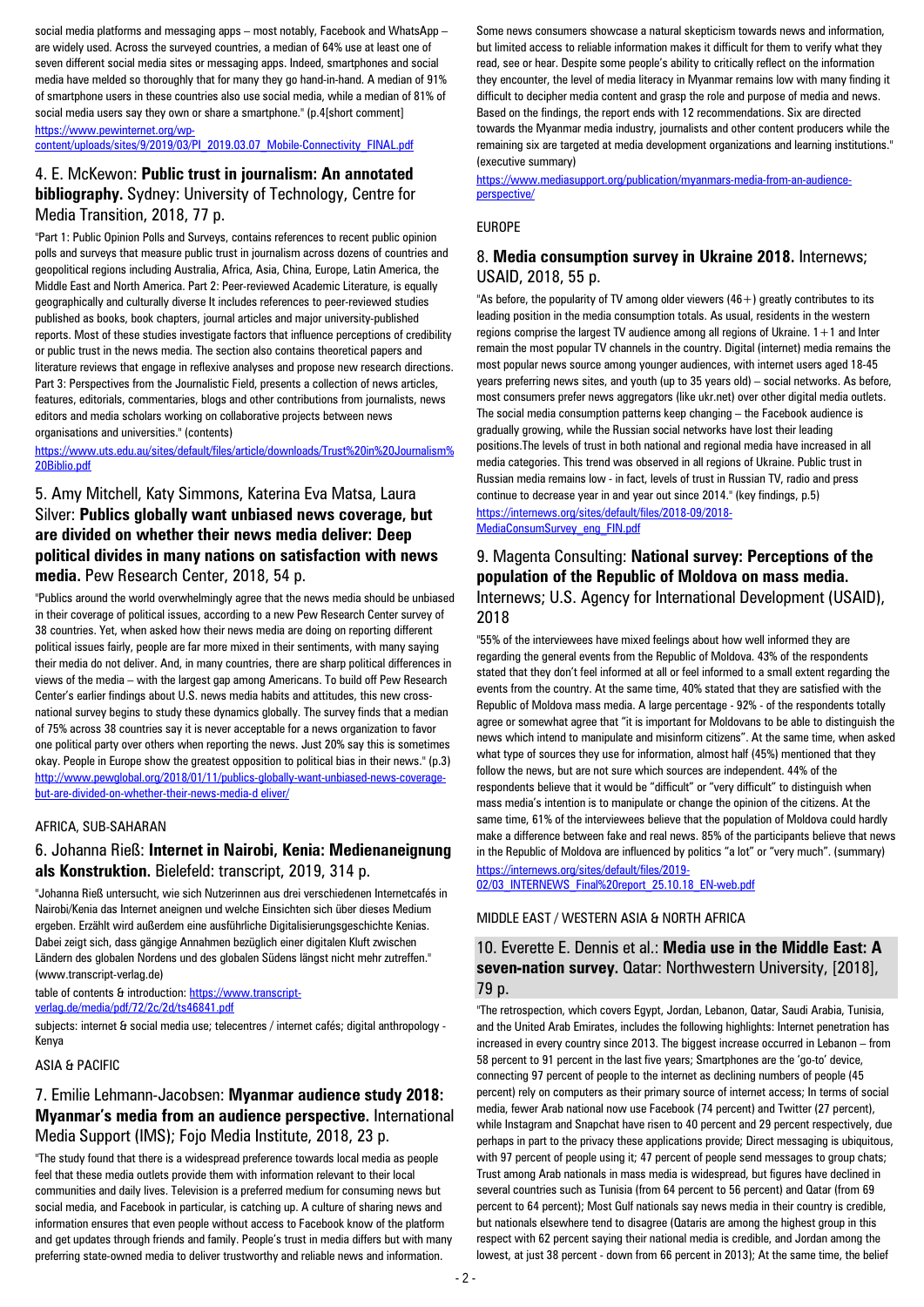that international news organizations are biased against the Arab World has grown. An average of 37 percent of Arab nationals thinks this."

(https://www.qatar.northwestern.edu/news/articles/2018/05-mideast-mediaretrospective.html)

[http://www.mideastmedia.org/uploads/5\\_Year\\_Retrospection\\_Horizonal\\_v5.pdf](http://www.mideastmedia.org/uploads/5_Year_Retrospection_Horizonal_v5.pdf)

## **Children & Media, Youth & Media, Media Literacy**

GENERAL & INTERNATIONAL

#### 11. Jasmina Ivanovic: **Operational handbook for child online safety centres.** Belgrade: Save the Children, 2019, 67 p.

"The Operational Handbook for Contact Centres for online safety of children contains action guidelines as well as knowledge, procedures and rules for successful work through the helpline for providing quality assistance and support to children, youth, families, professionals, teachers and others working with children and young people on the safer and secure use of the Internet and protection of children and young people when using modern technologies, as well as reporting illegal or harmful content on the Internet (hotline). The document also contains examples of good international and regional practices on the functioning of similar centres (Safer Internet Centres). The purpose of the Operational Handbook is to analyse the work of the Safer Internet Centres and offer guidance to the National Contact Centre for online safety of children in the Republic of Serbia on how to improve its efficiency and enhance its impact. This analysis also included a wider context in which the children helplines and reporting lines function, mapped out some of the new risks that children and young people might encounter in the digital environment, as well as the necessary support and resources needed for effective response and implications for the operational efficiency." (p.6)

[https://resourcecentre.savethechildren.net/node/15493/pdf/operational\\_handbook\\_for\\_c](https://resourcecentre.savethechildren.net/node/15493/pdf/operational_handbook_for_child_online_safety_centres.pdf) [hild\\_online\\_safety\\_centres.pdf](https://resourcecentre.savethechildren.net/node/15493/pdf/operational_handbook_for_child_online_safety_centres.pdf)

#### 12. Ana Mirkovic: **The best practices in support to child victims of violence in the digital environment.** Belgrade: Save the Children, 2019, 36 p.

"The aim of this document is mapping and assessing the existing support services for children who have suffered a form of violence in the digital environment, including the best national and international practices and models, in order to provide

recommendations for future actions of institutions and professionals in the Republic of Serbia. Mapping organisations and institutions that aim at providing support to children victims was done in order to make a comprehensive overview of protection for children victims of digital violence from victim identification, victim support and epowerment technique and the process of integration and reintegration into the society. The mapping focused on best practices in protection of victims of various forms of violence against children in digital environment." (p.9)

[https://resourcecentre.savethechildren.net/node/15519/pdf/the\\_best\\_practices\\_in\\_supp](https://resourcecentre.savethechildren.net/node/15519/pdf/the_best_practices_in_support_to_child_victims_of_violence_in_the_digital%20_environment_2019.pdf) ort\_to\_child\_victims\_of\_violence\_in\_the\_digital\_environment\_2019.pdf

#### 13. **Resilience & storytelling.** In: Televizion, vol. 31, 2018, p.3- 43

Jeffrey Kottler: The power of storytelling to promote resilience and recovery from life's disappointments and tragedies -- Klaus Fröhlich-Gildhoff, Maike Rönnau-Böse: What is resilience and how can it be promoted? -- Maya Götz: The day I discovered that I'm strong -- Caroline Mendel, Elke Dillmann: Here's my story -- Johannes Wilkes: What fairy tales contribute to children's and adolescents' mental health -- Jürgen Barthelmes: Cinderella – What are the potential advantages of fairy tales for children? -- Maya Götz, Andrea Holler: "The wolf looks as if it might eat me up" -- Maya Götz et al.: Whose story is being told? -- Maya Götz, Manda Mlapa: Who produces, writes and directs? -- Andrea Holler: "She reached the goal she wanted to" -- Heike vom Orde: Academic perspectives on resilience -- Fadi Taher, Suzanne Kanso, Maya Götz: The Storytelling Club.

#### [http://www.br-](http://www.br-online.de/jugend/izi/english/publication/televizion/31_2018_E/31_2018_E.htm)

[online.de/jugend/izi/english/publication/televizion/31\\_2018\\_E/31\\_2018\\_E.htm](http://www.br-online.de/jugend/izi/english/publication/televizion/31_2018_E/31_2018_E.htm)

#### 14. **Safe sisters: A common sense guide to digital safety for women and girls in Sub-Saharan Africa.** Internews; Defend Defenders, 2018, 10 p.

"We wrote this booklet to help our sisters learn about problems that we can run into on the internet (like leaked or stolen personal photos, viruses, and scams), how we can make informed decisions every day to protect ourselves, and to help make the internet a safe space for ourselves, our families, and all other women." (p.1) <https://internews.org/sites/default/files/2018-09/Safe-Sister-Guide.pdf>

15. Shakuntala Banaji, Sonia Livingstone, Anulekha Nandi, Mariya Stoilova: **Instrumentalising the digital: Adolescents' engagement with ICTs in low- and middle-income countries.**  In: Development in Practice, vol. 28, nr. 3, 2018, p.432-443

"In development agendas regarding children in low-income communities, both older and emerging media are typically ignored or assumed to have beneficial powers that will redress social and gender inequality. This article builds on a recent rapid evidence review on adolescents' digital media use and development interventions in low- and middleincome countries to examine the contexts of children and adolescents' access to, and uses of, information and communication technology (ICT). Noting that only a handful of studies heed the significance of social class and gender as major axes of inequality for adolescents, the article scrutinises the gap between the rhetoric of ICT-based empowerment and the realities of ICT-based practice. It calls for a radical rethinking of childhood and development in light of the actual experiences, struggles, and contexts." (abstract)

#### <https://doi.org/10.1080/09614524.2018.1438366>

#### 16. Cybercrime Convention Committee (T-CY): **Mapping study on cyberviolence.** Strasbourg: Council of Europe, 2018, 151 p.

"While cyberviolence may be targeted at any individual or group and may entail a wide range of acts, this mapping study focuses in particular on children and women, who are often the victims of cyberviolence. The experience and solutions with regard to these victims should modus modendi be applicable to other categories of victims while taking into account the specificities of violence against different categories of victims. The present study is thus aimed at mapping acts that constitute cyberviolence and drawing conclusions as to typologies and concepts; providing examples of national experiences and responses to such acts (including policies, strategies, legislation, cases and case law); discussing international responses under the Budapest Convention and other treaties (in particular the Istanbul and Lanzarote Conventions of the Council of Europe); developing recommendations as to the further course of action."(p.2) <https://rm.coe.int/t-cy-2017-10-cbg-study-provisional/16808c4914>

#### AFRICA, SUB-SAHARAN

#### 17. Ivan Ashaba, Marlon Agaba: **Media coverage of child rights issues in Uganda: The case of 'The New Vision'.** In: Journal of African Media Studies, vol. 10, nr. 2, 2018, pp. 149- 168

"Despite having a robust child protection framework and a burgeoning media, child rights abuse still occurs in Uganda. This takes the form of child neglect, defilement, torture, trafficking. The researchers set out to investigate media coverage of child rights issues in Uganda. A triangulation of methods was used, and as will be shown later, reporting on child rights abuses is not systematic due to fragmentation of actors. The researchers found out that 185 child abuse stories were published in The New Vision in 2015. Most of the published stories were from the country's capital – Kampala. The other obstacles to effective child rights reporting identified are as follows: concentration of reporters in urban areas, lack of special training in child rights reporting and commercial interests of media houses. The researchers recommend recruiting and training journalists to specifically report on issues of child rights and empowering upcountry reporters where many cases are committed." (abstract) [https://doi.org/10.1386/jams.10.2.149\\_1](https://doi.org/10.1386/jams.10.2.149_1)

AMERICAS & CARIBBEAN

#### 18. Antoni Gutiérrez-Rubí: **Millennials en Uruguay: valores, actitudes y comportamientos.** Madrid: Fundación Telefónica; Barcelona: Ariel, 2019, 118 p.

"La tesis del estudio, y probablemente una de las pocas premisas capaz de generar consenso entre los millennials, es que la tecnología se sitúa como denominador común en todas y cada una de sus actividades: la utilizan para mantener el contacto con sus amigos y crear nuevas relaciones, para aprender cosas nuevas, para buscar trabajo, para entretenerse en sus momentos de ocio, para participar en política y defender sus derechos, etc. El ecosistema digital y móvil en el que han crecido es la causa y la explicación de muchas de sus actitudes y comportamientos: la inmediatez les hizo impacientes y ansiosos; las redes les hicieron sociables y abiertos; la descentralización del poder y el acceso a la información les empoderó y les hizo críticos y exigentes. Por ello, preferimos hablar de cultura millennial, en lugar de generación millennial. La cultura millennial no sería exclusiva para los nacidos entre 1982 y 1998, sino que permitiría a personas nacidas en otras fechas sentirse millennial e identificarse con sus características." (p.108-109)

subjects: youth; youth cultures / youth milieus / youth identities; youth & internet / ICTs; internet & social media use: youth - Uruguay

[https://www.fundaciontelefonica.com/arte\\_cultura/publicaciones-listado/pagina-item](https://www.fundaciontelefonica.com/arte_cultura/publicaciones-listado/pagina-item-publicaciones/itempubli/650/)[publicaciones/itempubli/650/](https://www.fundaciontelefonica.com/arte_cultura/publicaciones-listado/pagina-item-publicaciones/itempubli/650/)

#### 19. **Jóvenes, medios de información y política.** Santiago de Chile: Consejo Nacional de Television (CNTV), 2018, 55 p.

"El presente informe estudia a los jóvenes de entre 16 y 29 años, en relación con la televisión y la política nacional. Se indaga en su nivel de equipamiento tecnológico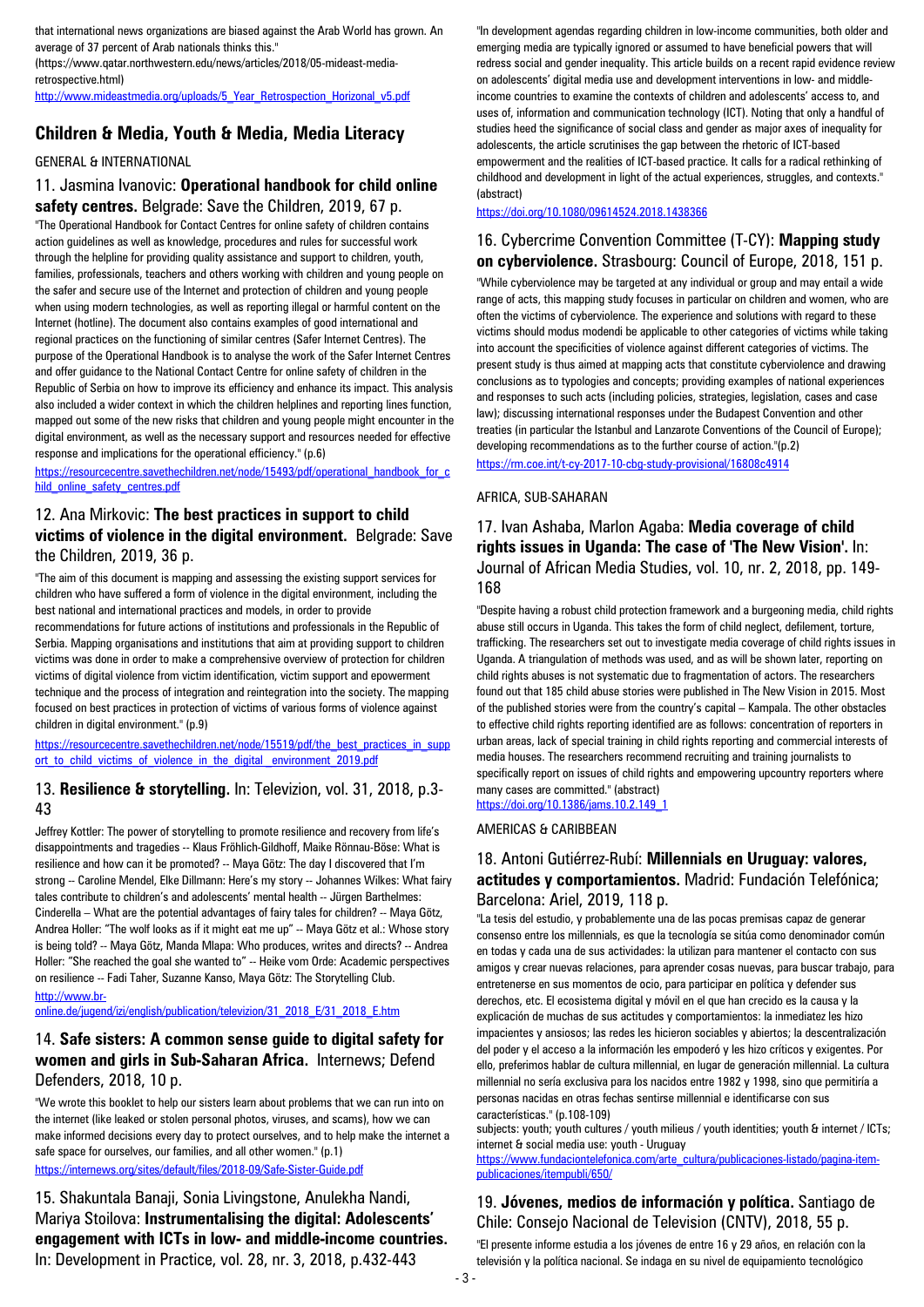audiovisual, en sus hábitos de consumo televisivo y, de manera más específica, en sus preferencias informativas sobre política. Los datos usados provienen de cuatro encuestas realizadas y publicadas durante 2017 por el CNTV. Las cuatro encuestas tienen muestras de representatividad nacional." (presentación)

subjects: media use: youth; use of political information - Chile - user surveys (case studies)

[https://www.cntv.cl/cntv/site/artic/20180924/asocfile/20180924165541/j\\_\\_venes\\_infor](https://www.cntv.cl/cntv/site/artic/20180924/asocfile/20180924165541/j__venes_informaci__n_y_pol__tica.pdf) maci\_n\_y\_pol\_tica.pdf

20. Soluciones & Consultoría de Marketing (Socmark): **Estudio cuantitativo sobre consumo televisivo y radial en niños, niñas y adolescentes.** Lima: Consejo Consultivo de Radio y Televisión (CONCORTV), 2018, 114 p.

subjects: access to media; media use: children; television use: children; radio use - Peru - audience surveys (case studies)

<http://www.concortv.gob.pe/wp-content/uploads/2018/12/INFORME-FINAL.pdf>

#### ASIA & PACIFIC

## 21. Tae Seob Shin, Hyeyoung Hwang, Jonghwi Park, Jian Xi Teng, Toan Dang: **Digital kids Asia-Pacific: insights into children's digital citizenship.** Paris: UNESCO, 2019, xvi, 152 p.

"The Digital kids Asia-Pacific (DKAP) Framework proposes a comprehensive and holistic set of competencies across five domains: Digital Literacy, Digital Safety and Resilience, Digital Participation and Agency, Digital Emotional Intelligence, and Digital Creativity and Innovation. The framework is also anchored in a rights-based approach, in full recognition of the United Nations Convention on the Rights of the Child (1989). The framework was then used as the basis for the creation of a self-reporting survey to measure children's digital citizenship competencies. The survey was administered to 5,129 students aged 15 in four Asia-Pacific countries – Bangladesh, Fiji, Republic of Korea and Viet Nam. Among the five domains, children were most confident in their Digital Safety and Resilience competencies, and least confident in their Digital Creativity and Innovation competencies across all four countries. Some domains showed homogeneous levels of competencies across the four countries, while others showed wider gaps between the countries." (executive summary, p.xiii-xiv)

<https://unesdoc.unesco.org/ark:/48223/pf0000367985>

#### MIDDLE EAST / WESTERN ASIA & NORTH AFRICA

#### 22. Mohammad Ayish, Abeer AlNajjar: **Arab millennials' articulation of identity in cyberspace: A study of three MENA YouTubers.** In: Arab media and society, nr. 27, 2019

"This study investigates how three young Arab influencers negotiate their identities in cyberspace. Abdallah Al Maghlouth, Abdulrahman Mohammed, and Laila Hzaineh were selected for this study because they were listed among the top MENA influencers by the Arab Social Media Summit (2015) or by Stepfeed.[1] The article draws on the cultural hybridity perspective to demonstrate how these influencers articulate cultural identity across three themes: human engagement, women's empowerment, and cultural revivalism. Cultural hybridity gained prominence within a range of cultural and social theories beginning in the 1980s. Recently, it has come to be interchangeably used with Robertson's notion of 'glocalization' (Robertson 2012). Hybridity is a dynamic process necessary for cultural co-existence, continuity and for reconciling global sets of values with local (dominantly Arab-Islamic) social norms. Identity is informed by aspects of belonging or not to social groups; cyberspace is a new frontier for shaping and renewing social identities in the Middle East, with the majority of the population under 25 years and great levels of internet penetration, it is important to examine emerging sense of self and groups amongst Arab youth in cyberspace." (abstract)

[https://www.arabmediasociety.com/arab-millennials-articulation-of-identity-in](https://www.arabmediasociety.com/arab-millennials-articulation-of-identity-in-cyberspace-a-study-of-three-mena-youtubers/)[cyberspace-a-study-of-three-mena-youtubers/](https://www.arabmediasociety.com/arab-millennials-articulation-of-identity-in-cyberspace-a-study-of-three-mena-youtubers/)

#### **Christian & Religious Communication**

GENERAL & INTERNATIONAL

#### 23. Franz-Josef Eilers: **Communicating in ministry and mission: An introduction to pastoral and evangelizing communication.** 4th updated ed. Manila: Logos (Divine Word), 2018, 319 p.

"This edition updates and develops the concerns of the emerging field especially also in view of growing technical developments. The section on Evangelizing communication has been partly re-written to more clearly indicate the communication dimension of the field." (preface)

#### 24. Yoel Kohen (ed.): **Spiritual news: Reporting religion around the world.** New York et al.: Peter Lang, 2018, vii, 418 p.

Introduction: Religion News in the Twenty-First Century / Yoel Cohen -- Religion and the News in the Age of Media Change / Stewart Hoover -- Foreign News: The 'Religion Story' / Joyce Smith -- The Religion Reporter / Yoel Cohen -- The Vaticanologists: Covering the Holy See / Miriam Diez Bosch -- Digital Futures of Religion Journalism / Tim Hutchings -- Convergence, Digital Media, and the Paradigm Shift in Religion News in the United States / Daniel A. Stout -- Religion and News Media in Post-Soviet Russia / Victor Khroul -- Religious Exclusivism and Roman Catholicism in the Brazilian News Media / Magali do Nascimento Cunha -- Development Journalism and Religion Reporting: The Nigerian Case / Walter C. Ihejirika, Andrew D. Dewan -- Reporting Religion in Indian News Media: Hindu Nationalism, 'Reconversions' and the Secular State / Keval J. Kumar -- Media and Religion in China: Publicizing Gods Under Atheistic Governance / Qingjiang Yao, Zhaoxi Liu -- Habemus Papam: Pope Francis' Election as a Religious Media Event / Giulia Evolvi - - The Argument of Force Versus the Force of Argument: The Charlie Hebdo Terrorist Attack as a Global Meta Event / Leo Eko -- Religious Ideologies and News Ethics: The Case of Saudi Arabia / Noha Mellor -- Sinners or Alternative Identities? Contrasting Discourses on LGBT Communities in Two Malaysian Dailies / Haryati Abdul Karim -- Holy Days, News Media, and Religious Identity: A Case Study in Jewish Holy Days and the Israeli Press and News Websites / Yoel Cohen -- The Catholic Church and Twitter / Daniel Arasa, Lorenzo Cantoni, Juan Narbona -- Religion, Social Media and Societal Changes: The Case of "Marriage for All" in France / Christian Bourret, Karim Fraoua -- Internet News, Media Technologies, and Islam: The Case of Shafaqna / Babak Rahimi.

#### 25. Rafael Ortega, Álvaro de la Torre Gil (coord.): **Los retos del comunicador católico.** Madrid: CEU Ediciones, 2017, 211p.

Introducción: La Iglesia y la comunicación / José G. Vera -- **El comunicador católico ... y la prensa.** 1. Los retos del periodista católica en la prensa generalista / Manuel Cruz -- 2. La información religiosa en la prensa / Miguel Ángel Malavia -- 3. Las publicaciones católicas y de la Iglesia / Cristina Sánchez Aguilar -- **El comunicador católico ... y la radio.** 4. La programación religiosa en la radio / José Luis Restán -- **El comunicador católico ... y la televisión.** 5. Algunas reflexiones sobre la misión del comunicador cristiano en la televisión generalista / Juan Díaz-Bernardo Navarro -- 6. Programación religiosa en TVE: Un servicio público para propiciar el encuentro entre el hombre y Dios / María Ángeles Fernández -- **El comunicador católico ... y el mundo digital.** 7. Internet y los dispositivos móviles: Apps e ideas para un catolicismo del siglo XXI / Fernando Bonete Vizcaíno -- 8. El comunicador católico y las redes sociales / Elsa Tadea García -- 9. El comuncador católico en los medios digitales / Rafael Miner -- 10. Videojuegos, nuevas tecnologías y recientes formas de comunicación / Víctor Cortizo -- **El comunicador católico ... y la comunicación institucional.** 11. La comunicación institucional / Leopoldo Seijas Candelas -- 12. La comunicación institucional de la Iglesia / Isidro Catela Marcos -- **El comunicador católico ... y la enseñanza superior de la comunicación.** 13. La enseñanza del periodismo (especial atención a la ética) / Álvaro de la Torre Gil -- 14. La enseñanza de la comunicación audiovisual / José María Legorburu -- **Apuntes sobre el magisterio de la Iglesia Católica sobre la comunicación.** 15. Apuntes sobre el magisterio de la Iglesia en comunicación / Manuel María Bru Alonso.

subjects: Catholic Church and communication; Catholic communicators / journalists; Catholic press; Catholic radio programmes; Catholic television; Catholic social media presence & online communities - textbooks

## 26. Mimmo Muolo: **La encíclica de los gestos del Papa Francisco.** Madrid: Paulinas, 2019, 174 p.

#### *also published in Italian*

"Más que sus cartas y exhortaciones lo que más atrae del Papa son sus gestos cotidianos, que fascinan a creyentes y no creyentes, y que deben de ponerse, sin lugar a dudas, junto a los grandes documentos de su pontificado. Por lo tanto, esta sería su gran encíclica, la de los gestos, que van haciendo relaidad y poniendo en práctica lo que predica: la misericordia, la Iglesia pobre y para los pobres, que sale al encuentro y está cerca del sentir de la gente, una Iglesia que recorre junto a las mujeres y hombres el camino de la vida. El libro está dividido en cuatro partes principales: 1. Los gestos de la vida cotidiana. 2. Los gestos de la caridad y de la misericordia. 3. Los gestos pastorales. 4. Los gestos de la comunicación." (tapa posterior)

subjects: Francis <Pope>; nonverbal communication; Catholic Church and communication; gestures

#### 27. Francisco Javier Pérez-Latre: **Los medios, los papas y la comunicación del Vaticano entre Benedicto XVI y Francisco (2007–2017).** In: Church, Communication & Culture, vol. 4, 2019, p.61-78

"La complejidad de la comunicación en una organización tan diversa y con tantos 'portavoces' como la Iglesia Católica resulta fascinante para los investigadores. El 'valor mediático' de los tres últimos pontífices ha ayudado a difundir las ideas de la Iglesia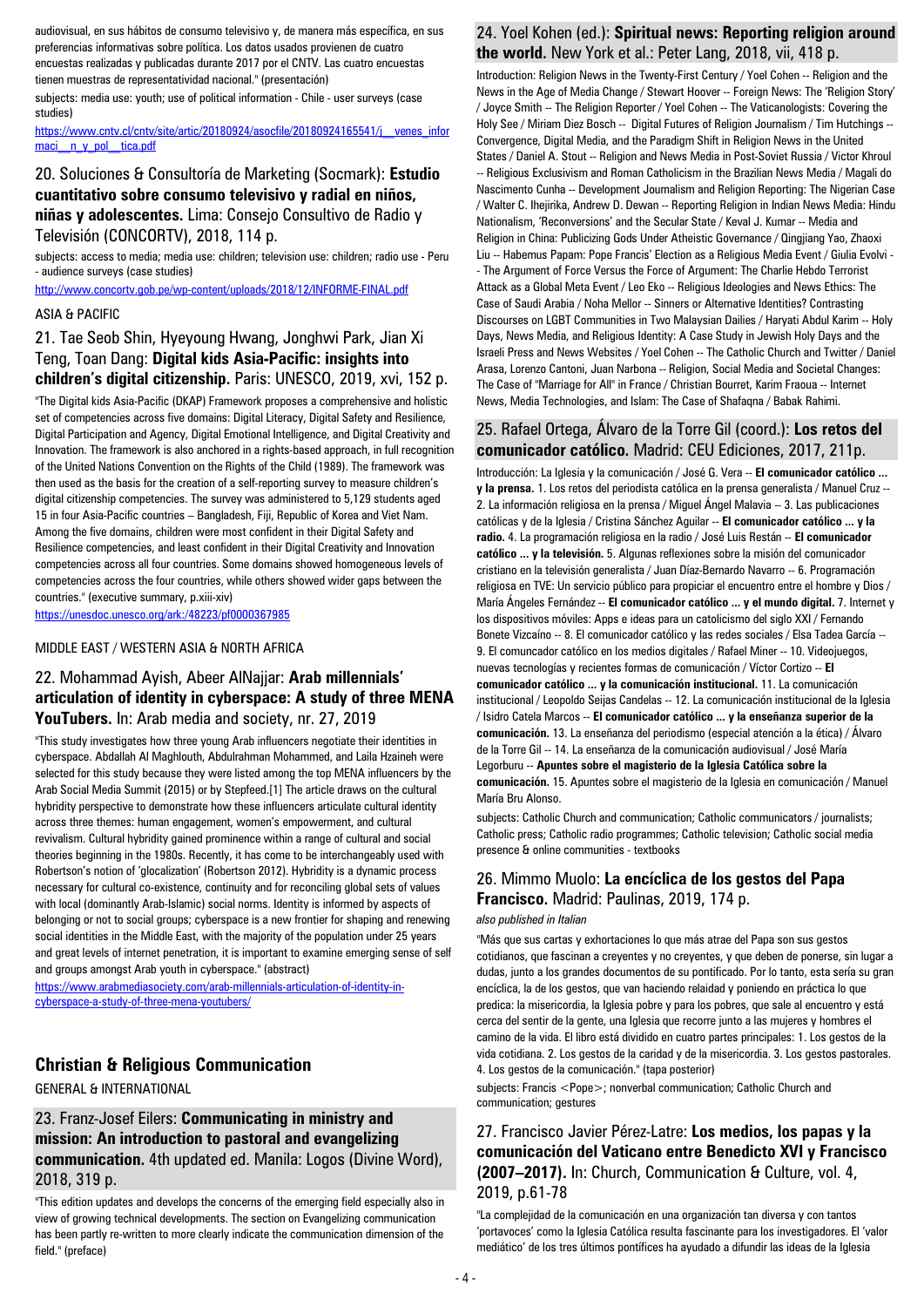Católica a través de los medios de un modo que no tiene precedentes. Los pontificados de Benedicto XVI y Francisco han profundizado, cada uno con acentos propios, en el legado mediático de Juan Pablo II: el crecimiento de la estatura mediática de los papas es quizá una de las grandes historias de la comunicación y los medios a finales del siglo XX y comienzos del XXI. Con la herencia de San Juan Pablo II como punto de partida, se realiza una síntesis de hitos comunicativos relevantes de los pontificados de Benedicto y Francisco en la última década, se plantean 'patologías' que pueden acechar a la comunicación de instituciones globales tan complejas como la Iglesia Católica y se proponen recomendaciones para paliarlas." (resumen)

subjects: media coverage of the Catholic Church; Pope / Papacy; Benedict XVI < Pope>; Francis <Pope>

<https://doi.org/10.1080/23753234.2019.1566746>

## 28. Lieven Boes, Leen Engelen, Roel Vande Winkel: **Roman Catholic engagements with audio-visual media around the world (1928-2001): Exploring and utilizing the OCIC and UNDA archives.** Leuven (BE): Catholic University, KADOC Documentation and Research Centre on Religion, Culture and Society, 2018, 47 p.

"First, we will introduce the international Catholic communication associations OCIC and UNDA through a short history of both organisations, exploring the activities they deployed, the most important developments during their 73-year existence, and look into their relations with the Church, organised laity and the broader field of local, national, international, and intergovernmental (media) organisations. In the second part of this report, we will introduce the OCIC-UNDA archives through a short history of the archives' management and a detailed institutional history of the organisations that shaped them. Taking this into account, we will then analyse their structure, content and lacunas and evaluate their state of preservation. We will also provide an overview of the reference library's contents with special attention to publications of OCIC, UNDA and their predecessors." (introduction)

<https://kadoc.kuleuven.be/pdf/onderzoek/oz-ocic-unda-boes.pdf>

#### 29. Rosemary Pennington, Hilary E. Kahn (eds.): **On Islam: Muslims and the media.** Bloomington, Indiana: Indiana University Press, 2018, x, 173 p.

**Essays.** Prologue: the vision behind Muslim voices / Hilary Kahn -- Reflecting on Muslim voices / Rosemary Pennington -- Shattering the Muslim monolith / Arsalan Iftikhar -- So near, yet so far: an academic reflection on the endurance of American Islamophobia -- Peter Gottschalk -- Life as a Muslim in the media / Zarqa Nawaz -- The prisons of paradigm / Rafia Zakaria -- Unveiling obsessions: Muslims and the trap of representation / Nabil Echchaibi -- How does the British press represent British muslims? frameworks of reporting in a British context / Elizabeth Poole -- How to write about Muslims / Sobia Ali-Faisal and Krista Riley -- A journalist reflects on covering Muslim communities / Robert King -- Muslims in the media: challenges and rewards of reporting on Muslims / Ammina Kothari -- New media and Muslim voices / Rosemary Pennington -- **Muslim Voices.** Faiz Rahman: Understanding will take time -- Sohaib Sultan: What Muslims believe -- Heather Akou: The veil -- Sheida Riahi: Arabic and Persian calligraphy -- Zaineb Istrabadi: The sufi -- Uzma Mirza: The role of women in Islam -- Andre Carson: life as a Muslim politician -- Sarah Thompson: Women in islam, converting -- Daayiee Abdullah: being out and being Muslim -- Aziz Alquraini: mosques: houses of prayer, hearts of communities -- **Crash Course in Islam.** The five pillars of Islam -- The six articles of faith -- The profession of faith -- Do Muslims worship Muhammad? -- The will of Allah -- What is jihad? -- What is the meaning of the word "Islam"? -- What is a fatwa? -- The Qur'an: just a book? -- Ishmael and Islam -- Do Muslims believe in Jesus? -- The crescent moon and Islam -- Muslim prayer: how do Muslims pray? -- Are non-Muslims allowed to go to mosque? -- The Muslim greeting.

#### AFRICA, SUB-SAHARAN

## 30. Gabriel Faimau: **The emergence of prophetic ministries in Botswana: Self-positioning and appropriation of new media.**  In: Journal of contemporary African studies, vol. 36, nr. 3, 2018, p.369-385

"In the past two decades or so, Botswana has witnessed a spectacular growth of prophetic Christianity and experienced a media revolution through the emerging use of new media. While studies have generally focused on either the growth of Pentecostal Charismatic Christianity or the new media revolution, little attention has been paid to the characteristics of emerging prophetic ministries, entailing the appropriation of new media and how this has accelerated the development of religious practices in Botswana. In light of positioning and mediatisation theories, this paper examines the ways in which prophetic ministries position themselves and shape the religious landscape of Botswana and how prophetic ministries have adopted and appropriated the use of new media technologies. It argues that the synergy between prophetic ministries and technological

developments of new media opens a new space for cultural production of religious practices and experiences as well as religious imagination, experience and identity." (abstract)

#### <https://doi.org/10.1080/02589001.2018.1490009>

#### 31. Nyasha Mapuweyi, Janina Wozniak: **Discourses of power and counter-power in the Zimbabwean politico-religious communication in online news media.** In: Journal of African Media Studies, vol. 10, nr. 3, 2018, p.273-295

"Christianity as the predominant religion in Zimbabwe consists of several faith groupings, each of which responds to public events through the mass media. Mainline churches uphold a conventional human rights approach to faith-based political criticism, while Mapostori or Apostolic churches follow an Africanist form of faith and appear to condone some alignment with the authoritarian ruling party. In the sampled media coverage of three online newspapers, the political use of religious strategies or practices from various faith groups by the president and high-ranking party functionaries is reported from either the former government-sanctioned view or an oppositional stance. Moralist reprimand is levied at various politicians from a religious rationale, assuming good and evil, church and state, Christianity and African spirituality, which, however, remain abstract since there is no overall faith-based guidance for political behaviour beyond a secular constitution that still appears utopian. The critical discourse analysis suggests that complex relationships exist among the various faiths, causing diverse religious interpretations of political events. This suspension of Cartesian thinking results in a continuing circular logic of blame and prayer, disaster and prophesy instead of the use of constitutional democratic institutions to hold politicians accountable. Such logic seems sustained by politicized interpretations of spiritual entities, spiritual interpretations of political events and by the perceptions of the Zimbabwean public, who, as believers of one or other faith, is equally at the mercy of opportunistic 'prophets' from many denominations as it is targeted by the political powers of the day." (abstract) [https://doi.org/10.1386/jams.10.3.273\\_1](https://doi.org/10.1386/jams.10.3.273_1)

#### AMERICAS & CARIBBEAN

#### 32. Suzanne van Geuns: **Reading, feeling, believing: Online testimonies and the making of Evangelical emotion.** In: Journal of Contemporary Religion, vol. 34, nr. 1, 2019, p.97-115

"A personal relationship with God is central to Evangelical belief. It unfolds as believers interpret internal sensations as coming from outside—from God. How does the formulaic design of testimonies present the audience with a personal relationship with God as a pursuit that is both feasible and deeply desirable? Analyzing the discursive rules structuring the appearance of emotion in the most popular testimonies on the online platform of 'Christianity Today' reveals that such texts expertly present a microcosm in which the experience of reading mirrors the trajectory toward belief writers describe. To read a testimony from start to finish, readers must choose to tolerate the unfamiliar: that is, feel emotions that specifically belong in an Evangelical frame. Online written testimony relies on compelling storytelling to move readers, making them practise what it feels like to hand over part of one's own story to God." (abstract) <https://doi.org/10.1080/13537903.2019.1585122>

## 33. Alejandro C. Reid: **Broadcasting live the visit of Pope Francis to Chile.** In: Church, Communication & Culture, vol. 4, 2019, p.79-95

"Papal visits to different countries are very important to bring about closeness between the Church and the people. To assure the effectiveness of a visit, it is essential to have a well-planned broadcast of the event. The broadcast will transmit the message to the audience and move it beyond time and space, transforming a local homily into a universal message. The experience of organizing the broadcast of a visit can be used as a road map to futures visits; this work may help to plan a broadcast from scratch and understand the essential role TV has on today's apostolic trips. A good broadcast strategy will facilitate the relationship with the media and make it easier to generate content and news with the provided feeds." (abstract) <https://doi.org/10.1080/23753234.2019.1566747>

#### 34. Roberto Damas, Héctor Grenni: **Monseñor Óscar Romero y los medios de comunicación.** San Salvador: Editorial Universidad Don Bosco, 2018, 232 p.

"Monseñor Óscar Arnulfo Romero fue un gran comunicador, aunque no haya sido periodista", nos dicen los autores de este texto. Y quienes tuvimos la suerte de presenciar su conversación en "la voz de los sin voz", fuimos testigos de la verdad que hay en este aserto. Este gran comunicador no encontró acogida positiva en la mayor parte de los medios de comunicación; más bien, se vio contratado a una oposición férrea, llena de campañas de desprestigio y de informaciones tendenciosas. La numerosas citas que encontramos en este libro, muestran, con meridiana claridad, la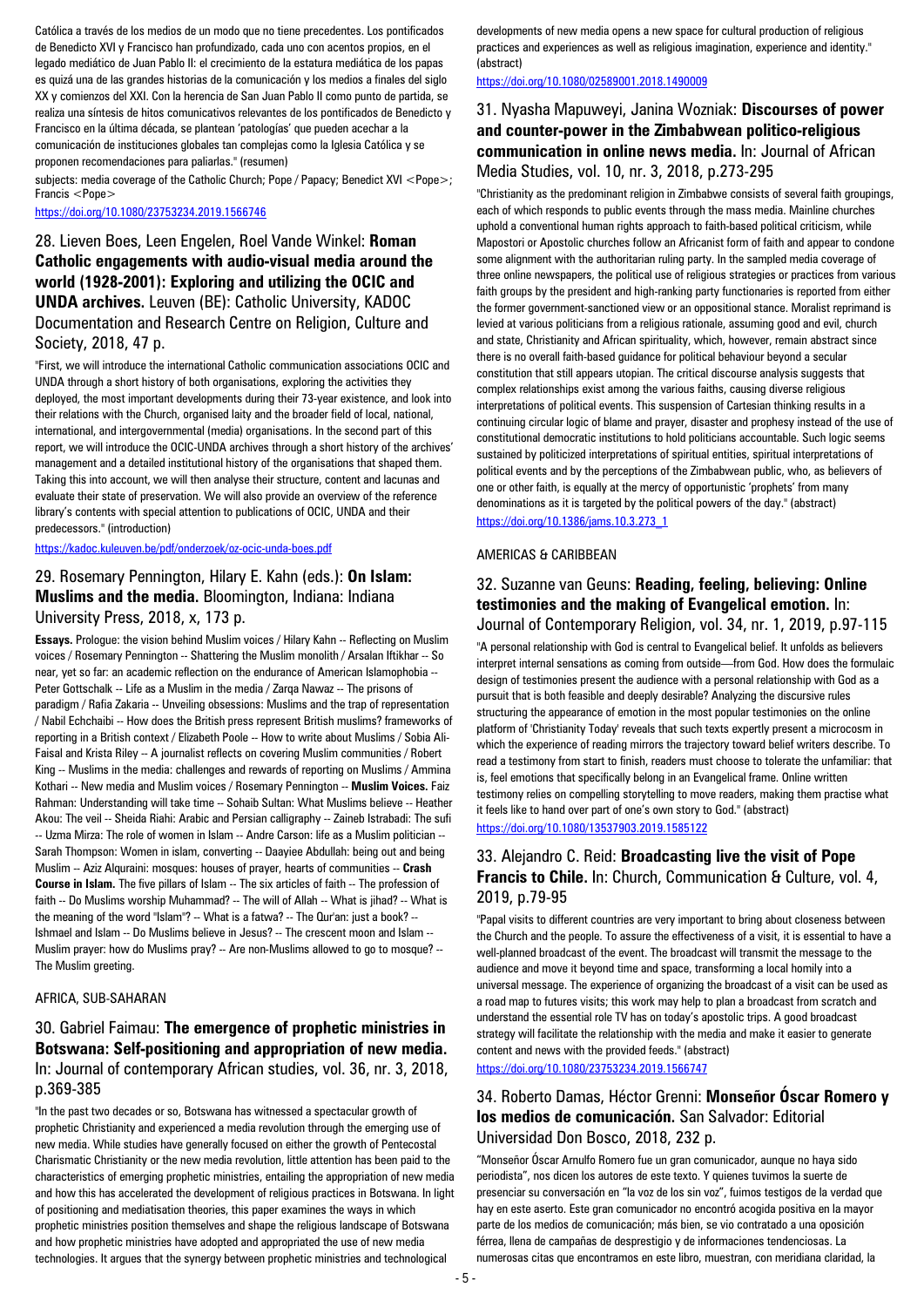dimensión del conflicto entre un pastor que se sentía obligado a hacer aterrizar la palabra del Dios-hombre en la realidad concreta que vivía el país, y grupos sociales –los que se expresaban a través de la mayoría de medios- que abandonaban su proclamado compromiso con la fe de Jesús y su obligación de dar noticias verdaderas, para defender privilegios injustos." (Editorial)

subjects: Romero, Óscar Arnulfo <1917-1980>; Catholic Church and communication; media coverage of the Catholic Church; religion and conflicts / religious conflicts - El Salvador

#### ASIA & PACIFIC

#### 35. Kerstin Radde-Antweiler, Xenia Zeiler (eds.): **Mediatized religion in Asia: Studies on digital media and religion.**  London; New York: Routledge, 2019, xv, 231 p.

**Introduction.** Mediatized Religion in Asia. Interrelations of Media, Culture and Society beyond the "West" / Xenia Zeiler -- **Part 1. East Asia.** "Does Anyone Know a Good Healer?" An Analysis of Mediatized Word-of-Mouth Advertising of Spiritual Healers in Japanese Online Question and Answer Forums / Birgit Staemmler -- Religious Mediatization with Chinese Characteristics: Subaltern Voices of Chinese Muslim Youths / Wai-yip Ho -- "Aren't you happy?" Healing as Mediatized Nationalism in a Compressed Modernity / Sam Han -- **Part 2. Southeast Asia.** Facebook and the Mediatization of Religion: Inter/Intra-Religious Dialogue in Malaysia / Tan Meng Yoe -- On-offline Dakwah: Social Media and Islamic Preaching in Malaysia and Indonesia / Hew Wai Weng -- Church Digital Applications and the Communicative Meso-Micro Interplay: Building Religious Authority and Community through Everyday Organizing / Pauline Hope Cheong - - **Part 3. South Asia.** Ravidassia: neither Sikh nor Hindu? Mediatized Religion in Anti-Caste Contexts / Dhanya Fee Kirchhof -- Digitalizing Tibet: A Critical Buddhist Reconditioning of Hjarvard's Mediatization Theory / Gregory Grieve, Christopher Helland and Rohit Singh -- **Part 4. West Asia.** Being Religious through Social Networks: Representation of Religious Identity of Shia Iranians on Instagram / Narges Valibeigi --Understanding Jewish Digital Media in Israel: Between Technological Affordances and Religious-Cultural Uses / Ruth Tsuria and Heidi A. Campbell -- **Critical Reflection.** Religion as Communicative Figurations: Analyzing Religion in Times of Deep Mediatization / Kerstin Radde-Antweiler.

#### 36. EF Nisa: **Creative and lucrative da'wa: The visual culture of Instagram amongst female Muslim youth in Indonesia.** In: Asiascape: Digital Asia, vol. 5, nr. 1-2, 2018, 68-99

"Social media have become part of the private and public lifestyles of youth globally. Drawing on both online and offline research in Indonesia, this article focuses on the use of Instagram by Indonesian Muslim youth. It analyzes how religious messages uploaded on Instagram through posts and captions have a significant effect on the way in which Indonesian Muslim youth understand their religion and accentuate their (pious) identities and life goals. This article argues that Instagram has recently become the ultimate platform for Indonesian female Muslim youth to educate each other in becoming virtuous Muslims. The creativity and zeal of the creators of Instagram da'wa (proselytization), and their firm belief that 'a picture is worth a thousand words', has positioned them as social media influencers, which in turn has enabled them to conduct both soft da'wa and lucrative da'wa through business." (abstract)

[https://brill.com/view/journals/dias/5/1-2/article-p68\\_68.xml?lang=en](https://brill.com/view/journals/dias/5/1-2/article-p68_68.xml?lang=en)

#### 37. Stefania Travagnin (ed.): **Religion and media in China: Insights and case studies from the mainland, Taiwan and Hong Kong.** London; New York: Routledge, 2018, xi, 303 p.

Introduction: Religion and Media in China: Volume Objectives, Challenges and Themes / Stefania Travagnin -- **Part One: Media Translations of Religion in China: History, Concepts and Methods.** 1 Beyond the Conceptual Framework of Oppression and Resistance: Creativity, Religion and the Internet in China / Samuel Lengen -- 2 Regarding the Interplay of Popular Media and Religion in Hong Kong / Yam Chi-Keung -- 3 Charting Religion and Media in Taiwan: Media Expressions of Faith as (Pluri)Identity Markers in the Democratization Era / Stefania Travagnin -- **Part Two: Religious Media and Religion in Secular Media: Case studies from Mainland China, Hong Kong and Taiwan.** 4 Eminence and Edutainment: Xingyun and Daoxin as Television Celebrities / Scott Pacey -- 5 From Woman Warrior to Good Wife: Confucian Influences on the Portrayal of Women in China's Television Drama / Manya Koetse -- 6 WeChat Together about the Buddha: the Construction of Sacred Space and Religious Community in Shanghai through Social media / Weishan Huang -- 7 Engaging with a Post-totalitarian State: Buddhism Online in China / André LaLiberté -- 8 Buddhist Blogs in Mainland China and Taiwan: Discussing Buddhist Approaches to Technology / Beverley Mcguire -- 9 Three High-Profile Protestant Microbloggers in Contemporary China: Expanding Public discourse or Burrowing into Religious Niches on Weibo? / Carsten Vala and Huang Jianbo -- 10 Digital Islam across the Greater China: Connecting Virtual Ummah to the Chinese-Speaking Muslim Netizens / Ho Wai-Yip -- 11 The Master Said, the Master Sold? Uses and Misuses of the Confucius Icon in Chinese Commercial Advertising / Giovanna Puppin -- 12 Dharma in Motion

Pictures: Buddhist Cartoons and Documentaries in Contemporary Taiwan / Stefania Travagnin -- 13 The Curious Case of Discovering Noah's Ark in Hong Kong / Yam Chi-Keung -- 14 Beyond Living Buddhas, Snowy Mountains and Mighty Mastiffs: Imagining Tibetan Buddhism in Contemporary China's Mediascape / Amy Holmes-Tagchungdarpa -- 15 Huan-ting Zen: Crossing the Straits and Engendering Emotional Transformation through Digital Media / Paul J. Farrelly.

#### 38. Daniel M. Veidlinger: **From Indra's net to Internet: Communication, technology, and the evolution of Buddhist ideas.** Honolulu: University of Hawai'i Press, 2018, x, 273 p.

Introduction: media theory and the study of Buddhism -- Wheeling and dealing: transportation, communication, and axial age religion -- Discourse and the Buddha: trade, urbanization, and communication in ancient India -- The information superhighway of old: Buddhism along the Silk Road -- Electrifying Indra's net: how the Internet shapes the reception of Buddhist ideas -- Self, selfies, and selflessness in cyberspace -- Thus have I clicked: quantitative data and survey results for Buddhism online -- Conclusion: computer-mediated communication and the future of Buddhist ideas.

#### MIDDLE EAST / WESTERN ASIA & NORTH AFRICA

39. Sara Afshari: **Christian media.** In: Kenneth R. Roos, Mariz Tadros, Todd M. Johnson (eds.): Christianity in North Africa and West Asia. Edinburgh: Edinburgh University Press, 2018, p.417- 426

"Christian media in a highly fragile region are faced with a number of challenges: the issues of security, trust and persecution have prevented them from develping more inclusive strategies, strenghtening their relationship with their audience or conducting qualitative or quantitative audience research. The problem of funds and the competitive fundraising market have resulted in low-quality, monotonous productions with limited diversity, and limited capacity to hire professionals in the filed, as well as compromised their vision and strategies. Therefore, the challenges they face have affected their working strategy, negatively impacted their performance and limited their responses to the needs of Christian communities and the wider societies in the region." (conclusion)

#### **Cinema**

GENERAL & INTERNATIONAL

#### 40. **World Cinema Fund: Supported films 2004-2018.** Berlin: Berlin International Film Festival, 2018, 155 p.

"For more than 14 years, the WCF has helped give shape and visibility to largely unseen cinema – by supporting film production in countries that lack a constructive film industry and by giving talented filmmakers the opportunity to gain or improve their international awareness and reach a global audience. More than 209 successful projects and films have been supported by the WCF. In 2004 we started the WCF as an initiative of the Berlinale together with the German Federal Cultural Foundation, with the goal of creating an artistically unique funding structure based on an efficient production and cooperation model. Although German or European producers are always the administrative recipients of our support, they are required to spend the money in the projects' regions of origin, a very effective way to support production in places where the money is most needed. The WCF is increasingly able to satisfy different project structures and needs, offering tailormade funding opportunities. Besides the traditional WCF funding programme – which since 2004 has represented the WCF's core – in 2015 we started WCF Europe, supported by Creative Europe's Media programme, which partners directors and producers from funding regions with European producers. One year later we launched WCF Africa, thanks to the support of the German Federal Foreign Office, with the goal to optimise film production and

promote and disseminate film culture in the SubSaharan region." (p.8-9) [https://www.berlinale.de/media/pdf\\_word/world\\_cinema\\_fund/WCF\\_Booklet.pdf](https://www.berlinale.de/media/pdf_word/world_cinema_fund/WCF_Booklet.pdf)

#### 41. Pablo Mérida: **Prisioneros del cine: 50 películas sobre la privación de libertad.** Barcelona: Editorial UOC, 2018, 212 p.

"El cine de cárceles ha desarrollado un lenguaje propio, casi como si de un género se tratase. Y lo ha hecho para presentarse ante la audiencia con muy diferentes intenciones: desde denunciar un sistema penal con serias imperfecciones a relatar historias de superación, pasando por descubrir injusticias e implicarnos en trepidantes fugas. Pero ya sea con la intención de emocionarnos, sobrecogernos o incluso hacernos reír, cada vez que una cámara se ha colocado al otro lado de las rejas lo ha hecho para recordarnos el valor de un bien no siempre del todo apreciado: nuestra propia libertad." (tapa posterior) subjects: prisons & prisoners; human rights reporting; political & advocacy films filmographies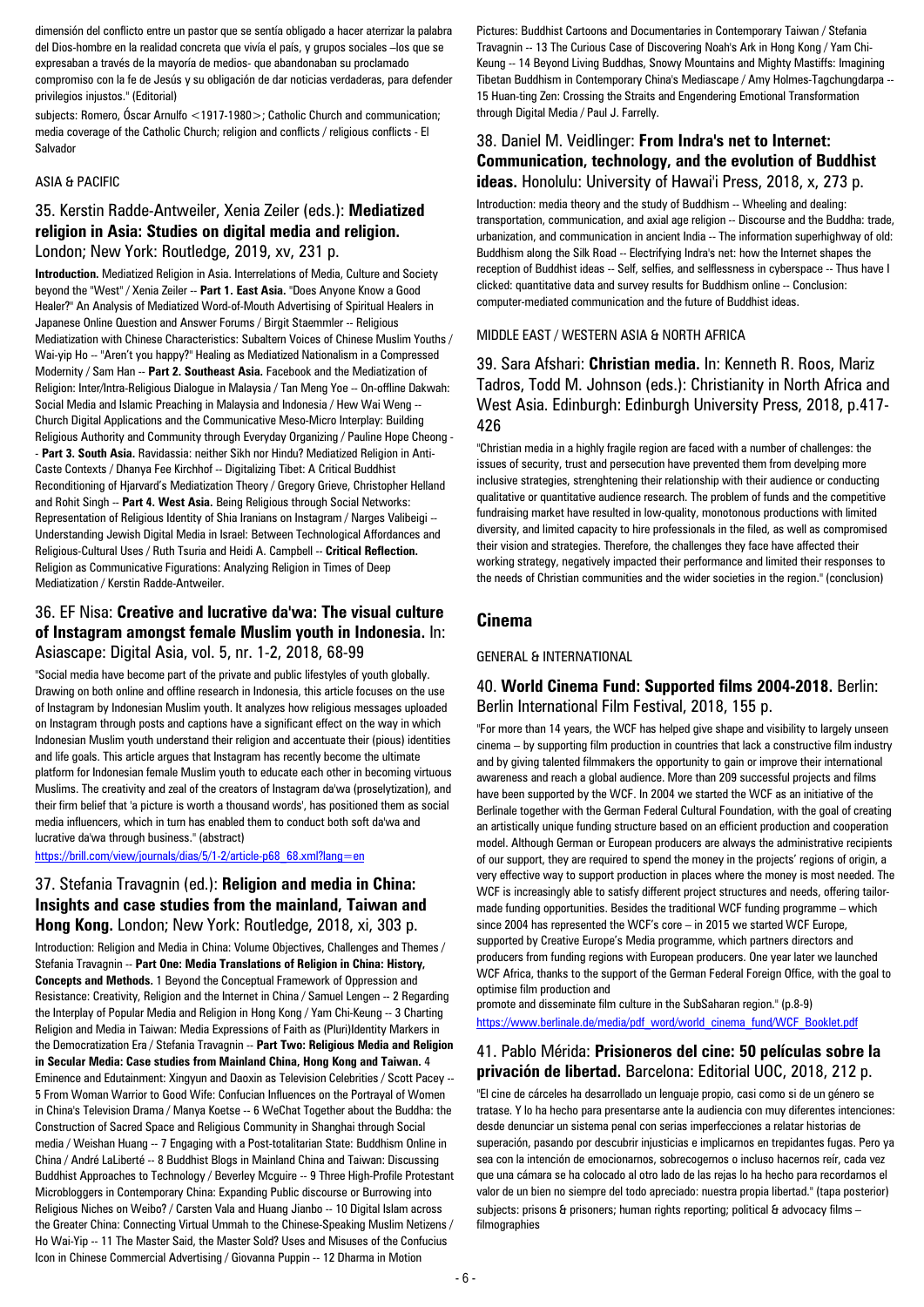#### AFRICA, SUB-SAHARAN

## 42. Alexander Fisher: **African cinema on demand? The politics of online distribution and the case of the African Film Library.** In: Journal of African Media Studies, vol. 10, nr. 3,

2019, p.239-250

"This article considers the impact of online distribution on the long-term availability and preservation of African cinema. It examines the case of Electronic Media Network's (M-Net) African Film Library (AFL), a video-on-demand (VOD) library of classic African films that was launched in 2012, but taken offline by 2013. The article argues that this shortlived project represents a pivotal moment in the way we think about African film archiving and distribution, in which new technologies and consequently disintermediated business models promised to facilitate the circulation of African films in a manner that was socially beneficial, but which in reality resulted in monopolistic control of the content that presented a serious threat to its long-term preservation. The article goes on to argue that the AFL case encapsulates the entire discourse surrounding the shift to online distribution, in which a 'cybertopian' narrative of a disintermediated and thus democratized film culture quickly gives way to a reality in which content is more tightly controlled by an increasingly narrow and powerful set of private stakeholders, ultimately threatening the preservation of any content that is vulnerable to the shifting demands of the market." (abstract)

[https://doi.org/10.1386/jams.10.3.239\\_1](https://doi.org/10.1386/jams.10.3.239_1)

#### 43. Mette Hjort, Eva Jørholt eds.: **African cinema and human rights.** Bloomington: Indiana University Press, 2019, x, 314 p.

Filmmaking on the African continent: on the centrality of human rights thinking / Mette Hjort and Eva Jørholt -- Perspectives. Human rights, Africa, and film: a cautionary tale / Mark Gibney -- African cinema: perspective correction / Rod Stoneman -- Africa's gift to the world: an interview with Gaston Kaboré / Rod Stoneman -- Toward new African languages of protest: African documentary films and human rights / Alessandro Jedlowski -- Challenging perspectives: an interview with Jean-Marie Teno / Melissa Thackway -- In defense of human rights filmmaking: a response to the skeptics, based on Kenyan examples / Mette Hjort -- The Zanzibar International Film Festival and its children panorama: using films to socialize human rights into the educational sector and a wider public sphere / Martin Mhando -- Cases. Ousmane Sembe`ne's Moolaade´: peoples' rights vs human rights / Samba Gadjigo -- Haile Gerima's Harvest: 3000 years in the context of an evolving language of human rights / Ashish Rajadhyaksha -- Abducted twice? Difret (2015) and Schoolgirl killer (1999) / Tim Bergfelder -- Timbuktu and "l'homme de haine" / Kenneth Harrow -- Beats of the Antonov: a counter-narrative of endurance and survival / N. Frank Ukadike -- Human rights issues in the Nigerian films October 1 and Black November / Osakue Stevenson Omoera -- The anti-ecstasy of human rights: a foray into queer cinema on "homophobic Africa" / John Erni -- Refugees from globalization: "clandestine" African migration to Europe in a human (rights) perspective / Eva Jørholt.

## 44. **16. Afrika Film Festival Köln, 13.-23. September 2018. Fokus: innerafrikanische Migration.** Köln: FilmInitiativ Köln, 2018, 134 p.

"The 16th Afrika Film Festival Köln will present 75 new films from Africa – with a wider focus on migration within Africa Let's start with some numbers: there are currently 68 million displaced people worldwide, most of whom now reside in countries bordering their homelands. The wide range of reasons for their displacement is well known: war, democratic defi cits and economic deprivation. Only a small percentage of the world's refugees (around 17 percent) make it to the comparatively rich Europe, while 30 percent of all refugees live in sub-Saharan African countries. If we include the Maghreb, the percentage of the world's refugees accommodated in Africa swells to around 50. Migration within Africa is one of the key focal points of this year's Afrika Film Festival Köln, with 25 fi lms in the main programme and many others in the supporting events that directly or indirectly address the issue." (introduction)

[http://afrikafilmfestivalkoeln.de/wp-content/uploads/2018/08/Programmheft-](http://afrikafilmfestivalkoeln.de/wp-content/uploads/2018/08/Programmheft-AFFK_web_02.pdf)[AFFK\\_web\\_02.pdf](http://afrikafilmfestivalkoeln.de/wp-content/uploads/2018/08/Programmheft-AFFK_web_02.pdf)

#### 45. Claude Forest (dir.): **Produire des films: Afriques et Moyen Orient.** Presses universitaires du Septentrion, 2018, 386 p.

"Dans des pays caractérisés par une profusion d'images essentiellement venues d'autres continents, et par une production très inégale, voire inexistante, quels ont été les modèles dominants de production ? Quels sont ceux que les mutations en cours font émerger ? Quels sont les enjeux économiques, industriels et sociaux de cette mutation numérique ? Quels en sont les principaux acteurs ? Qu'en est-il de la participation et du rôle des États ? Quels liens financiers, politiques, juridiques, demeurent avec les anciennes métropoles coloniales, avec les nouveaux acteurs de la production ? Qu'en est-il des équipements et de la formation des personnels ? Des contributions de chercheurs abordent ces questions en différents pays d'Afrique et du Moyen-Orient, sous des angles économiques, sociologiques et historiques. Complémentairement, six

témoignages de producteurs évoquent leur métier, et les questions spécifiques qui se posent pour eux en travaillant en et avec ces aires géographiques." (présentation) subjects: cinema in developing countries & Third Cinema; film industries; film markets; transnational film co-productions; Francophonie - Africa; Algeria; Cameroon; Chad; Gabon; Morocco; Nigeria; South Africa; Tunisia; United Arab Emirates <https://books.openedition.org/septentrion/25787>

#### 46. Robert Stock: **Filmische Zeugenschaft im Abseits: kulturelle Dekolonisierungsprozesse und Dokumentarfilme zwischen Mosambik und Portugal.** Bielefeld: transcript, 2018, 284 p.

"Wie wird koloniale Gewalt historisch thematisiert? Wie gehen dokumentarische Filme und geschichtspolitische Diskurse mit ihr um? Robert Stock nähert sich diesen Fragen mit kritischem Blick auf den Kolonialkrieg Portugals in Afrika und den nationalen Befreiungskampf Mosambiks. Dabei fokussiert er seine Untersuchung auf die Gestaltung, Funktion und Reflexion historischer Zeugenschaft. Am Material von bislang wenig beachteten Filmproduktionen über die Dekolonisierungsprozesse zwischen Mosambik und Portugal seit den 1970er Jahren analysiert er die sich verändernden Deutungsweisen der kolonialen Vergangenheit." (publisher)

subjects: colonial legacy; collective memory & media; documentary films - Mozambique; Portugal

[https://www.transcript-](https://www.transcript-verlag.de/media/pdf/53/53/4b/oa9783839445068KayRR46FKzaE6.pdf)

[verlag.de/media/pdf/53/53/4b/oa9783839445068KayRR46FKzaE6.pdf](https://www.transcript-verlag.de/media/pdf/53/53/4b/oa9783839445068KayRR46FKzaE6.pdf)

## **Community Media**

GENERAL & INTERNATIONAL

#### 47. Chris Atton (ed.): **The Routledge companion to alternative and community media.** paperback ed. London; New York: Routledge, 2019, xvii, 596 p.

Part I: Concepts-- Part II: Culture And Society -- Part III: Policies And Economies -- Part IV: Doing Alternative Journalism. -- Part V: Communities And Identities. -- Part VI: Cultures of Technology.

Table of contents[: https://www.routledge.com/The-Routledge-Companion-to-Alternative](https://www.routledge.com/The-Routledge-Companion-to-Alternative-and-Community-Media-1st-Edition/Atton/p/book/9780415644044)[and-Community-Media-1st-Edition/Atton/p/book/9780415644044](https://www.routledge.com/The-Routledge-Companion-to-Alternative-and-Community-Media-1st-Edition/Atton/p/book/9780415644044)

#### 48. Rute Correia, Jorge Vieira, Manuela Aparicio: **Community radio stations sustainability model: An open-source solution.**  In: Radio Journal: International Studies in Broadcast & Audio Media, vol. 17, nr. 1, 2019, p.29-45

"Community radio stations are important social-inclusion structures, empowering communities through media access and production, reinforcing their ties with the wider civil society. The free and open-source software movement has been established since the 1980s, founded on the freedom to use, to study, to share and to improve a software's source code. It focuses on sharing knowledge, enabling action within a community towards a common goal. With millions of projects and market dominance in specific areas of IT, open source is one of the most successful community movements of our time. In this article, we argue that theoretical frameworks and other insights drawn from the open-source movement can be valuable tools for understanding and critically analysing the designated community radio sphere in terms of technology, content creation and community management to provide a sustainable broadcast practice, expanding already-existing inclusive environments and potentiating empowerment through participation." (abstract)

[https://doi.org/10.1386/rjao.17.1.29\\_1](https://doi.org/10.1386/rjao.17.1.29_1)

#### 49. Janey Gordon: **The economic tensions faced by community radio broadcasters.** paperback ed. In: Chris Atton (ed.): The Routledge companion to alternative and community media. London; New York: Routledge, 2019, p.247-257

"Community radio broadcasters obtain economic support from a variety of sources. During my discussions with community broadcasters and activists, there was a general expression of pragmatism towards the economic tensions they faced in running their stations. Their programme content may need to be suitable not only for their local communities but also for the agencies and organisations that support them. However, frequently the greates tension was simply getting enough funds to operate effectively. They found the strain of a constant lack of funds gruelling, and there were often concerns about the sustainability of their stations." (conclusion)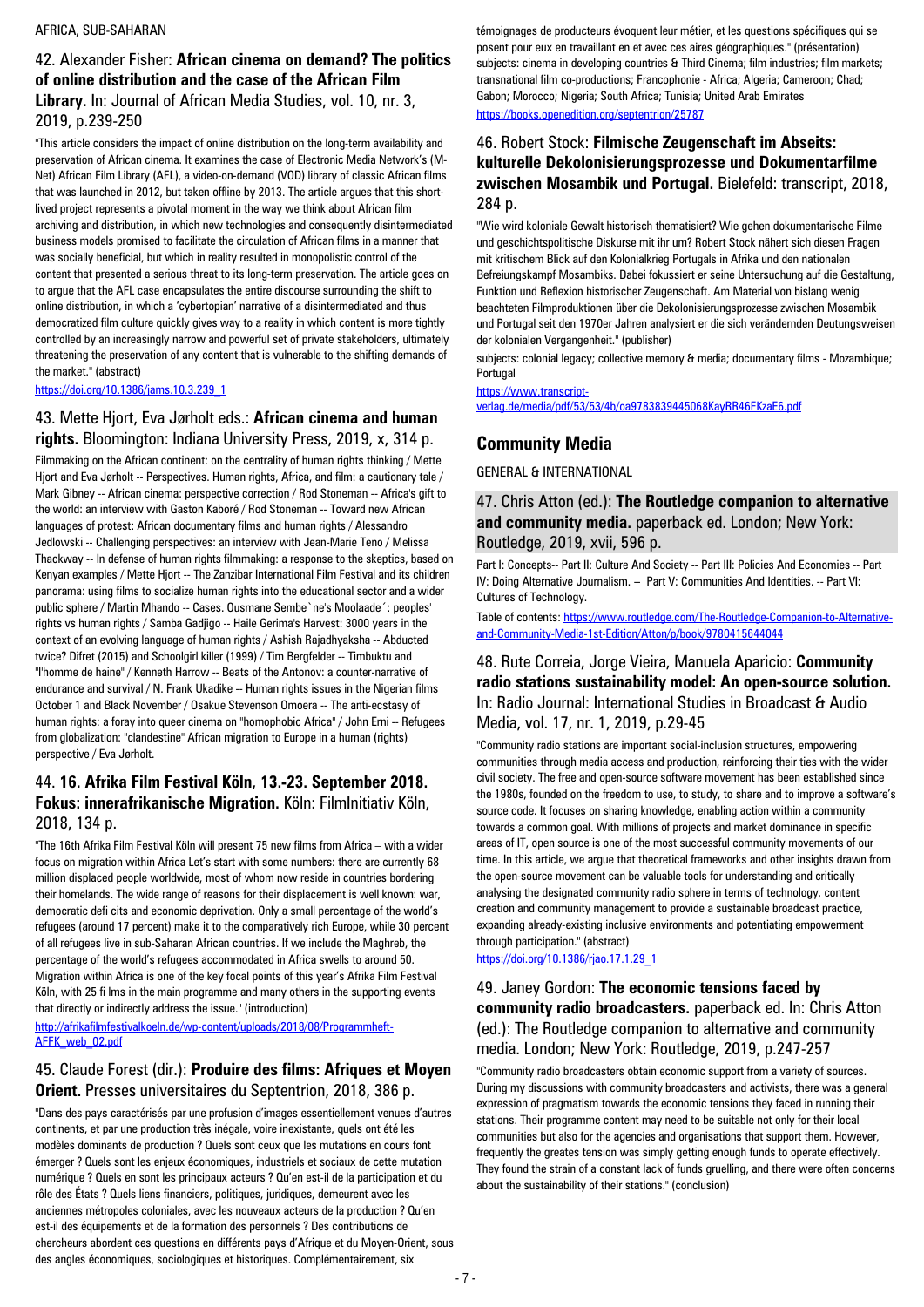#### 50. **Prove it: An audience research tool for community radio stations.** Radio Regen, 2016, 55 p.

"The Prove It toolkit is a resource for community radio stations to enable them to conduct their own audience research. It provides stations with the information and expertise to both measure their audience listener figures and assess the impact that they are having on their community of listeners." (p.4)

<http://www.communityradiotoolkit.net/wp-content/uploads/2016/01/Prove-It-Manual.pdf>

#### AFRICA, SUB-SAHARAN

## 51. Negash, Tewodros, Per Oesterlund: **Assessing the capacity, challenges and sustainability of the community radio sector in Ethiopia.** International Media Support (IMS); danicom, 2019, 36 p.

IInternational Media Support (IMS) carried out two initial assessment missions in Ethiopia in June and August 2018, and the community radio sector was identified as an area of possible cooperation and support. In order to follow up on this finding, an IMS team consisting of Mr. Tewodros Negash and Mr. Per Oesterlund was assigned to carry out an assessment of the community radio sector in Ethiopia. This report synthesises findings from desk research and field-work conducted by IMS. The first phase of the assessment analysed the strengths, weaknesses, opportunities and threats of the community radio sector based on literature reviews, discussions and interviews held with relevant actors such as government regulatory authorities, radio station managers, journalists and listeners. Subsequently, visits to selected community radio stations in rural areas and urban centres outside Addis Ababa were undertaken." (introduction) [https://www.mediasupport.org/publication/assessing-the-capacity-challenges-and](https://www.mediasupport.org/publication/assessing-the-capacity-challenges-and-sustainability-of-the-community-radio-sector-in-eth%20iopia/)[sustainability-of-the-community-radio-sector-in-eth iopia/](https://www.mediasupport.org/publication/assessing-the-capacity-challenges-and-sustainability-of-the-community-radio-sector-in-eth%20iopia/)

#### AMERICAS & CARIBBEAN

#### 52. Mauro Cerbino Arturi: **Por una comunicación del común: medios comunitarios, proximidad y acción.** Quito: Ediciones CIESPAL, 2018, 239 p.

Capítulo 1. Una epistemología crítica de la comunicación mediática comercial -- Capítulo 2. El sesgo neoliberal en los discursos subyacentes de la academia -- Capítulo 3. El espacio común de la comunicación -- Capítulo 4. Reflexiones finales -- Epílogo. Repensando la comunicación mediatizada en el contexto latinoamericano. table of contents: <https://www.gbv.de/dms/spk/iai/toc/1035335255.pdf>

subjects: community radios; community media; local communication & media; neoliberalism - Latin America

#### 53. Guilherme Gitahy de Figueiredo, Leni Rodrigues Coelho, Núbia Litaiff Moriz Schwamborn: **Reinvenções do rádio: tecnologia, educação e participação.** São Paulo: Alexa Cultural, 2018, 253 p.

**Parte 1. Participação.** Rádio Totopo: a configuração das redes na comunidade / Elena Nava Morales -- Pensando práticas de rádio livre feministas: Zona Autônoma Feminista Temporária (a ZAFT) / Júlia Araújo Mendes, Helena Rizzatti, Bruna Zanolli -- Programa radiofônico "Avisos para o interior": pede-se a quem ouvir este, retransmitir ao destinatário, pelo que muito agradece... / Thomas Schwamborn -- Radiola livre: autogestão e vivências rizomáticas / Flora Rodrigues Gonçalves -- Rádios livres e liberdade de expressão: sobre as fronteiras da democracia e desobediência civil / Marina Martinelli -- **Parte 2. Educação.** Programa de rádio Somos Todos dessa Terra: direito, educação e cultura na Terra Indígena Rio das Cobras/PR / Nadia Teresinha da Mota Franco, Patrícia Guerrero -- Programas radiofônicos da Rádio Educação Rural de Tefé: limites e possibilidades do Movimento de Educação de Base / Maria de Lourdes Valente Hounsell, Leni Rodrigues Coelho -- A Voz da Universidade: uma voz que se expande através das ondas do rádio... / Núbia Litaiff Moriz Schwamborn, Franklin Pantoja Valério - - Repensando as rádios universitárias: perspectivas de interações entre movimentos sociais, rádios comunitárias e movimentos de mídia livre / Doriedson Alves de Almeida, Ednelson Luís de Sousa Júnior, Fábio Gonçalves Cavalcante -- **Parte 3. Tecnologia.** A Rádio Xibé entre o colonialismo tecnológico e a tecedura de relações de escuta / Guilherme Gitahy de Figueiredo, Pedro Pontes de Paula Júnior -- Reflexões sobre tecnologia social e comunicação popular a partir de uma oficina integral de comunicação e rádio / André de Souza Fedel, Ricardo Franco Llanos -- Rádio Livre: arranjos e rearranjos tecnológicos / Angela Meili -- Rádio digital na Amazônia: experimentos para uma comunicação autônoma global / Thiago Novaes, Rafael Diniz -- A reforma agrária no ar que nunca foi... / Nils Brock.

subjects: participatory communication; community radios; gender and radio; educational radio programmes; university radios; digital radio - Brazil

#### 54. Daniela Monje, Ezequiel Rivero: **Televisión cooperativa y comunitaria: diagnóstico, análisis y estrategias para el sector no lucrativo en el contexto convergente.** Córdoba: Convergencia Cooperativa, 2018, 250 p.

Televisión cooperativa y comunitaria en Argentina: existir desde la convergencia periférica / Daniela Monje y Ezequiel A. Rivero -- Contenidos informativos en canales cooperativos y comunitarios: televisión de proximidad y agendas locales / Alina Fernández y Juan Martín Zanotti -- Nuevas pantallas e innovación tecnológica: desigualdad, desafíos y posibilidades / Florencia Guzmán y Tomás Venturini -- Modelos de sostenibilidad para la televisión sin fines de lucro / Soledad Soler -- Periferias televisadas / Agustina Villalba -- TV Digital Terrestre: aspectos y desafíos técnicos / Luis Valle -- Comunicación cooperativa en Argentina: avances y retrocesos / Miguel Julio Rodríguez Villafañe -- Asimetrías y regulaciones en tiempos de megafusión y "Ley Corta" / Diego Rossi.

subjects: community television; local television; digital television; cooperativism - **Argentina** 

[https://www.academia.edu/37750936/Televisi%C3%B3n\\_cooperativa\\_y\\_comunitaria\\_di](https://www.academia.edu/37750936/Televisi%C3%B3n_cooperativa_y_comunitaria_diagn%C3%B3stico_an%C3%A1lisis_y_estrategias_p%20ara_el_sector_no_lucrativo_en_el_contexto_convergente) agn%C3%B3stico\_an%C3%A1lisis\_y\_estrategias\_p ara el sector no lucrativo en el contexto convergente

## 55. Ramesh Srinivasan, Juan Ramos-Martín: **Double codes: Community radio in Bolivia.** In: The Information Society, vol. 34, nr. 5, 2018, p.289-301

"In Bolivia community, radio has tended to support local community interests rather than discourses of the state, non-governmental organizations, or corporations. Yet, as the state has lately appropriated the language of community radio activists, ironically there is now a vulnerability that was not there when Bolivia was ruled by authoritarian governments. With the state establishing alternative radio channels to disrupt bottom-up interlinking of community radio stations, the game has changed. The structural and symbolic appropriation of community radio may make the state so deeply intermingled with its potential opposition that it would be impossible to separate one from the other. In addition, community and alternative radio in Bolivia face significant challenges arising from digitization." (conclusion, p.299)

<https://doi.org/10.1080/01972243.2018.1497742>

#### ASIA & PACIFIC

## 56. Joost De Bruin, Jo Mane: **Indigenous radio and digital media: Tautoko FM's national and transnational audiences.**  In: Radio Journal: International Studies in Broadcast & Audio Media, vol. 16, nr. 2, 2018, p.127-140

"In this article, we posit that Maori radio as it is structured in Aotearoa/New Zealand is at the same time national, international and transnational. Based on a research project that we carried out with the radio station Tautoko FM, we show that this station caters for national Ngapuhi audiences, that it engages in international networking with other iwibased radio stations and that it has invested in transnational connections with diasporic audiences. As a result, it has constructed a public sphere for both national and transnational indigenous audiences. This is facilitated by the changing nature of radio as a medium, which is evolving into a multimedia experience incorporating broadcasting, live streaming, websites and social media. Maori radio in Aotearoa/New Zealand is one example of a global trend in which indigenous communities have adapted new media technologies to re-centre notions of national identity. The digital media landscape allows them to form indigenous media networks, to narrate indigenous experiences in new ways and to acquire attention for indigenous struggles." (abstract) [https://doi.org/10.1386/rjao.16.2.127\\_1](https://doi.org/10.1386/rjao.16.2.127_1)

## **Conflicts, Media & Peacebuilding**

#### GENERAL & INTERNATIONAL

#### 57. **News organizations safety self-assessment.** acos alliance, 2019, 7 p.

"The News Organizations Safety Self-Assessment provides a tool for news outlets to review and improve safety practices and protocols that affect the newsroom and journalists out in the field. The Self-Assessment should help news organizations to identify and better understand their own weaknesses and strengths in relation to the security of all the individuals working for them who are exposed to danger, including freelancers. The Self-Assessment should prompt a constructive internal conversation around best practices and encourage practical and effective ways to advance these internally. The suggested Self-Assessment can be used as a template, can be modified and adapted according to the nature of the news organization, or used to inform mechanisms already in place." (introduction)

<https://www.mediasupport.org/publication/news-organisations-safety-self-assessment/>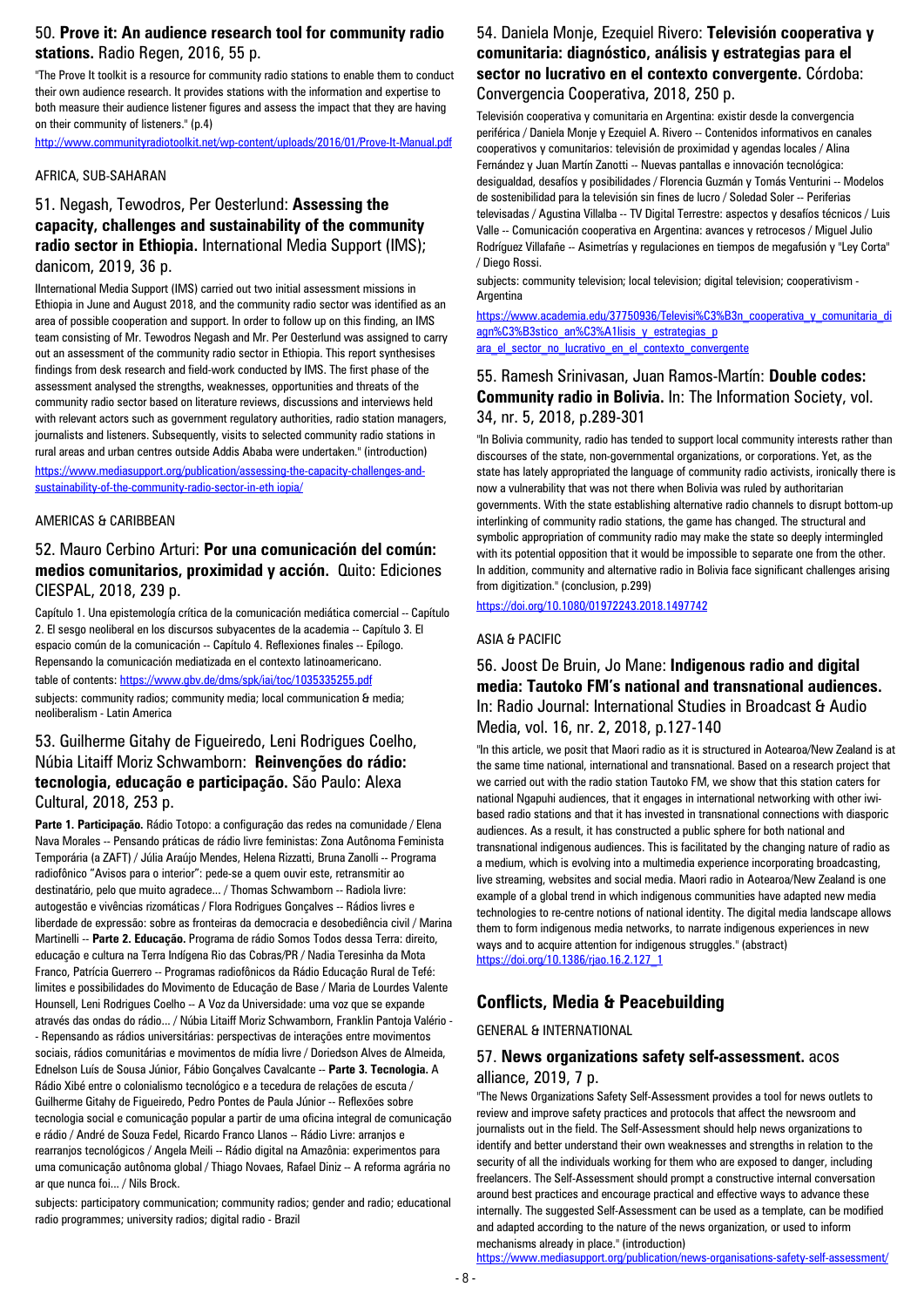## 58. Jean-Paul Marthoz: **En première ligne : le journalisme au coeur des conflits.** Bruxelles: GRIP Mardaga, 2018, 271 p.

"Correspondants de guerre. Qui sont-ils : des "hyènes de l'info", des sténographes du pouvoir, comme le clament ceux qui ne les aiment guère ? Des envoyés spéciaux mus par de fortes convictions morales ou politiques et qui espèrent peser sur la marche du monde ? À l'image d'une Martha Gellhorn qui, en pleine guerre d'Espagne, pensait que tout ce qu'elle avait à faire pour vaincre l'injustice, c'était de la révéler ? Les temps ont changé depuis l'"invention" de ce métier par l'envoyé spécial du Times en Crimée en 1854. Les nouvelles technologies et les réseaux sociaux ont révolutionné l'écosystème médiatique. Pourtant, pour le journaliste, l'essence de sa mission reste la même : aller sur le terrain, au plus près des lignes de front ; vérifier, valider ; contester la censure et contrer la propagande ; ouvrir le grand angle sur le contexte social, culturel, géopolitique et historique des conflits ; "dire la vérité au pouvoir" et prendre, s'il le faut, l'opinion, souvent chauvine et suiviste, à rebrousse-poil. L'histoire du journalisme de guerre offre des exemples exceptionnels de courage et d'excellence, d'erreurs et de dérives aussi. Ce livre dépasse le portrait complice des "baroudeurs de l'info" pour soulever les grandes questions auxquelles ceux-ci ne peuvent se soustraire : comment préserver son indépendance alors que tout pousse au parti pris ? Comment gérer la peur et les risques ? Comment dire l'horreur ? Comment oser aller à contre-courant de l'actualité, pour prévenir des nuages qui s'accumulent, couvrir les "conflits oubliés" du bout du monde, revenir sur les guerres passées ?" subjects: war reporting

#### AFRICA, SUB-SAHARAN

59. Kate Cox, William Marcellino, Jacopo Bellasio, Antonia Ward, Katerina Galai, Sofia Meranto, Giacomo Persi Paoli: **Social media in Africa: A double-edged sword for security and development.** Cambridge: RAND Europe; United Nations Development Programme (UNDP), 2018, xii, 80 p.

"Social media is used by al-Shabaab, Boko Haram and ISIL in Africa. The importance of cross-media communications to the strategies of all three groups is underlined by the existence of dedicated branches for media planning, namely al-Shabaab's al-Kata'ib, Boko Haram's Media Office of West Africa Province and ISIL's Al Hayat Media Center. In part driven by growing Internet access in Africa and on-going technological advancement, it is clear that the use of social media by all three groups has increased in recent years – although this inevitably varies by geographical area depending on the level of ICT penetration. There appears to be a spectrum of sophistication across the three groups in relation to their social media strategies: ISIL's strategy is more advanced than those of its two counterparts, which may be linked to its more far-reaching and international support base. While still less sophisticated overall than those of ISIL and al-Shabaab, Boko Haram's social media strategy has become more professionalised since its declaration of allegiance to ISIL in 2015, whether due to the direct or indirect influence of ISIL's concerted online activities." (summary of key findings, p.65-66)

[http://www.africa.undp.org/content/dam/rba/docs/Reports/UNDP-RAND-Social-Media-](http://www.africa.undp.org/content/dam/rba/docs/Reports/UNDP-RAND-Social-Media-Africa-Research-Report_final_3%20Oct.pdf)[Africa-Research-Report\\_final\\_3%20Oct.pdf](http://www.africa.undp.org/content/dam/rba/docs/Reports/UNDP-RAND-Social-Media-Africa-Research-Report_final_3%20Oct.pdf)

## 60. Simphiwe Ngwane: **ISolezwe's coverage of the May 2008 xenophobic riots: An irresolute start and an ambivalent end.**  In: Journal of African Media Studies, vol. 10, nr. 3, 2018, p.297- 315

"IsiZulu is one of South Africa's Lingua francas and has two successful news publications, iLanga and iSolezwe, both written in isiZulu but vastly different in how they convey, craft and package news. This article aims to examine how iSolezwe, an isiZululanguage tabloid, used two editorials to shape its stance on the May 2008 xenophobic riots. Through the editorials agenda-setting execution, we are able to analyse the tabloids ideology; even when the news reports, and photo-journalistic pieces offered 'impartially full' accounts, but, metaphors stray from headline to headline, photographs that are meaningless in themselves become significant when juxtaposed to a piece of text (Fowler 1991: 225) ... ISolezwe's coverage began with ambivalence, exhibiting sympathy towards the frustrated South African perpetrators, but was shocked at the level of violence. The news reports were more 'balanced' in their coverage, without assuming a position in contrast to the editorials. Examining the entire coverage, a theme is evident, from ambivalent editorials, to news reports that were more balanced. The second editorial dovetailed from the then president of the African National Congress (ANC) Jacob Zuma's condemnation of the violence but the tabloid did not condemn the xenophobic riots outright, and its reporting ends with a repatriation theme and the tabloid never explored notions of integration." (abstract) [https://doi.org/10.1386/jams.10.3.297\\_1](https://doi.org/10.1386/jams.10.3.297_1)

61. Shola Abidemi Olabode: **Digital activism and cyberconflicts in Nigeria: Occupy Nigeria, Boko Haram and MEND.**  Bingley (UK): Emerald Publishing Limited, 2018, xiv, 256 p.

"This book offers fresh insights on digital activism and cyberconflicts through a comparison of sociopolitical and ethnoreligious movements in Nigeria. Occupy Nigeria, Boko Haram and The Movement for the Emancipation of the Niger Delta (MEND) highlight the digital and organizational aspects of conflict mobilization in contemporary Nigeria." (publisher)

<https://www.emeraldinsight.com/doi/book/10.1108/9781787560147>

#### AMERICAS & CARIBBEAN

#### 62. Anne Burkhardt: **Kino in Kolumbien: der innerkolumbianische Konflikt im Film zwischen Gewaltdiskurs und (trans-)nationaler Identität.** Bielefeld: transcript, 2019, 422 p.

"Der landesinterne Konflikt in Kolumbien und die damit einhergehende Gewalt sind seit deren Ausbruch in den 1940er Jahren zentraler Gegenstand des kolumbianischen Kinos. Unter dem Einfluss sich wandelnder Gewaltdiskurse und Produktionsbedingungen entwerfen die kolumbianischen Filmemacherinnen vielschichtige Porträts der kolumbianischen Gesellschaft und liefern neue Ansätze zur Reflexion und Bewertung der Gewalt in Kolumbien. Anne Burkhardts diskursanalytisch fundierte Untersuchung von 17 ausgewählten Filmen, darunter einige Klassiker des kolumbianischen Kinos, wird ergänzt um die erste umfassende Darstellung der kolumbianischen Filmgeschichte in deutscher Sprache." (publisher information)

table of contents & first chapter[: http://www.transcript-verlag.de/978-3-8376-4673-3](http://www.transcript-verlag.de/978-3-8376-4673-3) subjects: media violence: film; films; film history; war films - Colombia

#### 63. Catalina Montoya Londoño, Maryluz Vallejo Mejía: **Development vs peace? The role of media in the law of victims and land restitution in Colombia.** In: Media, War & Conflict, vol. 11, nr. 3, 2018, p.336-357

"The Law of Victims and Land Restitution, ratified in June 2011 and enforced since January 2012, constitutes an unprecedented attempt to end armed conflict in Colombia by applying a transitional justice framework and fostering rural development. Drawing on a methodology that integrates framing and rhetorical analysis, this article analyses the role of seven national and local Colombian newspapers in promoting governmental or alternative actors and frames regarding institutional, developmental, and peace and human rights agendas linked to this legislation. In addition, it evaluates the influence of rhetorical framing on media's role and the resulting quality of media coverage. The results show that the media promoted governmental frames regarding institutional and developmental issues, and alternative frames advocated by other actors in relation to peace and human rights issues. In addition, they confirm the key importance of rhetorical framing in shaping that role. This was detrimental to the quality of media coverage geared towards sustainable peace and human development." (abstract) <https://doi.org/10.1177/1750635217710677>

#### ASIA & PACIFIC

#### 64. **Information flows and radicalization leading to violent extremism in Central Asia.** Search for Common Ground; Internews, 2019, 77 p.

"The study is comprised of three main parts: a desk study of available and accessible material – reports, documents and media material; a qualitative study comprising over 200 interviews with ordinary people, experts, and persons with direct experience with radicalization leading to violent extremism (RVE); and a quantitative component consisting of national surveys of people's information consumption habits. For the desk study, the effort was made to gain as broad a picture as possible, that is, to cover all five countries of Central Asia – Kazakhstan, Kyrgyzstan, Tajikistan, Turkmenistan, and Uzbekistan. However, predictably and unfortunately, Uzbekistan and especially Turkmenistan proved difficult cases to study in full. For both the qualitative and quantitative field research activities, for several reasons, only the first three countries were included. As a result, this study is able to report most robustly on these three countries and propose observations regarding Uzbekistan and Turkmenistan only to a limited extent. Based on the desk study, the drivers of extremist sympathies as established in existing research have been political grievances (injustice from state structures; identity-based discrimination; oppressive political regimes, etc), economic difficulties (unemployment; indebtedness; poverty; and desire for quick and greater income) and ideological motivations (resentment of false values; striving for the singularly just and true life; for reward in a perceived afterlife). To these push and pull factors are added a range of enabling factors, such as migration, young age, gender (women), and means of communication. All these drivers of RVE need to be treated with caution, as stressed by various authors and suggested by evidence gained in field research. A general observation, gained from the desk research and supported by evidence in both qualitative and quantitative field studies, was the difference among the countries in degree of control over the information space, or the degree of hegemony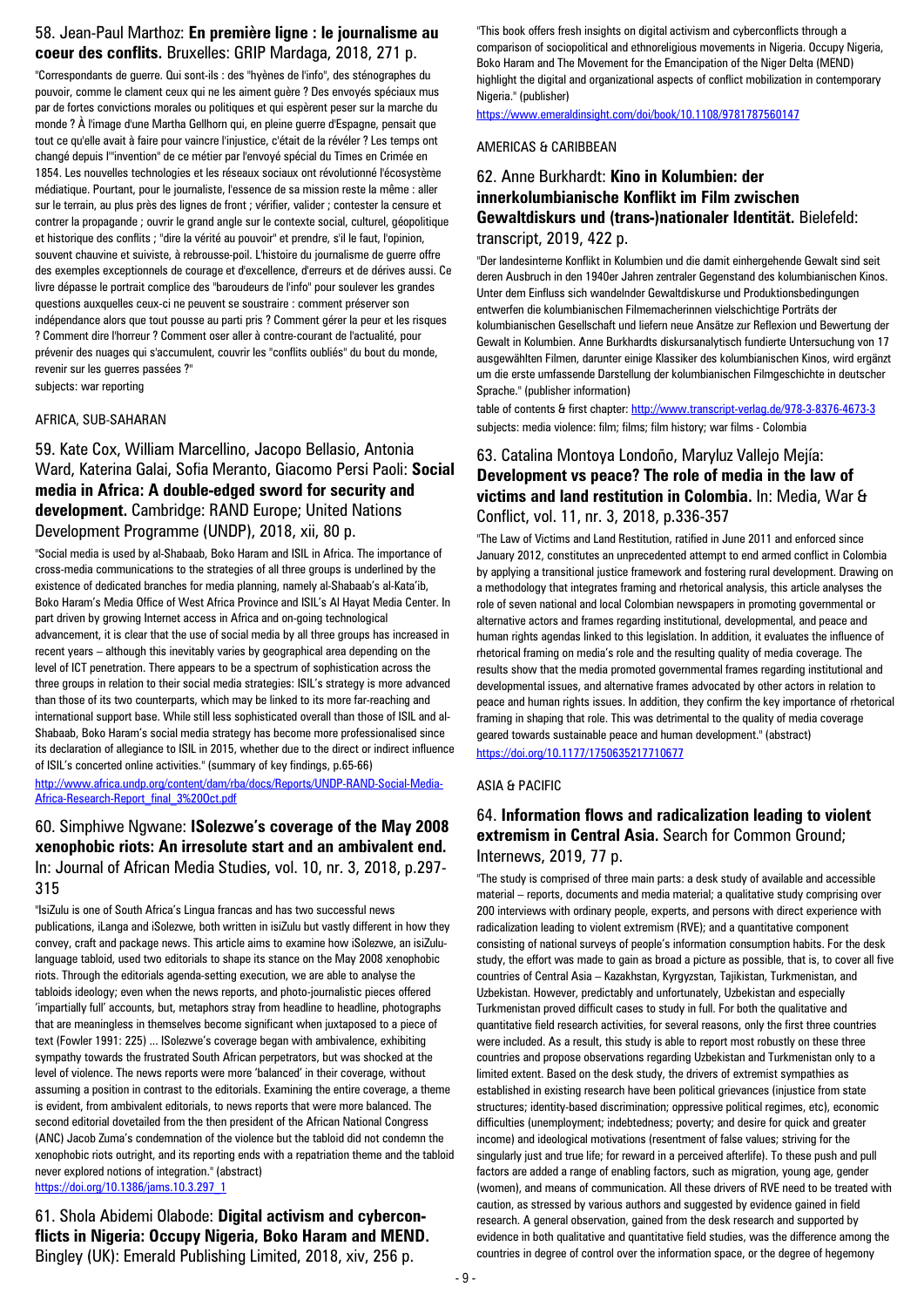over public discourse. Of the three most fully studied countries, hegemonic discourse was the strongest in Tajikistan, followed by Kazakhstan, and the least in Kyrgyzstan. Uzbekistan, analyzed to a limited extent, would be closer to the extreme of Tajikistan, whereas Turkmenistan was too closed to make reasonably robust observations." (p.3) [https://internews.org/sites/default/files/2019-](https://internews.org/sites/default/files/2019-07/Info_flows_radicalization_CentralAsia_Eng.pdf)

[07/Info\\_flows\\_radicalization\\_CentralAsia\\_Eng.pdf](https://internews.org/sites/default/files/2019-07/Info_flows_radicalization_CentralAsia_Eng.pdf)

#### 65. **Violent extremism in Central Asia 2018: A preliminary survey of groups, digital dimensions and state responses.**  Ottawa (CA): SecDev; Bishkek: Civil Initiative on Internet Policy (CIIP), 2018, 45 p.

"Over the past decade, radicalisation to violent extremism (VE) has become a matter of pressing public and political concern in Central Asia. Between 2000 and 5000 Central Asians responded to calls to join jihad in Syria and Afghanistan, most of them radicalised while foreign workers in the labour camps of Russia's cities. While rates are low by global standards, the phenomenon has nonetheless spurred the governments of the region to respond. The legal response taken up by Central Asian countries borrows heavily from Russia's anti-terrorism measures. Laws are unclear and overbroad in their definitions of extremism, leading to legal uncertainty and repressive application. They set out legal penalties for those creating or disseminating VE and mandate restrictions on the dissemination of VE material, including online. A lack of clarity about what is and is not extremism has resulted in uneven and harsh application of these laws, with lengthy prison sentences for those convicted of no more than liking an extremist Facebook post ... This report is written in three parts: Part A sets out legislative definitions of extremism and extremist content in Central Asian states, and outlines how they have been applied through criminal prosecution. Part B gives the results of analysis of VE content on Central Asian open social media, blogs and online forums from late 2018, detailing the actors, their use of social media, and the narratives they promulgate; and, Part C examines how content blocking, education and engagement have been used to counter VE content online, and assesses their success." (executive summary)

[https://internews.org/sites/default/files/2019-07/Violent\\_extremism\\_CentralAsia\\_Eng-](https://internews.org/sites/default/files/2019-07/Violent_extremism_CentralAsia_Eng-2018.pdf)[2018.pdf](https://internews.org/sites/default/files/2019-07/Violent_extremism_CentralAsia_Eng-2018.pdf)

## 66. Emilie Lehmann-Jacobsen, Zarchi Oo: **Conflicting coverage: Insights into the media's coverage of conflicts in Myanmar.**  International Media Support (IMS), 2018, 19 p.

"From the analysis of one week of conflict coverage in May 2018, this study found that the media relies on a limited number of sources to cover conflicts. Stories are often reported with a single or no sources and elite sources are preferred over people who have experienced the conflict and its consequences. Furthermore, limited access to information forces private-owned media to rely on information brought by governmentowned or military-owned media, which increases the risk of circular reporting and spreading of mis- and disinformation. Limited access to information also impacts news selection as journalists in Myanmar are often restricted from entering conflict areas (or do not have the necessary safety training nor equipment) to report from the field. Although the media is able to cover conflicts from a human-interest point of view, this choice of framing is not consistent. There is a big difference in how the conflict in Rakhine is being covered compared to other conflicts. Particularly the coverage of the Rohingya Muslims is inadequate and unsettling. The Rohingya appear to be a non-priority for the media, and the presentation of the minority group is marked by prejudices." (conclusions, p.18)

[https://www.mediasupport.org/publication/conflicting-coverage-insights-into-the](https://www.mediasupport.org/publication/conflicting-coverage-insights-into-the-medias-coverage-of-conflicts-in-myanmar/)[medias-coverage-of-conflicts-in-myanmar/](https://www.mediasupport.org/publication/conflicting-coverage-insights-into-the-medias-coverage-of-conflicts-in-myanmar/)

#### EUROPE

#### 67. **Words that matter: A glossary for journalism in Cyprus.**  Nikosia: OSCE Representative on Freedom of the Media, 2018, xxvii, 56 p.

"This publication is a glossary of alternatives to negative words and phrases, and draws upon the experiences and expertise of both Greek Cypriot and Turkish Cypriot journalists. It aims to encourage sensitive communications, to promote the sharing of stories and experiences, and, eventually, to help ease tensions." (foreword, p.iv)

<https://www.osce.org/representative-on-freedom-of-media/387269>

#### MIDDLE EAST / WESTERN ASIA & NORTH AFRICA

68. **ISIS media.** University of Pennsylvania, Annenberg School for Communication, Center for Advanced Research in Global Communication (CARGC), 2019, 45 p.

Fatal Attraction: The Islamic State's Politics of Sentimentality / Yara M. Damaj -- Where Media Meets Statecraft: Daesh Promotion of Governmental Competence through its Media / Michael Degerald -- Daesh's Image-Weaponry in the Battle for Mosul / Kareem El

Damanhoury -- Hijacking Heads & Hashtags / Katerina Girginova -- Terrorism and World Risk Society: Resilience, Resentment, and Spectacle / Rowan Howard-Williams -- A Lone Wolf in the Hypertext: Radicalization Online / Brian Hughes -- Obsessive Regulation and 'Biological Minimum' in ISIS Biopolitics / Mohammed Salih -- Mongol Hordes, the Khmer Rouge, and the Islamic State: Non-Modern Conceptions of Space and Time / John Vilanova -- The Islamic State's Passport Paradox / William Youmans --

[https://www.asc.upenn.edu/sites/default/files/documents/CARGC%20Briefs%20Volume%](https://www.asc.upenn.edu/sites/default/files/documents/CARGC%20Briefs%20Volume%201%20v6.pdf) [201%20v6.pdf](https://www.asc.upenn.edu/sites/default/files/documents/CARGC%20Briefs%20Volume%201%20v6.pdf)

## 69. Esha Momeni: **Red death and black life: Media, martyrdom and shame.** In: Middle East Critique, vol. 28, nr. 2, 2019, p.177-195

"Most of Iran's urban population experienced the war with Iraq (1980–1988) through the burden of privation and the fear of possible airstrikes. Thus, state-produced media on national television became the main apparatus through which they connected their daily lives to the national conflict. Ravayat-e Fath [The Narrative of Triumph] was one docudrama, comprised of five seasons that the state produced at different intervals between 1984 and 1987. Although Ravayat-e Fath has been presented and received as a journalistic work, it enters the realm of fiction to fulfill its objective: To recruit soldiers. Through a collage of mythical stories, epic narratives, dramatic cinematography, mourning songs accompanied by reports from war fronts, and live interviews with soldiers, the series tells a story of a promised triumph through martyrdom. Through studying Ravayat-e Fath, the most important state-supported television production of the Iran-Iraq war era, this article investigates the ways in which war propaganda in general, and the concept of martyrdom in particular, generated tools like shaming to control the population during and after the war." (abstract)

<https://doi.org/10.1080/19436149.2019.1599538>

#### 70. Jessica Watkins: **Satellite sectarianisation or plain old partisanship? Inciting violence in the Arab mainstream media.** London: London School of Economics and Political Science (LSE), Middle East Centre, 2019, 23 p.

"This report assesses widespread claims that pan-Arab satellite news channels are responsible for inciting sectarian violence during the Arab uprisings. Based on an empirical study of how the most popular channels (Al-Jazeera Arabic and Al-Arabiya) and a competitive newcomer (Al-Mayadeen) have framed seminal events involving violence between sects in Syria and Iraq, the report finds that while often geo-politically charged, some of these claims are valid. While abusive language and direct promotion of violence are rare in a mainstream context, incitement to sectarian violence has been invoked primarily through linguistic and thematic tropes that forge legitimacy claims and narratives of victimhood. The paper draws on these findings to make recommendations for UK policymaker engagement with the Arab media." (abstract)

[http://eprints.lse.ac.uk/100536/1/Watkins\\_J\\_Satellite\\_Sectarianisation\\_Author\\_2019.pd](http://eprints.lse.ac.uk/100536/1/Watkins_J_Satellite_Sectarianisation_Author_2019.pdf) [f](http://eprints.lse.ac.uk/100536/1/Watkins_J_Satellite_Sectarianisation_Author_2019.pdf)

## 71. **Quel destin pour les minorités au Proche-Orient? Regards sur la diversité culturelle et religieuse en Irak, au Liban et en Syrie.** Issy-les-Moulineaux, France: CFI; NASEEJ, 2018, 30 p.

"Les médias reflètent-ils les sociétés telles qu'elles sont aujourd'hui ou bien ne reflètentils que les tendances majoritaires ? Comment mettre en lumière les différences et les particularismes sans encourager le communautarisme et contribuer aux divisions ? Le rôle des médias est-il de rapporter les faits ou de contribuer activement à une certaine vision de la société ? Les critères professionnels du journalisme sont-ils suffisants pour éviter les discours de haine et les messages exacerbant les tensions communautaires ? Lancé par CFI et le centre SKeyes pour la liberté de la presse et de la culture (de la Fondation Samir Kassir), le projet Naseej – qui signifie « tissage » en arabe – s'appuie sur les médias pour restaurer et maintenir un débat équilibré autour de ces questions. En examinant ce que les médias libanais, syriens et irakiens publient et diffusent, le langage utilisé, les concepts promus, les groupes qui y sont représentés et ceux qui ne le sont pas, Naseej tente de promouvoir une vision inclusive du journalisme. L'objet n'est pas de demander aux journalistes de restaurer la paix ou d'éviter les conflits, mais de contribuer à l'émergence de conditions plus propices au dialogue à travers une meilleure qualité d'information vérifiée et professionnelle, évitant les généralisations et les stéréotypes. Il n'est pas de demander aux médias d'accorder un traitement privilégié aux minorités face à la majorité, mais de mettre en lumière les difficultés auxquelles font face les citoyens, tous les citoyens, quelles que soient leurs appartenances. Ce livret présente la synthèse d'une étude, réalisée en octobre 2017, sur la couverture médiatique de la diversité dans les médias irakiens, libanais et syriens, réalisée par la Fondation Adyan et la Fondation Samir Kassir." (introduction) subjects: media coverage of minorities & disadvantaged groups; media coverage of religion; cultural diversity; religious freedom - Iraq; Lebanon; Syria - content analysis (case studies)

[https://www.cfi.fr/sites/default/files/CFI\\_livretNassej\\_FR.pdf](https://www.cfi.fr/sites/default/files/CFI_livretNassej_FR.pdf)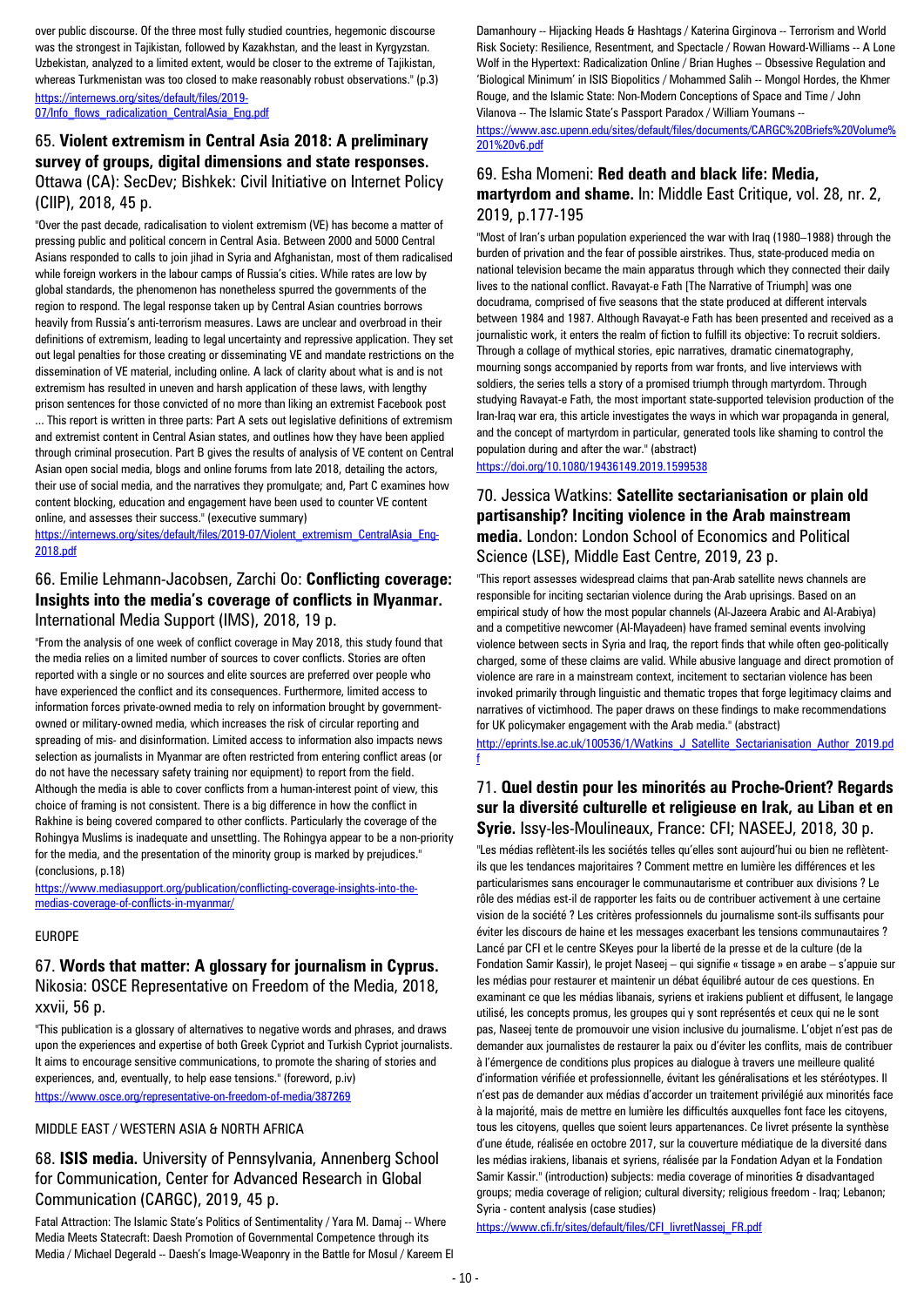## 72. Donatella Della Ratta: **Shooting a revolution: Visual media and warfare in Syria.** London: Pluto Press, 2018, xiv, 251 p.

"This ethnography uses the Syrian case to reflect more broadly on how the networked age reshapes contemporary warfare and impacts on the enactment of violence through images and on images. In stark contrast to the techno-utopias celebrating digital democracy and participatory cultures, Donatella Della Ratta's analysis exposes the dark side of online practices, where visual regimes of representation and media production dramatically intertwine with modes of destruction and the performance of violence." (publisher)

## 73. Sally Gowland: **What role can drama play in conflict? A radio drama for Syria: qualitative research findings.** London: BBC Media Action, 2018, 5 p.

"Against the backdrop of the war in Syria BBC Media Action produced and broadcast 150 episodes of the radio drama Hay el Matar (Airport District) between 2015 and 2017. Funded by the European Commission as part of a broader project aiming to help build an open and inclusive society in Syria, the drama and an accompanying weekly discussion programme was available online and on BBC Arabic. Set in a fictional Damascus suburb, Hay el Matar followed the daily lives of residents and featured love affairs, family feuds and tragedies. Each episode was scripted by a team of Syrian writers and touched on a different issue - from violence, radicalisation and migration, to economic insecurity and forced marriage. To understand how listeners engaged with Hay El Matar, BBC Media Action commissioned and trained local non-governmental organisations (NGOs) to conduct focus group discussions with listeners in Syria and Lebanon. We found that the drama prompted listeners to think about topical issues, challenges stereotypes and have a view of the Syrian conflict that extended beyond their own personal experience. It also challenged their assumptions and prompted them to talk about and reflect on other people's multi-faceted experiences of the conflict." (https://www.bbc.co.uk/mediaaction) <http://downloads.bbc.co.uk/mediaaction/pdf/research/syria-drama.pdf>

## 74. Lina Srivastava, Vanessa Parra, Linda Raftree, Keefe Murren: **Media interventions and the Syrian crisis: Can we do more?** CIEL Creative Impact and Experience Lab; FilmAid, 2018, 72 p.

"[This publication] seeks to create a deeper understanding of the role of media interventions as strategic drivers of impact on the ongoing Syrian crisis. In exploring the impact of media interventions in this context, we conducted a landscape scan and a review of programs and approaches conducted by FilmAid, the nonprofit organization that collaborated with us on this paper. The landscape scan indicates the prevalence of awareness raising activities, with an emphasis on the goal of sustaining or increasing funding. The landscape of projects on Syria is not particularly diverse. Our analysis indicated first, a need for increased transparency in funding and program evaluation, and second, that there is a gap and opportunity in the field for community-centered and impact-driven communications. We analyzed FilmAid's programs in Kenya and Jordan to understand how entities in the landscape might fill the market gap on community-led narrative. FilmAid's work in Kenya is ongoing and the organization's participatory approach has allowed the organization to build a profile as a trusted organization. By engaging the population in media creation in combination with strong media and audience-focused expertise, FilmAid has been able to increase knowledge on topics such as health, education, gender and cash-transfers. Based on interviewee insights on the use of strategic narrative interventions in conflict and crisis situations, particularly in long-term displacements and effective community- and impactdriven media interventions such as those in Kenya, we drew out guidance on what media interventions can offer to Syrian refugees as the crisis deepens and becomes a protracted complex emergency." (executive summary)

<http://mediaimpact.issuelab.org/resources/31206/31206.pdf>

## **Democracy, Governance & Media, Political Communication**

GENERAL & INTERNATIONAL

## 75. Gareth Benest: **Combatting corruption through participatory video: A guide for practitioners.** Oxford: InsightShare; Berlin: Transparency International, 2019, 61 p.

"The first chapter is devoted to the project development phase. It includes advice and guidance to anyone considering using participatory video (within the context of anticorruption work) together with recommendations for key elements in the planning stage. Subsequent chapters explore critical techniques for facilitating corruption-focussed projects; from the workshop stages through to fieldwork and audience engagement. A collection of detailed case studies conclude the guidebook. These describe the participatory video projects implemented by Transparency International and InsightShare, together with an extra case study from a project that addressed corruption in the school system implemented by the India-based organisation Video Volunteers. The basic techniques and approaches of participatory video are not included in this guide. The

guide does not include exercises for participants to learn technical skills, develop story structures, undertake group-based filmmaking, or ice-breakers and other complimentary workshop activities ... Instead, this guide presents specific considerations for those designing corruption-focussed projects and provides a range of exercises for the facilitators. While the focus is on addressing issues of corruption, many of the ideas and approaches will be useful to practitioners in general. The sections on Choosing Participatory Video, Participant Selection, Project Structure, and Free, Prior and Informed Consent are likely to be relevant to a wide-range of projects." (p.9)

[https://drive.google.com/file/d/0B](https://drive.google.com/file/d/0B-w_yGi7A06rU0RHSlJBM19VZF85Z282ejlHSUE2M1dDa0tF/view)[w\\_yGi7A06rU0RHSlJBM19VZF85Z282ejlHSUE2M1dDa0tF/view](https://drive.google.com/file/d/0B-w_yGi7A06rU0RHSlJBM19VZF85Z282ejlHSUE2M1dDa0tF/view)

## 76. Cao Yuanyuan: **Media policy for small emerging democracies: Distinctiveness, vulnerabilities, and development.** Nanyang Technological University, Wee Kim Wee School of Communication & Information, PhD thesis, 2018, xiv, 239 p.

"Media in small emerging democracies face multiple obstacles caused by "smallness" and the state of "late democratization." "Smallness" raises the question of how to develop financial independence in these countries. "Late democratization" gives rise to the challenge of maintaining political independence. In general, small emerging democracies lack an environment that can enable a culture of independent media. This study selected two Eastern European countries–Slovenia and Macedonia, with a population of about 2 million each, and two Asian countries–Bhutan and Timor-Leste, with populations of around 740,000 and 1.2 million respectively. They all emerged in the "Third Wave" of democratization and were characterized by features of underdeveloped political institutions, insufficient public discourse, and financial vulnerability according to the previous scholarly work. Based on literature review, the researcher found that smallness, along with confounding factors of national identity and economic context, shapes the way media policy is envisioned and developed ... Using a mixed methodology of interview and documentary research, the researcher found that the reaction of small emerging democracies to the sudden social and political changes tended to have patterns, although they differed in the paths to democratization. Furthermore, the role of media as a watchdog is undermined by the financial dependence on the government of the day. With respect to media governance, the four countries are all marked by the hierarchical mode of governing. This casts light on the fact that media policy should be constructed with input from private sectors and civil societies. A conceptual framework provided by this study can work as an analytical tool for researchers who are interested in studying similar-sized countries." (abstract)

<https://repository.ntu.edu.sg/handle/10356/73263>

#### 77. **Personal data: Political persuasion. Inside the influence industry - how it works.** Berlin: Tactical Tech, 2019, 121 p.

Introduction / Stephanie Hankey -- Consumer Data: The fuel of digital campaigns / Gary Wright -- Voter Files: Political data about you / Amber Macintyre -- Breaches, Leaks and Hacks: The vulnerable life of voter data / Gary Wright -- A/B Testing: Experiments in campaign messaging / Varoon Bashyakarla -- Campaign Apps: Tap to participate / Varoon Bashyakarla -- Third-party Tracking: Cookies, beacons, fingerprints and more / Varoon Bashyakarla -- Digital Listening: Insights from social media / Amber Macintyre -- Geotargeting: The political value of your whereabouts / Varoon Bashyakarla -- Search Result Influence: Reaching voters seeking answers / Raquel Rennó -- Addressable TV: Who's watching what you're watching? / Varoon Bashyakarla -- Robocalls and Mobile Texting: Automated campaign outreach / Gary Wright -- Psychometric Profiling: Persuasion by personality / Varoon Bashyakarla -- Upcoming Technologies: The next frontier in campaign technology / Varoon Bashyakarla.

<https://tacticaltech.org/media/Personal-Data-Political-Persuasion-How-it-works.pdf>

#### 78. Adriana Amado Suárez (ed.): **Acciones para una buena comunicación de gobiernos locales: manual de marketing y comunicación política.** Buenos Aires: Asociación Civil Estudios Populares (ACEP); Konrad-Adenauer-Stiftung (KAS), 2018, 353 p.

Comunicación es comunidad -- ¿Cómo plantear una estrategia de comunicación desde el gobierno? -- Opinión pública y gestión de gobierno -- Las nuevas (y no tan nuevas) formas de estudiar la opinión pública -- ¿Cómo hacer el storytelling de una gestión? -- Comunicación de políticas públicas -- Claves de comunicación para la calidad de la gestión en la administración pública local -- Relaciones con los medios en gobiernos locales -- Construcción de la identidad visual en la comunicación política -- Gobierno abierto -- Comunicación para cambiar conductas -- Conversaciones en el territorio -- Herramientas de Comunicación -- Organización del Gabinete de comunicación -- Eventos de gestión que comunican -- Lineamientos básicos de un plan para la creación de un área metropolitana -- Caso: lo que viene y lo que se va.

subjects: local government communication strategies - criteria catalogues, frameworks, guidelines

[https://dialogopolitico.org/wp-content/uploads/2018/11/Manual-marketing-com-pol-](https://dialogopolitico.org/wp-content/uploads/2018/11/Manual-marketing-com-pol-2018.pdf)[2018.pdf](https://dialogopolitico.org/wp-content/uploads/2018/11/Manual-marketing-com-pol-2018.pdf)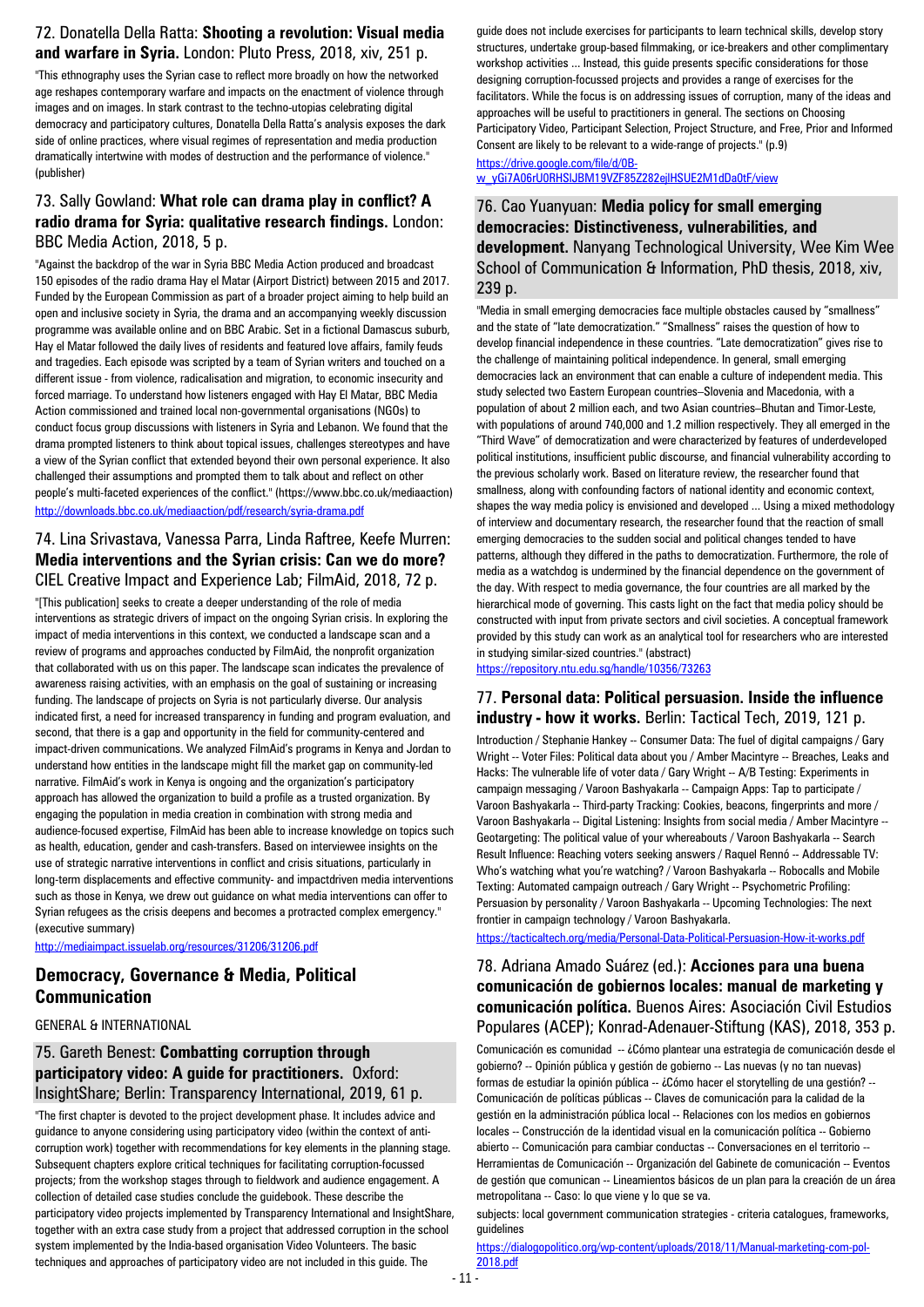## 79. Samantha Bradshaw, Philip N. Howard: **Challenging truth and trust: A global inventory of organized social media manipulation.** Oxford: University of Oxford, Oxford Internet Institute, 2018, 25 p.

"Our key findings are: 1. We have found evidence of formally organized social media manipulation campaigns in 48 countries, up from 28 countries last year. In each country there is at least one political party or government agency using social media to manipulate public opinion domestically; 2. Much of this growth comes from countries where political parties are spreading disinformation during elections, or countries where government agencies feel threatened by junk news and foreign interference and are responding by developing their own computational propaganda campaigns in response; 3. In a fifth of these 48 countries—mostly across the Global South—we found evidence of disinformation campaigns operating over chat applications such as WhatsApp, Telegram and WeChat; 4. Computational propaganda still involves social media account automation and online commentary teams, but is making increasing use of paid advertisements and search engine optimization on a widening array of Internet platforms."

<http://comprop.oii.ox.ac.uk/research/cybertroops2018/>

#### 80. Rosie McGee, Duncan Edwards, Colin Anderson, Hannah Hudson, Francesca Feruglio: **Appropriating technology for accountability: Messages from 'Making All Voices Count'.**  Brighton: Institute of Development Studies (IDS), 2018, 30 p.

"The most important messages on the roles technologies can play in enabling citizen voice and accountable and responsive governance are: 1. Not all voices can be expressed via technologies. 2. Technologies can play decisive roles in improving services where the problem is a lack of planning data or user feedback. 3. Common design flaws in tech-for-governance initiatives often limit their effectiveness or their governance outcomes. 4. Transparency, information or open data are not sufficient to generate accountability. 5. Technologies can support social mobilisation and collective action by connecting citizens. 6. Technologies can create new spaces for engagement between citizen and state. 7. Technologies can help to empower citizens and strengthen their agency for engagement. 8. The kinds of democratic deliberation needed to challenge a systemic lack of accountability are rarely well supported by technologies. 9. Technologies alone don't foster the trusting relationships needed between governments and citizens, and within each group of actors. 10. The capacities needed to transform governance relationships are developed offline and in social and political processes, rather than by technologies." (conclusions, p.24)

[https://opendocs.ids.ac.uk/opendocs/bitstream/handle/123456789/13452/RR\\_Synth\\_Onl](https://opendocs.ids.ac.uk/opendocs/bitstream/handle/123456789/13452/RR_Synth_Online_final.pdf) [ine\\_final.pdf](https://opendocs.ids.ac.uk/opendocs/bitstream/handle/123456789/13452/RR_Synth_Online_final.pdf)

#### 81. Sarah Oh, Travis L. Adkins: **Disinformation toolkit.**  Washington, DC: InterAction, 2018, 27 p.

Disinformation Online: An Evolving Global Threat -- How Does Online Disinformation Affect International NGOs and Civil Society? -- Conditions for Vulnerability to Disinformation Attacks -- Preparing for Online Disinformation Threats -- Identifying Your Risk -- Developing Your Organization's Risk Mitigation Plan -- Longer Term Strategies: Building Community Resilience -- Risk Assessment Tool.

[https://www.interaction.org/wp-](https://www.interaction.org/wp-content/uploads/2019/02/InterAction_DisinformationToolkit.pdf)

[content/uploads/2019/02/InterAction\\_DisinformationToolkit.pdf](https://www.interaction.org/wp-content/uploads/2019/02/InterAction_DisinformationToolkit.pdf)

#### 82. Daniel O'Maley, Amba Kak: **"Free internet" and the costs to media pluralism: The hazards of zero-rating the news.**  Washington, DC: Center for International Media Assistance (CIMA), 2018, 20 p.

"In many countries, mobile operators have teamed up with social media platforms to offer free access to specific websites or internet services—including news websites. The most well-known of these offerings, Facebook's Free Basics, has been explicitly pitched as a way to give citizens in developing countries greater access to news, but Facebook is not the only company touting these so-called "zero-rated" arrangements as a bridge across the digital divide. This report examines whether these arrangements are broadening access to diverse sources of news, as promised, and whether they might have broader consequences for the news market. Little evidence exists that zero-rating alone has been a successful strategy to grow audience reach. Technical hurdles jeopardize news media inclusion, especially for smaller outlets. Zero-rated news is a concern for fair markets and pluralism as it might strengthen the dominance of large internet platforms." (key findings[\) https://www.cima.ned.org/publication/zero-rating-the](https://www.cima.ned.org/publication/zero-rating-the-news/)[news/](https://www.cima.ned.org/publication/zero-rating-the-news/)

83. Sandra Ristovska, Monroe Price (eds.): **Visual imagery and human rights practice.** Cham: Palgrave Macmillan, 2018, xvii, 320 p.

1 Images and Human Rights / Sandra Ristovska and Monroe Price -- **Part I. Technologies.** 2 50 Years of Documentation: A Brief History of the Audiovisual Documentation of the Israeli Occupation / Ra'anan Alexandrowicz -- 3 Drones, Camera Innovations and Conceptions of Human Rights / Austin Choi-Fitzpatrick -- 4 A Convergence of Visuals: Geospatial and Open Source Analysis in Human Rights Documentation / Christoph Koettl -- 5 The Rise of GEOINT: Technology, Intelligence and Human Rights / James R. Walker -- 6 Technology's Continuum: Body Cameras, Data Collection and Constitutional Searches / Rebecca Wexler -- **Part II. Platforms.** 7 Simon Srebnik: Narratives of a Holocaust Survivor / Christian Delage -- 8 Re-archiving Mass Atrocity Records by Involving Affected Communities in Postwar Bosnia and Herzegovina / Csaba Szilagyi -- 9 Communicating Justice in Film: The Limitations of an Unlimited Field / Nenad Golèevski -- 10 Photography as a Platform for Transitional Justice: Peru's Case / Gabriela Martínez -- 11 Sexual Violence in the Field of Vision / Sharon Sliwinski -- 12 Art and Human Rights in the Constitutional Court of South Africa / Albie Sachs -- **Part III. Agents.** 13 A Change of Perspective: Aerial Photography and "the Right to the City" in a Palestinian Refugee Camp / Claudia Martinez Mansell -- 14 Contested Visualities: Courage and Fear in the Portrayal of Rio de Janeiro's Favelas / Alice Baroni -- 15 Ubiquitous Witnessing in Human Rights Activism / Sam Gregory -- 16 Answering the Smartphones: Citizen Witness Activism and Police Public Relations / Mary Angela Bock - - 17 How Newsrooms Use Eyewitness Media / Claire Wardle -- **Part IV. Afterword.** 18 Imaginative Thinking and Human Rights / Sandra Ristovska.

<https://doi.org/10.1007/978-3-319-75987-6>

AFRICA, SUB-SAHARAN

## 84. **Beyond watchdog journalism: Media and social accountability.** Grahamstown: Rhodes University, School of Journalism and Media Studies; Public Service Accountability Monitor (PSAM), 2018, 67 p.

"The following report is an exploratory case study analysis of social accountability monitoring of the Eastern Cape Department of Education by the Public Service Accountability Monitor (PSAM) and mainstream media in the Eastern Cape. It provides in-depth analysis of the education programme's work within PSAM and a study of newspaper coverage of education in the Eastern Cape. The argument made herein, is that for either civil society or the media to be effective in holding duty bearers to account, and to equip citizens to hold public officials to account, they have to work collaboratively in their efforts. What is required is a shift in the assumption that simply reporting on or highlighting events of maladministration or mismanagement of public resources is sufficient. Highlighting poor resource management is necessary but not sufficient to equate to social accountability. The current media coverage, while extensive and voluminous, does not provide citizens with the contextual knowledge they need to effectively hold duty bearers to account for poor service delivery. Rather, as a result of the formulaic reporting style, corruption and maladministration are further normalised. Fostering a more strategic, conscious and direct relationship between civil society and the media, will ensure a symbiotic relationship of effective society accountability resulting in better public resource management." (executive summary) [https://psam.org.za/wp-content/uploads/2016/11/Role-of-media-in-Social-Accountability-](https://psam.org.za/wp-content/uploads/2016/11/Role-of-media-in-Social-Accountability-Final.pdf)[Final.pdf](https://psam.org.za/wp-content/uploads/2016/11/Role-of-media-in-Social-Accountability-Final.pdf)

#### 85. Meghan Sobel, Karen McIntyre: **The state of journalism and press freedom in postgenocide Rwanda.** In: Journalism & Mass Communication Quarterly, vol. 96, nr. 2, 2019, p.558–578 "News media played a prominent role in perpetuating the 1994 Rwandan genocide. Since then, Rwanda has undergone impressive social and economic growth, but the media landscape during this redevelopment remains understudied. Qualitative interviews with Rwandan journalists reveal that reporters censor themselves to promote peace and reunification. Short-term, prioritizing social good over media rights might help unify the country, but ultimately it could limit development and reinforce existing authoritarian power structures. Findings suggest that McQuail's development media theory and Hachten's developmental concept maintain relevance but point to the need for a new or revised media development paradigm." (abstract) <https://doi.org/10.1177/1077699018782201>

# 86. **Reporting on Zimbabwe's 2018 elections: A post-election**

**analysis.** Media Monitors; International Media Support (IMS), 2018, 40 p.

"During the 2018 electoral period in Zimbabwe, Media Monitors monitored mainstream media to assess the nature of election coverage with a focus on three issues: Fair and balanced coverage of political players, the media's role in informing the public on electoral processes, and professional and ethical conduct by the media. In the final assessment, Media Monitors concluded that while the election agenda dominated on all media platforms, continued polarised coverage affected the media's capacity to be fair and balanced, there was a lack of equitability and gender bias. Professionally, there was lack of objectivity in the journalists' reporting, which manifested itself in the form of unbalanced coverage, denial of the right of reply, lack of follow up to issues raised and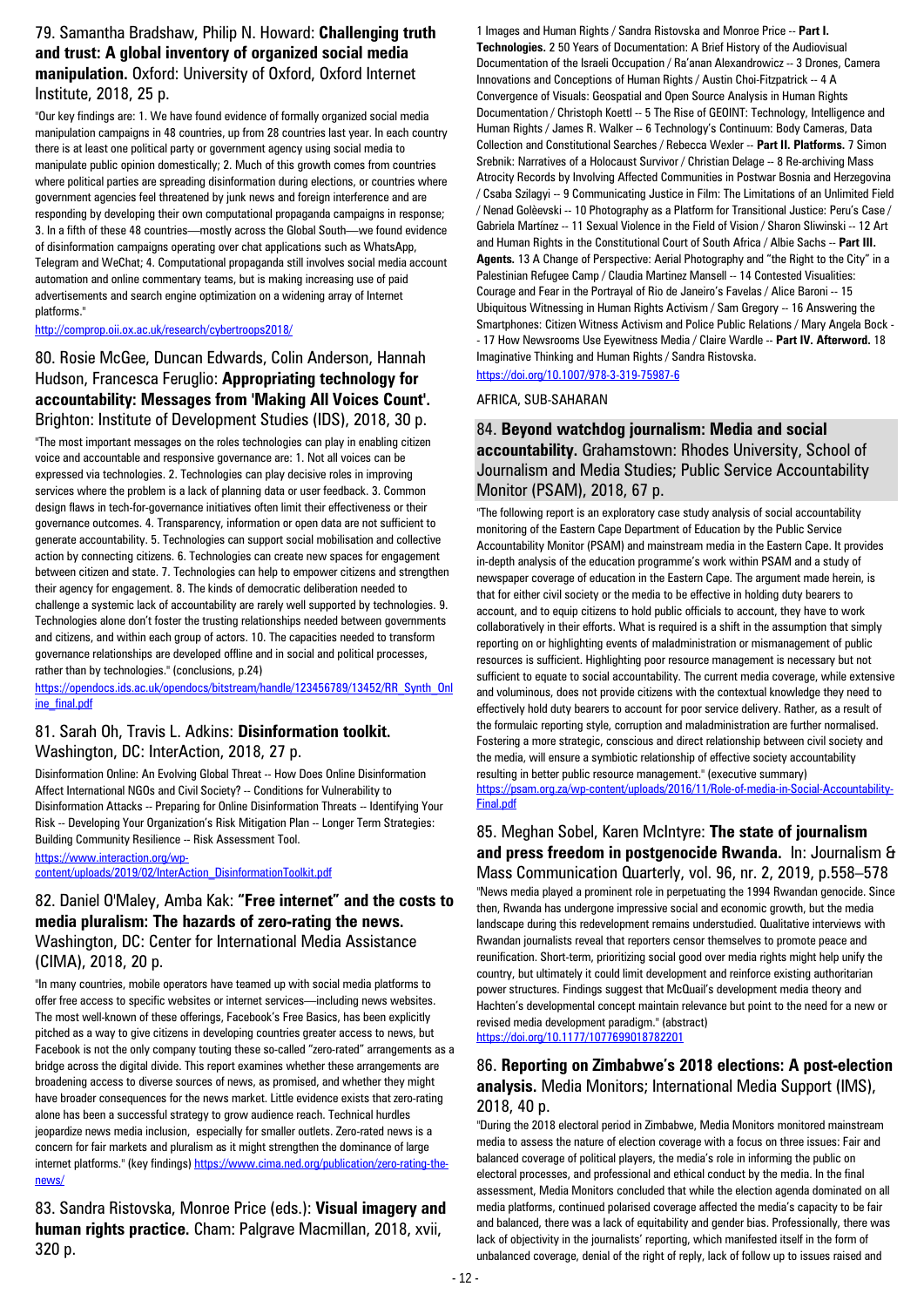failure to distinguish between government activities and political campaigns." (https://www.mediasupport.org)

[https://www.mediasupport.org/publication/assessment-of-medias-election-coverage-in](https://www.mediasupport.org/publication/assessment-of-medias-election-coverage-in-zimbabwe/)[zimbabwe/](https://www.mediasupport.org/publication/assessment-of-medias-election-coverage-in-zimbabwe/)

## 87. Jeremy Bowles, Horacio Larreguy: **Who debates, who wins? At-scale experimental evidence on debate participation in a Liberian election.** [no publisher], 2018, 45 + 24 p.

"In this paper we assess the electoral consequences of candidate selection into the supply of widely-disseminated programmatic information in the setting of Liberia, where clientelism is pervasive and the media sector is weak. We partnered with USAID and the NGO Internews to study the impact of randomized elements of a nationwide initiative to hold debates for all 73 House of Representatives seats ahead of the Liberian election of October 2017. Beyond lawmaking, House members in Liberia control access to development funds as well as play key roles in the allocation and implementation of public goods, and thus voters have incentives to care about the policy priorities of the candidates and vote accordingly. However, historically, votes have been bought as often as won (Bowles et al., 2017). In an effort to improve democratic accountability, Internews organized 129 standardized debates, with at least one in each electoral district, to solicit the policy promises of the participating candidates. In the debates, the 59% of candidates who participated were asked a series of questions by moderating journalists on particular issues of local policy relevance, most often relating to district schools, primary healthcare facilities, and infrastructural investments. Rather than large townhall-style debates, the emphasis was on soliciting concrete policy platforms and promises from the candidates that would then be rebroadcast by community radio stations. To shock the supply of policy promises, we randomly varied the intensity of invitation efforts to persuade candidates to participate in the debates. The decision to participate is risky, particularly in clientelistic settings where the returns to programmatic competition can be both limited and highly uncertain. Candidates who 'win' a debate may enjoy greater publicity and net electoral gains, but ex ante they risk performing poorly, revealing their policy priorities to be disconnected from their constituents and restricting their ability to target campaign promises to small groups of influential voters. These risks are especially pronounced for the leading candidates (incumbents and their challengers), who enjoy greater resources for campaigning, are adapted to the existing clientelistic equilibrium, and are more likely to be attacked by opponents to gain publicity." (p.2-3)

[https://www.povertyactionlab.org/sites/default/files/publications/Who-Debates-Who-](https://www.povertyactionlab.org/sites/default/files/publications/Who-Debates-Who-Wins_Bowles-Larreguy_December2018.pdf)[Wins\\_Bowles-Larreguy\\_December2018.pdf](https://www.povertyactionlab.org/sites/default/files/publications/Who-Debates-Who-Wins_Bowles-Larreguy_December2018.pdf)

## 88. Dorcas Wakio Mwangi, Caroline Biwott, David Gichuhi: **Content of vernacular radio stations programs and public participation in devolved governance in Nyeri County, Kenya.**  In: Journal of Development and Communication Studies, vol. 5, nr. 2, 2018, p.70-81

"The study has concluded that there exists a positive relationship between vernacular radio programming content and participation of community in issues of governance. Therefore, it is recommended that vernacular radio stations should give more attention to the content of these programs. Priority should be given to issues that are raised by the audience for they are pertinent to them. This will result in more public participation in matters of county governance in Kenya." (conclusion)

<https://www.ajol.info/index.php/jdcs/article/view/174597/163988>

#### 89. Nanjala Nyabola: **Digital democracy, analogue politics: How the internet era is transforming Kenya.** London: Zed Books, 2018, xxiv, 273 p.

Introduction -- **Part I: Analogue politics.** 1. 2007: the violent origins of Kenya's digital decade -- 2. Avatars in the square: the orising the Kenyan public sphere -- 3. Collision course: where analogue meets digital -- 4. Rattling the snake without getting bitten: new media usurping traditional media in Kenya -- **Part II: Digital democracy?** 5. An African country in the digital age: the making and uses of #KOT -- 6. Redefining community: the politics of public performances of empathy -- 7. Women at work: Kenyan feminist organising on social media -- 8. Politics, predators and profit: ethnicity, hate speech and digital colonialism -- **Part III: History not learned from.** 9. 2017: the most expensive election. -- 10. Conclusion.

#### AMERICAS & CARIBBEAN

90. Gisela ( (coord.) Cardozo: **Memoria, verdad y justicia: herramientas para comunicar desde los derechos humanos.**  Buenos Aires: Asamblea Permanente por los Derechos Humanos (APDH); World Association for Christian Communication (WACC), 2019, 127 p.

¿Qué implica una perspectiva en Derechos Humanos? -- La perspectiva de derechos humanos en la comunicación sobre el proceso de Memoria, Verdad y Justicia -- El derecho a la comunicación y la tarea de comunicar -- Responsabilidad de la comunicación en el proceso de Memoria, Verdad y Justicia -- ¿Qué son los crímenes de lesa humanidad? -- El proceso de juzgamiento de los crímenes de Estado cometidos en dictadura -- Juicios de lesa humanidad -- Víctimas de violencia de Estado y tratamiento mediático -- La tarea de visibilizar la responsabilidad en los delitos de lesa humanidad -- Recomendaciones -- Estrategias posibles para abordar eventos relacionados con memoria, verdad y justicia -- Recomendaciones para asistir a una audiencia oral y pública -- Organismos de derechos humanos -- Términos y conceptos útiles. subjects: human rights reporting; court reporting; truth commissions - Argentina - criteria

<http://apdh.org.ar/sites/default/files/u62/MVJ-Herramientas-Comunicar-DDHH.pdf>

catalogues, frameworks, guidelines

#### 91. **#meinung #macht #digital 'plattformkapitalismus.** In: ila, nr. 426, 2019, p.4-40

Eine andere Öffentlichkeit ist möglich? Vom Strukturwandel in digitalen Zeiten / Werner Rätz -- Gegenöffentlichkeit oder dritte Säule? Über Anspruch und Wirklichkeit eines Konzepts am Beispiel der freien Radios / Lukas Holfeld -- Politik im Netz, Netze in der Politik: Die Twitter-Kampagne #VivirSinMiedo in Uruguay / Santiago Escuder Rodríguez -- Politische Manipulation durch Bots aufspüren: Interview mit der Sozialwissenschaftlerin Samantha Bradshaw vom "Computational Propaganda Project" Oxford / Craig Cannon --In fast allen Fake News im Wahlkampf ging es um Sexualität: Interview mit dem brasilianischen Sozialaktivisten und ehemaligen Abgeordneten Jean Wyllys / Gaby Küppers -- Vom Netzwerk der Aktivist\*innen zu den Cyborgs der Multituden. Rezension: Guiomar Rovira zur Entwicklung der sozialen Bewegungen in Zeiten des Internets / Alix Arnold -- Digitale Demagogie. Rezension: Christian Fuchs ergründet den autoritären Kapitalismus in Zeiten von Trump und Twitter / Lars Weiss -- Keine Angst vor dem Journalismus, Herr Präsident! El Salvador: Nayib Bukele und sein spezieller Umgang mit der Öffentlichkeit -- Ein Troll mit Regierungseinfluss: Olavo de Carvalho, Guru der Rechten in Brasilien, hetzt vor allem im Netz / Wolfgang Meier -- Zwischen Handy und Straße: Zum Wandel politischer Protestformen in Bolivien / Peter Strack -- Beschimpfungen statt Debatte: Interview mit dem bolivianischen Medienexperten Samuel Alcácer / Peter Strack -- Der Drogenkrieg bei YouTube: Soziale Medien sind im Drogenkrieg oft die einzige Möglichkeit zu berichten. Das wissen auch die Kartelle [Mexico] / Lars Weiss -- Aktivismus auf Google? Interview mit der uruguayischen Feministin Helena Suárez Val / Luciana Musello -- Sie haben einen Namen: Informationen zu ermordeten Frauen in Mexiko auf Internetkarten / Mirjana Jandik -- Füttere nicht den Troll: Die digitale Ausstellung "Estamos conectadas" bringt Netzfeministinnen aus Mexiko und Deutschland zusammen / von Britt Weyde.

subjects: online political communication; cyber advocacy / digital activism; community radios; twitter / microblogs; disinformation, fake news - Latin America; Bolivia; Brazil; El Salvador; Mexico; Uruguay

## 92. Javier Campo, Tomás Crowder-Taraborrelli (eds.): **Media, politics, and democratization in Latin America.** In: Latin American Perspectives, vol. 45, nr. 3, 2018, p.4-283

Media, Politics, and Democratization in Latin America / Javier Campo, Tomás Crowder-Taraborrelli -- Media Democratization in Ecuador / Tim Anderson -- Between Public and Private Media: Toward a Definition of "Community Media" / Mauro Cerbino, Francesca Belotti -- Communications Policies and the Production of Audiovisual Content in Argentina / Carla Rodríguez Miranda, Ornela Carboni -- Indigenous Peoples' Right to Communication with Identity in Argentina, 2009–2017 / María Magdalena Doyle, Emilse Siares -- Whose Rights? Freedom-of-Expression Critiques of Ecuadorian Media Democratization / Christian Tym -- Crisis of Representation and New Media Policies in Latin America / Martín Becerra, Celeste M. Wagner -- Commentary / Rosalind Bresnahan -- Rejoinder / Martín Becerra, Celeste M. Wagner -- The Press and Classical Populism in Argentina and Brazil / Ariel Alejandro Goldstein -- Changing the Channel: Class Conflict, Everyday State Formation, and Television in Venezuela / Naomi Schiller -- The Financing of TV Brasil: Limitation of Resources or Political Choice? / Sales Augusto dos Santos, Ivonete da Silva Lopes -- Zapatismo as a Resonant Public Pedagogy / James K. Anderson, Noah J. Springer -- Beyond Pluralism and Media Rights: Indigenous Communication for a Decolonizing Transformation of Latin America and Abya Yala / Kathryn Lehman -- Argentine Documentary Film and the Politics of Presence: Jorge Prelorán's Valle Fértil / Christopher Moore -- Hall of Mirrors: Media, Democratization, and the Public Sphere in Maranhão, Brazil / Julián Durazo Herrmann -- Failed Honeymoon: Dilma Rousseff's Third Election Round / João Feres Júnior, Luna de Oliveira Sassara -- Civic Organizations and Internet Social Networks: A Case Study in the Province of Buenos Aires / Ana Cecilia Silva -- New Media and the Disillusion of Brazil's Radical Left / Catherine Morgans -- Digital Storytelling and the Dispute over Representation in the Ayotzinapa Case / María Elena Meneses, María Concepción Castillo-González.

#### ASIA & PACIFIC

93. **Citizen journalism in China.** In: Global Media and China, vol. 4, nr. 1, 2019, p.3-124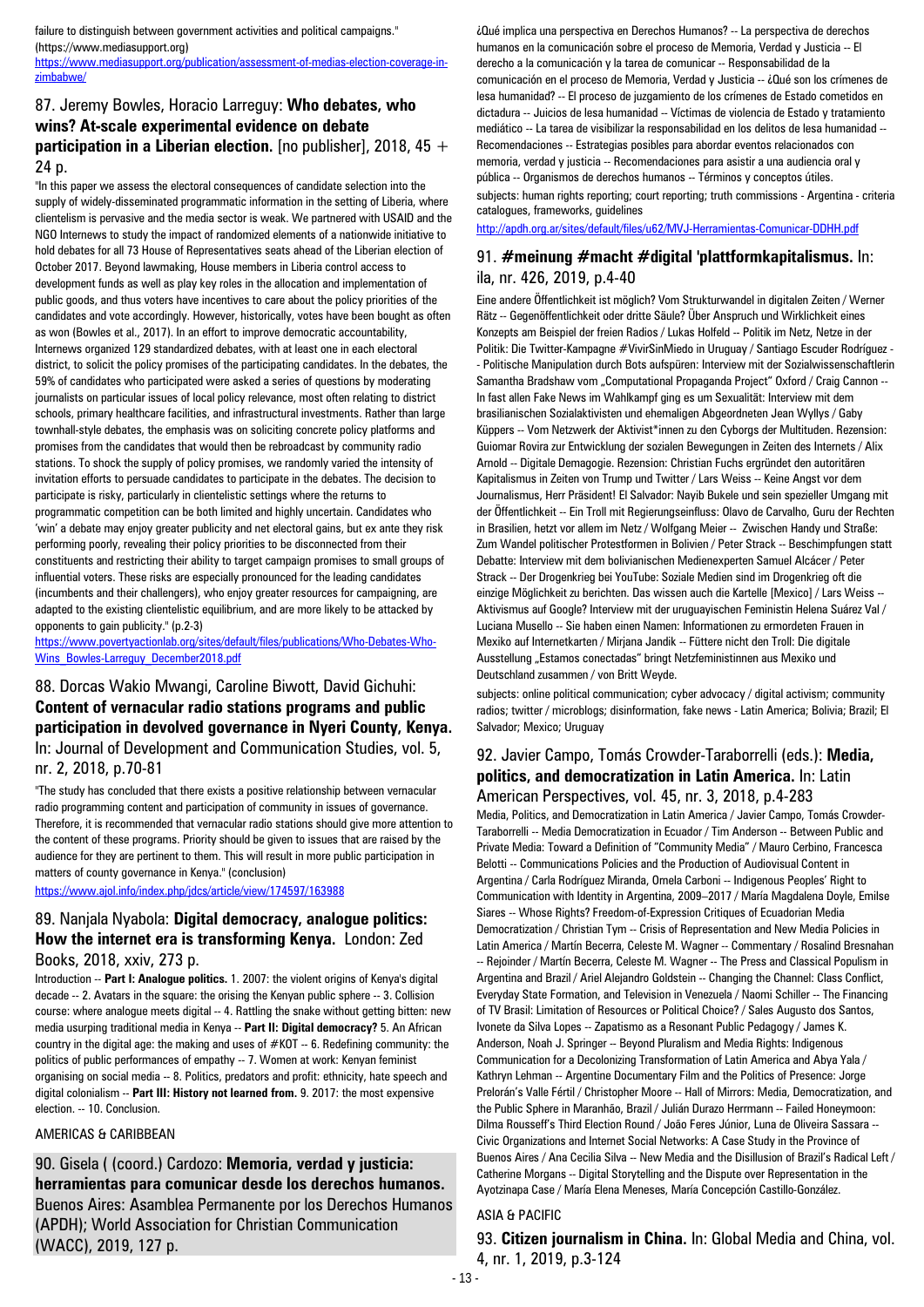New perspectives on citizen journalism / Xin Zeng, Savyasaachi Jain, An Nguyen, Stuart Allan -- Is citizen journalism better than professional journalism for fact-checking rumours in China? How Weibo users verified information following the 2015 Tianjin blasts / Jing Zeng, Jean Burgess, Axel Bruns -- Prosumers in a digital multiverse: An investigation of how WeChat is affecting Chinese citizen journalism / Yan Wu, Matthew Wall -- Usergenerated news: Netizen journalism in China in the age of short video / Yu Xiang -- How citizen journalists impact the agendas of traditional media and the government policymaking process in China / Yumeng Luo, Teresa M. Harrison -- The professional boundaries of journalists in Hong Kong: Strategies of accepting and dismissing citizen journalists / Florin C. Serban -- Blurred boundaries: Citizens journalists versus conventional journalists in Hong Kong / Karoline Nerdalen Darbo, Terje Skjerdal. <https://journals.sagepub.com/toc/gcha/4/1>

### 94. **Talkback program: Cambodia communication assistance project. Impact briefing.** ABC International Development, 2019, 11 p.

"Talkback radio programs (TBP) were established to educate the Cambodian public on governance issues and provide a channel through which they could communicate with authorities directly. Programs were broadcast in 4 provinces: Battambang, Kampong Cham, Siem Reap, and Kampot. This impact briefing reveals the progress made by the radio program towards building political accountability and political participation. TBP listeners displayed consistently better knowledge and understanding of governance than non-listeners. Radio staff also reported strong governance competencies. Crucially, TBP led directly to 122 promises being met or partially met by local authorities." (https://www.abc.net.au/abc-international-development)

<https://www.abc.net.au/cm/lb/10988782/data/ccap-talk-back-report-data.pdf>

## 95. Louisa Chiang: **China's new media dilemma: The profit in online dissent.** Washington, DC: Center for International Media Assistance (CIMA), 2019, 24 p.

"Drawing from often overlooked sources of evidence, this report shows that China's homegrown social media platforms have responded to market incentives by subtly shielding users from certain forms of online censorship and repression. Meanwhile, the party confronts rising costs-—both economically and politically—for stamping out the diffuse forms of dissent that spread across these networks. Has the debate over the role of new communications technology in China's political system really been decided? China's \$56 billion internet advertising market now dwarfs advertising in print, radio, and broadcast—and investments have frequently followed audiences to platforms where they feel free to express themselves. Chinese state officials are frequently raising concerns about the growing threat to the party's control posed by social media, including the dangers of "out of control" algorithms. Hiding key indicators from the censors, reviving banned accounts, and creating opportunities for collective action: social media platforms are quietly and subtly testing the political boundaries in response to their audience's preferences." (key findings)

<https://www.cima.ned.org/publication/chinas-new-media-dilemma/>

## 96. Sangeeta Mahapatra, Johannes Plagemann: **Polarisation and politicisation: The social media strategies of Indian political parties.** Hamburg: German Institute of Global and Area Studies (GIGA), 2019, 14 p.

"Ahead of the general election in April and May 2019, Indian political parties are using social media aggressively to propagate their ideology, mobilise public opinion, set policy agendas, and discredit detractors. Since the 2014 general election, India's two major political parties – the Bharatiya Janata Party, which currently leads the coalition government, and the Indian National Congress, the main opposition party – have invested heavily in digital political campaigning." (p.1)

[https://www.giga-hamburg.de/en/system/files/publications/gf\\_asien\\_1903\\_en.pdf](https://www.giga-hamburg.de/en/system/files/publications/gf_asien_1903_en.pdf)

## 97. Xin Zeng, Stuart Allan, Savyasaachi Jain, An Nguyen (eds.): **Citizen journalism in China.** In: Global Media and China, vol. 4, nr. 1, 2019, p.3-124

New perspectives on citizen journalism / Xin Zeng, Savyasaachi Jain, An Nguyen, Stuart Allan -- Is citizen journalism better than professional journalism for fact-checking rumours in China? How Weibo users verified information following the 2015 Tianjin blasts / Jing Zeng, Jean Burgess, Axel Bruns -- Prosumers in a digital multiverse: An investigation of how WeChat is affecting Chinese citizen journalism / Yan Wu, Matthew Wall -- Usergenerated news: Netizen journalism in China in the age of short video / Yu Xiang -- How citizen journalists impact the agendas of traditional media and the government policymaking process in China / Yumeng Luo, Teresa M. Harrison -- The professional boundaries of journalists in Hong Kong: Strategies of accepting and dismissing citizen journalists / Florin C Serban -- Blurred boundaries: Citizens journalists versus conventional journalists in Hong Kong / Karoline Nerdalen Darbo, Terje Skjerdal. <https://journals.sagepub.com/toc/gcha/4/1>

## 98. **Digital Asia.** Berlin: Heinrich Böll Stiftung, 2018, 40 p.

The Curious Case of Vox Populi 2.0: ASEAN's Complicated Romance with Social Media / Joel Mark Baysa Barredo and Jose Santos P. Ardivilla -- Halfway There: Myanmar's Difficult Transition toward Freedom of Expression / Nay Phone Latt -- Rethinking Media Reform in Southeast Asia: Promoting a Participatory Approach for a More Democratic Media / Gayathry Venkiteswaran -- Dealing with the Past: Engaging in the Present. Applearning on Khmer Rouge History: An Internet-based Multimedia Application / Duong Keo and Sopheap Chea -- You Are What You Share: How Social Media Is Changing Afghan Society / Sayed Asef Hossaini -- «Restricting Women's Space on the Internet Is a Violation of Their Rights»: An Interview with Nighat Dad by Fabian Heppe -- Pakistan's Cybercrime Law: Boon or Bane? / Farieha Aziz -- Aadhaar: The Indian Biometric ID System Has Potential but Presents Many Concerns / Sushil Kambampati -- IT Giants in China: A Tough Business / Sophie Ping Sun.

<https://www.boell.de/de/2018/02/01/perspectives-asien-digitalasia>

## 99. Bui Hai Thiem: **Der politische Mythos von sozialen Medien als liberalem Cyberspace und freier Online-**

**Meinungsäußerung in Vietnam.** In: Jörg Wischermann, Gerhard Will (eds.): Vietnam: Mythen und Wirklichkeiten. Bonn: Bundeszentrale für politische Bildung (bpb), 2018, p.212-234

"Während viele Bürgerinnen und Bürger sowie Beobachter große Hoffnungen hegen, die sozialen Medien könnten ein wirksames Instrument sein, um soziale Bewegungen zu Themen wie Ungleichheit, Ungerechtigkeit und Umwelt in Gang zu setzen, ist es zuweilen schwierig, die massenhaften Reaktionen in den sozialen Medien in konkretes gemeinsames Handeln auf physischer Ebene umzusetzen. Beispiele wie das der »6700 Menschen für 6700 Bäume« in Hanoi bleiben die Ausnahme. Gesellschaftliches Engagement lässt sich nicht mit der Kraft von »Social Media Power« gleichsetzen, da es nur dann größere Dynamik entfaltet, wenn es nicht direkt politische Autorität, die Interessen mächtiger Institutionen, Parteiführer oder einflussreiche Einzelpersonen und deren persönliche Interessen herausfordert, sei es lokal oder auf Landesebene. Dass dies nach wie vor so ist, liegt vor allem daran, dass soziale Medien leicht marginalisiert und wirkungsvoll unterdrückt werden können." (S.232)

subjects: democratization & online / social media; social media in political communication - Vietnam

[http://www.bpb.de/system/files/dokument\\_pdf/10297\\_Mythos\\_Vietnam\\_Internet.pdf](http://www.bpb.de/system/files/dokument_pdf/10297_Mythos_Vietnam_Internet.pdf)

#### EUROPE

#### 100. Hendrik Sittig, Darija Fabijanic: **Public service media under crossfire by protest movements: Protesters in South East Europe criticise their governments and demand more independence of the public broadcasters.** Konrad-Adenauer-Stiftung (KAS), 2019, 4 p.

"There is seething unrest in South East Europe and immediately it is called "Balkan Spring." Many people are protesting in the capitals of Serbia, Montenegro, Albania and Croatia out of dissatisfaction with their governments. This frustration is targeted towards the media in these countries as well – especially the public service media which are frequently considered a mouthpiece of the government. The protesters therefore call for resignation of the general directors of the broadcasters." (p.1) <http://bit.ly/2K8Yudi>

#### 101. Jordan Gans-Morse: **Effective anti-corruption messaging: Lessons from Ukraine.** PONARS Eurasia, [10.2018], 8 p.

"This memo presents evidence based on a survey experiment embedded in a national survey of Ukrainians and a laboratory experiment conducted with Ukrainian university students. The findings indicate that anti-corruption messaging that emphasizes the success of anti-corruption campaigns (i.e., a "positive" message) may reduce citizens' willingness to give bribes. By contrast, anti-corruption messaging emphasizing that corruption is a growing problem (i.e., a "negative" message) appears to be less effective and, in some circumstances, may even inadvertently increase citizens' willingness to engage in corrupt acts." (p.1)

[http://www.ponarseurasia.org/sites/default/files/policy-memos-pdf/Pepm541\\_Gans-](http://www.ponarseurasia.org/sites/default/files/policy-memos-pdf/Pepm541_Gans-Morse_Oct2018_0.pdf)[Morse\\_Oct2018\\_0.pdf](http://www.ponarseurasia.org/sites/default/files/policy-memos-pdf/Pepm541_Gans-Morse_Oct2018_0.pdf)

#### 102. Minna Horowitz: **Public service media and information disorder. Public media institutions at a crossroads: Visions, strategies, tactics.** Central European University, Center for Media, Data and Society, 2018, 29 p.

"The Center for Media, Data and Society has curated a series of lectures addressing the challenges and the future of public media titled Public Media Institutions at a Crossroads: Visions, Strategies, Tactics. The speakers and themes have included a multi-dimensional outlook on what PSM institutions, and public media more generally, are and can be ...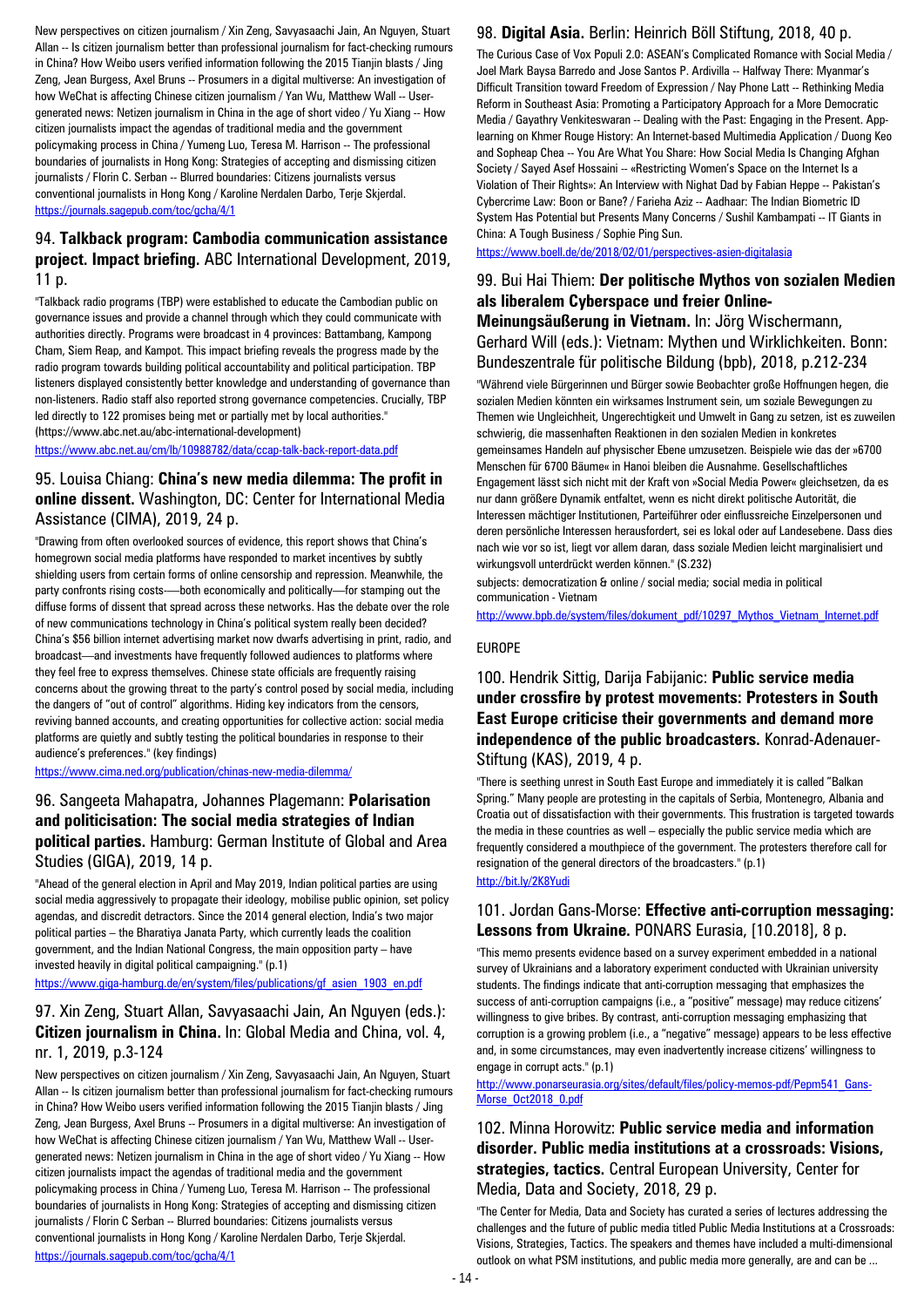This white paper is an extended reflection on the theme of the speaker series, focusing on a specific challenge for public service media: "fake news" and disinformation, or more broadly, the current "information disorder". The paper draws from the outlined problems and threats, as well as opportunities, strategies, and tactics discussed in the above presentations when documenting how PSM institutions around Europe have tackled the challenge. The paper builds on a background report (April 2018) for the ongoing work by the Council of Europe." (p.3-5)

[https://cmds.ceu.edu/sites/cmcs.ceu.hu/files/attachment/article/1367/publicservicemedi](https://cmds.ceu.edu/sites/cmcs.ceu.hu/files/attachment/article/1367/publicservicemediaandinformationdisorder.pdf) [aandinformationdisorder.pdf](https://cmds.ceu.edu/sites/cmcs.ceu.hu/files/attachment/article/1367/publicservicemediaandinformationdisorder.pdf)

## 103. Davor Marko: **The feasibility of a public service orientation in the Western Balkans: Complications for a 'networked society' in an illiberal context.** In: Gregory Ferrell Lowe, Hilde, van den Bulck, Karen Donders (eds.): Public service media in the networked society. Göteborg: Nordicom, 2018, p.125-141

"This chapter analyses contextual factors that are common to the seven countries of this region that affect developing a genuine public service orientation in media policies and performance. By better understanding historical legacies, inadequate technological development and late entry into digitalisation, and problems rooted in economic underdevelopment and clientelism, the prognosis for the emergence of 'networked societies' under illiberal conditions is at least tardy and perhaps impractical in the foreseeable future, at least. Contextual factors prioritise a set of values that greatly complicate the development of public service broadcasting in technological and democratic terms, much less the even more complex transition to public service media." (abstract)

[http://www.nordicom.gu.se/sites/default/files/publikationer-hela](http://www.nordicom.gu.se/sites/default/files/publikationer-hela-pdf/public_service_media_in_the_networked_society_ripe_2017.pdf)[pdf/public\\_service\\_media\\_in\\_the\\_networked\\_society\\_ripe\\_2017.pdf](http://www.nordicom.gu.se/sites/default/files/publikationer-hela-pdf/public_service_media_in_the_networked_society_ripe_2017.pdf)

## 104. Corinne Schweizer, Manuel Puppis: **Public service media in the 'network' era: A comparison of remits, funding, and debate in 17 countries.** In: Gregory Ferrell Lowe, Hilde, van den Bulck, Karen Donders (eds.): Public service media in the networked society. Göteborg: Nordicom, 2018, p.109-124

"This chapter presents findings from a recent comparative study on public service media and their regulation as regards their remit, funding, services and debate. Based on a literature review, the authors propose three ways in which the network paradigm can be useful for studying public service media: 1) to discuss how public service media embrace the internet, 2) to describe a more profound process of change affecting public service media, and 3) to locate public service media organisations in relation to national and international (stakeholder)-networks." (abstract)

[https://www.nordicom.gu.se/sv/system/tdf/kapitel](https://www.nordicom.gu.se/sv/system/tdf/kapitel-pdf/07_schweizer_puppis.pdf?file=1&type=node&id=39386&force=)[pdf/07\\_schweizer\\_puppis.pdf?file=1&type=node&id=39386&force=](https://www.nordicom.gu.se/sv/system/tdf/kapitel-pdf/07_schweizer_puppis.pdf?file=1&type=node&id=39386&force=)

#### MIDDLE EAST / WESTERN ASIA & NORTH AFRICA

## 105. Aida Al Kaisy: **A fragmented landscape: Barriers to independent media in Iraq.** London: London School of Economics and Political Science (LSE), Middle East Centre, 2019, 15 p.

"Fundamentally, this paper argues that the lack of political will combined with the failure of state-building processes to develop the frameworks and institutions to support independent media is maintaining a media landscape that reflects the key political challenges of Iraq. The politics of successive Iraqi governments continues to affect the functioning and the perception of the media, leaving them unable to provide content that can support democratic and transparent political processes. Attempts at media reform or support for sustainable, relevant, independent media platforms must take into account the wider context of Iraq and its political structures as well as the existing conditions of corruption and fragility. They also require much deeper consultation with local media stakeholders combined with a greater coordination with global initiatives to support the development of independent media." (conclusion)

[http://eprints.lse.ac.uk/100991/1/a\\_fragmented\\_landscape.pdf](http://eprints.lse.ac.uk/100991/1/a_fragmented_landscape.pdf)

## 106. Walter Armbrust: **A massacre foretold: National excommunication and Al-Gama'a.** In: Middle East Critique, vol. 28, nr. 2, 2019, p.197-217

"Al-Gama'a [The Society], a 28-part television biopic of Muslim Brotherhood founder Hasan al-Banna, was broadcast in the fall of 2010, just before the January 25, 2011 Revolution. The writer of the series, Wahid Hamid, was an important screenwriter for both television and the cinema and a figure known for his affinity with the state's security apparatus. Al-Gama'a functioned as a rhetorical capstone for decades of anti-Brotherhood state discourse. It also powerfully anticipated the anti-Brotherhood

apologetics used to rationalize the Rab'a massacre of 2013, which effectively ended the revolution and cemented the coup by 'Abd al-Fattah al-Sisi against Muhammad Morsy. The series enacted a historical narrative that was almost completely absent from Egypt's formal educational curriculum, thereby furthering a political agenda of dehumanizing Islamists and effectively excommunicating them from the national community. Hence in 2013, a thousand Egyptians were slaughtered in a day, and yet many of their fellow citizens saw the event as destiny rather than as a crime against humanity." (abtract) <https://doi.org/10.1080/19436149.2019.1600881>

#### 107. Lina Attalah: **Innovative Arab media and the new outlines of citizenship: A collaborative vision builds stronger journalism across the region.** New York: The Century Foundation, 2019, 15 p.

"In this report, I have provided a glimpse of the ways in which innovative media outlets act as political agents in their current contexts, through their expressed positions, their content, and the forms in which they publish. Further work is needed to more fully describe the editorial sensibilities of these projects, as well as audience reception." (p.13)

[https://production-tcf.imgix.net/app/uploads/2019/03/03163939/Attalah\\_FinalPDF.pdf](https://production-tcf.imgix.net/app/uploads/2019/03/03163939/Attalah_FinalPDF.pdf)

## 108. Nabil Dajani: **The media in Lebanon: Fragmentation and conflict in the Middle East.** London et al.: Tauris, 2019, xiii, 222  $p_{\cdot}$

"Lebanese society is famously, and even notoriously, fragmented, along both class and sectarian lines. Here, Nabil Dajani looks at how this societal division impacts on the nature of the mass media in Lebanon. Implementing the wider theory that the structure and content of mass media is unique to the society within which it operates, he looks at how Lebanese media have often helped to sustain the sectarian divisions within Lebanese society. Dealing with newspapers, radio and television as well as new and emerging forms of communication, such as the internet, social media websites and blogs, he examines how the media both reflect societal realties as well as the ways they influence social consciousness. Beginning with an analysis of the socio-political context of modern-day Lebanon, Dajani critically examines the historical and current realities of the media in this country." (publisher)

#### 109. Gianluca P. Parolin: **Social media activism in Egyptian television drama: Encoding the counter-revolution narrative.**  In: Middle East Critique, vol. 28, nr. 2, 2019, p.143-160

"Egyptian Ramadan TV series have explored the relationship between law and television in a number of iterations over the past few years. In 2017, the most watched production (115 million views on YouTube), Kalabsh, went one step further by examining the interaction between television broadcasting and social media in affecting the course of justice. Even though its events revolve around the framing and wrongful incrimination of a 'good' police officer, the dynamics suggest a not-so-subtle reference to the January 25, 2011 uprising. It portrayed social media actors as naïve agitators, outsmarted and used by those same dark networks of business and politics that they intend to expose and ultimately to unseat. This representation strengthens the counter-revolution's narrative of the January 25 uprising as the making of some 'Facebook kids' ['iyal bitu' il-face]. With Kalabsh, Egyptian TV series recalibrate the representation of the role of television broadcasting in affecting the course of justice and thus produce a new narrative that includes social media. This representation challenges as 'optimistic' the reading of the 'democratic' nature of social media by showing how its actors are even more prone to falling prey to mystifications and networks of corruption. The centrality of television broadcasting in affecting the course of justice clearly recedes in Kalabsh, but television broadcasting itself seems to regain some reputation." (abstract) <https://doi.org/10.1080/19436149.2019.1599535>

## 110. Dima Dabbous: **Reforming the broadcasting sector in the Southern Mediterranean: A critical overview.** MedMedia, 2018, 37 p.

"The present paper builds on the findings of the previous MedMedia report (Dabbous 2015) by tracking the legal changes that occurred between early 2015 and early 2018. Whenever there are recent legal changes related to broadcasting in general, such changes are mentioned and evaluated. The objective is to provide a critical overview of the state of public service broadcasting and the new regulatory reforms introduced since early 2015, in order to assess the impact of the Arab Spring (directly or indirectly) on the nature and performance of the public broadcasting sector in the Southern Mediterranean region, and the extent to which the wheels that were set in motion in 2011 have resulted in an improved and more democratic public broadcasting sector in these countries-- one in which the notion of "the public" is supposed to be at the core of the reform endeavor. The structure of the paper follows largely that of the 2015 MedMedia report on public service broadcasting, covering legal reform in each of the Arab countries in the South Mediterranean separately. However, only 5 of the original 8 countries included in the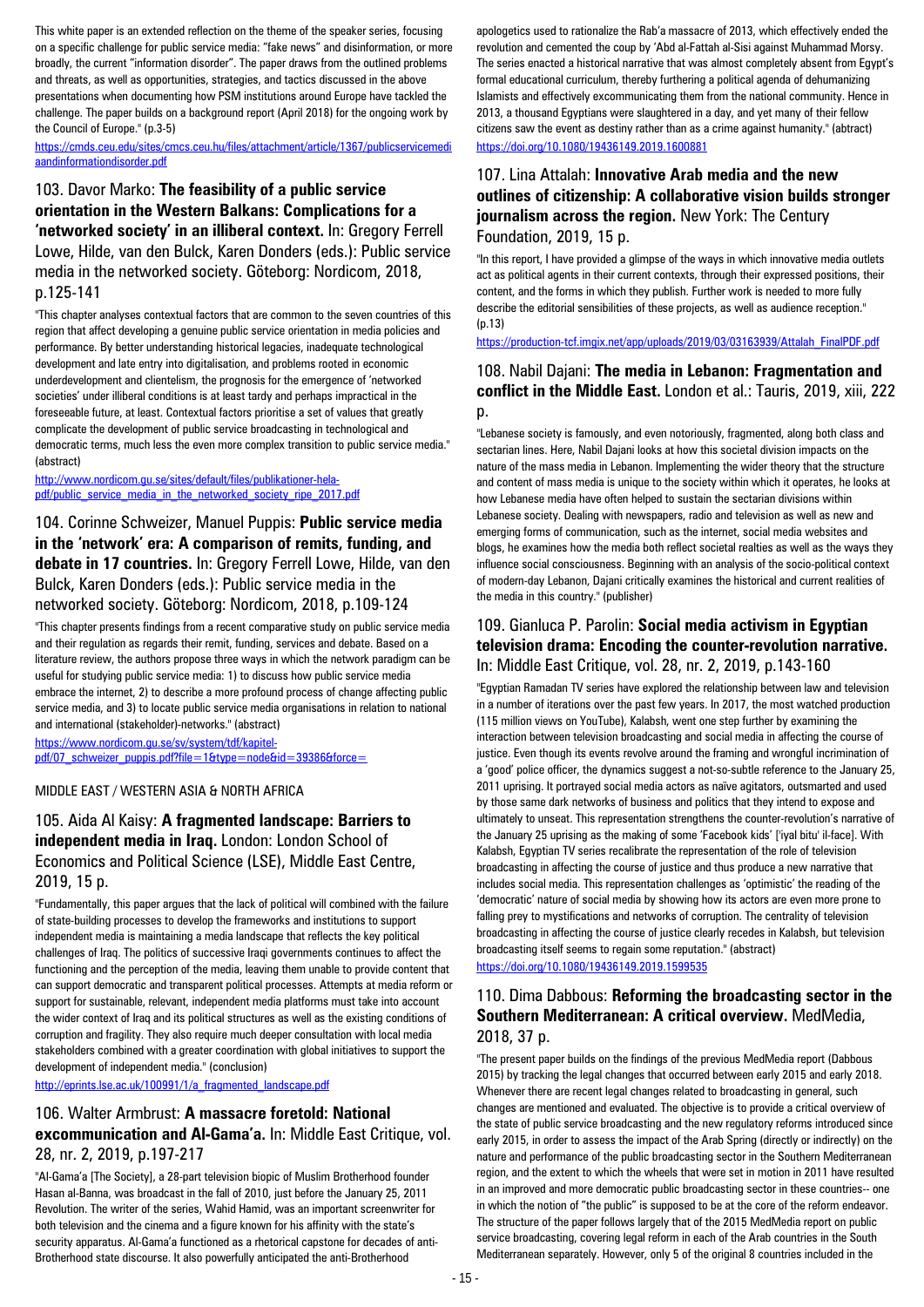2015 report are the focus of the present update: Egypt, Algeria, Libya, Tunisia, and Morocco." (p.3)

[http://www.med-media.org/wp-content/uploads/2018/07/Report-on-PSB-in-the-](http://www.med-media.org/wp-content/uploads/2018/07/Report-on-PSB-in-the-Southern-Mediterranean-a-critical-overview_MedMedia_-%20Dima-Dabbous-July-2018.pdf)[Southern-Mediterranean-a-critical-overview\\_MedMedia\\_-](http://www.med-media.org/wp-content/uploads/2018/07/Report-on-PSB-in-the-Southern-Mediterranean-a-critical-overview_MedMedia_-%20Dima-Dabbous-July-2018.pdf) Dima-Dabbous-July-2018.pdf

## **Development Communication, Environmental Communication, Health Communication**

GENERAL & INTERNATIONAL

111. Rafael Obregón Gálvez, Jair Vega Casanova: **Voices with purpose : A manual on communication strategies for development and social change. Participant's module.**  Windhoek: Friedrich-Ebert-Stiftung, 2019, vii, 64 p.

#### *also published in Portuguese*

"This module presents a step-by-step process that will enable members of organisations, or campaigns, interested in improving their visibility and impact, to formulate effective communication strategies for social and behavioural change .. Chapter One includes elements that help situate the design of the communication strategy within the context of each organisation; including its policies, practices and areas of work. Chapter Two and Three consider the theoretical foundations, paradigms and communication planning models. Chapter Four gives a summary of the different communication strategies and Chapter Five gives an outline of formative research. Chapter Six guides participants, step-by-step, through the design of a communication strategy. Throughout this chapter, participants are introduced to practical worksheets that help synthesise and apply key concepts in each step of the strategy design process. Additionally, references to different components of the Conceptual Module are made, including examples and case studies, which can help participants make decisions at each step of the process." (overview, p.vii)

<http://library.fes.de/pdf-files/bueros/africa-media/15542.pdf>

## 112. Rafael Obregón Gálvez, Jair Vega Casanova: **Voices with purpose: A manual on communication strategies for development and social change. Conceptual module.**  Windhoek: Friedrich-Ebert-Stiftung, 2019, vii, 82 p.

#### *also published in Portuguese*

"This module provides key conceptual and theoretical elements for participants to gain a deeper understanding of the underlying processes and methodologies that guide the design, implementation and evaluation of a communication strategy. There are many definitions and approaches that vary depending upon the type of communication approach, and the specific development and social change issues being addressed. While this is not meant to be an academic text and is purposefully written in a way that is accessible to multiple audiences, it does include relevant academic references for those readers interested in the rich communication for development literature. Chapter One includes a general approach to strategic planning in social organisations. It is expected to help assist understanding of how a communication strategy must be formulated as an integral component of the policies and strategic focus areas of the organisation. Chapter Two briefly discusses key concepts and theoretical shifts around communication, culture, development and social change processes. As communication processes often entail a political perspective, these processes are linked with the goal of strengthening democracy and citizenship, as well as with the achievement of development objectives such as the Sustainable Development Goals and their corresponding targets. This chapter also discusses inclusive perspectives, particularly in relation to gender and human rights. Chapter Three includes a brief history of the evolution of conceptual approaches in the field of communication for development, many of which are derived from important transformations in development efforts over the last 70 years, as well as reformulations of the role played by communication in those processes. Chapters Three and Four introduce key communication models and strategies for social and behaviour change. These chapters emphasise conceptual elements and highlight specific methodological elements that are discussed in detail in the Participant's Module. Finally, Chapter Five provides core concepts and definitions about designing, implementing and evaluating communication strategies for development and social change, including formative research, strategy design, and monitoring and evaluation. Specific guidance on how to implement each of these steps is provided in the Participant's Module." (overview, p.vii)

#### <http://library.fes.de/pdf-files/bueros/africa-media/15540.pdf>

## 113. Rafael Obregón Gálvez, Jair Vega Casanova: **Voices with purpose: A manual on communication strategies for development and social change. Facilitator's module.**

Windhoek: Friedrich-Ebert-Stiftung, 2019, ix, 21 p.

"This module provides methodological support for the facilitation of workshops aimed at assisting social, community, state and non-governmental organisations in the formulation

of communication strategies for development and social change. Facilitators are advised to use this module to plan and prepare workshops while making relevant adaptations based on the context in which the workshop will be facilitated, the needs and realities of participants, and the relevant experiences that each facilitator brings to the workshop. This module suggests activities and timeframes, which can be modified according to the availability of resources of the organisation receiving the training, the complexity of communication, social and development issues that constitute the focus of the workshop, or the scope of the strategy to be formulated. " (overview, p.vii) <http://library.fes.de/pdf-files/bueros/africa-media/15541.pdf>

#### 114. Saif Shahin, Zehui Dai: **Understanding public engagement with global aid agencies on twitter: A technosocial framework.** In: American Behavioral Scientist, 2019

"This study develops a technosocial framework for assessing the efficacy of global aid agencies' use of Twitter's algorithmic affordances for participatory social change. We combine computational and interpretive methods to examine tweets posted by three global aid agencies—U.S. Agency for International Development, Swedish International Development Cooperation Agency, and the International Committee of the Red Cross as well as public tweets that mention these agencies ( $N = \sim 100,000$ ). Results indicate that when an agency (a) replies to or retweets public tweeters, (b) includes publicly oriented hashtags and hyperlinks in its tweets, and (c) tweets about topics that the public is also interested in and tweeting about, the social network that develops around the agency is more interconnected, decentralized, and reciprocal. Our framework can help development institutions build more participatory social networks, with multiple voices helping determine collective goals and strategies of collective action for sustainable social change. We also discuss the theoretical implications and methodological significance of our approach." (abstract) <https://doi.org/10.1177/0002764219835248>

#### 115. **Shifting norms - changing behavior - amplifying voice: What works? 2018 International SBCC Summit. Summit report.** International SBCC Summit, 2018, 24 p.

"From HIV to Ebola, from gender discrimination and violence to infant mortality, from malaria to climate change and access to justice, evidence shows that Social and Behavior Change Communication (SBCC) works. It is critical to strengthening the agency of ordinary people, transforming societies and assuring access to life-saving information and support. Uniting us across SBCC's diverse methodologies and approaches are core principles that came to the fore at this Summit. These constitute the foundation of all our work: Communication is a right. The SDGs are for everyone. We embrace complexity and appreciate the importance of geographical, cultural and social context. We are committed to the active participation of citizens and communities in shaping and implementing public policies and programs. We are committed to rigorous analysis of what works, building on successes and turning failures into lessons. We ensure our work is informed by evidence, and we are also willing to take the risks that go along with innovation. We value participatory evaluation of our SBCC work through which communities actively question, review and weigh the impact of what we do together. We believe that the credibility of our field rests on transparency regarding who decides how social and behavior change investments get prioritized, which behaviors or social norms should be changed, and in whose interest. We keep the ethical dimension of our practice at the forefront of everything we do. We will engage with the media – traditional and new – to shine a light on untold stories of change. We embrace new approaches fuelled by science and breakthroughs in technology." (Declaration of the 2018 International Social and Behavior Change Communication Summit, p.9-10) [https://sbccsummit.org/wp-](https://sbccsummit.org/wp-content/uploads/2018/12/SBCC_Summit2018_report.pdf?utm_source=071218email)

[content/uploads/2018/12/SBCC\\_Summit2018\\_report.pdf?utm\\_source=071218email](https://sbccsummit.org/wp-content/uploads/2018/12/SBCC_Summit2018_report.pdf?utm_source=071218email)

## 116. David Girling et al.: **Which image do you prefer? A study of visual communication in six African countries.** Norwegian Students' and Academics' International Assistance Fund (SAIH); University of East Anglia, School of International Development, 2018, 35 p.

"Across the board, respondents called for NGOs to diversify their strategies. As well as children, they wanted to see images of parents and grandparents, local development workers and doctors, for example. They highlighted the importance of maintaining the dignity of the individuals portrayed, especially when depicting children and called for more sharing of stories to give those presented in images identity and agency. Respondents also talked about where they would draw the line, and many agreed that images of nudity and violence should not be used. It was also clear that some images that are used by INGOs to get a specific message across – for example the image of an older African man drinking beer – may get lost in translation when viewed by a person in a completely different context." (conclusions)

[https://static1.squarespace.com/static/52720d41e4b024943bdf6241/t/5c0930151ae6cf](https://static1.squarespace.com/static/52720d41e4b024943bdf6241/t/5c0930151ae6cf17b15fc46e/1544106023462/RADIAIDRESEARCH.pdf) [17b15fc46e/1544106023462/RADIAIDRESEARCH.pdf](https://static1.squarespace.com/static/52720d41e4b024943bdf6241/t/5c0930151ae6cf17b15fc46e/1544106023462/RADIAIDRESEARCH.pdf)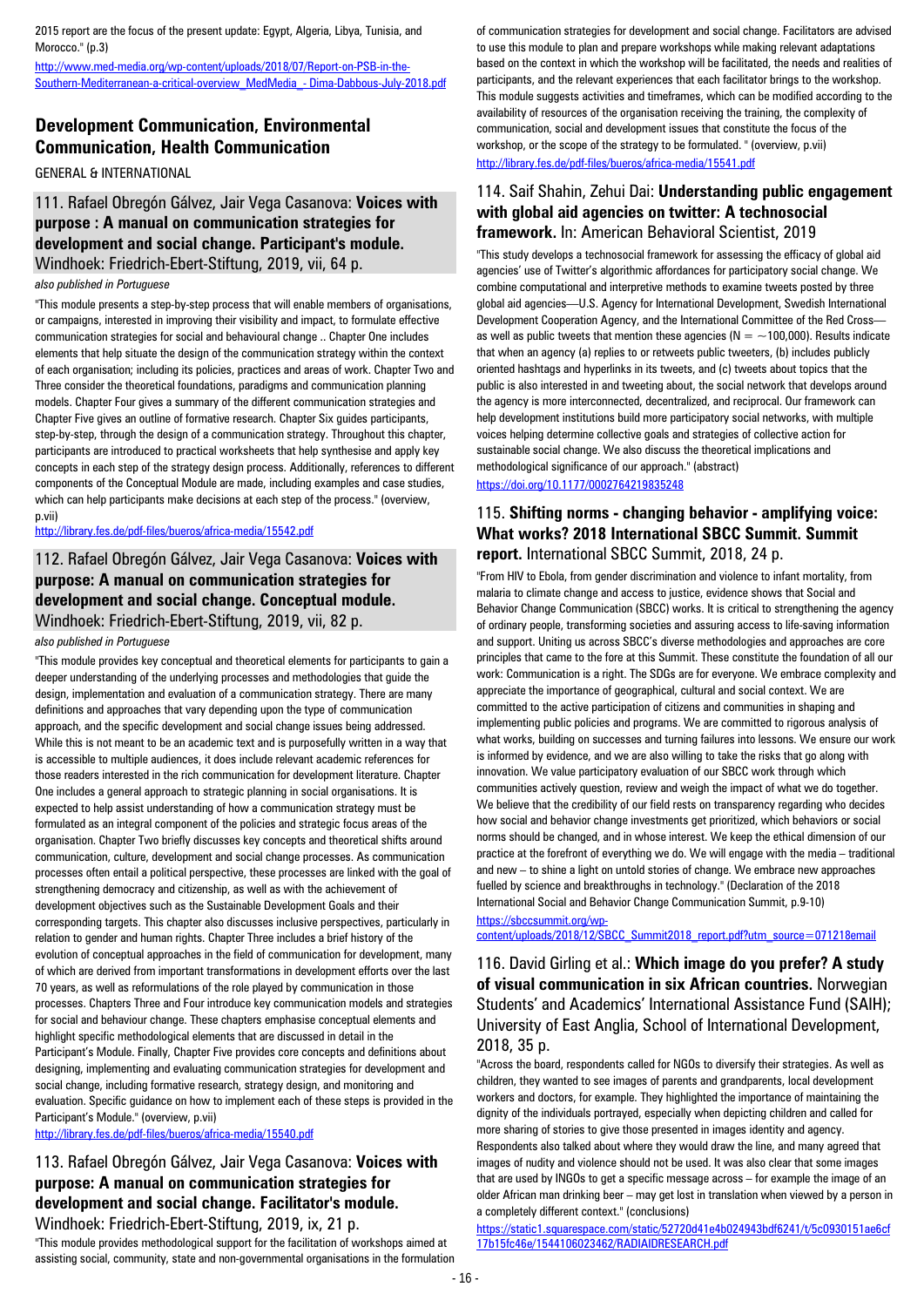#### 117. Lena von Naso: **The media and aid in Sub-Saharan Africa: Whose news?** London; New York: Routledge, 2018, xviii, 266 p.

"Closely examining the relationship between foreign correspondents of international news media and humanitarian organisations, Lena von Naso shows how the aid and media sectors cooperate in Africa in a unique way. Based on more than 70 interviews with foreign correspondents and aid workers operating across Africa, the book argues that the changing nature of foreign news and of aid is forcing them to form a deep codependency that is having a serious and largely unnoticed effect on Western news coverage." (routledge.com)

#### 118. Matthew Powers: **NGOs as newsmakers: The changing landscape of international news.** New York: Columbia University Press, 2018, 224 p.

A new era of NGO-driven news? -- The changing faces of NGO communication work -- The partially opening news gates -- The strategic advocate in the digital storm -- Publicity's ends -- Explaining the endurance of news norms -- The possibilities and limitations of NGO communication.

## 119. Sanjib Saha: **How has media programming supported polio eradication?** London: BBC Media Action, 2018, 11 p.

"Since 2013, BBC Media Action has been working closely with Unicef to support polio eradication. Through mass media programming – radio magazine shows and drama, and radio and TV public service announcements (PSAs) – it has sought to break down barriers to immunising against polio and other childhood vaccines among vulnerable and hard-to-reach communities in Afghanistan, Nigeria and Somalia to increase demand for and uptake of them. This briefing synthesises findings from research conducted in the three countries – Afghanistan, Nigeria and Somalia - with a focus on Afghanistan. Research findings suggested that BBC Media Action's programming provided listeners with accurate, trusted and clear information against misinformation and harmful rumours, increased knowledge on the requirement of multiple doses of vaccines and vaccination schedules, prompted discussion and dialogue in communities, garnered trust and confidence among caregivers thorough the use of doctors and religious leaders and encouraged parents to vaccinate their children by dispelling misconceptions about vaccinations." (https://www.bbc.co.uk/mediaaction)

<http://downloads.bbc.co.uk/mediaaction/pdf/research/polio-research-briefing-oct18.pdf>

## 120. Mike S. Schäfer, Senja Post, Rafel Schwab, Katharina Kleinen-von Königslöw: **Transnationalisierte Öffentlichkeit und Klimapolitik: Akteursensembles in der**

**Medienberichterstattung von 15 Ländern.** In: Publizistik, vol. 63, nr. 2, 2018, p.207-244

"Die kommunikationswissenschaftliche Öffentlichkeitsforschung hat sich in den vergangenen Jahren verstärkt mit transnationalisierten Formen von Öffentlichkeit beschäftigt. Allerdings gehen nur wenige empirische Arbeiten über die (mögliche) Entstehung einer europäischen Öffentlichkeit hinaus. Daher analysieren wir anhand der medienöffentlichen Debatten in 15 Ländern über die Klimapolitik – ein Thema, das oft als möglicher Kristallisationspunkt für die Entstehung transnationaler oder gar "globaler" Öffentlichkeiten dargestellt wird – inwieweit die Akteursensembles in der Berichterstattung von Qualitätstageszeitungen, Regional- und Boulevardzeitungen transnationalisiert sind und welche Reichweite eine etwaige Transnationalisierung aufweist. Die Analyse zeigt eine beträchtliche Transnationalisierung, die teils über eine Europäisierung hinausgeht. Allerdings ist die Berichterstattung je nach Untersuchungsdimension unterschiedlich transnationalisiert: Transnationalisierte Bezüge zeigen sich eher in "schwacher" als in "starker" Form: Ausländische oder supranationale Akteure werden häufiger in der Berichterstattung erwähnt, als dass sie selbst zu Wort kommen. Zudem ist die horizontale Transnationalisierung stärker ausgeprägt als die vertikale: Bezüge auf Akteure aus anderen Ländern finden sich häufiger als Bezüge auf supranationale politische Organisationen. Die Analyse zeigt zudem Länder- und Medienunterschiede, die grosso modo die Befunde der Forschung zu Klimawandel-Kommunikation und europäischer Öffentlichkeit bestätigen: In wirtschaftlich von Klimaschutzmaßnahmen betroffenen Ländern ist die Berichterstattung stärker national geprägt. In Qualitätstageszeitungen ist die Berichterstattung stärker transnationalisiert als in Boulevard- und Regionalmedien." (Zusammenfassung)

subjects: climate change reporting: foreign & international news - Australia: Brazil: Chile: Germany; India; Indonesia; Mexico; Portugal; Switzerland; Singapore; Spain; South Africa; Thailand; United Kingdom; USA - content analysis (case studies) [https://www.springerprofessional.de/transnationalisierte-oeffentlichkeit-und](https://www.springerprofessional.de/transnationalisierte-oeffentlichkeit-und-klimapolitik/15606740)[klimapolitik/15606740](https://www.springerprofessional.de/transnationalisierte-oeffentlichkeit-und-klimapolitik/15606740)

121. Maria Touri: **Development and communication in trade relations: New synergies in theory and practice.** In: Development in Practice, vol. 28, nr. 3, 2018, p.388-399

"This article examines trade relations in alternative food networks as a space where communication practices can prove empowering for rural communities. Drawing on a theory of diverse economies, the article offers an alternative view of the global market, highlighting the social relations that underpin market transactions. These relations are then explored through a case study of a farming community in South India and their interactions with private enterprises in North America and Europe. The findings demonstrate how a dialogical communication process between the two groups can contribute to farmers' well-being beyond economic growth, creating opportunities for more permanent social change." (abstract)

<https://doi.org/10.1080/09614524.2018.1432569>

## 122. Aidan White: **Media and trafficking in human beings: Guidelines.** Vienna: International Centre for Migration Policy Development (ICMPD), 2017, 27 p.

"Human trafficking, which is closely linked to slavery and forced labour, is a complex social problem that requires thoughtful, informed and, above all, compassionate journalism to provide context, give voice to the victims and assist in the search for solutions. Media and journalism should play a positive role in persuading the world that trafficking can be diminished if not eradicated. Political leaders and the public at large need to read, hear and see the full story. It is an essential first step in generating the political will needed to overcome the fundamental causes of human trafficking. The advice and suggestions set out in these pages can help journalists to think twice about how they report on trafficking; to consider the legal and human rights issues involved; the treatment of the victims, their privacy and welfare; and how to tell the story with humanity and style while helping audiences to understand better what must be done." (introduction)

<https://ethicaljournalismnetwork.org/resources/publications/media-trafficking-guidelines>

#### AFRICA, SUB-SAHARAN

## 123. Martin Vogl: **Tips for running public awareness campaigns in Africa: Insights from eight case studies.** Bonn: Deutsche Welle DW Akademie, 2018, 24 p.

"Effective campaigns require careful planning and execution. And drawing on the experiences and knowledge of others can help overcome some common stumbling blocks and improve the chances of success. To this end, this booklet profiles eight public awareness campaigns conducted in African countries. It gives an overview of how the campaigns were designed and implemented, and outlines the lessons learned ... We looked for campaigns with strong links to Africa – that is, they are either run by organizations or individuals in Africa, or they target African countries. We also specifically sought insight from people working on campaigns that were diverse in the way they were created, organized and funded – from large organizations with considerable resources and formal structures to volunteer-led coalitions with limited funding. Despite their different models, however, the campaigns had much in common in that the challenges they faced and the lessons learned were strikingly similar." (introduction)

<https://www.dw.com/downloads/45904934/dwa-public-awareness-campaign-web.pdf>

## 124. Gilbert Tietaah, Margaret Amoakohene, Damasus Tuurusong: **Radio redux: Audience participation and the reincarnation of radio for development in Africa.** In: Journal of Developing Societies, vol. 35, nr. 2, 2019, p.282-302

"Along with the valorization of "beneficiary" participation in development praxis, contemporary communication scholarship has tended toward internet-enabled technologies and applications. This study breaks ranks with the implicit loss of faith in the capacity of the so-called legacy media, and radio in particular. It argues that precisely those advances in new technologies, together with the peculiar media ecology of Ghana and Africa generally, are the bases for prenotions about the enduring relevance of radio. To verify this claim, focus group discussions were conducted among radio audiences in Ghana. The findings suggest three factors for a renaissance of radio as a development communication medium: its contribution to democratic pluralism; the use of local languages that enables social inclusion; its appropriation of new technologies for audience participatory engagement. Radio has thus evolved from the powerful effects notions of a one-way transmitter of information to an increasingly more interactive, audience-centric medium." (abstract)

#### <https://doi.org/10.1177/0169796X19844916>

#### 125. Amin Alhassan, Felix Odartey-Wellington, Amadu Mohammed Faisal: **Commodification of development programming on radio in Northern Ghana.** In: African Journalism Studies, vol. 39, nr. 2, 2018, p.75-89

"This article discusses the commodification of development programming such as news and other content in the Ghanaian media space. It uses the case of two NGOs operating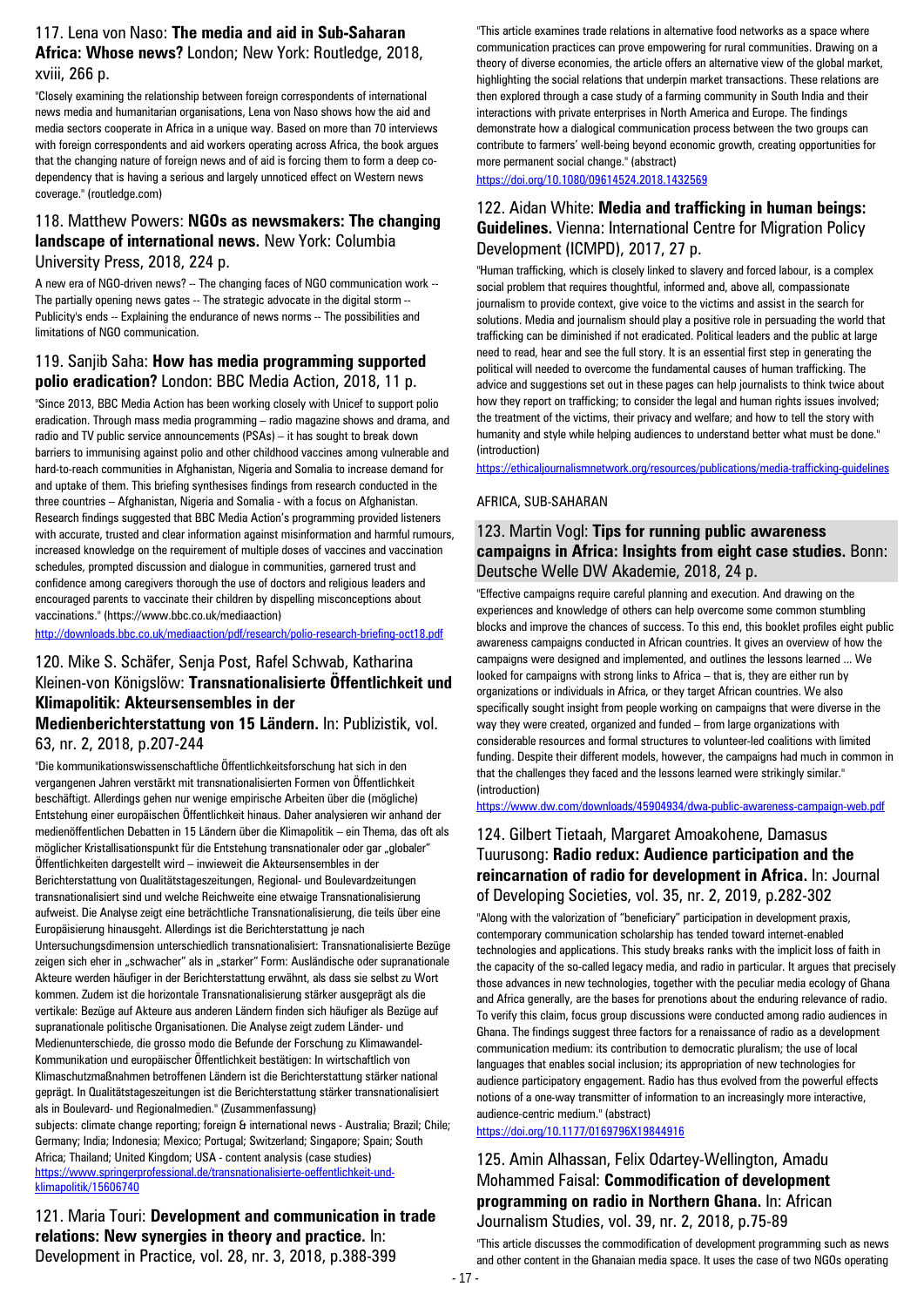in the Northern Region to examine how development programming is transmitted via FM radio stations in the region. Using in-depth interviews and observations as methodologies, the study investigates the evolving phenomenon of development NGOs buying airtime to broadcast development messages and also examines how this monetisation of development content dissemination impacts the practice of journalism as a civic act. The irony of NGOs as actors in the gift economy becoming agents of commodification of development content brings into focus the political and economic dimensions of the intersection of market and non-market relations in development practice. We argue that this trend of development programme dissemination displaces the civic responsibility of the media who are supposed to inform and educate the listening community through journalism. The article recommends policy evolution to realign the scope and focus of local media with development reporting." (abstract) <https://doi.org/10.1080/23743670.2018.1473270>

## 126. Étienne Damome, Nadège Soubiale: **Imaginaires médiatiques de la résilience pastorale en Afrique subsaharienne.** In: communiquer, vol. 23, 2018, p.1-20

"Les médias sont souvent le reflet des idéologies dominantes d'une époque donnée, surtout lorsqu'ils sont portés par des institutions publiques. L'étude présentée dans cet article traite de l'un des grands paradigmes contemporains de l'aide publique au développement, fondé sur le concept de résilience. Nous avons pris l'exemple du secteur de l'élevage pastoral au Sahel, qui concentre depuis les années 2000 l'attention des grands organismes d'aide au développement. Dans le champ de l'analyse de contenu médiatique en sciences de l'information et de la communication, il permet d'illustrer, comment les contenus de la presse publique et privée de pays de la bande sahélienne reflètent la teneur des discours des bailleurs de fonds qui renvoient très explicitement à ce paradigme." (résumé)

<https://journals.openedition.org/communiquer/2865>

## 127. Mirjam de Bruijn, Inge Brinkman: **Mobile phone communication in the mobile margins of Africa: The 'communication revolution' evaluated from below.** In: Bruce Mutsvairo (ed.): The Palgrave handbook of media and communication research in Africa. Cham: Palgrave Macmillan, 2018, p.225-241

"In this chapter we have offered an interpretation of the first twenty years of mobile telephony in marginal zones in Africa. With case-studies from central Mali, anglophone Cameroon and south-east Angola, we focused on the changes in both communication and mobility patterns, specifically in connection with marginality and social hierarchies. We started the chapter with a discussion of the concepts of marginality and mobility. The two next sections offered both positive evaluations of mobile telephony and more balanced or even negative views. Our subsequent discussion of social hierarchies made it clear that the mobile phone has indeed offered possibilities for marginalised people in Africa. Yet at the same time, social hierarchies have been reinforced through the new means of communication, and in some cases even deepened. We then showed that the changes in the realm of mobility have not overcome the patterns of inequality. Social hierarchies may even be exported into new contexts, and the possibilities therefore have not increased." (conclusion, p.237)

#### [https://link.springer.com/chapter/10.1007/978-3-319-70443-2\\_13](https://link.springer.com/chapter/10.1007/978-3-319-70443-2_13)

#### 128. Ammina Kothari: **NGOs and health reporting in Tanzania.**  In: African Journalism Studies, vol. 39, nr. 2, 2018, p.42-60

"This study examines the role of non-governmental organisations (NGOs) in shaping health reporting in Tanzania. Drawing on in-depth interviews with representatives from NGOs cited in HIV/AIDS-related stories published in the Tanzanian newspapers, the Daily News and The Guardian, the analysis focuses on financial incentives and resources committed by NGOs to foster collaborative relationships with journalists. Findings reveal that media training opportunities, seminars and "sitting fees" are used to gain and keep journalists' attention on health issues, increasing promotional and advocacy-based reporting. Incentive-based reporting raises ethical and normative questions about editorial freedom for both news sources and journalists." (abstract) <https://doi.org/10.1080/23743670.2018.1473267>

## 129. Jeslyn Lemke: **Setting the agenda on development: A content analysis of how Senegalese newspapers report on local and foreign aid.** In: African Journalism Studies, vol. 39, nr. 2, 2018, p.61-74

"The debate on the effectiveness of foreign aid in the economies of sub-Saharan Africa often overlooks how the local journalists of a region report on aid. This study is a quantitative content analysis assessing how newspapers in Senegal write about different forms of aid received within the country, using papers from 2014 and 2015. The purpose

of this study is to examine how the print journalists of Senegal set the agenda on Senegal's structural adjustment plan (Plan Senegal Émergent), foreign donations to entities in Senegal, and five other forms of economic and agricultural aid. Results are analysed in SPSS using a Crosstabs analysis, to understand if journalists are writing favourably or unfavourably about each variable. The study also uses excerpts pulled from articles on aid (translated from French into English), which create a supplementary qualitative picture of how journalists are subjectively choosing to write about aid. Findings show Senegalese newspapers devote large amounts of the newshole to stories of development, but are largely uncritical of the country's acceptance of foreign loans, international donations and other forms of international development." (abstract) <https://doi.org/10.1080/23743670.2018.1473268>

#### AMERICAS & CARIBBEAN

#### 130. Adalid Contreras: **El buen – convivir y bien – transformar en la comunicación: sistematización de prácticas innovadoras para el Buen Vivir.** Quito: Signis América Latina y Caribe, 2019, 204 p.

"Hemos estructurado el documento en tres grandes partes. La primera es una lectura del Vivir Bien / Buen Vivir desde las prácticas de las experiencias sistematizadas. Es un esfuerzo por conceptualizar la Comunicación para el Vivir Bien / Buen Vivir desde las prácticas vividas. Siguiendo las narrativas, voces, imaginarios y palabras contenidas en las experiencias autosistematizadas, hemos podido proponer una aproximación conceptual centrada en la Comunicación para el Buen-Convivir y Bien-Transformar. La segunda parte recoge el "Manual de Autosistematización", que está compuesto de cinco módulos: El Módulo I se sumerge en el estudio de lo que es la sistematización, estableciendo sus funciones, características y usos principales. El Módulo II hace un repaso de las características principales de la Comunicación para el Vivir Bien / Buen Vivir. El III trabaja la recuperación de las experiencias en su proceso vivido desde su creación. El Módulo IV propone una reflexión valorativa crítica sobre la experiencia en sus contextos. Finalmente, el Módulo V dedicado a establecer los puntos de llegada, recoge las principales lecciones aprendidas y las proyecciones posibles. La tercera parte "Conociendo las prácticas innovadoras de Comunicación para el Vivir Bien / Buen Vivir", contiene una presentación descriptiva y resumida de las experiencias autosistematizadas, en apretadas síntesis sobre sus características generales, sus objetivos, sus cronologías o recorrido histórico, sus principales lecciones aprendidas y sus posibles proyecciones." (p.16-17)

subjects: Buen Vivir <Good Living>; Non-Western approaches; alternative communication; comunicación popular; self-evaluation - Latin America - case studies [http://buenvivir.signisalc.org/2017/userfiles/ckeditor/libro\\_bc\\_bt\\_acb\\_signisalc.pdf](http://buenvivir.signisalc.org/2017/userfiles/ckeditor/libro_bc_bt_acb_signisalc.pdf)

#### 131. Blanca Haidé Cruz Cárcamo, Erick Huerta Velázquez: **Guía para el diseno de estrategias de comunicación para la defensa del territorio.** México DF: Redes por la Diversidad, Equidad y Sustentabilidad, 2019, 22 p.

"La Guía para el diseño de estrategias de comunicación para la defensa del territorio busca contribuir a una pacificación integral de los territorios utilizando como herramienta la comunicación comunitaria. Algunos podrían pensar que somos idealistas, pensarán que sólo siendo bruscos e imponiéndonos con violencia y miedo se terminan las guerras. Queda claro, con las enseñanzas de Sun Tzu y los Pueblos Indígenas, que con sutileza, paciencia, astucia y creatividad se pueden construir mundos más vivibles, más humanos. La primera nos lleva invariablemente hacia la muerte y la destrucción, la segunda nos permite imaginar otros mundos. Por último, esta "Guía" busca ser eso, una guía, en consecuencia, no tiene respuestas estáticas o lo que yo llamo "de receta". Por el contrario, se alimenta de preguntas, paisajes, sueños y esperanzas. Esta guía necesita del movimiento porque sólo así podremos defender el territorio, es decir, la vida." (p.1)

subjects: environmental communication; communication strategies; community communication; alternative communication; Non-Western approaches - criteria catalogues, frameworks, guidelines

[http://library.fes.de/pdf-files/132. Katherine Durand](http://library.fes.de/pdf-files/132.%20Katherine%20Durand%20bueros/la-comunicacion/15525.pdf) bueros/la[comunicacion/15525.pdf](http://library.fes.de/pdf-files/132.%20Katherine%20Durand%20bueros/la-comunicacion/15525.pdf)

#### **How Peruvian police became people's uncle.** Center for Media, Data and Society (CMDS), 2019

"Thanks to social media, Peruvian police does a better job in communicating with people. In its videos and posts, it uses celebrities, popular phrases, famous movie scenes or lyrics of well-known songs. Its social media page has been encouraging people to refrain from drinking alcohol when taking the wheel, to double check information found on the internet to avoid fraud, to cycle more to reduce traffic jam and to report assaults or harassment to help police better protect people. Uncle PNP [=the social media account of Peruvian police] replies to people's queries in a trice, giving them advice or tagging other public institutions on Facebook that are in a better position to help. And it works.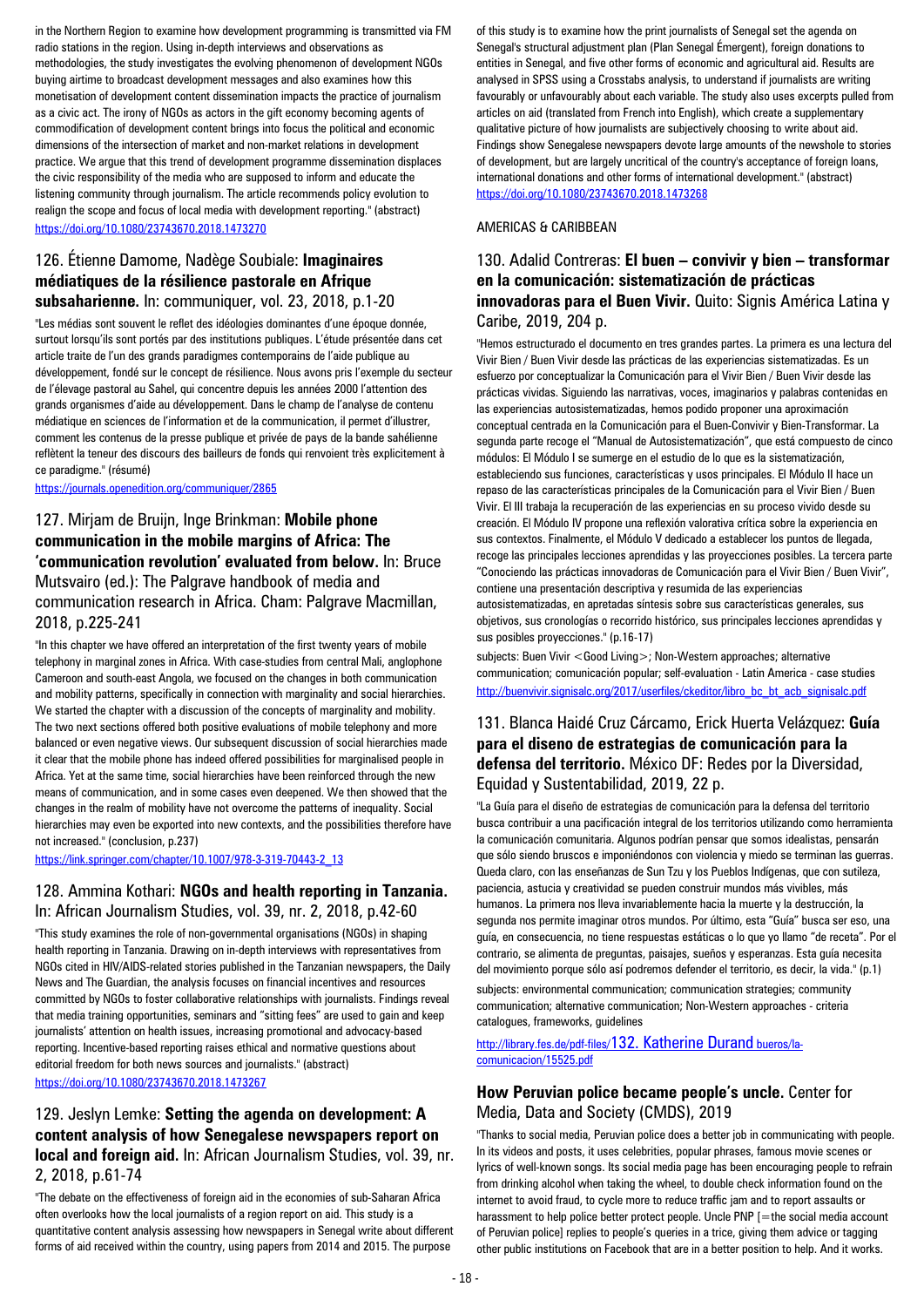Today, more than one million people follow the Peruvian police account on Facebook. There is no better proof that people always enjoy taking advice from their uncles." [https://medium.com/center-for-media-data-and-society/how-peruvian-police-became](https://medium.com/center-for-media-data-and-society/how-peruvian-police-became-peoples-uncle-36601aa82f87)[peoples-uncle-36601aa82f87](https://medium.com/center-for-media-data-and-society/how-peruvian-police-became-peoples-uncle-36601aa82f87)

## 133. Jorge Acevedo (ed.): **Comunicación y desarrollo: enfoques, prácticas y perspectivas en debate.** Lima: Pontificia Universidad Católica del Perú, 2018, 212 p.

**Enfoques y Modelos de Intervención.** Comunicación, desarrollo y Buen Vivir / Jorge Acevedo Rojas -- Comunicación y desarrollo: generando consensos para una visión común / María Beatriz Arce Málaga y Rodrigo Puntriano Mendoza -- Las cinco calandrias: Los rostros de nuestra historia institucional (1983-2017). Celebrando 35 años en diálogo con el país / Marisol Castañeda Menacho -- **Formación de Comunicadoras y Comunicadores.** Una mirada al perfil profesional de los egresados de la Especialidad de Comunicación para el Desarollo y su inserción en el mercado laboral / Sara Pizarro Lozano -- Formación de comunicadoras: los desafíos de una interpelación inevitable / Claudio Zavala Gianella -- Notas de una comunicadora para el desarrollo: Reflexiones desde la práctica laboral / Patricia Velarde Manyari -- **La Comunicación Desde el Estado, la Empresa y la Cooperación Internacional.** Comunicación en el ámbito empresarial: desafíos y oportunidades en el sector extractivo / Sandra Carrillo Hoyos -- Comunicación gubernamental: esa desconocida / Blanca Rosales Valencia -- La comunicación para el desarrollo en la cooperación internacional para el desarrollo / Luis Olivera Cárdenas -- **Intervenciones en Comunicación Para el Desarrollo.** La voz de los chasquiwawas: testimonio de una experiencia de comunicación para la movilización social por los derechos de niñas y niños de las zonas rurales andinas / Celeste Viale Yerovi -- Lad paradojas de las campañas sociales / Paul Gogin Sias -- Métodos cuantitativos, comunicación y desarrollo desde las prácticas convergentes: profundizando el impacto / Sandro Macassi Lavander.

subjects: development communication; development communication training & education - Peru

#### ASIA & PACIFIC

134. Vivi Alatas, Arun G. Chandrasekhar, Markus Mobius, Benjamin A. Olken, Cindy Paladines: **When celebrities speak: A nationwide twitter experiment promoting vaccination In Indonesia.** National Bureau of Economic Research (NBER), 2019, 55 p.

"Celebrity endorsements are often sought to influence public opinion. We ask whether celebrity endorsement per se has an effect beyond the fact that their statements are seen by many, and whether on net their statements actually lead people to change their beliefs. To do so, we conducted a nationwide Twitter experiment in Indonesia with 46 high-profile celebrities and organizations, with a total of 7.8 million followers, who agreed to let us randomly tweet or retweet content promoting immunization from their accounts. Our design exploits the structure of what information is passed on along a retweet chain on Twitter to parse reach versus endorsement effects. Endorsements matter: tweets that users can identify as being originated by a celebrity are far more likely to be liked or retweeted by users than similar tweets seen by the same users but without the celebrities' imprimatur. By contrast, explicitly citing sources in the tweets actually reduces diffusion. By randomizing which celebrities tweeted when, we find suggestive evidence that overall exposure to the campaign may influence beliefs about vaccination and knowledge of immunization-seeking behavior by one's network. Taken together, the findings suggest an important role for celebrity endorsement." (abstract) <https://www.nber.org/papers/w25589>

#### 135. **Environmental education and communication and the Agenda 2030.** Bangkok: Deutsche Gesellschaft für Internationale Zusammenarbeit (GIZ), 2018, 29 p.

"The Agenda 2030 strives for a transformative approach that requires a broad shift in values, norms, beliefs, attitudes and practices towards more sustainable societies. In this debate on sustainable development, environmental communication and learning processes are driving forces for success. Criteria and options for decisions regarding sustainable practices are a result of public discourse and transparently communicated and learned alternatives. Therefore, environmental education and communication (EEC) plays a key role in the achievement of the SDGs, particularly Goal 4 Education, Goal 11 Cities, Goal 13 Climate Change, and Goal 15 Ecosystems. In this context, the communication and learning objectives are as ambitious as the SDGs. Loss of biodiversity, degradation of ecosystems, or climate change challenges cannot be understood without assessing the complex interactions between ecological, social and economic factors." (p.6)

[https://snrd-asia.org/wp-content/uploads/2018/07/gem01\\_web.pdf](https://snrd-asia.org/wp-content/uploads/2018/07/gem01_web.pdf)

#### 136. Abhijit Banerjee, Rema Hanna, Jordan Kyle, Benjamin A. Olken, Sudarno Sumarto: **Tangible information and citizen empowerment: Identification cards and food subsidy programs in Indonesia.** In: Journal of Political Economy, vol. 126, nr. 2, 2018, p.451-491

"Redistribution programs in developing countries often "leak" because local officials do not implement programs as the central government intends. We study one approach to reducing leakage. In an experiment in over 550 villages, we test whether mailing cards with program information to targeted beneficiaries increases the subsidy they receive from a subsidized rice program. On net, beneficiaries received 26 percent more subsidy in card villages. Ineligible households received no less, so this represents substantially lower leakage." (abstract)

[https://www.povertyactionlab.org/sites/default/files/publications/553\\_Tangible](https://www.povertyactionlab.org/sites/default/files/publications/553_Tangible-information-and-Citizen-Empowerment_Banerjee-et-al.A%20pril2018.pdf)[information-and-Citizen-Empowerment\\_Banerjee-et-al.A pril2018.pdf](https://www.povertyactionlab.org/sites/default/files/publications/553_Tangible-information-and-Citizen-Empowerment_Banerjee-et-al.A%20pril2018.pdf)

## **Disaster & Humanitarian Crisis Communication**

GENERAL & INTERNATIONAL

#### 137. **Collective communication and community engagement in humanitarian action: How to guide for leaders and responders.** CDAC Network, 2019, 75 p.

*also published in French, Portuguese and Spanish*

"This guide suggests practices to support an active role for communities in humanitarian services and decision-making, improve access to information and keep people connected to support their own ways of coping. It emphasises a collective approach where humanitarian actors coordinate, collaborate and are held accountable for their actions. It is based on action research into a number of initiatives and organisations as well as gap analyses and recommendations for strengthening and scaling practice. The guide is intended primarily for practitioners and leaders working in national and international humanitarian and media development organisations as well as other entities involved in preparedness, response and recovery. Experience in the humanitarian sector and prior knowledge of relevant policies, plans and processes is assumed, as is familiarity with the humanitarian architecture, the humanitarian programme cycle and accountability to affected populations." (p.8)

<http://www.cdacnetwork.org/tools-and-resources/i/20190205105256-aoi9j>

#### 138. **Managing misinformation in a humanitarian context: Internews rumour tracking methodology. Part I: Context, Part II: Case study.** Internews, 2019, 56 p.

"Internews Rumour Tracking Methodology consists of four key functions: 1. A mechanism to determine and document which rumours are circulating; 2. An effective strategy to fact-check information and rumours; 3. A variety of accessible and inclusive mechanisms to share accurate responses to rumours; 4. A mechanism to share community voices with humanitarians and other stakeholders. Internews programs enable the community to access relevant and trusted information and provide community feedback to foster more inclusive decision making within humanitarian programs. These bridges are based on symmetrical two-way relationships that are attuned to listening as much as producing information and that link the national, local, and hyper-local information levels. This Learning Collection manual offers case studies, practical instructions and a template library to implement Internews rumour tracking methodology and through this effectively address rumours in humanitarian crisis and conflicts around the world. "Part I. Context" describes the importance of access to fair, accurate and actionable information; the damage rumours can do in a humanitarian context; and the value of Internews Rumour Tracking Methodology as a tool for communicating with communities and humanitarian accountability. "Part II. Case Study" gives an overview of several Internews rumour tracking projects and an in-depth case study of rumour tracking in Greece. The case study also covers challenges and lessons learned in order to offer recommendations for future rumour tracking activities." (p.9) [https://internews.org/sites/default/files/2019-07/Rumor\\_Tracking\\_Mods\\_1-2\\_Context-](https://internews.org/sites/default/files/2019-07/Rumor_Tracking_Mods_1-2_Context-Case-Studies.pdf)[Case-Studies.pdf](https://internews.org/sites/default/files/2019-07/Rumor_Tracking_Mods_1-2_Context-Case-Studies.pdf)

#### 139. **Managing misinformation in a humanitarian context: Internews rumour tracking methodology. Part III: How to guide.** Internews, 2019, 61 p.

"You will find information and advice on everything from how to source rumours and factcheck information, to how to share actionable and practical answers to address these rumours. Internews Rumour Tracking Methodology is designed to be flexible and responsive to local context – and you should be too. While there are minimum standards that every project should include in order to implement the Internews Rumour Tracking Methodology (see minimum standards, p. 6), projects need to build on these standards based on local contexts." (p.5)

[https://internews.org/sites/default/files/2019-07/Rumor\\_Tracking\\_Mods\\_3\\_How-to-](https://internews.org/sites/default/files/2019-07/Rumor_Tracking_Mods_3_How-to-Guide.pdf)[Guide.pdf](https://internews.org/sites/default/files/2019-07/Rumor_Tracking_Mods_3_How-to-Guide.pdf)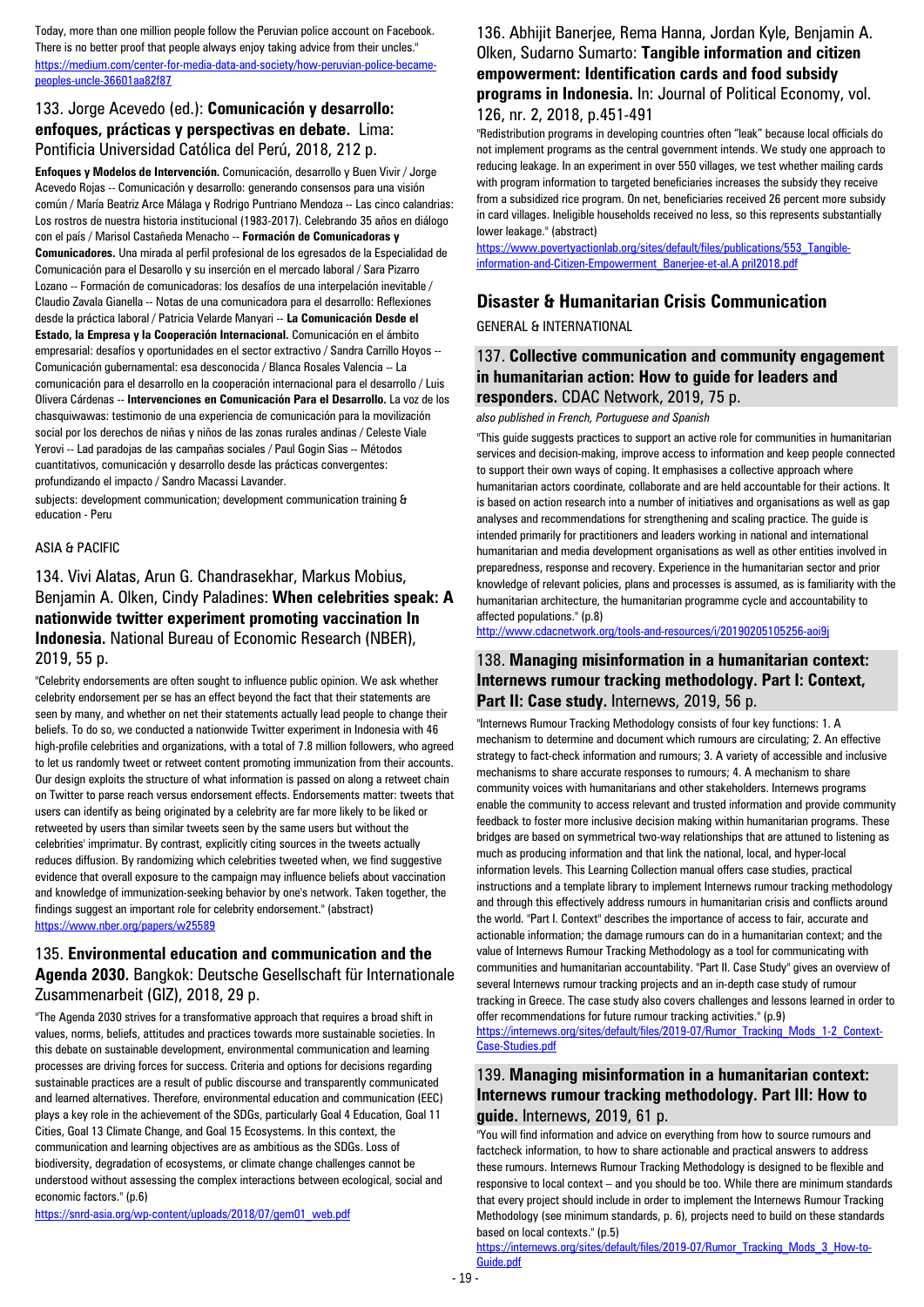## 140. Ella Ben-Atar, Smadar Ben-Asher: **The spontaneous discourse of radio presenters in states of security emergency.** In: Radio Journal: International Studies in Broadcast & Audio Media, vol. 16, nr. 2, 2018, p.207-228

"Scholars from various research disciplines have focused on ways of helping a civilian population withstand mass natural or human-instigated disasters. The present study examines the theoretical principles suggested by Hobfoll et al. (safety, calming, efficacy, connectedness and hope) by an analysis of the spontaneous discourse of educational radio presenters during emergency broadcasts when the region's residents live under the constant danger of rocket fire. This study analysed 198 broadcasting hours sampled from three different periods of military conflict (2008-14). The radio presenters' spontaneous discourse was analysed by content, drawing a distinction between resilience-promoting (function) and resilience-impairing (dysfunction) messages. The findings show that despite the presenters' intention to help the community contend with the difficult situation, numerous resilience-impairing messages also appeared in their spontaneous discourse. The present study contributes by providing an additional layer of theoretical research on interventions in community stress situations and looks at utilizing the potential inherent in educational radio as a tool to aid development of community resilience." (abstract) https://doi.org/10.1386/rjao.16.2.207\_1

## 141. Francesca Comunello, Simone Mulargia: **Social media in earthquake-related communication: Shake networks.** Bingley (UK): Emerald Publishing Limited, 2018, 207 p.

"This book presents a comprehensive framework for disaster communication, with a main focus on earthquake-related communication, building on a previously fragmented, single-case study approach [especially based on experiences in Italy] to analysing the role of social media during natural disasters." (publisher)

<https://www.emeraldinsight.com/doi/book/10.1108/9781787147911>

#### 142. Tal Morse: **The mourning news: Reporting violent death in a global age.** New York et al.: Peter Lang, 2018, xvi, 267 p.

"The book develops the analytics of grievability as an analytical framework that unpacks the ways in which news about death constructs grievable death and articulates relational ties between spectators and sufferers. The book employs the analytics of grievability in a comparative manner and analyses the coverage of three different case studies (terror attack, war and natural disaster) by two transnational news networks (BBC World News and Al-Jazeera English). This comparative analysis showcases the centrality of news media in selectively cultivating a sense of cosmopolitan solidarity in a global age." (publisher's information)

#### 143. Martin Scott, Kate Wright, Mel Bunce: **The state of humanitarian journalism.** Humanitarian-journalism.net; University of East Anglia, 2018, 36 p.

"Very few international news organisations routinely cover humanitarian affairs. Only 12 news outlets reported on all four of the humanitarian events we analysed in 2016. Because of the high costs of producing regular, original journalism on humanitarian issues, commercial news organisations do not usually cover humanitarian issues, with the exception of major 'emergencies'. Most humanitarian journalism is now funded by states or private foundations. This is worrying because claiming that particular actors or activities are 'humanitarian' is a powerful form of legitimacy. It is important that media about the suffering does not become a vehicle for commercial or political interests. A major challenge of foundation funding is its unsustainable nature, as most foundations want to provide start-up money, rather than giving ongoing support. Meanwhile government funding can constrain where and how humanitarian reporting takes place because of foreign policy objectives and diplomatic tensions." (exectuve summary) [http://humanitarian-journalism.net/wp-content/uploads/2018/10/7\\_Humanitarian-News-](http://humanitarian-journalism.net/wp-content/uploads/2018/10/7_Humanitarian-News-Report.pdf)[Report.pdf](http://humanitarian-journalism.net/wp-content/uploads/2018/10/7_Humanitarian-News-Report.pdf)

#### 144. Lauren Kogen, Susanna Dilliplane: **How media portrayals of suffering influence willingness to help: The role of solvability frames.** In: Journal of Media Psychology, vol. 31, 2017, p.92-102

"When we hear stories of distant humanitarian crises, we often feel sympathy for victims, but may stop short of taking action to help. Past research indicates that media portrayals of distant suffering can promote helping behavior by eliciting sympathy, while those that prompt a more rational response tend to decrease helping behavior by undermining sympathy. The authors used an online experiment to test whether certain media frames could promote helping behavior through a more rational, rather than emotional, pathway. The study tested whether framing distant suffering as either solvable or unsolvable might promote helping behavior if a rational evaluation of a crisis leads one to determine that help is efficacious in solving the problem. Survey respondents were randomly assigned to read one of three messages: a high solvability

message, a low solvability message, or a control message. Contrary to expectations, both low solvability and high solvability conditions increased participants' intentions to help. The results suggest that this is because framing problems as unsolvable drives up sympathy, thus promoting willingness to help, while framing problems as solvable drives up perceived efficacy, also promoting willingness to help. The authors conclude that, in contrast to earlier studies, and to the assumptions of many of those working in media, emphasizing rationality can promote helping behavior if audiences rationally interpret the problem as solvable." (abstract)

<https://doi.org/10.1027/1864-1105/a000232>

#### ASIA & PACIFIC

#### 145. **From radio silence to Radyo Bakdaw ... …and back to normal? A humanitarian information service from Internews in Guiuan, Eastern Samar, Philippines. Final report.**  Internews; USAID, 2018, 48 p.

"Radyo Bakdaw was set up by Internews in Guiuan, Eastern Samar after the typhoon Yolanda/Haiyan hit the Philippines on November 8th 2013. The typhoon passed through 9 provinces, an estimated 14 million people were affected by it, 4 million people were displaced and killing at least 6268 people. In the 4,5 months that followed, Internews trained local radio makers to become humanitarian reporters, and gave a wider audience the chance to speak up, be listened to, and be part of the whole humanitarian response, as a "Humanitarian Information Service". (https://internews.org)

[https://internews.org/sites/default/files/2018-07/Internews\\_HUM\\_Philippines\\_20142.pdf](https://internews.org/sites/default/files/2018-07/Internews_HUM_Philippines_20142.pdf)

## 146. Stijn Aelbers, Viviane Lucia Fluck, Jyoti Rahaman: **Humanitarian feedback mechanisms in the Rohingya response, Cox's Bazar, Bangladesh.** Internews, 2018, 53 p.

"Since August 2017 over 671,000 people (mostly Rohingya) have crossed the border from Myanmar to Bangladesh to escape violence in Rakhine State. There are now more than one million Rohingya refugees staying in campsites along the Bangladeshi side of the border. In September 2017 Internews conducted an information ecosystem assessment, which found that 77% of the Rohingya population do not have enough information to make decisions for themselves and their family and 62% reported that they were unable to communicate with aid providers. Additionally, the assessment found that 96% of refugees use Rohingya as their primary language. In the meantime, the funding requirements for Communication with Communities (CwC) went from 4 million USD in the Humanitarian Response Plan (September 2017 – February 2018) to 5,9 million USD in the Joint Response Plan for the period of March until December 2018. This shows at the very least an increased understanding of the importance of CwC among individual agencies, sectors and the wider humanitarian system. Moreover, it highlights that more agencies have integrated CwC in their plans and rolled out CwC-related activities. So, while the first assessment of Internews looked at the demand-side of CwC, this report looks at the supply side of communication and investigates what kind of CwC services are on offer half a year after the initial assessment. The survey, conducted in Cox's Bazar, Bangladesh from late February to early March 2018, not only captures different activities but also highlights the gaps in communication activities." (introduction) [https://internews.org/sites/default/files/2018-](https://internews.org/sites/default/files/2018-07/Internews_%20feedback_Rohingya_2018-July-web.pdf)

[07/Internews\\_%20feedback\\_Rohingya\\_2018-July-web.pdf](https://internews.org/sites/default/files/2018-07/Internews_%20feedback_Rohingya_2018-July-web.pdf)

## 147. Nicola Bailey, Mahmuda Hoque, Katherine Michie, Fuad Ur Rabbi: **How effective is communication in the Rohingya refugee response? An evaluation of the common service for community engagement and accountability.** London: BBC Media Action, 2018, 30 p.

"A survey, conducted in July 2018, interviewed 750 people from the Rohingya community and 750 people from the host community (local Bangladeshi citizens) about how they access information, what they think of the information and how they communicate with aid providers. The survey tracked how perceived provision of information has changed since an initial information needs assessment, carried out by Internews, in October 2017 ... The survey shows that people feel substantially more informed in July 2018 than they did in October 2017. The Internews study in October found that only 23% of Rohingya men and women felt they had enough information to make good decisions for themselves and their family. This recent study shows that 84% feel they have enough information to make good decisions for themselves and their families and three quarters (75%) of the Rohingya community said it had become easier to get information over the last six months. This is similar to other data collected – a recent Translators without Borders study found that 68% of Rohingya refugees feel they have enough information to make decisions. During fieldwork, almost a third (30%) of Rohingya survey respondents asked the data collectors questions such as, did they know where to collect relief, or did they know anything about the Government's plans for repatriation? This suggests that while the Rohingya community feel better informed than when they first arrived, they still have many questions, particularly around their future –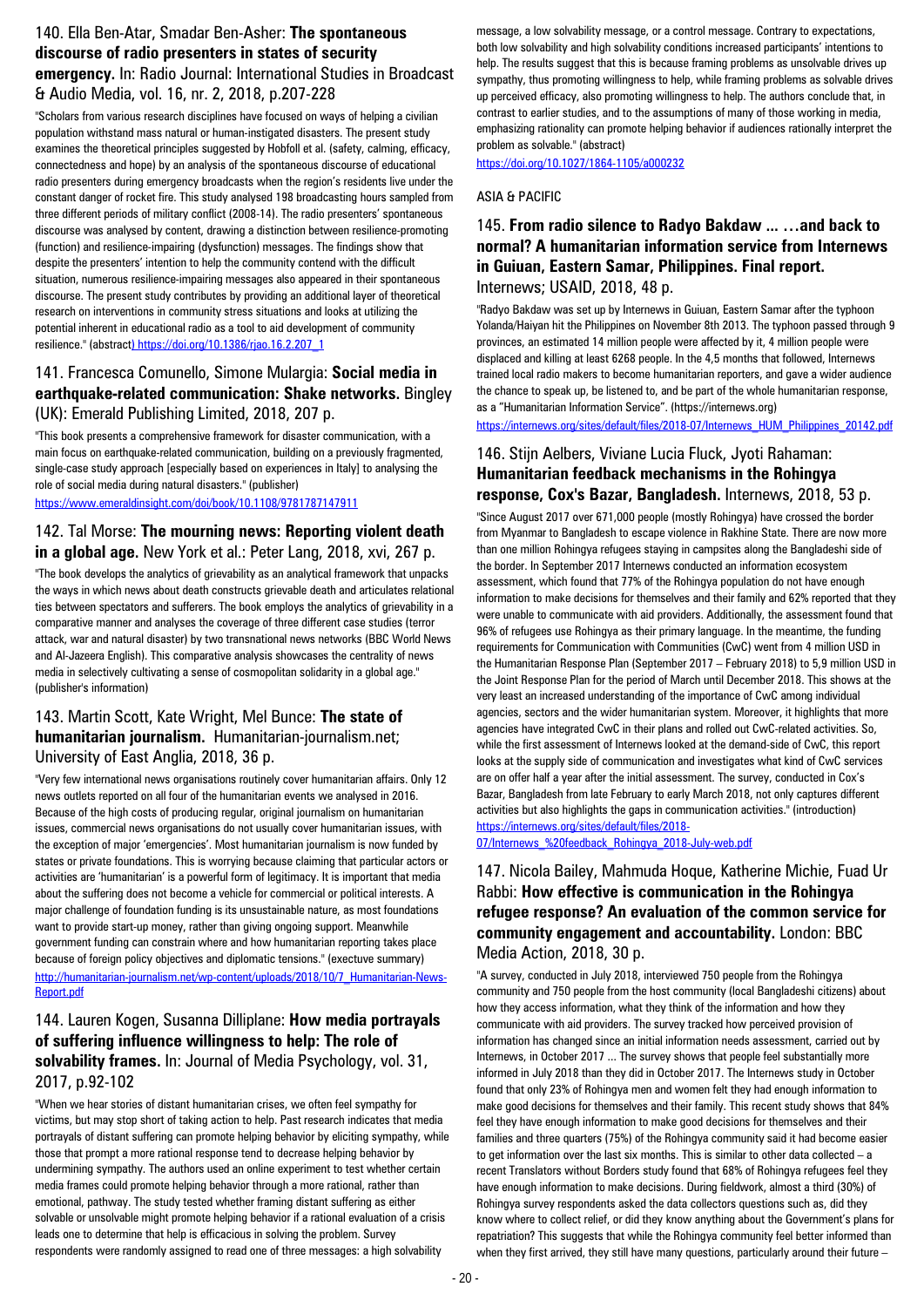only 41% of respondents said they felt informed about their options for the future. The survey showed that the current key information needs of the Rohingya and host community are around their main concerns – where to find food. The Rohingya are also worried about sourcing cooking fuel, while the host community is seeking information around financial support as a result of perceived declining employment opportunities ... Mahjis (Rohingya community leaders) are the main source of information for Rohingya people (mentioned by 87% of participants) and are now the most trusted source of information (they were only ranked 7th in the October 2017 information needs assessment). This increase in trust may be reflective of how agencies and camp coordinators are more systematically using mahjis to share information with people in their camp block. Mahjis are the main channel through which Rohingya communities say they communicate with aid providers (mentioned by 38% of respondents)." (executiv summary)

<http://downloads.bbc.co.uk/mediaaction/pdf/research/rohingya-research-report.pdf>

#### **Economics & Management of Media**

#### GENERAL & INTERNATIONAL

#### 148. Anya Schiffrin: **Fighting for survival: Media startups in the global South.** New York: Columbia University, School of International and Public Affairs (SIPA), 2019, 180 p.

"Three years after writing the report Publishing for Peanuts, in which we surveyed 35 media startups mostly from the Global South, we decided to go back and see how the outlets had fared. Our area of interest in 2015 was small-to-medium size independent media outlets with a track record of consistently producing credible content independently of state and mainstream media in the countries in which they were operating. 'Startup' describes their work practices but, in fact, some of those we interviewed had been in operation for many years but may have undergone a relaunch or adapted to new circumstances following a political event. Those "Global Muckraker" outlets remained our focus in 2018. As questions about media viability remain unanswered we wanted to understand the experiences of journalists in the Global South. Returning to the 35 outlets, we found three had failed, and six had been seriously reconfigured or renamed ... Our key findings: Financial survival is the biggest worry for the media outlets we profiled, followed by political risk and physical safety. The outlets remain dependent on donors. Advertising is hard to come by and raising funding from audiences has proven difficult. Donors need to accept this reality and be willing to commit to long-term support for outlets creating a public good. The grim political climate, rise of right-wing demagogues and attacks on the media have made the outlets feel appreciated in many countries. They recounted tales of support and encouragement from their audiences. But this sentiment does not translate into sustainable forms of funding. The outlets have professionalized in the sense that many now have accounting software, bookkeepers and full-time staff working on grant writing. But many still rely on unpaid contributors and some use office space that was provided for free or rented at a discount. There is a strong correlation between employing a full-time marketing staffer and generating revenue ..." (executive summary)

<https://www.cima.ned.org/resource/fighting-for-survival/>

#### 149. Christoph Schmidt (ed.): **Viability of alternative online news media organizations in developing and transformation countries.** Baden-Baden: Nomos; DW Akademie, 2019, 209 p.

"The main aim of the present study is to assess the status quo and the influencing factors of media viability in developing countries and economies in transition [i.e., Cambodia, Ecuador, Tunisia, Uganda, Ukraine]. Accordingly, three general research questions have been formulated: 1. Which factors determine the viability of alternative online news media organizations in developing countries and economies in transition? 2. What are the transnational similarities and differences for media viability of alternative news media organizations? 3. How are financial sustainability, editorial independence, and journalistic quality interrelated in the context of media viability of alternative online news media organizations?" (p.21)

#### 150. **The mobile economy 2018.** London: GSMA, 2018, 56 p.

"Having surpassed 5 billion people connected to mobile services in 2017, the global mobile industry will reach further milestones over the next eight years. The number of unique mobile subscribers will reach 5.9 billion by 2025, equivalent to 71% of the world's population. Growth will be driven by developing countries, particularly India, China, Pakistan, Indonesia and Bangladesh, as well as Sub-Saharan Africa and Latin America. The speed of growth is slowing though, with most of the developed world approaching saturation. The more significant growth opportunity will lie in mobile internet – a market that will add 1.75 billion new users over the next eight years, reaching a milestone of 5 billion mobile internet users in 2025." (executive summary)

[https://www.gsma.com/mobileeconomy/wp-content/uploads/2018/02/The-Mobile-](https://www.gsma.com/mobileeconomy/wp-content/uploads/2018/02/The-Mobile-Economy-Global-2018.pdf)[Economy-Global-2018.pdf](https://www.gsma.com/mobileeconomy/wp-content/uploads/2018/02/The-Mobile-Economy-Global-2018.pdf)

#### AFRICA, SUB-SAHARAN

#### 151. Francis Mdlongwa (ed.): **Entrepreneurial journalism in Africa: Opportunities, challenges and risks for media in the digital age. Learnings from a conference held by KAS Media Africa in Accra, Ghana, 16-19 September 2018.**  Johannesburg: Konrad-Adenauer-Stiftung (KAS), 2019, 64 p.

1. Times of despair, times of awakening / Francis Mdlongwa -- 2. Adapt or die in the era of pervasive change / Gwen Lister -- 3. Nurturing Africa's next generation of journalists / Abaas Mpindi -- 4. Measuring quality in journalism: how and what for? / Christoph Spurk -- 5. Why good journalism costs money / Khadija Patel -- 6. The dilemma of Africa's media / Roukaya Kasenally -- 7. Becoming independent of state advertising / Joseph Odindo -- 8. The challenges of sustainability of Nigeria's media / Dapo Olorunyomi -- 9. How can media survive in a Facebooking economy? / Carol Annang -- 10. Experiences from Zimbabwe on paywalls / Nigel Mugamu -- 11. Media in the Sahel / Alexis Kalambry -- 12. Niger journalists' work covering terrorism / Moussa Aksar -- 13. A story of fundraising in a time of political and media capture / Styli Charalambous. [https://www.kas.de/web/medien-afrika/einzeltitel/detail/-/content/entrepreneurial](https://www.kas.de/web/medien-afrika/einzeltitel/detail/-/content/entrepreneurial-journalism-in-africa)[journalism-in-africa](https://www.kas.de/web/medien-afrika/einzeltitel/detail/-/content/entrepreneurial-journalism-in-africa)

## 152. Juliet Nanfuka: **How social media taxes can burden news outlets: The case of Uganda.** Washington, DC: Center for International Media Assistance (CIMA), 2019

"In July 2018, the government of Uganda implemented a tax on individual users of social media platforms. In the first three months following the introduction of the tax in the country, internet penetration dropped from 47 percent to 35 percent. Given that a significant amount of news circulation now happens via social media and messaging apps, how might this new tax impact the news media ecosystem? The negative effects on news media are less direct and arguably more pernicious than might be expected. Journalists noted a significant decline in the level of engagement with readers and sources via social media platforms. Traffic to new sites has been only minimally impacted, indicating that sites were not reliant on social media to begin with and/or that many individuals have turned to VPNs to avoid the tax." (key findings) [https://www.cima.ned.org/publication/how-social-media-taxes-can-burden-news-outlets](https://www.cima.ned.org/publication/how-social-media-taxes-can-burden-news-outlets-the-case-of-uganda/)[the-case-of-uganda/](https://www.cima.ned.org/publication/how-social-media-taxes-can-burden-news-outlets-the-case-of-uganda/)

## 153. Pedzisai Ruhanya: **The plight of the private press during the Zimbabwe crisis (2010–18).** In: Journal of African Media Studies, vol. 10, nr. 2, 2018, pp.201-214

"This study critically examines how the private press in Zimbabwe survived during periods of economic and political crises. In year 2010, the Zimbabwe media fraternity saw the re-opening of Associated Newspapers of Zimbabwe (ANZ) after closure in 2003 and the emergence of the NewsDay, published by the Alpha Media Holdings (AMH). The study examines how these publishers survive the economic challenges in Zimbabwe, especially during the prolonged period of the Zimbabwe Crisis from 2010 to 2018. It critically investigates how these two publications have remained operational despite the limited advertising revenue – owing to company closures – and the adversarial relations with the government – a critical source of huge advertising revenue. Given that copy sales of newspapers hardly sustain business entities, this article explores the alternative sources of income and the impact of vested interests on alternative revenue for privately owned newspapers. It is a qualitative research based on findings from thirteen semistructured in-depth interviews with a purposive sample of ANZ and AMH officials and journalists. Publishers have relied on two main survival strategies, namely, internal costcutting strategies and building good business relations with the ruling political elites. Internal cost-cutting strategies have included newsroom convergences, retrenchments, salary reductions and freezes, reduction of newspaper pages and shutting down national newspaper bureaus. External survival methods, on the other hand, have been seeking donor funding, attracting political investments and embracing the new political order for government protection in the event of failure to pay statutory obligations such as taxes and pensions." (abstract)

[https://doi.org/10.1386/jams.10.2.201\\_1](https://doi.org/10.1386/jams.10.2.201_1)

#### AMERICAS & CARIBBEAN

#### 154. Ryan Nakashima, Anne Cai: **Digital monetization for publishers: New ways to capture consumer revenue.**  Associated Press, 2018, 20 p.

"Newspapers have come a long way since youngsters hawked the latest edition on street corners or metal boxes collected coins from anonymous visitors sucked in by a juicy headline. Today's publishers need to be much more savvy about distribution, getting their arms around who their customers are, what makes them pay, and how to drive the right behaviors across a varied and complex online landscape. That means applying new technologies, adopting a "test and learn" way of thinking and going where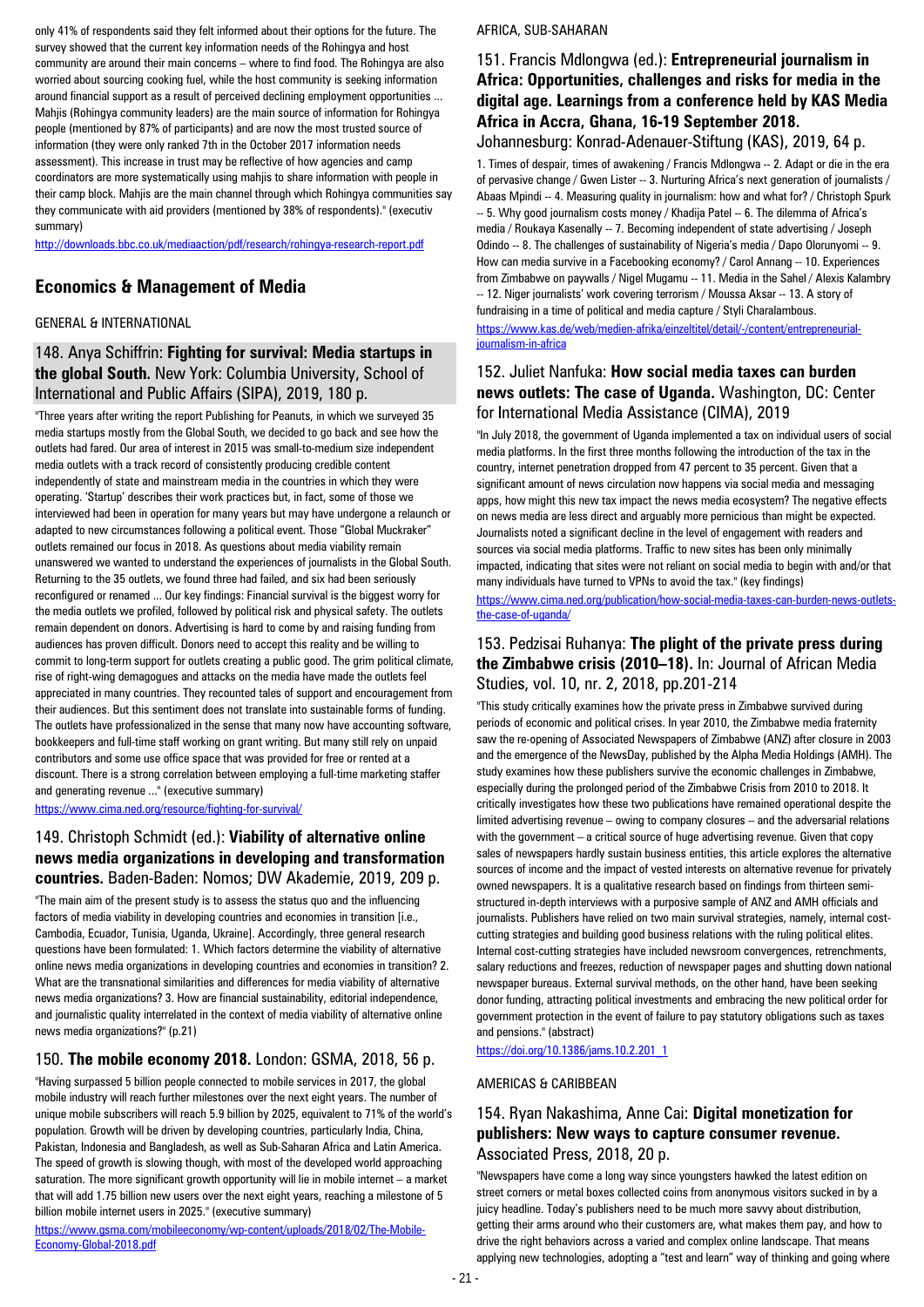the data leads them. Gone are the days when success could be measured by how many million unique visitors a website has in a month, especially when the vast majority of those come once, never to be seen again. In a few years time, the playbook may have changed. But keeping up with the fast-moving technology world is no longer an option, it's an imperative for survival in the digital age." (conclusion)

<https://insights.ap.org/industry-trends/new-ways-to-capture-digital-revenue>

#### ASIA & PACIFIC

#### 155. **An unfavorable business: Running local media in Myanmar's ethnic states and regions.** New York: Media Development Investment Fund (MDIF), 2018, 66 p.

"Myanmar's local media outlets face a variety of internal and external obstacles hampering their prospects for sustainability. Key among these today, and the focus of this report, are the business realities that every media outlet must tackle." (introduction) [https://www.mdif.org/wp-content/uploads/2018/11/An-Unfavorable-Business-MDIF](https://www.mdif.org/wp-content/uploads/2018/11/An-Unfavorable-Business-MDIF-report.pdf)[report.pdf](https://www.mdif.org/wp-content/uploads/2018/11/An-Unfavorable-Business-MDIF-report.pdf)

## 156. Michelle Foster: **The business environment for news media in Myanmar: 2018.** Newsgain; Internews, 2018, 27 p.

"Until the state and its aligned media operate in a fair and competitive media market, there will be little space for independent news media to survive, much less make the investments needed to innovate and survive in this raucous, frontier environment. Myanmar has a much smaller overall advertising sector than neighboring countries, and audiences are rapidly shifting to digital/mobile platforms. Outside Yangon, ethnic and regional news media, often operating in rural and conflict-filled environments, have little possibility of generating sufficient amounts of market-derived revenue to support their operations. To lose their voices would be to lose the plural, local and diverse voices of an inclusive society. To create a vibrant overall media sector, the government must have the political will to create a vibrant public service media sector. To repeat: at the very least, it should stop competing for revenue against the news media it licenses, regulates, can sue, prosecute and imprison. The Broadcasting Law has provisions for this; the government should embrace them. It must also further develop the legal infrastructure supporting media, including copyright, intellectual property, and online privacy laws. For all the laws governing journalists and journalism, there are few that protect their work product or that support the news media industry and its role in the broader economy." (conclusion)

[https://internews.org/sites/default/files/2018-](https://internews.org/sites/default/files/2018-11/Annex6_The_Business_Environment_for_News_Media_in_Myanmar_2018.pdf) [11/Annex6\\_The\\_Business\\_Environment\\_for\\_News\\_Media\\_in\\_Myanmar\\_2018.pdf](https://internews.org/sites/default/files/2018-11/Annex6_The_Business_Environment_for_News_Media_in_Myanmar_2018.pdf)

#### EUROPE

157. Helena Hirvinen: **Crowdfunding of journalism as a way to enhance transparency: The case of the platform Rapport.** In: Nordicom-Information, vol. 40, nr. 1, 2018, p.91-94

"Over the course of the past few years, crowdfunding platforms have made significant gains in art and technology, and more recently in the field of journalism. This article provides an overview of Rapport, a Finnish crowdfunding platform designed to allow a new approach for journalists to fund their work." (p.91) <http://www.nordicom.gu.se/sites/default/files/kapitel-pdf/hirvinen.pdf>

## **Entertainment, Popular Culture & Media**

#### AMERICAS & CARIBBEAN

#### 158. June Carolyn Erlick: **Telenovelas en el mundo latino.**  Lima: Universidad del Pacífico, 2018, 215 p.

*engl. ed.: Telenovelas in Pan-Latino Context. Routledge, 2018*

"El presente libro ofrece una visión general de fácil comprensión sobre la historia de la telenovela en América Latina. Las telenovelas, una variedad aparte de series televisivas que se originan en América Latina, invoucran temas clave de raza, clase, identidad sexual y violencia, entretejiendo historias con aventuras melodramáticas y la búsqueda de la identidad. June Carolyn Erlick analiza las implicancias sociales de estos temas en las telenovelas, en el contexto de la evolución de la televisión, como parte integral de la modernización de los países latinoamericanos." (tapa posterior)

subjects: soap operas & telenovelas; social change and media - Latin America

159. Maria Immacolata Vassallo de Lopes, Guillermo Orozco Gómez (eds.): **Ibero-American Observatory of Television Fiction Obitel 2018: Ibero-American TV fiction on video on demand platforms.** Porto Alegre: Sulina; Globo Comunicação e Participações, 2018, 410 p.

"This Yearbook is divided into three parts. The first is an introduction chapter, containing a comparative synthesis of fiction in the Obitel countries. This comparison is made from a quantitative and qualitative point of view, which makes possible to observe the development of fiction in each country, highlighting their main productions, as well as the theme of the year. The second part consists in 11 chapters, one for each country, with an internal structure of fixed topics, but with new additions every year. The sections that compound each chapter are the following: 1) Country's audiovisual context: this section presents general information about the audiovisual sector regarding the production of television fiction, such as history, trends and relevant events. 2) Analysis of premiere fictions: it is made through quantitative tables that show specific data about national and Ibero-American TV fictions released in each country. In this section the ten most watched titles of the year are highlighted. Since 2017, the Yearbook also brings the five most watched national productions of the year in an effort to enhance and deepen the issue of national identities in each country. 3) Transmedia reception: this section presents and exemplifies what channels offer to the audience fiction on the internet, as well the description of the audience's behavior when watching, consuming and interacting with their fictions through websites, social networks and other platforms. 4) Highlights of the year: the most important productions not only in terms of audience (rating), but also for their sociocultural impact and for generating innovation in television fiction production or reception. 5) Theme of the year, which this year is Ibero-American TV fiction on video on demand platforms. This theme converges with the interests of Obitel, which for years has been following the trajectory of Ibero-American television fiction by rapidly changing scenarios. Multiple screens, transmissions, new formats, pay TV, UGC, among other topics, have been monitored and analyzed theoretically by each Obitel country research group. In this Yearbook, the proposal is to discuss production on video on demand platforms (VoD), addressing new forms of distribution and consumption. The objective was to verify the panorama of VoD production and consumption in the Obitel countries and the presence of national fiction on these platforms. In order to do so, we attempted to identify the reconfigurations that are occurring in the television scenario of each country in the face of new platforms of production, distribution and audiovisual consumption. Such reconfigurations take place from production to reception, from narrative forms to business models, to debates on legislation and regulation." (p.21-22)

[http://www.obitel.net/wp-content/uploads/2018/08/15-08-208\\_Obitel\\_Ingl%C3%AAs.pdf](http://www.obitel.net/wp-content/uploads/2018/08/15-08-208_Obitel_Ingl%C3%AAs.pdf)

#### 160. Santiago Giraldo Luque (ed.): **¿Por qué amamos a Pablo Escobar? Cómo Netflix revivió al narcotraficante más famoso del mundo.** Barcelona: Editorial UOC, 2018, 249 p.

Introducción. Colombia: 1989-1993. ¿Cómo sobrevivimos? / Santiago Giraldo Luque -- I. La construcción de una cultura política mafiosa en Colombia / Óscar Mejía Quintana -- II. No somos Narcos, pero sí Pablo / Omar Rincón -- III. La representación de la muerte como relato de ficción. La construcción de una obra ¿audiovisual? / Juan David Láserna Montoya -- IV. Poder y hegemonía: Netflix y Pablo Escobar / Isabel Villegas Simón -- V. Construcción de otredad en la ficción: relato, verdad e identidad / María Victoria Baini Sallenave -- VI. El fenómeno Narcos como serie de ficción ¿Cerca o lejos de la realidad? / Mireia Mulíor Viendo -- VII. Narcos o la caricatura narcótica de una realidad de terror / Cristina Fernández Rovira y Santiago Giraldo Luque -- VIII. Judy Moneada: la representación femenina del poder y la ambición / Charo Lacaile y Núria Simelio Sola -- IX. Cocaína, violencia y realismo mágico: qué sucede cuando Netflix explica Colombia / Clara López Alcaide, Èlia Pons Pie y Manel Riu Puig -- X. El enaltecimiento de la violencia. De Narcos al Estado Islámico: dos juicios diferentes sobre el terrorismo / Martí Francas Batlle, María Bros Carreras, Laia Estragué Carreras y Laura Anas Tugores -- Epílogo. Juan Pablo Escobar: «Es increíble que hoy, después de un cuarto de siglo de su muerte, mi padre sea más famoso que antes».

subjects: drug trafficking; soap operas & telenovelas; extremism & terrorism reporting; crime & violence reporting; media violence: television; web entertainment series; Netflix - Colombia

## **Freedom of Expression, Media Policies, Media Legislation**

#### GENERAL & INTERNATIONAL

#### 161. **Helpdesk.** Reporters Without Borders, 2019

"helpdesk.rsf.org is a resource for journalists who want to inform and train themselves about digital security. Media production today can be threatened online in various ways, such as surveillance of communication, blocking of content, or defamation of journalists over social media. We provide guides for digital security concepts, give recommendations about tools and their uses, offer an interactive formula to practice individualized threat modeling, and conduct regular online webinars about digital security." (about the project)

<https://helpdesk.rsf.org/>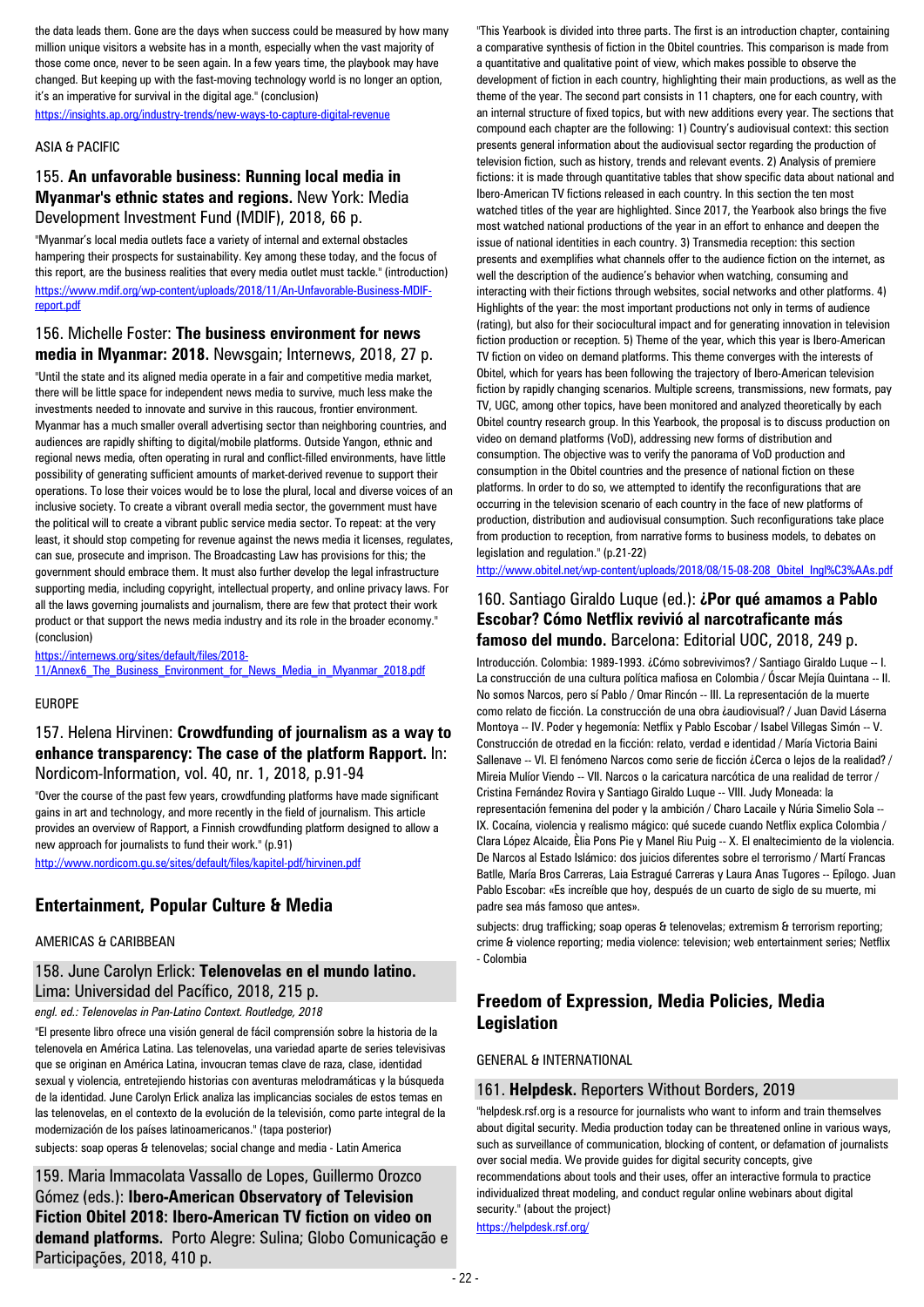#### 162. David Souter, Anri Van der Spuy: **UNESCO's Internet universality indicators: a framework for assessing Internet development.** Paris: UNESCO, 2019, 198 p.

#### *also published in French and Spanish*

"The four principles identified as key to Internet Universality are summarised as the R-O-A-M principles, and are fundamental to the development of the Internet in ways that are conducive to achieving the Sustainable Development Goals with no one left behind. These principles are:  $R$  – that the internet is based on human Rights;  $0$  – that it is Open; A – that it should be Accessible to all, and M – that it is nurtured by Multistakeholder participation. To enable the concept of Internet Universality to be more concretely understood and applied, UNESCO has spent two years developing indicators for the four principles. These indicators enable the empirical assessment of Internet Universality in terms of its existence at the level of a national Internet environment. By using these new indicators for research, a collage of evidence can be assembled to help governments and other stakeholders to identify achievements and gaps. The indicator framework is tailored for national use in regard to improving the local Internet environment, and is not designed or suited to rank countries in comparison with one another." (executive summary, p.12)

<https://unesdoc.unesco.org/ark:/48223/pf0000367617>

## 163. Ayden Férdeline: **Big data, not big brother: New data protection laws and the implications for independent media around the world.** Washington, DC: Center for International Media Assistance (CIMA), 2019

"A year after a new wave of data protection regulations such as the European Union's GDPR have come into effect, the websites of media outlets continue collecting great volumes of personal information—but often unintentionally, and typically for other parties. That so many media institutions have failed to safeguard this asset—to both protect the privacy and safety of their readers and to be in a better negotiating position with advertisers—suggests that education, capacity building, and direct support of independent news outlets is needed to improve their analytics activities and ensure that they safeguard reader privacy. Indeed, the findings in this report reveal that the current level of preparedness among smaller media companies in the Global South to protect their readers from being identified and to protect the commercial value of their analytics data is low. Experts consulted for this report said that this is unfortunate as many of the most common data analytic practices that independent media outlets engage in and benefit from do not require the use of personal information at all. While it will take additional effort by website operators, safeguarding the privacy rights of visitors may be good for business. This, in turn, could help improve the commercial viability of independent media." (conclusion)

<https://www.cima.ned.org/publication/big-data-not-big-brother/>

#### 164. Sarah Repucci: **Freedom and the media: A downward spiral.** Freedom House, 2019

"According to Freedom House's Freedom in the World data, media freedom has been deteriorating around the world over the past decade, with new forms of repression taking hold in open societies and authoritarian states alike. The trend is most acute in Europe, previously a bastion of well-established freedoms, and in Eurasia and the Middle East, where many of the world's worst dictatorships are concentrated. If democratic powers cease to support media independence at home and impose no consequences for its restriction abroad, the free press corps could be in danger of virtual extinction." <https://freedomhouse.org/report/freedom-media/freedom-media-2019>

#### 165. Andrey Rikhter: **International standards and comparative national approaches to countering disinformation in the context of freedom of the media.** Vienna: OSCE Representative on Freedom of the Media; International Press Institute (IPI), 2019, 57 p.

Introduction -- Applicable International Law and Standards -- Examples of National Law and Practice (Canada; Croatia; Cyprus; France; Germany; Kazakhstan; Lithuania; Slovak Republic; United Kingdom; United States of America; False information and electoral processes) -- Media Self-Regulation and Co-Regulation, Including Fact-Checking Initiatives (European approach to media accountability; Professional codes; Media councils; Self-regulation efforts by media companies; Media literacy) <https://www.osce.org/representative-on-freedom-of-media/424451>

#### 166. **Pressefreiheit: nicht überall erhältlich.** In: blätter des iz3w, nr. 365, 2018

Ein Recht ohne Geltung: Die Pressefreiheit steht weltweit unter Beschuss / Anton Landgraf -- Katz und Maus: Im Nahen Osten und in Nordafrika bleibt die Pressefreiheit umkämpft / Judith Pies -- Tausendmal dieselbe Seite Eins: Die Volksrepublik China hat viele Medien und eine Meinung / Astrid Lipinsky -- Dogmatisch unabhängig:

Pressevielfalt trotz dominanter Regierungspolitik in Namibia / Reinhart Kößler -- »Viele üben Selbstzensur«: Interview mit Bob Rugurika aus Burundi über Radioarbeit im Exil -- Brasilien guckt in die Röhre: Die Freiheit der Medien ist auch eine Frage des Eigentums / Nils Brock -- »Repression war immer vorhanden«: Interview mit dem Schriftsteller Dogan Akhanli über seine Verfolgung durch die Türkei -- Strategien des Widerstands: In der Türkei ist die Meinungsfreiheit weiter umkämpft / Oliver Kontny -- »Schreib doch mal was Positives«: Freier Journalismus zwischen Engagement und Desinteresse / Andrea Jeska - - So frei wie sie erkämpft wurden: Essay zum dialektischen Verhältnis von Freiheit und Unfreiheit in Meinung und Rede / von Georg Seeßlen.

subjects: freedom of the press; censorship - Brazil; Burundi; China; Middle East; Namibia; **Turkey** 

#### 167. Mai Truong, Jessica White, Allie Funk: **Freedom on the net 2018: The rise of digital authoritarianism.** Washington, DC; New York: Freedom House, 2018, 28 p.

"Key findings: Declines outnumber gains for the eighth consecutive year. Out of the 65 countries assessed in Freedom on the Net, 26 experienced a deterioration in internet freedom. Almost half of all declines were related to elections; China trains the world in digital authoritarianism: Chinese officials held trainings and seminars on new media or information management with representatives from 36 out of the 65 countries assessed by Freedom on the Net; Internet freedom declined in the United States; Citing fake news, governments curbed online dissent: At least 17 countries approved or proposed laws that would restrict online media in the name of fighting "fake news" and online manipulation; Authorities demand control over personal data: Governments in 18 countries increased surveillance, often eschewing independent oversight and weakening encryption in order to gain unfettered access to data." (Freedom House website) [https://freedomhouse.org/sites/default/files/FOTN\\_2018\\_Final%20Booklet\\_11\\_1\\_2018.p](https://freedomhouse.org/sites/default/files/FOTN_2018_Final%20Booklet_11_1_2018.pdf) [df](https://freedomhouse.org/sites/default/files/FOTN_2018_Final%20Booklet_11_1_2018.pdf)

#### AFRICA, SUB-SAHARAN

#### 168. **Despots and disruptions: five dimensions of Internet shutdowns in Africa.** Kampala: CIPESA, 2019, 12 p.

"The more undemocratic the system of government, the more likely it is that the Internet will be shut down. To prove this, the authors refer to the annual Democracy Index of the British consulting firm Economist Intelligence Unit of the news magazine of the same name. According to the index, 17 of the 22 states with Internet blocking are classified as "authoritarian". In the states classified as democratic or partially democratic, the governments have refrained from restricting Internet access. According to the study, the longevity in power also plays an important role: Eleven of the 14 African heads of state who have been in power for 13 years or more have at least temporarily switched off the Internet in recent years. These figures aren't really surprising: it's obvious that despots don't fit into the crap of hard-to-control communication platforms on the Internet. According to the study, not only civil society, but also the economy suffers from the Internet barriers: local and national telecommunications providers in the affected countries have made direct losses; in addition, the barriers have frightened off potential investors in the long term." (www.welt-sichten.org, April 9, 2019) [https://cipesa.org/?wpfb\\_dl=283](https://cipesa.org/?wpfb_dl=283)

#### 169. **Mapping digital rights and online freedom of expression in East, West and Southern Africa.** Media Legal Defence Initiative (MLDI), 2018, 100 p.

"This report maps the current landscape in respect of digital rights and online freedom of expression in East, West and Southern Africa. It looks at the trends regarding law and policy developments, as well as recent litigation, within these regions. The report focuses on 18 countries – 6 per region – and tracks the recent developments that have taken place in these countries. Part I of the report provides an overview of the litigation before the ACHPR and the African Court on Human and Peoples' Rights (African Court) in respect of freedom of expression. Parts II, III and IV of the report look at the trends generally in East, West and Southern Africa respectively, as well as some of the key legal and civil society actors working on digital rights and online freedom of expression, and include a snapshot of some of the notable developments – both positive and negative – that have occurred in the 18 countries under consideration in this report, as well as reflections on opportunities and challenges for vindicating digital rights within each of the countries. Lastly, Part V considers what the next possible opportunities will be for digital rights and online freedom of expression litigation in the region." (p.5-6) [https://www.mediadefence.org/sites/default/files/blog/files/Mapping%20digital%20rights](https://www.mediadefence.org/sites/default/files/blog/files/Mapping%20digital%20rights%20litigation_Media%20Defence_Final.pdf) [%20litigation\\_Media%20Defence\\_Final.pdf](https://www.mediadefence.org/sites/default/files/blog/files/Mapping%20digital%20rights%20litigation_Media%20Defence_Final.pdf)

#### 170. **Media ownership monitor Tanzania.** Reporters Without Borders; Media Council of Tanzania (MCT), 2018

"Only a few media companies have a predominant market position and thus a potentially high influence on public opinion in Tanzania. Whereas the regulatory framework should in theory safeguard media pluralism and prevent media concentration, it shows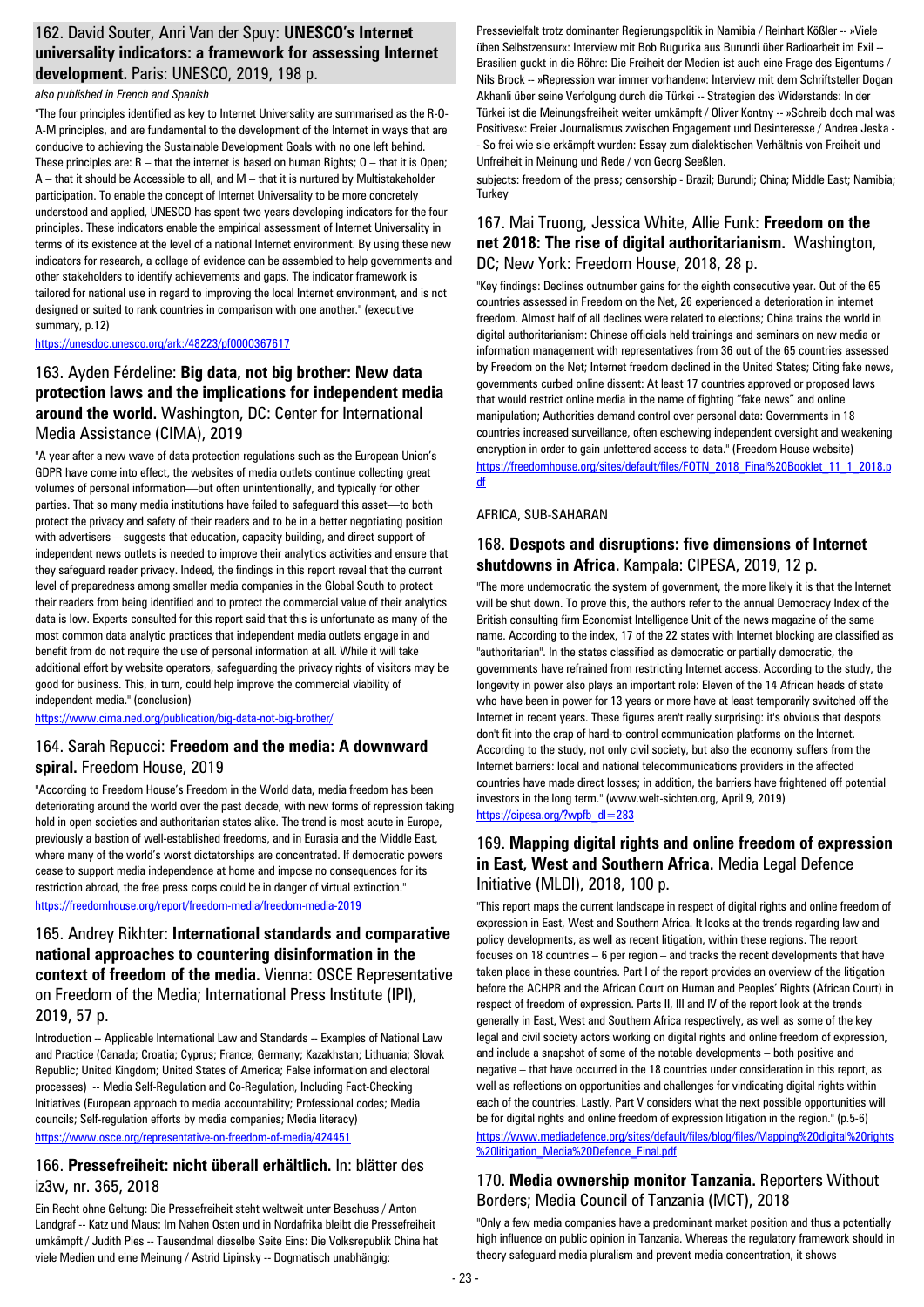considerable gaps in practice. Moreover, the legal environment restricts data collection and research." (http://www.mom-rsf.org/en/countries/tanzania) <http://tanzania.mom-rsf.org/en/>

## 171. Avani Singh: **Legal standards on freedom of expression: Toolkit for the judiciary in Africa.** Paris: UNESCO, 2018, 218 p.

*also published in French*

"The toolkit encompasses a broad variety of issues, which should be considered by judicial actors in the course of their work to protect human rights. It covers legal standards of freedom of expression according to international and regional instruments and core texts and surveys pertinent jurisprudence on freedom of expression from regional and sub-regional courts or quasi-judicial bodies that deal with human rights issues. The toolkit explicates conditions under which speech can be legitimately restricted, while also giving prominence to the safety of journalists and the issue of impunity, the latter representing one of the main obstacles to guaranteeing freedom of expression and freedom of information. Finally, the toolkit also addresses recent challenges to freedom of expression on the internet, including on social media, which have become vital means for sharing information and expressing views. The question of gender representation in media content and careers, and gender-specific threats for women journalists, are also addressed." (foreword, p.10) <https://unesdoc.unesco.org/ark:/48223/pf0000366340>

## 172. Tshivis Tshivuadi: **Petit manuel de sécurité pour les journalistes : Face à la montée des risques en période électorale.** Kinshasa: Journaliste en Danger (JED); Internews, 2018, 16 p.

Pourquoi « Journaliste en Danger » -- Comprendre le contexte -- Les défis des journalistes et des médias -- La Charte de Responsabilité -- Se Protéger par l'Éthique et la Déontologie -- La Sécurité au Quotidien : Ce qu'il faut faire; ce qu'il ne faut pas faire.

subjects: safety of journalists - Congo (Dem. Rep.) - criteria catalogues, frameworks, guidelines

[https://www.internews.org/sites/default/files/2018-](https://www.internews.org/sites/default/files/2018-03/Physical_Security_Electoral_Period_Journalists_JED_Internews_FR.pdf)

03/Physical Security Electoral Period Journalists JED Internews FR.pdf

#### AMERICAS & CARIBBEAN

## 173. **Media ownership monitor Argentina.** Reporters Without Borders; Tiempo Argentino, 2019

*also published in Spanish*

"The sample of media investigated by MOM includes 52 national outlets: 14 Television channels, 14 radio stations, 10 printed newspapers and 14 news websites. Most of them are owned by a few private companies mostly located in the metropolitan area of Buenos Aires. They concentrate audience shares, income from private and state advertising, news production and distribution networks. State-owned media outlets are less and less influential. Each of the four media sectors (TV, radio, printed press and online) in the MOM study shows high levels of ownership and audience concentration. Grupo Clarín is the only conglomerate that has a considerable market power in all areas of the media and telecoms industry. Other less important actors include Grupo América (formerly, Grupo UNO), which has focused on free TV and radio since it sold its cable TV company Supercanal in 2018; and Grupo Indalo, which holds interests in radio, TV and print, although its future is uncertain due to the judicial investigation involving the group's owners, who were in prison at the time of this study." (http://www.momrsf.org/en/countries/argentina)

<http://argentina.mom-rsf.org/en/>

#### 174. Carlos Correa (ed.): **Informe 2018: situación del derecho a la libertad de expresión e información en Venezuela.** Espacio Público, 2019

"Entre enero y diciembre de 2018, se registraron 387 casos/situaciones en los que se vulneró el derecho a la libertad de expresión, lo que representa un total de 608 denuncias de violaciones al derecho. Esto representa una reducción del 45% de los casos y de 41% en las violaciones respecto al 2017. Sin embargo, el 2018 se ubica como el segundo periodo con mayor cantidad de casos, al desplazar al 2014 que registró 350 situaciones en un tiempo de alta conflictividad social y política. El impedimento de cobertura en la calle a través del desalojo, las detenciones arbitrarias, y el enfrentamiento que algunas veces escala en agresiones, se sostiene como patrón regular, con especial incidencia en periodos de alta tensión social o política. En el mes de mayo se llevó a cabo un acto electoral convocado por la ilegítima asamblea nacional constituyente, evento que no cumplió con las condiciones básicas para un proceso libre, universal, auténtico y democrático; esto recrudeció el panorama de la crisis política, empeoró la situación social y económica, ante la ausencia de condiciones y voluntad política para la ejecución de medidas correctivas eficientes. En agosto se aplicaron las medidas económicas por parte del Ejecutivo Nacional que implicó un aumento salarial del 5900%, lo que se tradujo

en el cierre de empresas por la incapacidad de pagar los sueldos, entre ellos al menos 12 medios de comunicación." (comienzo del documento) subjects: press freedom violations - Venezuela - annual reports & yearbooks

[http://espaciopublico.ong/informe-2018-situacion-del-derecho-a-la-libertad-de-expresion](http://espaciopublico.ong/informe-2018-situacion-del-derecho-a-la-libertad-de-expresion-html)[html](http://espaciopublico.ong/informe-2018-situacion-del-derecho-a-la-libertad-de-expresion-html)

## 175. Txomin Las Heras Leizaola: **Elecciones venezolanas de 2018: hegemonía comunicacional del gobierno.** Bogotá: Friedrich-Ebert-Stiftung (FES), 2019, 9 p.

"El investigador Óscar Lucien, exdirector del Instituto de Investigaciones de la Comunicación (Ininco) de la Universidad Central de Venezuela y autor del libro Cerco rojo a la libertad de expresión (La Hoja del Norte, Editorial Dahbar, Caracas, 2011), sostiene que el régimen venezolano ha diseñado una arquitectura legal de control a la información, por un lado, y de limitación a la libertad de expresión, por otro." (p.2)

subjects: election reporting; government communication strategies; media in (semi) authoritarian regimes & dictatorships - Venezuela

<http://library.fes.de/pdf-files/bueros/la-comunicacion/15576.pdf>

## 176. **Manual de seguridad holística para periodistas de Cuba.**  Institute for War & Peace Reporting (IWPR), 2018, 112 p.

"El manual fue creado por IWPR en base a las experiencias y recomendaciones de periodistas trabajando en Cuba, con la participación de expertos y varias organizaciones internacionales comprometidas con la libertad de expresión y la protección de periodistas. El producto final es único en su tipo ya que por primera vez, integra información sobre seguridad física, psicológica, digital y legal de acuerdo a las necesidades y el contexto cubano. El objetivo del manual es fortalecer las capacidades de prevención, autoprotección y seguridad para ejercer cualquier actividad informativa en la Isla. Los diferentes apartados de este manual responden, de manera secuencial, a distintas necesidades que las y los periodistas tienen antes, durante y después de realizar su trabajo." (https://iwpr.net)

subjects: safety of journalists - Cuba - manuals & training materials

https://iwpr.net/sites/default/files/download/publication/holistic\_security\_quide\_for\_cub [an\\_journalists\\_es.pdf](https://iwpr.net/sites/default/files/download/publication/holistic_security_guide_for_cuban_journalists_es.pdf)

#### ASIA & PACIFIC

#### 177. **Media ownership monitor India.** Reporters Without Borders; Data Leads, 2019

*also published in Hindi*

"The Media Ownership Monitor – India finds out that while the ownership of media seems fairly plural at the national level, it is highly concentrated when one zooms into the regional level. More importantly, prominent national players have ceded their position of eminence at the regional level, where local players rule." (http://india.mom-rsf.org/en) <http://india.mom-rsf.org/en>

#### 178. **Media ownership monitor Pakistan.** Reporters Without Borders; Freedom Network, 2019

*also published in Urdu*

"The Media Ownership Monitor found that a high degree of concentration in ownership and audience share prevails in the media industry in Pakistan and a professionally weak regulatory system poses a threat to media pluralism and freedom of expression in the country." (http://pakistan.mom-rsf.org/en) <http://pakistan.mom-rsf.org/en/>

#### 179. **Truth vs misinformation: the collective push back: South Asia press freedom report 2018-19.** International Federation of Journalists, 2019, 83 p.

"In 2018, South Asia was declared by the IFJ as the most deadly region in the world for media workers, which most brutally demonstrates the reality faced by far too many in the industry. Nowhere was this more acutely felt than Afghanistan with eight journalists and four other media workers killed, another eight threatened with death and 61 recorded violations on journalists attempting to do their job. The horrific targeted assassination of revered journalist and editor Shujaat Bukhari in Kashmir, India, in June 2018 sent shockwaves through the troubled region and beyond. Scores of journalists and even ordinary citizens turned out to mourn and shine a light on an important voice extinguished, a key voice of reason and advocate of peace in the protracted conflict. In Bangladesh, mass political demonstrations by students over road safety saw another brave advocate of freedom of expression, photojournalist Shahidul Alam targeted. Accused of spreading false and provocative statements in an interview with Al Jazeera, he was jailed for more than 100 days drawing global condemnation on the Bangladeshi government. Alam was one of 21 jailed or detained media workers in the region, on charges such as violation of digital security laws, sedition and even vague criminal determinations. Right now, Pakistani journalist Cyril Almeida is also bravely fighting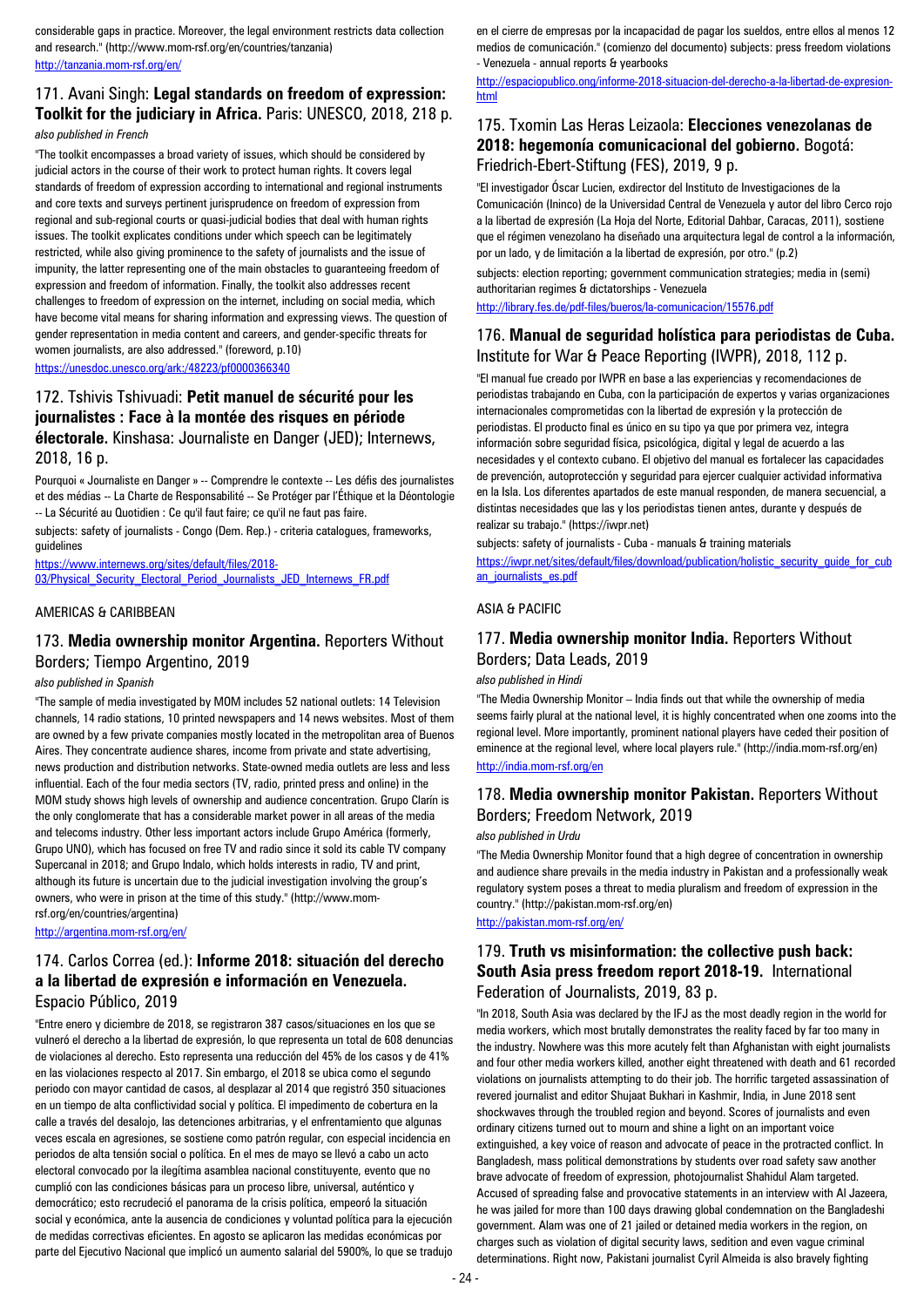treason charges in the courts for his coverage of the Pakistani state's patronage of militant groups, while being honoured internationally as a press freedom hero. Meanwhile Kashmiri journalist Aasif Sultan currently remains languishing in jail, charged under the Unlawful Activities (Prevention) Act for a story on the second anniversary of the death of a young Kashmiri militant. Many other journalists in the year were detained without charge for periods ranging from a few hours to months. All in an attempt to silence their critical voices. The period from May 2018 to April 2019, saw the mass haemorrhaging of journalist jobs in the region, most acutely in Pakistan."(overview, p.5) <https://unesdoc.unesco.org/ark:/48223/pf0000368232>

### 180. James Griffiths: **The great firewall of China: How to build and control an alternative version of the internet.** London: Zed Books, 2019, xiii, 385 p.

Part 1. Wall. Protests: solidarity from Hong Kong to Tiananmen -- Over the wall: China's first email and the rise of the online censor -- Nailing the jello: Chinese democracy and the Great Firewall -- Enemy at the gates: how fear of Falun Gong boosted the Firewall -- Searching for an opening: Google, Yahoo and Silicon Valley's moral failing in China -- **Part 2. Shield.** Along came a spider: Lu Wei reins in the Chinese internet -- Peak traffic: Getting the Dalai Lama online -- Filtered: The firewall catches up with Da Cankao -- Jumping the wall: FreeGate, UltraSurf, and Falun Gong's fight against the censors -- Called to account: Silicon Valley's reckoning on Capitol Hill -- **Part 3. Sword.** Uyghurs online: Ilham Tohti and the birth of the Uyghur internet -- Shutdown: how to take 20 million people offline -- Ghosts in the machine: Chinese hackers expand the Firewall's reach -- NoGuGe: The ignominious end of Google China -- The social network: Weibo and the last free-speech platform -- Gorillas in the mist: Exposing China's hackers to the world -- **Part 4. War.** Caught: The death of the Uyghur internet -- Key opinion leader: How Chinese trolls go after dissidents overseas -- Root and stem: The internet is more vulnerable than you think -- The censor at the UN: China's undermining of global internet freedoms -- Sovereignty: When Xi Jinping came for the internet -- Friends in Moscow: The Great Firewall goes west -- Plane crash: China helps Russia bring Telegram to heel -- One app to rule them all: How WeChat opened up new frontiers of surveillance and censorship -- Buttocks: Uganda's internet blackouts follow Beijing's lead -- Epilogue: Silicon Valley won't save you.

## 181. Linda Lakhdhir: **Dashed hopes: The criminalization of peaceful expression in Myanmar.** Human Rights Watch, 2019, 87 p.

"This report—based largely on interviews in Myanmar and analysis of legal and policy changes since 2016—assesses the NLD government's record on freedom of expression and assembly in its more than two years in power. It updates Human Rights Watch's prior report, "They Can Arrest You at Any Time": The Criminalization of Peaceful Expression in Burma, issued in June 2016, focusing on the laws most commonly used to suppress speech. We conclude that freedom of expression in Myanmar is deteriorating, directly affecting a wide range of people, from Facebook users critical of officials to students performing a satirical anti-war play. Domestic journalists are particularly at risk." (p.2)

#### [https://www.hrw.org/sites/default/files/report\\_pdf/myanmar0119\\_web3.pdf](https://www.hrw.org/sites/default/files/report_pdf/myanmar0119_web3.pdf)

#### 182. **Human rights impact assessment: Facebook in Myanmar.** BSR, 2018, 60 p.

"Facebook commissioned BSR to undertake a human rights impact assessment (HRIA) of the company's presence in Myanmar. BSR undertook this HRIA between May and September 2018, using a methodology based on the UN Guiding Principles on Business and Human Rights (UNGPs). This assessment identifies and prioritizes actual and potential human rights impacts, reaches conclusions about those impacts, and makes recommendations for their mitigation and management. This HRIA was funded by Facebook, though BSR retained editorial control over its contents." (About this report, p.1)

[https://fbnewsroomus.files.wordpress.com/2018/11/bsr-facebook-myanmar](https://fbnewsroomus.files.wordpress.com/2018/11/bsr-facebook-myanmar-hria_final.pdf)[hria\\_final.pdf](https://fbnewsroomus.files.wordpress.com/2018/11/bsr-facebook-myanmar-hria_final.pdf)

#### 183. **Media ownership monitor Sri Lanka.** Reporters Without Borders; Verité Research, 2018

#### *also published in Sinhala*

"Viewership, listenership and readership in the Sri Lankan media market is highly concentrated among a few media owners, many of whom have political affiliations. Limited access to ownership information and a number of regulatory shortcomings pose a further threat to media pluralism in the country." (http://www.momrsf.org/en/countries/sri-lanka)

<http://sri-lanka.mom-rsf.org/en/>

184. David Bergman et al.: **No place for criticism: Bangladesh crackdown on social media.** Human Rights Watch, 2018, 89 p.

"Since 2013, Bangladesh authorities have used draconian provisions in the Information

and Communication Technology Act (ICT Act) to arrest scores of people for political and social commentary critical of the current Awami League government or its leaders. Those targeted have also included journalists and editors arrested for articles critical of government officials or for writing about corruption or maladministration, as well as numerous individuals arrested for allegedly offending religious sentiment or for defamation. 'No Place for Criticism' details dozens of cases since authorities amended the act in 2013 to add harsher penalties and allow the police to make arrests without warrant. Since the Cyber Tribunal was established in 2013, the police submitted 1271 charge sheets to the Cyber Tribunal in Dhaka, most of them under section 57 of the act, a particularly sweeping provision. Many detainees have been held for months without trial. A significant number of those arrested are linked to Bangladesh opposition parties and were detained following complaints to the police by members of the governing Awami League. The government has pledged to replace the ICT Act with a new law, the Digital Security Act, a draft of which is now being considered by parliament. However, the proposed new law in some respects is broader and more open to abuse than the law it seeks to replace, and it continues to violate Bangladesh's international obligation to protect freedom of speech." (back cover)

[https://www.hrw.org/sites/default/files/report\\_pdf/bangladesh0518\\_web.pdf](https://www.hrw.org/sites/default/files/report_pdf/bangladesh0518_web.pdf)

## 185. Steve Swerdlow et al.: **"You can't see them, but they're always there": Censorship and freedom of the media in Uzbekistan.** Human Rights Watch, 2018, 32 p.

"For more than two decades, Uzbekistan has been a country with severe restrictions on free speech and media and some of the longest-imprisoned journalists in the world. There are now tentative signs of change in Central Asia's most populous country. Opportunities for more open debate and independent reporting are increasing, but politically-motivated prosecutions and measures of state censorship still impose pressure and a chilling effect on media outlets, journalists and other government critics. "You Can't See Them, But They're Always There:" Censorship and Freedom of the Media in Uzbekistan examines the situation for journalists, media outlets, and the exercise of free speech since Uzbekistan's second president, Shavkat Mirziyoyev, assumed the presidency in 2016. Although Mirziyoyev's government has taken some positive steps including the release of long-held journalists from prison, it has more to do to demonstrate meaningful reform in the area of free speech. It should immediately end powers of censorship, drop ongoing prosecutions against journalists, and allow effective access to information, including online. Advances for media freedom will be fleeting unless the government fully embraces freedom of speech and sends a message that peaceful criticism of government policies will be respected and protected in Uzbekistan." (back cover)

[https://www.hrw.org/sites/default/files/report\\_pdf/uzbekistan0318\\_web2.pdf](https://www.hrw.org/sites/default/files/report_pdf/uzbekistan0318_web2.pdf)

#### EUROPE

#### 186. **Media self-regulation in South East Europe: Guide to best practices for the digital age.** UNESCO Liaison Office Brussels. Paris; Brussels: UNESCO, 2019, 16 p. subjects: media self-regulation - Southeast Europe - criteria catalogues, frameworks, guidelines

<https://unesdoc.unesco.org/ark:/48223/pf0000367835.locale=fr>

#### 187. Jonathan McCully et al.: **Legal responses to online harassment and abuse of journalists: Perspectives from Finland, France and Ireland.** OSCE Representative on Freedom of the Media; International Press Institute (IPI), 2019, 39 p.

"This report specifically examines legal remedies for online attacks against journalists. It looks at three case studies, in Finland, France and Ireland, of female journalists who were viciously attacked online for their work and the ensuing attempts to hold the perpetrators accountable. From an analysis of the case studies, it offers best practices and recommendations for OSCE participating States in implementing and interpreting laws so as to effectively respond to the diverse and growing forms of online harassment and protect the rights of journalists to do their work safely online without compromising freedom of expression as guaranteed by international human rights law." (https://www.osce.org/representative-on-freedom-of-media)

<https://www.osce.org/representative-on-freedom-of-media/413552>

#### 188. **An illiberal model of media markets: Soft censorship 2017.** Budapest: Mérték Media Monitor, 2018, 57 p. *also published in Hungarian*

"The main goal of the 2017 Soft Censorship report is to show how massively uneven the playing field has become for the various players. What remains at this point is only seemingly a market, in reality the enterprises with ties to the government operate in a whole different framework and logic than the independent media companies. Certain aspects of the report might sound familiar based on our previous reports: Every year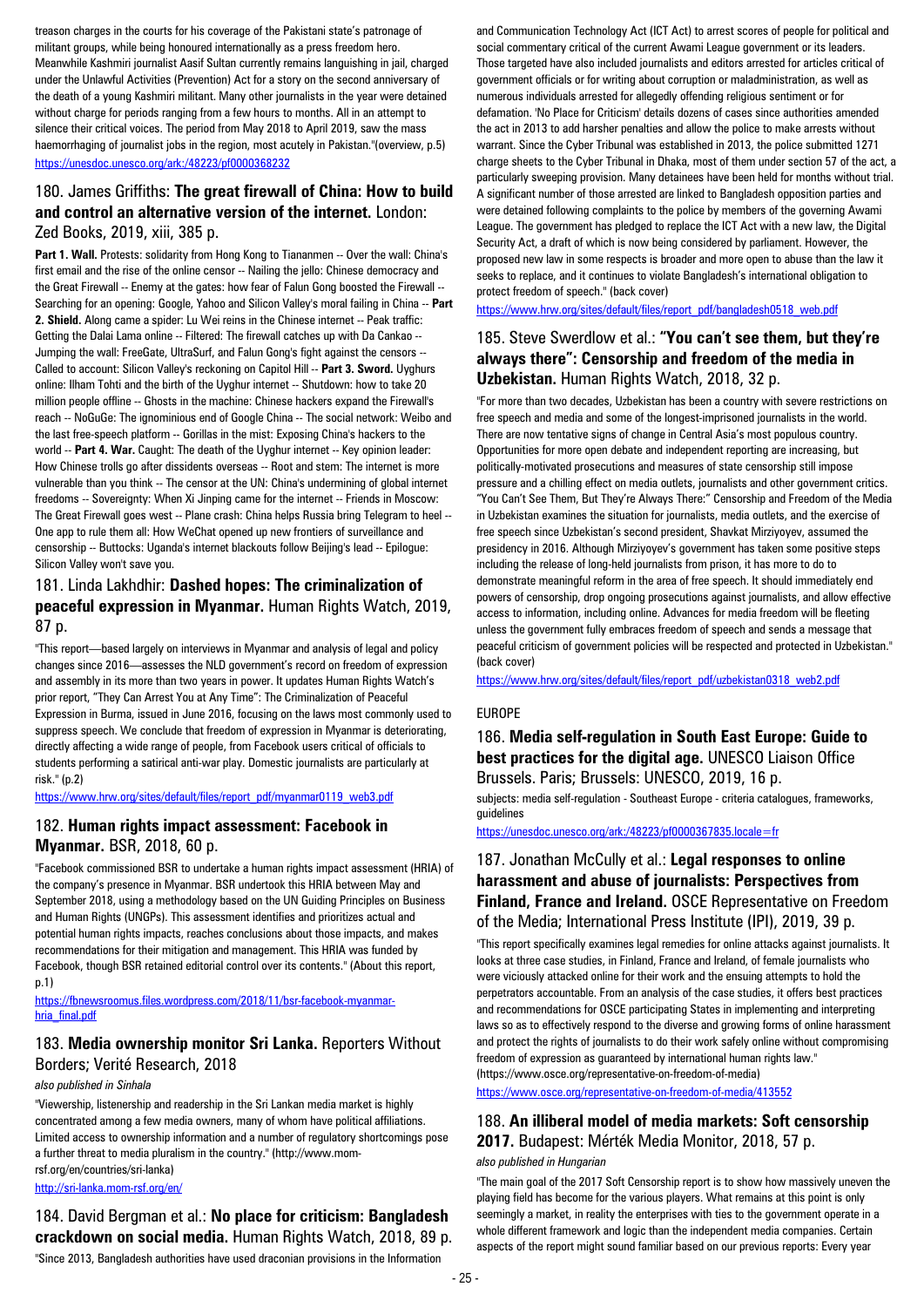since we started this report we have reviewed the Media Authority's frequency tender practices, the trends in state advertising spending and the ownership structures in the media. A whole new aspect of our report is the look at the revenue side of the Hungarian media ecosystem, which serves to analyse the behaviour of commercial advertisers and advertising agencies." (introduction)

<http://mertek.eu/wp-content/uploads/2018/08/MertekFuzetek15.pdf>

#### 189. Elda Brogi, Iva Nenadic, Pier Luigi Parcu, Mario Viola de Azevedo Cunha: **Monitoring media pluralism in Europe: Application of the media pluralism monitor 2017 in the European Union, FYROM, Serbia & Turkey. 2018 policy report.** European University Institute, Robert Schuman Centre for Advanced Studies, 2018, 86 p.

"2017 was marred by the assassination, in Malta, of the investigative journalist Daphne Caruana Galizia, an event which represented the darkest hour for media freedom and media pluralism in the European Union since the 2015 Charlie Hebdo massacre in France. This crime has profoundly shaken Europe and has had an impact on its image as a bastion of human rights and democratic values. Publishers continued to face significant economic pressures, and 2017 confirmed the decline in the revenues of the press sector and of many local and community newspapers across Europe, a worldwide trend signalling continued job losses in the sector and the lower viability of the media business as organisations struggle to find sustainable business models in the face of digital transformation. The spread of online disinformation and hate speech, including concerns about their impact on elections and referenda in 2016, represented major areas of debate during 2017. States, international institutions, and private enterprises have discussed or adopted measures – both legislative and non-legislative – to address these phenomena, and several of these measures have, in turn, raised concerns about their impact on the freedom of expression and respect for the rule of law. Due to the aforementioned concerns with regard to the economic difficulties faced by publishers, as well as online hate speech and disinformation, 2017 was noteworthy for an increased interest in the analysis of the influence of major online platforms in both public debate and public opinion. Queries over accountability, transparency and the overall effect on democracy in relation to the digital platforms have escalated. In 2017, several stakeholders expressed concerns about such platforms' use of machine learning and algorithms in personalising news feeds, as well as their use of the end-users' data for targeted advertising purposes." (executive summary)

[http://cmpf.eui.eu/wp-content/uploads/2018/12/Media-Pluralism-Monitor\\_CMPF](http://cmpf.eui.eu/wp-content/uploads/2018/12/Media-Pluralism-Monitor_CMPF-report_MPM2017_A.pdf)[report\\_MPM2017\\_A.pdf](http://cmpf.eui.eu/wp-content/uploads/2018/12/Media-Pluralism-Monitor_CMPF-report_MPM2017_A.pdf)

#### MIDDLE EAST / WESTERN ASIA & NORTH AFRICA

#### 190. **Media ownership monitor Egypt.** Reporters Without Borders, 2019

"A hostile takeover of Egypt's media is under way, leaving the influence on public opinion to be controlled by the state, the secret services and a few wealthy owners loyal to the regime and with close ties to the former president Hosni Mubarak. In a move to gain influence over the State-owned media, the media giant Egyptian Media group signed several deals with the National Media authority on 20 January 2019 extending its control and increasing the influence of the General Intelligence over the Egyptian media landscape. The coordinated attack on media freedom and pluralism is facilitated by a set of new laws restructuring the media sector in 2018 and by the ongoing pressure on journalists and media workers by the state." (http://www.momrsf.org/en/countries/egypt)

<http://egypt.mom-rsf.org/en>

## 191. Bülay Dogan: **Contextualizing hacktivism: The criminalization of Redhack.** University of Pennsylvania, Annenberg School for Communication, Center for Advanced Research in Global Communication (CARGC), 2019, 37 p.

"Through a meticulous empirical examination of the criminalization of the Turkish hacktivist group Redhack, Dogan explores the critical conflation of hacktivism with cyber-terrorism—by national security organizations and academic researchers alike that enables states to criminalize non-violent hacktivist groups. The paper's empirical sources include interviews with Turkish security agents, legal and regulatory texts, and its theoretical grounding is a combination of literatures on moral panic, hacking, social movements, critical criminology, and framing analysis. In examining how Redhack constitutes an anomaly, and in exploring how anomalies point to the necessity of grounded, context-sensitive research, Dogan contributes conceptual development beyond Turkey and beyond hacktivism." (p.1)

[https://repository.upenn.edu/cgi/viewcontent.cgi?article=1010&context=cargc\\_papers](https://repository.upenn.edu/cgi/viewcontent.cgi?article=1010&context=cargc_papers)

192. **Explanatory memorandum: Declaration on media freedom in the Arab world.** International Federation of Journalists (IFJ), 2018, 34 p.

"On 3 May 2016, the Declaration on Media Freedom in the Arab World (Declaration or Arab Declaration) was adopted at a groundbreaking event in Casablanca, Morocco, attended by over 100 delegates representing journalists' unions, human rights campaigners and media groups from across the Arab World. The Declaration is historic for a number of reasons. Firstly, it represents the first comprehensive statement on media freedom rights in the Arab World. Secondly, the values it promotes reflect the highest international standards of media freedom and the protection of journalists' rights. Thirdly and perhaps most importantly, since its adoption, a process has been underway to obtain formal recognition of the Declaration by Arab States, with the result that a growing number of these States are endorsing it. The Declaration, which includes a Preamble and 16 principles addressing different thematic issues relating to media freedom and the protection of journalists' rights, is clear and self-evident. At the same time, declarations are, by definition, brief, focusing on setting out key principles and standards. This Explanatory Memorandum elaborates on the principles in the Declaration, providing background on the underlying international and regional standards from which they are drawn." (p.1)

[https://www.ifj.org/media-centre/reports/detail/explanatory-memorandum-declaration](https://www.ifj.org/media-centre/reports/detail/explanatory-memorandum-declaration-on-media-freedom-in-the-arab-world/category/p%20ublications.html)[on-media-freedom-in-the-arab-world/category/p ublications.html](https://www.ifj.org/media-centre/reports/detail/explanatory-memorandum-declaration-on-media-freedom-in-the-arab-world/category/p%20ublications.html)

#### 193. **Media ownership monitor Lebanon.** Reporters Without Borders; Samir Kassir Foundation, 2018

*also published in Arabic*

"The seemingly buzzing Lebanese media market is, in fact, controlled by only a few highly politicized owners that are either directly affiliated with political parties or belong to Lebanese dynasties. Additional threats to media pluralism arise from clear editorial lines defined by politics, close ties among the dynasties, and a number of regulatory shortcomings." (http://www.mom-rsf.org/en/countries/lebanon) <http://lebanon.mom-rsf.org/en>

#### 194. Marwa Fatafta: **Internet freedoms in Palestine: Mapping of digital rights violations and threats.** Haifa: 7amleh - Arab Center for Social Meida Advancement, 2018, 35 p.

"The first part of the report provides a general introduction to the definition of digital rights and what they entail, and surveys key UN resolutions that recognise the impact of the internet on human rights. The second part of the report examines the accessibility of the internet by Palestinians as a basic human right, taking into consideration their geographical, judicial and administrative fragmentation and how this affects their access to the internet and information and communications technologies (ICTs). The third part maps the recent restrictions and violations of Palestinians' digital rights by three governments: the Israeli government, the Fatah-led Palestinian Authority in the West Bank, and the de-facto Hamas administration in the Gaza Strip. It also looks into practices and policies of private tech companies and their impact on Palestinian digital rights. The fourth part pays special attention to the issue of gender and the internet, examining in particular Palestinian women's use of the internet and the threats of cybercrime and gender-based violence online." (introduction)

[http://7amleh.org/wp-](http://7amleh.org/wp-content/uploads/2018/01/7amleh_Internet_Freedoms_in_Palestine.pdf)

[content/uploads/2018/01/7amleh\\_Internet\\_Freedoms\\_in\\_Palestine.pdf](http://7amleh.org/wp-content/uploads/2018/01/7amleh_Internet_Freedoms_in_Palestine.pdf)

## **Gender & Media**

GENERAL & INTERNATIONAL

#### 195. Lisa French, Aimée Vega Montiel, Claudia Padovani (eds.): **Gender, media & ICTs: new approaches for research, education & training.** Paris: UNESCO, 2019, 129 p.

"Teachers can cultivate gender-sensitive graduates able to impact on the future communication environment to help make it inclusive, diverse and open. Scholars from 10 universities from across all world regions have collaborated on this project: Complutense University (Spain), Hawassa University (Ethiopia), Howard University (United States), Iberoamerican University of the Dominican Republic (UNIBE), National Autonomous University of Mexico (Mexico), Pontificia Universidad Católica de Valparaíso (Chile), RMIT University (Australia), SNDT Women's University (India), Universidad Andina Simón Bolívar, (Ecuador), University of Padova (Italy). In preparing this curriculum, members of these Unitwin universities embarked on a year-long process of research, mapping and writing to ensure that cultural differences were taken into consideration in writing the chapters. This underpins the focus on core concepts such as gender mainstreaming, gender sensitivity, equality and equity, all which have been reflected in the book. It also ensures a wide range of information and up-to-date evidence, that can appropriately resonate in different ways in different countries." (foreword)

<https://unesdoc.unesco.org/ark:/48223/pf0000368963.locale=en>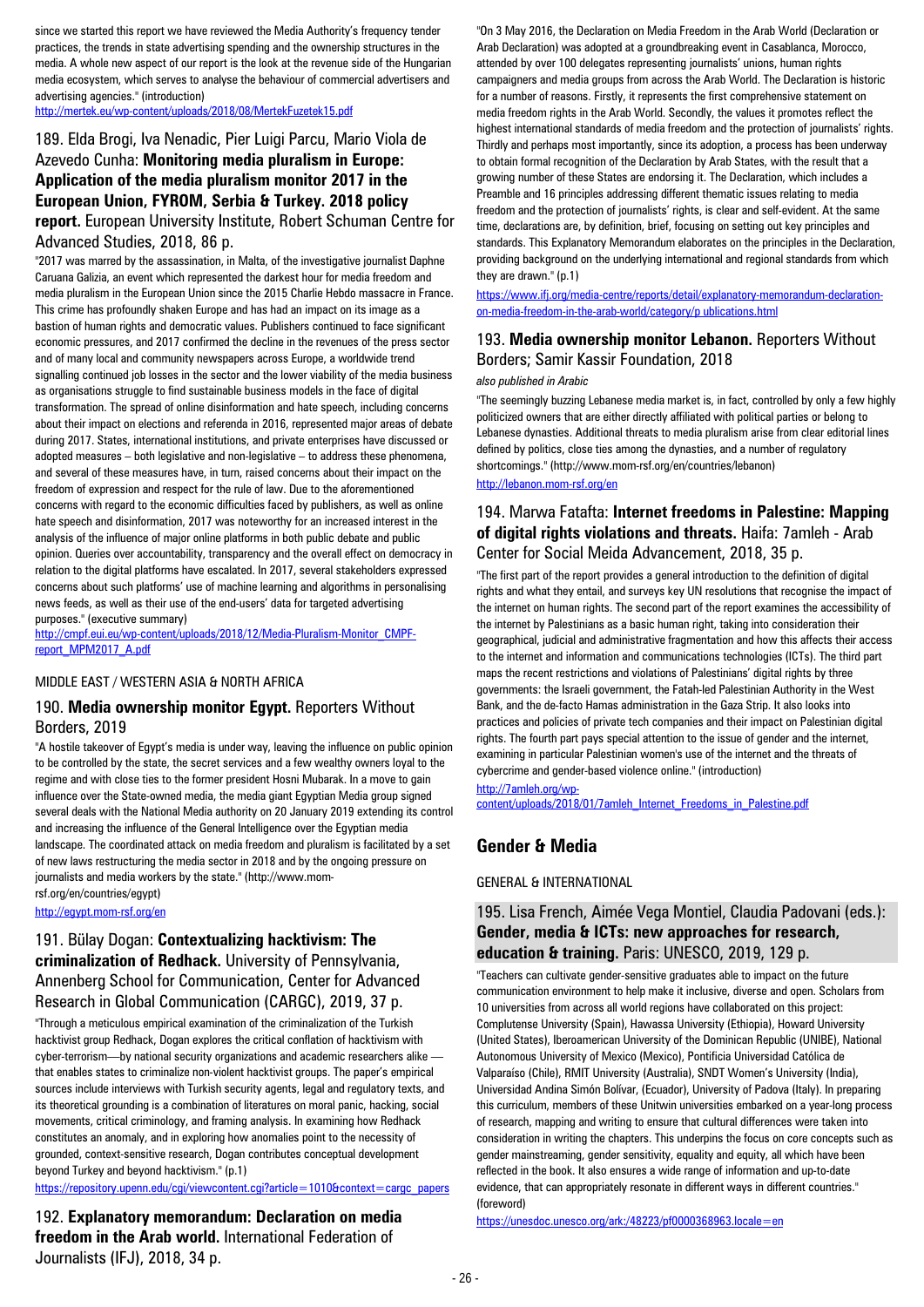#### 196. **Cyberwomen: Holistic digital security training curriculum for women human rights defenders.** Institute for War & Peace Reporting (IWPR), 2018, 331 p.

*also published in Arabic and Spanish*

"Cyberwomen is a digital security curriculum with a holistic and gender perspective, geared towards both professional trainers and those who want to learn how to train others on their digital protection and include gender considerations as they do so. It is made up of training modules, interactive games and recommendations for evaluating the training, as well as audio-visual and graphic materials as instructional aids." (https://iwpr.net)

[https://iwpr.net/sites/default/files/download/publication/iwpr-cyberwomen-english](https://iwpr.net/sites/default/files/download/publication/iwpr-cyberwomen-english-web.pdf)[web.pdf](https://iwpr.net/sites/default/files/download/publication/iwpr-cyberwomen-english-web.pdf)

## 197. Oliver Rowntree: **Connected women: The mobile gender gap report 2018.** London: GSMA, 2018, 28 p.

"In low- and middle-income countries women are 10% less likely than men to own a mobile phone. Over 1.2 billion women do not use mobile internet. There is a significant gender gap in mobile usage - particularly for more transformational services. Women in South Asia are 26% less likely to own a mobile than men and 70% less likely to use mobile internet. Cost is the greatest barrier to both mobile ownership and to mobile internet use. Other key barriers, often felt more strongly by women than men, include lack of perceived relevance, safety and security-related issues and low digital literacy and literacy. Women are less aware of mobile internet compared with men." (key findings)

[https://www.gsma.com/mobilefordevelopment/wp-](https://www.gsma.com/mobilefordevelopment/wp-content/uploads/2018/04/GSMA_The_Mobile_Gender_Gap_Report_2018_32pp_WEBv7%20.pdf)

content/uploads/2018/04/GSMA\_The\_Mobile\_Gender\_Gap\_Report\_2018\_32pp\_WEBv7 [.pdf](https://www.gsma.com/mobilefordevelopment/wp-content/uploads/2018/04/GSMA_The_Mobile_Gender_Gap_Report_2018_32pp_WEBv7%20.pdf)

#### AFRICA, SUB-SAHARAN

#### 198. **Le genre en detresse dans les médias au Mali: rapport de l'etude sur le monitorage du genre dans les medias au Mali.** Bamako: Tuwindi; Free Press Unlimited, 2018, 26 p.

subjects: media coverage of women & gender issues - Mali - media monitoring (case studies)

[https://www.freepressunlimited.org/sites/freepressunlimited.org/files/tuwindi\\_gender\\_m](https://www.freepressunlimited.org/sites/freepressunlimited.org/files/tuwindi_gender_media_monitoring_2018.pdf) [edia\\_monitoring\\_2018.pdf](https://www.freepressunlimited.org/sites/freepressunlimited.org/files/tuwindi_gender_media_monitoring_2018.pdf)

## 199. **Women in news Somalia.** Fojo Media Institute, [2018], 5 p.

"Women in News Somalia aims to increase women's leadership and voices in the media. It does so by equipping women journalists and editors with the skills, strategies, and support networks to take on greater leadership positions within their media. Through a two-year programme (2015-2017) 12 women media professionals from across Somalia and Somaliland participated in a combination of training, mentoring, coaching and networking to learn practical skills and gain more confidence in their ability to play a key role in the Somali media sector. The WIN Somalia programme consisted of three gatherings where media management and career management training were delivered together with one-on-one coaching to identify and create a tailored career roadmap for each participant." (p.1)

[http://media.fojo.nu/2019/04/Somalia\\_Gender\\_Report\\_2018.pdf](http://media.fojo.nu/2019/04/Somalia_Gender_Report_2018.pdf)

## 200. Donald P. Green, Anna Wilke, Jasper Cooper: **Silence begets violence: A mass media experiment to prevent violence against women in rural Uganda?** [no publisher], 2018

"Preventing violence against women (VAW) requires witnesses to come forward, yet willingness to report is often undermined by social sanctions against those suspected of fabricating allegations. Our theory of the micro-politics of information disclosure in interdependent communities elucidates the role of social norms in preventing VAW. We present experimental evidence from a media campaign attended by over 10,000 Ugandans in 112 rural villages that featured three short videos designed to encourage reporting of VAW in the household. Results indicate a substantial reduction in VAW over a 6-month period following the campaign. Investigation of mechanisms reveals that women in the treatment group became less likely to believe that they would be labeled a gossip if they were to report an incident of VAW, and their personal willingness to speak out increased substantially. We find no evidence of a deeper change in core values pertaining to VAW." (abstract)

[https://www.povertyactionlab.org/sites/default/files/publications/Silence-Begets-](https://www.povertyactionlab.org/sites/default/files/publications/Silence-Begets-Violence_Green_et_al_January2018.pdf)[Violence\\_Green\\_et\\_al\\_January2018.pdf](https://www.povertyactionlab.org/sites/default/files/publications/Silence-Begets-Violence_Green_et_al_January2018.pdf)

#### AMERICAS & CARIBBEAN

201. Lourdes Barrezueta Barzola: **Tratamiento de la noticia de la violencia contra la mujer basada en género en los informativos de la televisión (señal abierta) y la radio peruana.** Lima: Consejo Consultivo de Radio y Televisión (CONCORTV), 2018, 101 p.

"En esta investigación se detecta que las noticias de violencia contra la mujer basada en género, emitidas en la radio y televisión, en su gran mayoría, no han sido producidas con enfoque de género, alimentan estereotipos y representaciones distorsionadas de la mujer; refuerzan mensajes violentos; y, por ende, no contribuyen con la prevención de más situaciones de violencia ... La mayoría de las informaciones son noticias simples con un enfoque presentista donde únicamente se narra el hecho, no se contextualiza, no se explican causas, no se presenta información que pudiera ayudar a evitar más actos violentos." (conclusiones)

subjects: media coverage of women & gender issues; crime & violence reporting; gender-based violence: media coverage; gender representation, stereotypes & role models in the media - Peru - content analysis (case studies)

[http://www.concortv.gob.pe/wp-content/uploads/2018/12/Informe-violencia-mujer](http://www.concortv.gob.pe/wp-content/uploads/2018/12/Informe-violencia-mujer-noticiarios.pdf)[noticiarios.pdf](http://www.concortv.gob.pe/wp-content/uploads/2018/12/Informe-violencia-mujer-noticiarios.pdf)

## 202. Estrella Soria, Luisa Ortiz Pérez: **Hacks de vida: consejos prácticos para la atención a personas que enfrentan violencias de género en línea en América Latina.** Institute for War & Peace Reporting (IWPR), 2018, 52 p.

"Al reconocer que estructural y socialmente la enunciación y la sistematización de los saberes comunes y comunitarios es contestatario y disruptivo, apelamos a la sabiduría ancestral y la infalible innovación contemporánea de las colectivas, de las mujeres tecnólogas, de las ciberfeministas y de las activistas a favor de los derechos de las mujeres y las entrevistamos. Quisimos saber qué es violencia para ellas y cómo la viven cuando les es narrada por otras que la padecen. Cómo llevan esos primeros momentos de atención, contención y diagnósticos. De qué forma ayudan a las mujeres enfrentando violencias y qué aprendizajes recogen de esos acompañamientos. Y a la par de que compartieran con nosotras algún hack, su noción de límites y las estrategias que han elaborado para difundir su trabajo y sus conocimientos sin poner en peligro a sus pares y aliadas. En el transcurso de escuchar testimonios de más de 20 mujeres provenientes de casi todos los países de América Latina encontramos reflexiones profundas sobre el ser y el hacer de las mujeres y bases sólidas para el fortalecimiento de redes de apoyo, educación y autodefensa." (introducción)

subjects: gender-based violence: media coverage; cyberbullying, cyberharassment; cybercrime; gender harassment & abuse in the media - Latin America <https://iwpr.net/sites/default/files/download/publication/iwpr-hacks-de-vida-web.pdf>

#### ASIA & PACIFIC

#### 203. **We can do it: Cambodia communication assistance project. Impact briefing.** ABC International Development, 2019, 11 p.

"The 'We Can Do It' (WCDI) radio program was established to educate, raise awareness and responsiveness to violence again women in Cambodia. Programs were broadcast in 5 provinces: Battambang, Kampong Cham, Siem Reap, Kampot and Kratie. The program ran for three years (2016-2019) under financial and technical support from ABCID and Australian Aid. This impact briefing reveals the progress made by the radio program towards ending violence against women. WCDI listeners consistently demonstrate better knowledge of legal processes and resources than an inclusive sample. Less promisingly, both listeners and non-listeners exhibit decreased confidence in the capacity and willingness of authorities to intervene." (https://www.abc.net.au/abc-internationaldevelopment)

<https://www.abc.net.au/cm/lb/10988962/data/wcdi-pdf-data.pdf>

## 204. **Papua New Guinea: Women in the media.** Media for Development Initiative; ABC International Development, 2018, 15 p.

"This report provides an overview of the profile of women in the Papua New Guinea media sector, focussing on major or signifcant media outlets in the capital, Port Moresby. The purpose of this report is to provide background information and analysis needed to make recommendations to overcome barriers to women being in decision making positions and to progress professionally within their organisations and the media sector overall. The frst part of the study provides a sector overview of gender diversity at the decision-making level and the number of policies, practices, and opportunities available to support women in the workplace. In total, 13 media organisations across, radio, TV, print and online participated in the study ... The second part of the study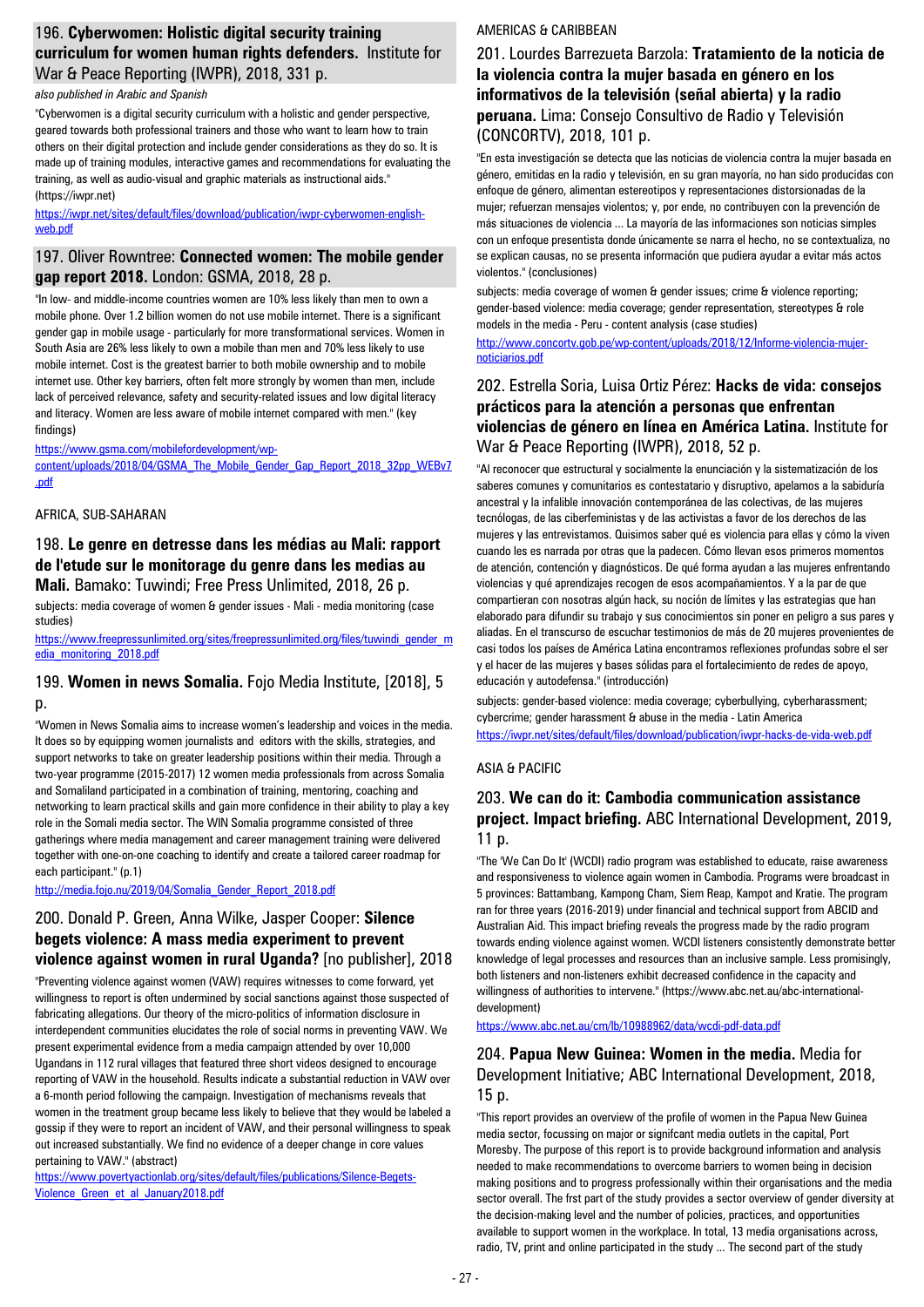analyses interviews from female and male media sector personnel with experience ranging from 3 months to 25 years. 14 interviews were conducted in total. Participants were selected from the organisations covered in Section 1 of the report. Interviews covered the current state of workplace culture and environment, barriers to women's career development and recommendations for reducing barriers to women's career progression in the media industry." (introduction)

<https://www.abc.net.au/cm/lb/10469098/data/png-women-in-media-report-data.pdf>

## 205. Md. Arif Al Mamun, Nicola Bailey, Moiyedul Azam Koreshi, Fariha Rahman: **Violence against women within the Rohingya refugee community: prevalence, reasons and implications for communication.** London: BBC Media Action, 2018, 16 p.

"To inform the development of a new radio drama for Rohingya refugees in Cox's Bazar, BBC Media Action carried out a small scale qualitative research study that sought to understand more about Rohingya men and womens' understanding and attitudes towards child marriage, intimate partner violence and sexual exploitation and abuse. Eight in-depth interviews and four mini focus group discussions were held with Rohingya men and women living in two camps in Cox's Bazar, as well as key informant interviews with humanitarian practitioners working on issues related to gender-based violence (GBV). The study found that intimate partner violence and child marriage are deeply rooted and normalised within the Rohingya community in Cox's Bazar. The perceived economic and social benefits of marrying their daughters off early greatly outweigh the risks of child marriage for parents, who have little knowledge of the health risks of early childbirth, and fear social criticism if their daughters are not married within two to three years of going through puberty. Both Rohingya men and women accept intimate partner violence as a normal part of life, and believe it is the husband's right to abuse his wife if she does not fulfil her duties. Women rarely speak out about violence against them, for fear they will be socially ostracised and their husbands will remarry, leaving them with no financial stability and no opportunity to remarry. These findings have clear implications for communications initiatives, including the need to work towards denormalising gender-based violence, by engaging both male and female audiences in storylines which encourage them to question existing practices and norms." (https://www.bbc.co.uk/mediaaction)

[http://downloads.bbc.co.uk/mediaaction/pdf/research/briefing-violence-against-rohingya](http://downloads.bbc.co.uk/mediaaction/pdf/research/briefing-violence-against-rohingya-women.pdf)[women.pdf](http://downloads.bbc.co.uk/mediaaction/pdf/research/briefing-violence-against-rohingya-women.pdf)

#### 206. Munira Cheema: **Women and TV culture in Pakistan: Gender, Islam and national identity.** London: Tauris, 2018, 256 p.

1: Between On-screen and Off-screen Gender Politics: Contextualising Research -- 2: Breach in the Culture of Shame: Openness in Gender-Based Content -- 3: Understanding the Dynamics of the Production of Gendered Content -- 4: Empowering Women or Bringing Change through Drama Serials: Producers' Perspectives -- 5: Interactive TV: Empowering Women/Bringing Change on Producers' Agenda? -- 6: Women Empowered or Disciplined through Gendered Content: the Case of Drama Serials -- 7: Interactive TV: Viewers Empowered or Disciplined -- Conclusions.

#### 207. Adrija Dey: **Nirbhaya, new media and digital gender activism.** Bingley (UK): Emerald Publishing Limited, 2018, xiii, 232 p.

"Using the 2012 Delhi Nirbhaya rape case as a case study and keeping gender discourses at its core, this book explores the use of digital media for gender activism in India demonstrating how it has formed an alternate platform for dissent." (publisher) <https://www.emeraldinsight.com/doi/book/10.1108/9781787545298>

#### MIDDLE EAST / WESTERN ASIA & NORTH AFRICA

#### 208. **The status of women journalists at Jordan's media institutions.** International Media Support (IMS), 2018, 35 p. *also published in Arabic*

"The study concluded that women have faced and are still facing hindrances driven by gender-based discrimination that have limited their number, dimined their role as journalists and restricted their prospects of professional development. The percentage of women at media organisations is less than 23%, while they almost have no presence in leadership positions, which are dominated by men. The key obstacles they face are: Media outlets do not cater for their needs as working women. They impose working-hour regimes and assignments that are not suitable for their social circumstances, and decline to install and nurseries for their children. 40% of respondents said their organizations did not support them to handle situations within their families and communities that restrict and obstruct their work as journalists; Discrimination against women at work in terms of opportunities, job benefits and rewarding performance financially and morally. 90% of respondents said that this discrimination obstructs the progress of women journalists' careers and leads to an overwhelming frustration with their situation as working women;

Discrimination against women by sources such as politicians and government officials, which creates an unfair professional rivalry between male and female journalists in pursuit of information; Rising rates of sexual harassment targeting women journalists verbally and physically, by male co-workers and bosses, during their field work or from sources. 45% of respondents said harassment has rendered the working environment threatening for women journalists, to the point where they might quit; Absence of clearcut, deterrent laws and regulations that protect women journalists from discrimination and harassment, safeguard their rights and ensure them justice by holding perpetrators to account." (executive summary)

[https://www.mediasupport.org/publication/the-status-of-women-journalists-in-jordans](https://www.mediasupport.org/publication/the-status-of-women-journalists-in-jordans-media-institutions-arabic-version/)[media-institutions-arabic-version/](https://www.mediasupport.org/publication/the-status-of-women-journalists-in-jordans-media-institutions-arabic-version/)

#### 209. Melike Karlidag, Bérangère Pineau Soukkarieh: **Final evaluation: Gender sensitive public communication project.**  Search for Common Ground, 2018, 68 p.

"The Gender Sensitive Public Communications Project was implemented by Search for Common Ground in Lebanon, together with its local partner Abaad, with an aim to promote women's participation in politics through the production of gender sensitive television drama and short films. Specifically, the project was designed to increase the belief of television audiences in women's political leadership capacity and to strengthen the capacity of television professionals to produce gender sensitive programs ... A total of 416.033 viewers have watched two mini series that were aired on the Lebanese TV channel Al Jadeed. With an average minute rating of 5.35%, the performance of the project's mini series is considered medium as compared to other popular TV series broadcasted on Al Jadeed. Close to 97% of the surveyed participants who have watched the two mini series and/or the four short films, stated that they felt the stories addressed real concerns and issues in the Lebanese society, and that the storylines were realistic. The evaluation findings suggest that the workshops conducted with the students were successful in strengthening the participants' capacities to produce gender sensitive programs with an aim to promote the participation of women in politics. The workshops were able to increase their knowledge on specific topics, such as gender related legal matters, mapping of ideas and gender sensitive writing. More than half of the students who participated in the workshop, and who were interviewed during the evaluation, confirmed having gained knowledge on gender related topics, and all students who took part in the online survey answered that the workshop had increased their knowledge on producing gender sensitive programs "a lot." (executive summary, p.5-6) [https://www.sfcg.org/wp-content/uploads/2018/06/Search-Final\\_Evaluation-](https://www.sfcg.org/wp-content/uploads/2018/06/Search-Final_Evaluation-Gender_Sensitive_Communications_Project.pdf)Gender Sensitive Communications Project.pdf

## **International Communication, Foreign News, Public Diplomacy**

#### GENERAL & INTERNATIONAL

210. Jaroslaw Jura, Kaja Kaluzynska, Paulo de Carvalho: **'The big brother we appreciate' or a 'mafioso'? The emergence of stereotypes concerning China and the Chinese in Angola.** In: Journal of African Media Studies, vol. 10, nr. 3, 2018, p.251-271

"This article aims to analyse the process of emergence of China-related stereotypes in Angola, which have started to appear with an increasing number of Angolans establishing direct and non-direct contacts with the Chinese. The article investigates this issue based on the content of China-related articles and netizens' opinions published online from 2010 to 2015 in Angolan media (altogether 5005 cases) supplemented with coded results of 61 in-depth interviews. The results of qualitative and quantitative analysis suggest that the general image of the Chinese held by Angolans is rather positive. However, the influx of Chinese migrants into this country and a relatively high number of problematic situations involving members of the Chinese diaspora have resulted in gradual worsening of the image of this specific group. Such problematic issues include the low quality of engineering projects, maltreatment of Angolan workers and a possibility of Chinese neo-colonization of Angola." (abstract) [https://doi.org/10.1386/jams.10.3.251\\_1](https://doi.org/10.1386/jams.10.3.251_1)

#### AFRICA, SUB-SAHARAN

#### 211. Iginio Gagliardone: **China, Africa, and the future of the Internet.** London: Zed Books, 2019, xi, 192 p.

"Featuring a wealth of interviews with a variety of actors – from Chinese and African journalists in Chinese media to Chinese workers for major telecommunication companies – this highly original book demonstrates how China is both contributing to the 'Africa rising' narrative while exploiting the weaknesses of Western approaches to Africa, which remain trapped between an emphasis on stability and service delivery, on the one hand, and the desire to advocate human rights and freedom of expression on the other. Arguing no state can be understood without attention to its information structure, the book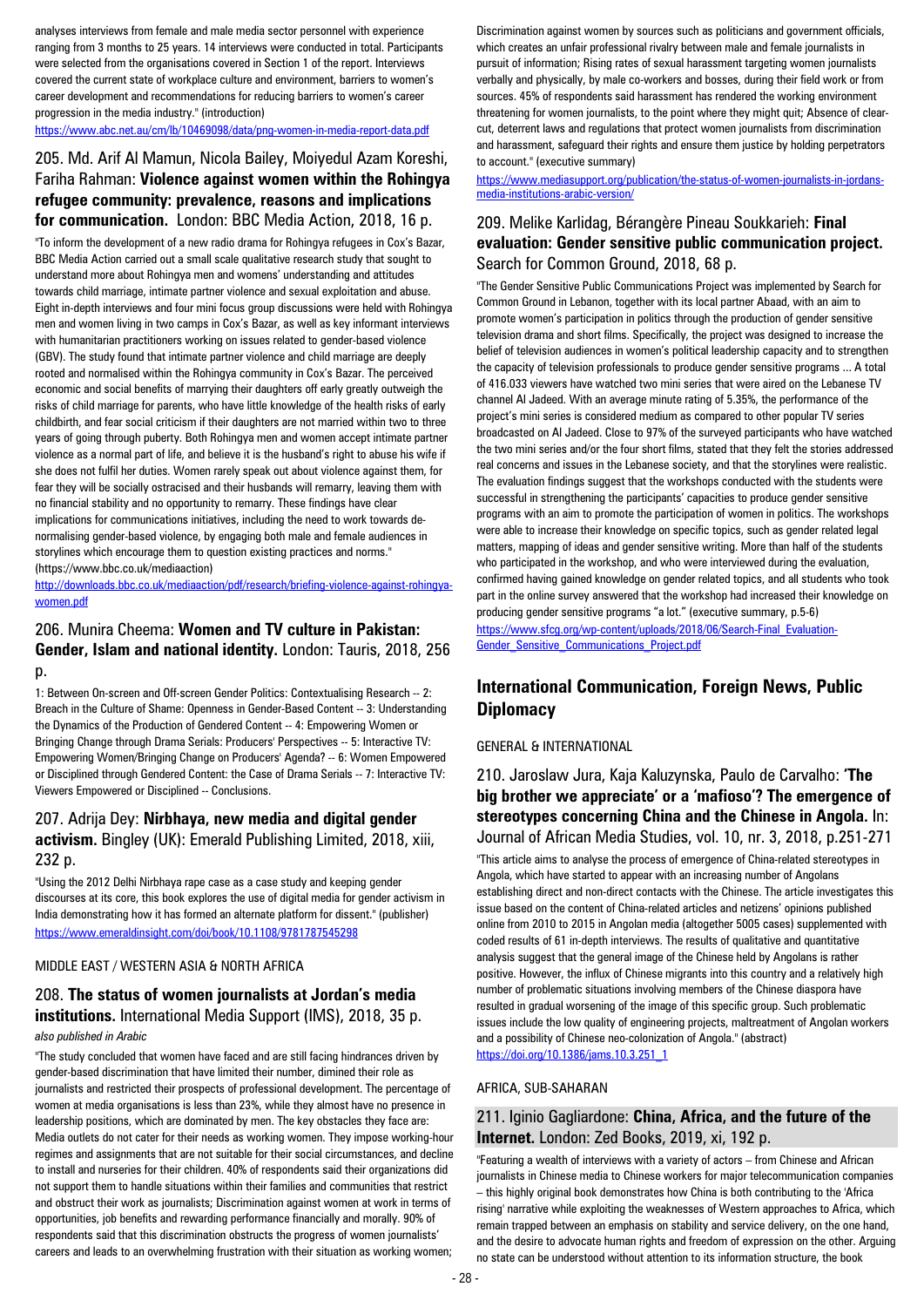provides the first assessment of China's new model for the media strategies of developing states, and the consequences of policing Africa's information space for geopolitics, security and citizenship." (homepage Zed Books)

## 212. Abdou Rahime Diallo, Manfred Weule: **Afrikabilder: Kontinuitäten und Brüche - Geschichte und Gegenwart des kolonialen Blicks in der deutschen Medienlandschaft.**

Bildungsvereinigung Arbeit und Leben Bremen e.V., [2018], 87 p. 1. AfrikaBilder: Zur Geschichte und Gegenwart des kolonialen Blicks in der deutschen Medienlandschaft -- 2. AfrikaBilder in der deutschen Populärliteratur in der 1. Hälfte des 20. Jahrhunderts und ihre Schatten in der Gegenwart -- 3. Die Kolonialisierung des Blicks: Zur Bedeutung der Fotografie für heutige AfrikaBilder -- 4. AfrikaBilder im deutschen Spiel- und Dokumentarfilm -- 5. Afrika as usual: Zur Struktur und Praxis der ›Afrika‹-Berichterstattung in deutschen Nachrichtenmedien.

subjects: media coverage of foreign countries; media coverage of developing countries; foreign & international news; film coverage of developing countries; media stereotypes; colonial legacy; photography - Germany; Africa

<https://www.afrika-gibt-es-nicht.de/module/modul-02/>

### 213. Vivien Marsh: **Tiangao or tianxia? The ambiguities of CCTV's English-language news for Africa.** In: Daya Kishan Thussu, Hugo De Burgh, Anbin Shi (eds.): China's media go global. London; New York: Routledge, 2018, p.103-121

"Sustained media interest in African countries, funded from deep pockets in Beijing, may well attract admirers if the coverage is positive or uncritical. The forward-looking narrative promoted by `constructive' or `positive' reporting may help developing nations by not crushing them under too much early scrutiny. However, lacunae in CCTV [China Central Television] Africa's critical focus harm its overall journalistic credibility, no matter how widely its features and some of its news reporting are praised.African journalism rooted in Western traditions — is acquiring the tools to hold its own leaders to account. CCTV Africa may disseminate Chinese soft power, but its state media position militates against the notion that it can be a source of soft power itself." (p.117)

#### 214. Emeka Umejei: **Chinese media in Africa: Between promise and reality.** In: African Journalism Studies, vol. 39, nr. 2, 2018, p.104-120

"This article examines the relationship between journalism in Africa and foreign investment in the African media space through an analysis of newsroom practices and the power relations that inform such practices in Chinese media organisations based in Africa. It illustrates the discrepancies between China's promise of mutuality and equality and the lived experiences of African journalists working in Chinese media organisations such as CGTN, Xinhua News Agency and China Daily newspaper. The article draws on the routine and organisation levels of Shoemaker and Reese's hierarchy of influences model and interviews with African journalists working in the three Chinese media organisations based in Nairobi, Kenya. The findings indicate that an African and a Chinese level of gatekeeping and journalistic agency exist within Chinese media organisations based in Africa. Even though these levels co-exist, the Chinese levels are dominant over the African." (abstract)

<https://doi.org/10.1080/23743670.2018.1473275>

## 215. Herman Wasserman, Dani Madrid-Morales: **How influential are Chinese media in Africa? An audience analysis in Kenya and South Africa.** In: International Journal of Communication, vol. 12, 2018, p.2212-2231

"This article uses data from seven focus groups with media and communication university students in Kenya and South Africa to explore the efficacy of Chinesemediated public diplomacy. We show that Chinese media have little impact on students' information habits, demonstrate that attitudes toward China are predominantly negative, and argue that this stereotyping affects opinions about Chinese media. We also suggest that some students' favored news values overlap with those associated with Chinese media. This may indicate a potential affinity between the journalistic practice of Chinese media in Africa and that of future Kenyan and South African media professionals, which could increase the chances of China's media engagements having an impact in the long term." (abstract)

<https://ijoc.org/index.php/ijoc/article/view/7809>

#### ASIA & PACIFIC

## 216. Sarah Cook: **The implications for democracy of China's globalizing media influence.** In: Freedom and the media: A downward spiral. Freedom House, 2019

"Chinese authorities influence news media content around the world through three primary strategies: promoting the CCP's narratives, suppressing critical viewpoints, and managing content delivery systems. These efforts have already undercut key features of democratic governance and best practices for media freedom by undermining fair competition, interfering with Chinese diaspora communities, weakening the rule of law, and establishing channels for political meddling. Actions by policymakers and media development donors in democracies will play a critical role in coming years in countering the potential negative impact of Beijing's foreign media influence campaigns." (key findings)

#### <https://freedomhouse.org/report/freedom-media/freedom-media-2019>

#### 217. Rahimullah Yusufzai: **Afghanistan-Pakistan media affairs: Challenges and opportunities.** Islamabad: Friedrich-Ebert-Stiftung (FES), 2019, 34 p.

"The media in Afghanistan and Pakistan has never been so large, vibrant and independent. It has attained unimaginable power and become a key player in politics and other walks of life. Media is the fourth pillar of the state and democracy in both Afghanistan and Pakistan in the true sense of the word. Earlier, it was the mainstream print and electronic media that was dominant and had assumed unprecedented importance. Now the social media is making an impact in these two neighbouring countries and often taking the lead in breaking news even if it has lesser credibility than the mainstream media. The media has tended to be overly patriotic and at times even aggressive in context of the perceived national interests of Afghanistan and Pakistan. The poor relations between Afghanistan and Pakistan affect the work of journalists. There is generally lack of awareness about each other due to the virtual absence of Afghan media in Pakistan and Pakistani media in Afghanistan." (p.1) <http://library.fes.de/pdf-files/bueros/pakistan/15171.pdf>

## 218. Elira Turdubaeva: **Content analysis of the representation of Central Asia, the Caucasus, Ukraine and Moldova in the media of Kyrgyzstan in 2017.** Bishkek: Institute for War & Peace Reporting (IWPR), 2018

#### *also published in Russian*

"In sum, the representation of the several discussed topics – regional unions, regional cooperation organizations such as the EAEU, CIS, CSTO; Kyrgyz-Uzbek relations, Kyrgyz-Kazakh border conflict, Kyrgyz-Tajik relations and border issues, Central Asian integration, Central Asia and Caucasus, Central Asia and Ukraine, Central Asia and Moldova, Russia as regional power etc. – provides a rich example of how differently the 15 websites frame the partnership between Central Asia, Caucasus, Ukraine and Moldova. Topics about Kyrgyzstan's relationships with neighboring Central Asian countries are prevalent in most state-owned media." (conclusion, p.35)

[https://iwpr.net/sites/default/files/download/publication/iwpr-content-analysis-ky-2018](https://iwpr.net/sites/default/files/download/publication/iwpr-content-analysis-ky-2018-eng.pdf) [eng.pdf](https://iwpr.net/sites/default/files/download/publication/iwpr-content-analysis-ky-2018-eng.pdf)

#### EUROPE

#### 219. Mirjam Vossen, Lau Schulpen: **Media frames and public perceptions of global poverty in the UK: Is there a link?** In: Communications, vol. 44, nr. 1, 2019, p.59-80

"This study investigates the relationship between media frames and public perceptions of global poverty. Building on a frame analysis, the paper reconstructs prevailing poverty narratives in British news articles and non-governmental organizations' (NGO's) advertisements between 2011 and 2013. Following this, these narratives are compared with the narratives that emerge from public opinion studies. The findings suggest that there is a strong connection between media frames and public knowledge and perceptions of global poverty. Both the media and the public define poverty in developing countries' terms of destitute victims, lack of development and bad governance. Both suggest that the causes of poverty are internal to developing countries and imply that there has been little progress in reducing global poverty." (abstract) <https://doi.org/10.1515/commun-2018-2006>

#### **Journalism & Journalism Education**

#### GENERAL & INTERNATIONAL

220. Thomas Hanitzsch, Folker Hanusch, Jyotika Ramaprasad, Arrie De Beer (eds.): **Worlds of journalism: Journalistic cultures around the globe.** New York: Columbia University Press, 2019, xi, 434 p.

"How do journalists around the world view their own function and role in society? Based on a landmark study that has collected data from more than 25,000 journalists in 66 countries between 2012 and 2015, Worlds of Journalism examines the different ways journalists conceive of their responsibilities, their relationship to society and government, and the work they do. The authors conclude that there is no one conception of journalism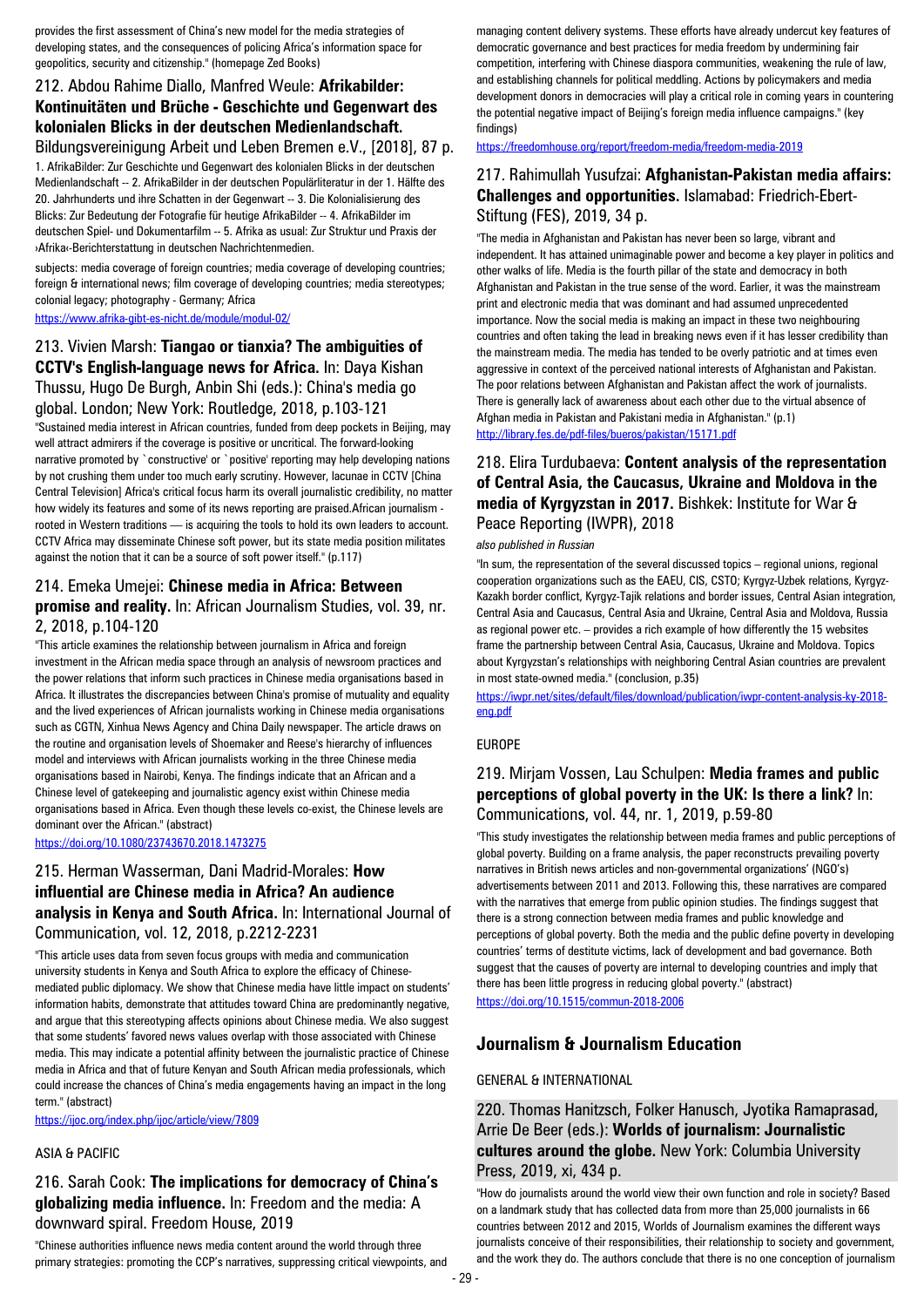and instead advance a global classification of journalistic cultures: the corporate libertarian model (e.g., U.S. and Australia); the public-service remit model (e.g., parts of continental Europe); the social interventionist model (e.g., parts of the Islamic World); the developmental faciliative model (e.g., parts of Africa and Asia); and the coercive heteronomy model (e.g., China and Russia). The book is organized around a series of key questions regarding journalists' autonomy, influences on their practice, journalism's role in society, journalists' trust in social institutions, and their perceptions about the ongoing transformation of journalism. Worlds of Journalism reveals how perceptions of journalism are created and re-created by journalists and how the practice of journalism is affected by different political, social, and economic institutions. The authors challenge essentialist ideas about journalism and provide an understanding of the diversity of worldviews and orientations of journalists in terms of roles, ethics, and influences." (publisher)

### 221. Cherilyn Ireton, Julie Posetti (eds.): **Journalism, 'fake news' & disinformation: Handbook for journalism education and training.** Paris: UNESCO, 2018, 128 p.

*also published in Bahasa Indonesia, Portuguese and Vietnamese*

"This handbook seeks to provide an internationally-relevant model curriculum, open to adoption or adaptation, which responds to the emerging global problem of disinformation that confronts societies in general, and journalism in particular. Serving as a model curriculum, the publication is designed to give journalism educators and trainers a framework and lessons to help students and practitioners of journalism to navigate the issues associated with 'fake news'. We also hope that it will be a useful guide for practising journalists. The contents draw together the input of leading international journalism educators, researchers and thinkers who are helping to update journalism method and practice to deal with the challenges of misinformation and disinformation. The lessons are contextual, theoretical and in the case of online verification, extremely practical." (back cover)

<http://unesdoc.unesco.org/images/0026/002655/265552E.pdf>

## 222. Peter Bro: **Constructive journalism: Proponents, precedents, and principles.** In: Journalism, vol. 20, nr. 4, 2019, p.504-519

"The article shows that constructive journalism is no new term and that its inherent principles share similarities with other well-known movements in the history of journalism. These include action journalism that was popular on both sides of the Atlantic at the turn of last century and public journalism that flourished at the turn of this century. Common for most of these movement are, however, their lack of conceptual clarity. The differences and similarities between constructive journalism, past movements, and more classical conceptions of journalism are analyzed through the framework of the Journalistic Compass that delineates four classical roles within journalism. The article concludes by describing the opportunities–and difficulties – that this recent movement faces as still more persons and organizations lay claim to practicing constructive journalism and it discusses how the proponents might learn from former movements that have gained popularity for a period but whose importance has since diminished." (abstract)

<https://doi.org/10.1177/1464884918770523>

## 223. Liesbeth Hermans, Cathrine Gyldensted: **Elements of constructive journalism: Characteristics, practical application and audience valuation.** In: Journalism, vol. 20, nr. 4, 2019, p.535–551

"This article begins by describing the recently created classifications of elements of constructive journalism and present examples of the media profession applying these elements. Constructive journalism draws on behavioural sciences, specifically positive psychology. From this, it is assumed that including constructive elements such as solution orientation, future orientation, depolarising techniques and seeking co-creation with the public contribute to the well-being of individuals as well as society. Following a public-oriented perspective, audience research is performed to understand how people value the incorporation of constructive elements in the news. Using an online survey, data were gathered from 3263 people in the Netherlands, aged 20–65. Results show an overall positive valuation, with some constructive elements appreciated more than others. Age, educational background and news interest seem to play a role in the nature of this valuation." (abstract)

<https://doi.org/10.1177/1464884918770537>

#### 224. Jelle Mast, Roel Coesemans, Martina Temmerman: **Constructive journalism: Concepts, practices, and discourses.** In: Journalism, vol. 20, nr. 4, 2019, p.492-503

"Constructive journalism as a (news) philosophy and practice is gaining ground around the globe as both new journalistic ventures and legacy news media variously experiment with so-called 'constructive' approaches, and specialized (nonprofit) organizations and

training programs have been established. While scholarly interest in the subject has steadily grown accordingly, constructive journalism as a research field in its own right is arguably still in need of further development. Therefore, we set out to explore, advance, and shape a research agenda, and to build a theoretical and empirical foundation for constructive journalism, providing a 360° view by bringing together an international body of scholarship approaching the topic and the issues raised through different disciplinary, conceptual, and methodological lenses." (abstract)

<https://doi.org/10.1177/1464884918770885>

#### 225. Andrea Wagemans, Tamara Witschge, Frank Harbers: **Impact as driving force of journalistic and social change.** In: Journalism, vol. 20, nr. 4, 2019, p.552-567

"In this article, we explore how entrepreneurial journalists from a wide variety of national contexts present 'impact' as one of the aims in their work. By exploring the variety, incongruences, and strategic considerations in the discourse on impact of those at the forefront of journalistic innovation, we provide a much-needed empirical account of the changing conceptualisation of what journalism is and what it is for. Our data show how impact becomes an ideologically as well as strategically driven endeavour as the entrepreneurs try to carve out their niche and position themselves both in relation to traditional counterparts and other startups. Ultimately, we provide empirical insight into a number of tensions that remain underlying in the discourse on constructive journalism, an increasingly popular conceptualisation that refers to a future-oriented, solution-driven, active form of journalism. We show how our interviewees marry different, commonlydeemed incompatible practices and values, thus challenging binary distinctions at the heart of conceptualisations of journalism, also perpetuated in the discourse on constructive journalism. As pioneers in the field, startups can be argued to inspire journalistic as well as social innovation, and furthermore push for a more inclusive understanding of the divergent conceptualisations and practices that together make up the amalgam that we call 'journalism'." (abstract) <https://doi.org/10.1177/1464884918770538>

#### 226. Adrian Hadland, Camilla Barnett: **The state of news photography: Photojournalists' attitudes toward work practices, technology and life in the digital age.** University of Stirling; World Press Photo Foundation, 2018, 26 p.

"Among the stand-out results, we found a significant decline in the number of photographers working full-time in photography from 74% of respondents in the first survey in 2015 to 59% in 2018. The report is based on four years of surveys with photographers entering the World Press Photo Foundation's annual photo contest. The data has been analyzed by a team at the University of Stirling in Scotland, one of the UK's highest ranked journalism departments. Over the four years of our research, more than 5,000 photographers from over 100 countries and territories participated in the surveys that form the basis of our study. We found that more photographers are working as stringers and a greater proportion, close to 40%, admit their financial circumstances are "difficult" or "very difficult". In an age where nearly everybody has a camera in their smartphones, in which copyright is often not respected, and in which traditional media organizations have been struggling to survive, it seems photographers are finding it increasingly difficult to make a living. Photographers are having to be more flexible, engaging in different kinds of work from teaching and exhibitions to portraiture and crowdfunding. Respondents in the survey said they were increasingly being required to shoot video even though they far preferred stills photography. Almost 40% of the photographers who participated in the research were required to take video as part of their work. They were also more likely to be part of a multi-media team." (Adrina Hadland, Dec 12, 2018 at https://witness.worldpressphoto.org)

[https://www.worldpressphoto.org/sites/default/files/upload/the\\_state\\_of\\_news\\_photogr](https://www.worldpressphoto.org/sites/default/files/upload/the_state_of_news_photography_2018.pdf) [aphy\\_2018.pdf](https://www.worldpressphoto.org/sites/default/files/upload/the_state_of_news_photography_2018.pdf)

#### 227. Nadine Jurrat, Jan Lublinski, Attila Mong: **Raking muck and raising funds: Capacity development strategies for the future of investigative journalism in the Global South.** Global Investigative Journalism Conference 2017, research paper presented at the academic track, 2018

"The authors present regional trends from Sub-Saharan Africa, the Americas, and Eastern Europe in light of global developments in investigative reporting, taking into consideration different muckraking cultures, and share examples of successful strategies of investigative media outlets. They suggest that a comprehensive and collaborative approach in supporting investigative media is needed to ensure a viable future for investigative media as well as the sector itself. For this, a model describing elements specific to the viability of investigative journalism is presented to help media startups, donors, media development NGOs identify possible areas of support." (abstract)

[https://ijec.org/2018/01/29/research-raking-muck-and-raising-funds-capacity](https://ijec.org/2018/01/29/research-raking-muck-and-raising-funds-capacity-development-strategies-for-the-future-of-investigative-jou%20rnalism-in-the-global-south/)[development-strategies-for-the-future-of-investigative-jou rnalism-in-the-global-south/](https://ijec.org/2018/01/29/research-raking-muck-and-raising-funds-capacity-development-strategies-for-the-future-of-investigative-jou%20rnalism-in-the-global-south/)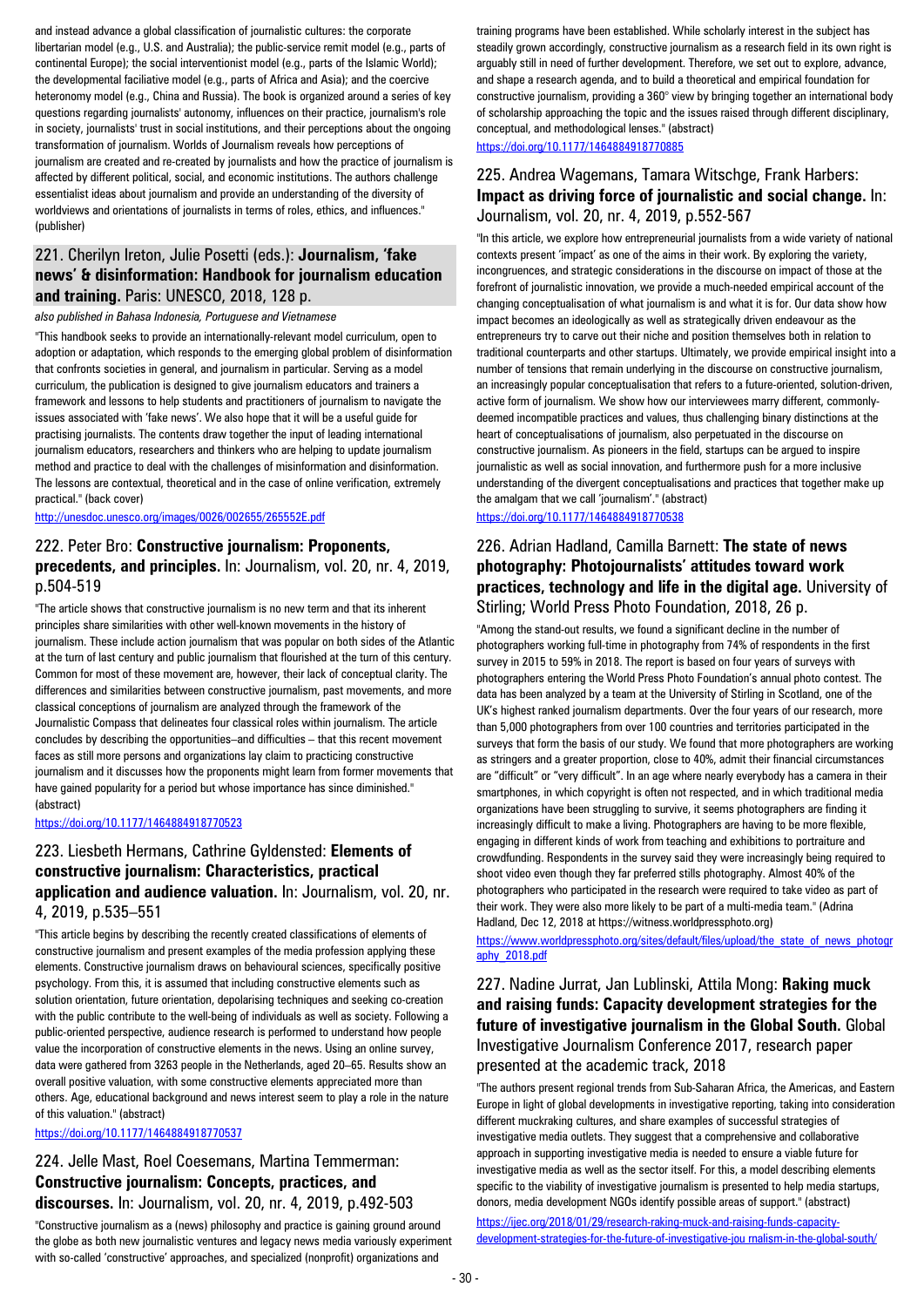## 228. Tarlach McGonagle et al.: **Open journalism: The road travelled and the road ahead.** Vienna: OSCE Representative on Freedom of the Media; International Press Institute (IPI), 2018, iii, 69 p.

According to the intruction "the present publication has a Janus-like function. It looks back on and reflects on a highly successful series of expert meetings and related work carried out by the Office of the OSCE Representative on Freedom of the Media between 2014 and 2015. At the same time, it also looks forward, wondering how the regulatory, ethical, technological and market-related challenges facing Open Journalism can be overcome in the future." (p.3). The authors state that "Open Journalism is an umbrella term that covers a variety of collaborative and cooperative forms of journalism, for instance between professional journalists and recognised experts on the topics they are covering, or between professional journalists and members of the general public. There is no fixed or authoritative definition of the term, but the notion of participation is key. The term also denotes an opening up of journalism and the recognition that a growing number of actors engage in the activity of journalism. What has changed is the nature of the relationship between journalists and the public. Journalism is no longer the preserve of professional journalists and there can be interaction with the public during all stages of the news production process." (p.6)

#### <https://www.osce.org/representative-on-freedom-of-media/384432>

#### 229. Samhir Vasdev: **Can machine learning help us measure the trustworthiness of news?** Washington, DC: IREX, 2018, 34 p.

"IREX partnered with Lore.Ai to test whether machine learning software can automatically detect news articles that contains journalists' own opinions. This matters because impartial, fact-based news is a powerful indicator for the quality of media and the vibrancy of an information ecosystem. A team of professional media evaluators trained machine learning software to find examples of news articles that contain opinions from a body of over 1,200 online Mozambican news articles. The software identified articles that contained opinions with 95% accuracy. This accuracy was achieved after only 16 rounds of training the software, and anecdotes from the team suggest that the software's accuracy noticeably improved after only about 20 minutes of "training". The results have promising implications to improve efficiency, scale, and consistency of traditionally manual and time-consuming media monitoring efforts, such as helping projects target resources more effectively to support journalists whose articles are flagged by the software. The process also surfaced valuable lessons about limitations of applying machine learning to monitoring, evaluation, and learning (MEL) in global development contexts, such as reinforcing human bias or the need to invest in indigenous machine learning talent to apply these tools sustainably. The experiment was implemented in Mozambique, where IREX's Media Strengthening Program (MSP, funded by the United States Agency for International Development) supports Mozambican professional and community journalists and their media platforms to provide high quality information to citizens." (key findings, p.1)

[https://www.irex.org/sites/default/files/node/resource/machine-learning-media-content](https://www.irex.org/sites/default/files/node/resource/machine-learning-media-content-analysis.pdf)[analysis.pdf](https://www.irex.org/sites/default/files/node/resource/machine-learning-media-content-analysis.pdf)

#### AFRICA, SUB-SAHARAN

#### 230. Ntibinyane Ntibinyane: **Investigative journalism in Africa: An exploratory study of non-profit investigative journalism organizations in Africa.** Oxford: Reuters Institute for the Study of Journalism, 2018, 99 p.

"This exploratory study ... argues that in a continent where traditional media organizations are increasingly failing to hold power to account, not-for-profit organizations are leading by example, setting the agenda and constantly scrutinizing those in power. This study further looks at the motivation behind the formation of three not-for-profit investigative organizations, their funding model, as well as their impact in their respective countries. The following organizations are being studied: South Africa's Amabhungane Centre for Investigative Journalism; Nigeria's Premium Times Centre for Investigative Journalism; and Botswana's INK Centre for Investigative Journalism. This study also argues that although these organizations are playing a crucial role in keeping power in check, their overreliance on donor organizations may spell doom for some of them." (abstract)

[https://reutersinstitute.politics.ox.ac.uk/sites/default/files/2018-](https://reutersinstitute.politics.ox.ac.uk/sites/default/files/2018-09/Alvin%20Ntibinyane%20paper%20for%20publication_0.pdf) [09/Alvin%20Ntibinyane%20paper%20for%20publication\\_0.pdf](https://reutersinstitute.politics.ox.ac.uk/sites/default/files/2018-09/Alvin%20Ntibinyane%20paper%20for%20publication_0.pdf)

#### AMERICAS & CARIBBEAN

#### 231. **The Publeaks projects.** Free Press Unlimited, 2019, 96 p.

Publeaks is a failsafe when legal protections fail / Leon Willems -- 1. Leaking news to get revenge [Mexico] / Eduard Martín-Borregón, Homero Campa -- 2. A case that smells on all fronts [Netherlands] / Annemieke van Dongen, Sander van Mersbergen -- 3.

Whistleblowing platforms at election time [Mexico] / Sebastián Barragán Hidalgo, Mathieu Tourliere -- 4. How a Publeaks tip can lead to a different story [Netherlands] / Kaya Bouma -- 5. Méxicoleaks is not a vehicle for politics / Claudia Ocaranza, Nayeli Roldan -- 6. A Leak that prevented the destruction of pre-Hispanic ruins [Mexico] / Celia Guerrero -- 7. Suppose it is true: Krol fails to pay his own pensions [Netherlands] / Jeroen Trommelen -- 8. Publeaks NL on snooping into medical records [Netherlands] / Jan Born, Lotte Kuipers

[https://www.freepressunlimited.org/sites/freepressunlimited.org/files/free\\_press\\_unlimit](https://www.freepressunlimited.org/sites/freepressunlimited.org/files/free_press_unlimited_the_publeaks_projects.pdf) [ed\\_the\\_publeaks\\_projects.pdf](https://www.freepressunlimited.org/sites/freepressunlimited.org/files/free_press_unlimited_the_publeaks_projects.pdf)

#### 232. Sanne Rotmeijer: **'Words that work?' Practices of constructive journalism in a local Caribbean context.** In: Journalism, vol. 20, nr. 4, 2019, p.600-616

"This article addresses practices of constructive journalism in the local, postcolonial context of St. Maarten, an autonomous Dutch Caribbean island. Building on extensive fieldwork at print and online news media outlets on the island and 14 in-depth interviews with reporters, editors, and news bloggers, this article shows that constructive journalism practices are widespread in St. Maarten. These are based on ideals of contributing to economic development, engagement and belonging, and social stability. The fieldwork, however, also revealed skepticism toward constructive journalism practices because of local political, economic, and socio-cultural constraints. This skepticism parallels broader critiques on active and involved forms of journalism, throwing up questions about the meaning and feasibility of a 'constructive' role of journalists in young, postcolonial democracies. This article argues that local constraints on St. Maarten journalism undermine the normative underpinnings of constructive journalism and calls for more disruptive journalism to serve the local community." (abstract)

#### <http://journals.sagepub.com/doi/full/10.1177/1464884918770555>

#### 233. Patricio Contreras: **Punto de partida: enseñar para el periodismo del futuro.** Sembra Media, 2018, 38 p.

Metodología -- Anatomía de un profesor de periodismo emprendedor -- Radiografía de los cursos de periodismo emprendedor -- Desempeño y impacto -- Sumario de recomendaciones -- Kit báscio para enseñar periodismo emprendedor.

subjects: journalism training & education; digital journalism; entrepreneurship - Latin America

[https://profesores.sembramedia.org/wp-content/uploads/2018/12/informe-](https://profesores.sembramedia.org/wp-content/uploads/2018/12/informe-PuntoDePartida.pdf)[PuntoDePartida.pdf](https://profesores.sembramedia.org/wp-content/uploads/2018/12/informe-PuntoDePartida.pdf)

#### 234. Renato Rovai: **Um novo ecossistema midiático: a história do jornalismo digital no Brasil.** Buenos Aires: CLACSO, 2018, 337 p.

"Este livro é fruto da pesquisa de doutorado defendida sob o título "Um novo ecossistema midiático: A história do jornalismo digital no Brasil (1995 a 2017)". Nela, Rovai chamou de Ultimate Fighting Journalism um estilo de combate informativo na rede que nasce fruto de décadas de silenciamento das diversas vozes que não compactuam com as elites conservadoras e com o neoliberalismo dominante dos canais de comunicação de massas. Indo em direção contrária aos que clamam pela construção de uma perspectiva centrista e neopositivista, Rovai buscou demonstrar que o combate informativo é fundamental para a democracia. Aqui encontramos a história de 22 anos do jornalismo digital no Brasil. Aqui encontramos uma nova perspectiva teórica para compreender a comunicação em rede e os fenômenos da blogosfera e do midialivrismo. Aqui encontramos importantes revelações, tais como: o site No. pertencia ao banqueiro Daniel Dantas; o Estadão poderia ter sido um grande portal ou plataforma digital, mas sucumbiu diante da incompreensão das tendências comunicacionais da família controladora da empresa; os embates entre os setores da Abril foram decisivas para o fracasso de vários projetos de internet que a editora organizou, entre tantos outros bastidores." (prefácio, p.10)

subjects: digital journalism - Brazil

[http://biblioteca.clacso.edu.ar/gsdl/collect/clacso/index/assoc/D13957.dir/Um\\_novo\\_eco](http://biblioteca.clacso.edu.ar/gsdl/collect/clacso/index/assoc/D13957.dir/Um_novo_ecossistema.pdf) [ssistema.pdf](http://biblioteca.clacso.edu.ar/gsdl/collect/clacso/index/assoc/D13957.dir/Um_novo_ecossistema.pdf)

#### ASIA & PACIFIC

#### 235. Guowei Jian, Ting Liu: **Journalist social media practice in China: A review and synthesis.** In: Journalism, vol. 19, nr. 9- 10, 2018, p.1452–1470

"The growing influence of social media on journalistic work has attracted scholarly attention worldwide in recent years. However, due to cultural and language barriers, we lack comprehensive understanding of the journalist social media practice in non-Western countries. To help fill this gap, this study offers a review and synthesis of existing scholarship on journalist social media practice in China. The authors systematically analyzed recent research studies published in both English-language journals in the West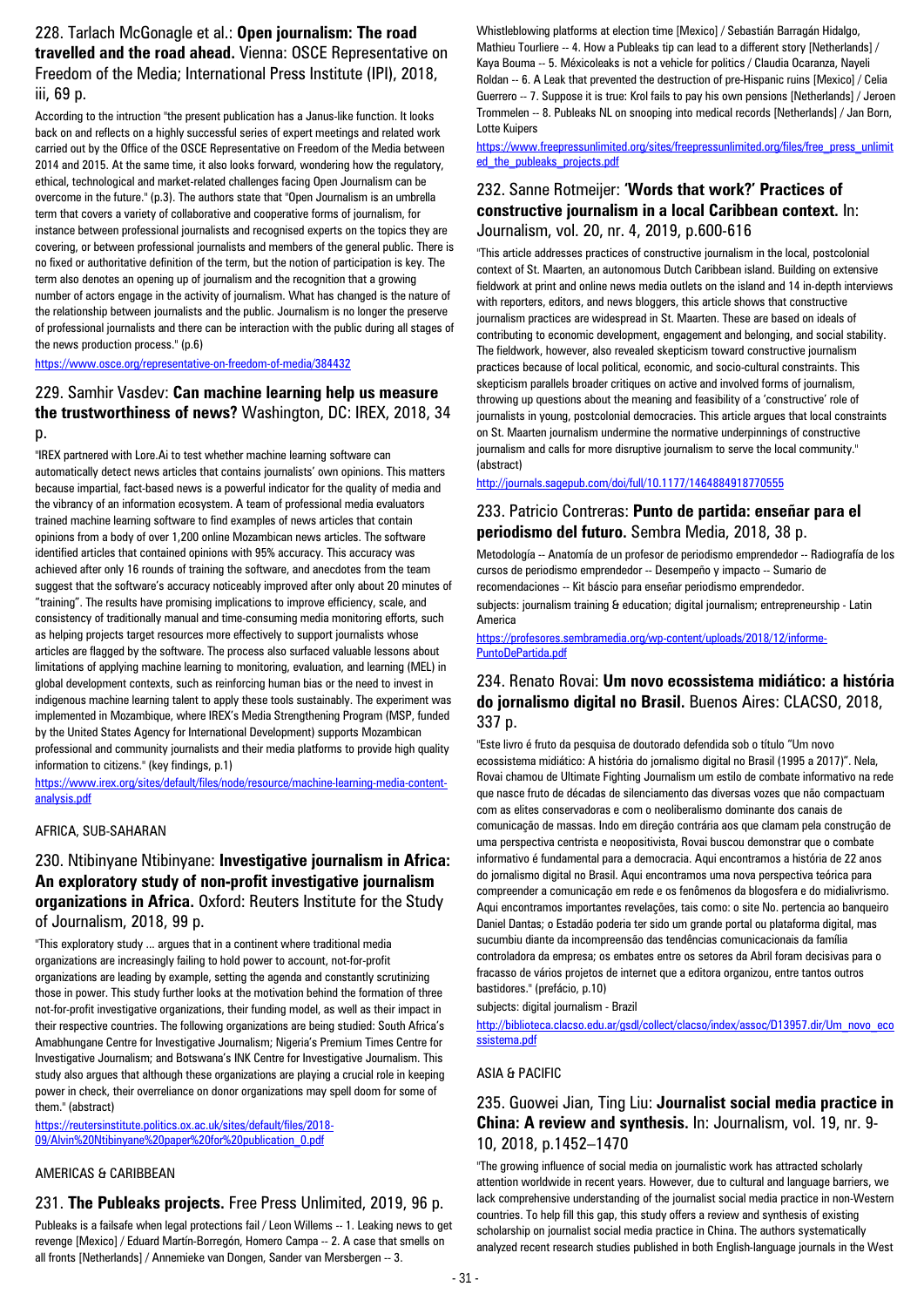and Chinese-language journals in Mainland China. Drawing on Bourdieu's field theory, the synthesis provided a comprehensive review of the patterns of practice as well as key tensions that social media use helped amplify and with which Chinese journalists had to contend." (abstract)

<https://doi.org/10.1177/1464884918778257>

#### 236. Elira Turdubaeva: **The status of media and the role of social media in Kazakhstan, Kyrgyzstan, Tajikistan and Uzbekistan.** Bishkek: Institute for War & Peace Reporting (IWPR), 2018, 53 p.

#### *also published in Russian*

"These recommendations are given to media of all four countries as they are important for the development of media in all four countries: It is necessary to create stronger communications between NGOs and the media; to foster cooperation and trust between the civil society and the media; to act as a watchdog by exposing corruption and help to promote good governance and accountability by providing accurate, balanced and timely information that is of interest and relevance to the public; to carry out monitoring and advocacy work within state structures; give voice to powerless groups and put pressure on public authorities; to contribute to public engagement; to diversify the sources of information for news reports; to conduct vocational trainings for journalists on investigative journalism, data journalism, fact checking; to develop editorial policy and to follow it." (recommendations, p.49)

[https://iwpr.net/sites/default/files/download/publication/iwpr-status-of-independent](https://iwpr.net/sites/default/files/download/publication/iwpr-status-of-independent-media-ka-ky-taj-uz-oct-18-eng.pdf)[media-ka-ky-taj-uz-oct-18-eng.pdf](https://iwpr.net/sites/default/files/download/publication/iwpr-status-of-independent-media-ka-ky-taj-uz-oct-18-eng.pdf)

#### MIDDLE EAST / WESTERN ASIA & NORTH AFRICA

## 237. Eisa Al Nashmi, Mariam F. Alkazemi, Wayne Wanta: **Journalism and mass communication education in the Arab World: Towards a typology.** In: International Communication Gazette, vol. 80, nr. 5, 2018, p.403-425

"This study offers an overview of the current status of journalism and mass communication education in the Arab World. Specifically, through an exploratory analysis of structure, curricula and faculty from ten journalism and mass communication programs in five Arab countries, the study identified four typologies that characterize journalism and mass communication education in the Arab World. These typologies were also determined by political and economic differences in the region. In an effort to expand literature on global journalism and mass communication education, this study was the first to apply typologies in its methodological approach. Through the process of classification, the study was able to provide a better understanding of how and why journalism education differs within a specific region." (abstract) <http://journals.sagepub.com/doi/full/10.1177/1748048517747492>

#### **Media Assistance**

#### GENERAL & INTERNATIONAL

## 238. **UNDP's engagement with the media for governance, sustainable development and peace.** Oslo: United Nations Development Programme (UNDP), Oslo Governance Centre, 2019, 82 p.

"This report features 13 case studies that together highlight the range and impact of UNDP's engagement with the media for the purpose of achieving development outcomes. These examples vary widely in scope and aim: from an election media monitoring initiative in Georgia to an initiative promoting local empowerment through community radio in remote areas of Lao People's Democratic Republic (Lao PDR); from engagement with media for peacebuilding in Lebanon to Sustainable Development Goals (SDGs) awareness campaigns implemented in partnership with the private sector in Brazil. By showcasing successful examples of UNDP's latest media initiatives, this report is meant to serve several purposes. First, it seeks to demonstrate that, across development contexts, UNDP has increasingly identified media engagement as a priority for its policy and programmes. Indeed, the case studies show that there is growing recognition that engaging the media has become indispensable for making progress on inclusive governance, peace and development outcomes and ultimately for achieving the 2030 Agenda for Sustainable Development. Second, the report seeks to outline UNDP's comparative advantage and unique role in this area of work as well as to spark new approaches on media engagement and build new partnerships with media actors, the private sector, civil society and governments. This report therefore builds on broader UNDP efforts at promoting the media's role in development, including an expert roundtable hosted by the Oslo Governance Centre in November 2017 on the role of media in promoting peace in conflict-prone settings." (introduction)

[https://www.undp.org/content/dam/undp/library/Democratic%20Governance/OGC/UNDP](https://www.undp.org/content/dam/undp/library/Democratic%20Governance/OGC/UNDP%20Engagement%20with%20the%20Media.pdf) [%20Engagement%20with%20the%20Media.pdf](https://www.undp.org/content/dam/undp/library/Democratic%20Governance/OGC/UNDP%20Engagement%20with%20the%20Media.pdf)

#### 239. Sarah Armour-Jones, Jessica Clark: **Global media philanthropy: What funders need to know about data, trends and pressing issues facing the field.** Philadelphia: Media Impact Funders, 2019, 50 p.

"Both funding and making media are now dangerous in new ways: Foundations, publishers, editors and journalists across the world are facing not just familiar forms of repression and censorship, but new threats from breaches to digital privacy and a notably uncivil online culture. Funders need to work more systematically to educate and protect themselves and their grantees. Power dynamics are skewed in favor of American funders: The data emphasizes U.S.-based funders, who appear to be setting the agenda for foundation support of media worldwide, raising questions about power dynamics between these funders and local foundations and grantees ... Foundations can have an outsized influence on a country's media system: This power can be productive or disruptive depending on the context. On the one hand, funders can support convenings, monitoring, regional partnerships and even media distribution from outside of countries where anti-democratic leaders repress the media. On the other, foundations can create perverse incentives through supporting initiatives that don't match needs on the ground, or through short-term funding that leaves local organizations stranded." (conclusions, p.5) [https://mediaimpactfunders.org/wp-content/uploads/2019/03/Gates-Report-Final-3-26-](https://mediaimpactfunders.org/wp-content/uploads/2019/03/Gates-Report-Final-3-26-19.pdf) [19.pdf](https://mediaimpactfunders.org/wp-content/uploads/2019/03/Gates-Report-Final-3-26-19.pdf)

#### 240. Nicholas Benequista, Susan Abbott, Paul Rothman, Winston Mano: **International media development: Historical perspectives and new frontiers.** New York et al.: Peter Lang, 2019, xv, 277 p.

1. Introduction / Nicholas Benequista, Susan Abbott, Paul Rothman, Winston Mano -- **Part One: Theories and Histories.** 2. Global Media: New Issues, Old Story / Marc Raboy -- 3. Media Development and the Market for Loyalties / Monroe E. Price -- 4. Redefining Media Development: A Demand-Driven Approach / Mark M. Nelson -- 5. Evaluating Success: What Should We Be Measuring? / Susan Abbott -- 6. A Sketch of Media Development: From Meeting Point to Field? / Silvio Waisbord -- **Part Two: Democratic and Social Challenges.** 7. Media Development and the Political Marketplace / Nicole Stremlau -- 8. Fake News and Disinformation: Promoting Facts with Press Freedoms / Douglas Grin -- 9. Gender, Research, and Media Development: A Feminist Perspective on Media Structures / Carolyn M. Byerly -- 10. Media Capture: Media Ownership, Oligarchs, and the Challenge of Developing Independent Media / Marius Dragomir -- 11. The New Normal: Transnational Authoritarian Threats to Independent Media / Shanthi Kalathil -- **Part Three: Regional Perspectives.** 12. Refocusing Media Development in Africa / Winston Mano -- 13. The Impact of Foreign Aid on the Development of Media and Communication in Latin America / María Soledad Segura -- 14. India's Media Development Seesaw: Advancement and Vulnerability in the World's Largest Democracy / Savyasaachi Jain -- 15. The State of Media Development in Eastern Europe and the Former Soviet Republics / Gillian McCormack -- **Part Four: Models, Strategies, and Practices.** 16. How the Fault-lines in Media Development Assistance Make Us Ill-Prepared for the Future: A Densely Potted Historical Analysis / James Deane -- 17. Media Literacy in the Context of Media Development: Framework, Interventions, and Assessment / Tatjana Ljubic -- 18. Local News: A Shift to Hyperlocal? / Michelle Betz --19. Solutions Journalism and a Normative Model for Media Development / Tom Jacobson -- 20. The Enduring Place of Investigative Journalism in Media Development / Drew Sullivan -- 21. Public Service Broadcasting and Media Development / Minna Aslama Horowitz, Davor Marko -- 22. Media Development and Media Reform: Time for Change / Des Freedman, Jonathan A. Obar -- **Part Five: Digital Media and Convergence.** 23. Digital Convergence and Its Implications for Media Development / Daniel O'Maley -- 24. The Revenue Paradox of Digital News Media / Michelle J. Foster -- 25. Media Development in the Digital Age / Tara Susman-Peña -- 26. How Scholarship on Media Development Can Make a Dierence / Guy Berger.

#### <https://doi.org/10.3726/b14700>

#### 241. Sameer Padania: **An introduction to funding journalism and media.** Ariadne - European Funders for Social Change and Human Rights, 2018, 43 p.

"Section 1 summarises the background to and rationale for philanthropic funding of the media, including from a social justice and human rights perspective. This should help Ariadne grantmakers who are not sure if and why they should support media directly to make an informed decision, or to help make the case to colleagues. Section 2 is framed around the key advice offered by experienced media grantmakers about making grants to or investments in the media. This should help grantmakers entering the field to ask themselves, colleagues and partners the right questions about how they do so. Section 3 looks specifically at five areas of opportunity and threat in the journalism, media and information fields to which philanthropic funding does or might respond. This should help orient grantmakers in respect of plausible potential areas of intervention, and provide them with a range of jumping-off points from which to explore in more depth." (p.5) [http://www.ariadne-network.eu/wp-content/uploads/2015/03/An-Introduction-to-](http://www.ariadne-network.eu/wp-content/uploads/2015/03/An-Introduction-to-Funding-Journalism-and-Media.pdf)[Funding-Journalism-and-Media.pdf](http://www.ariadne-network.eu/wp-content/uploads/2015/03/An-Introduction-to-Funding-Journalism-and-Media.pdf)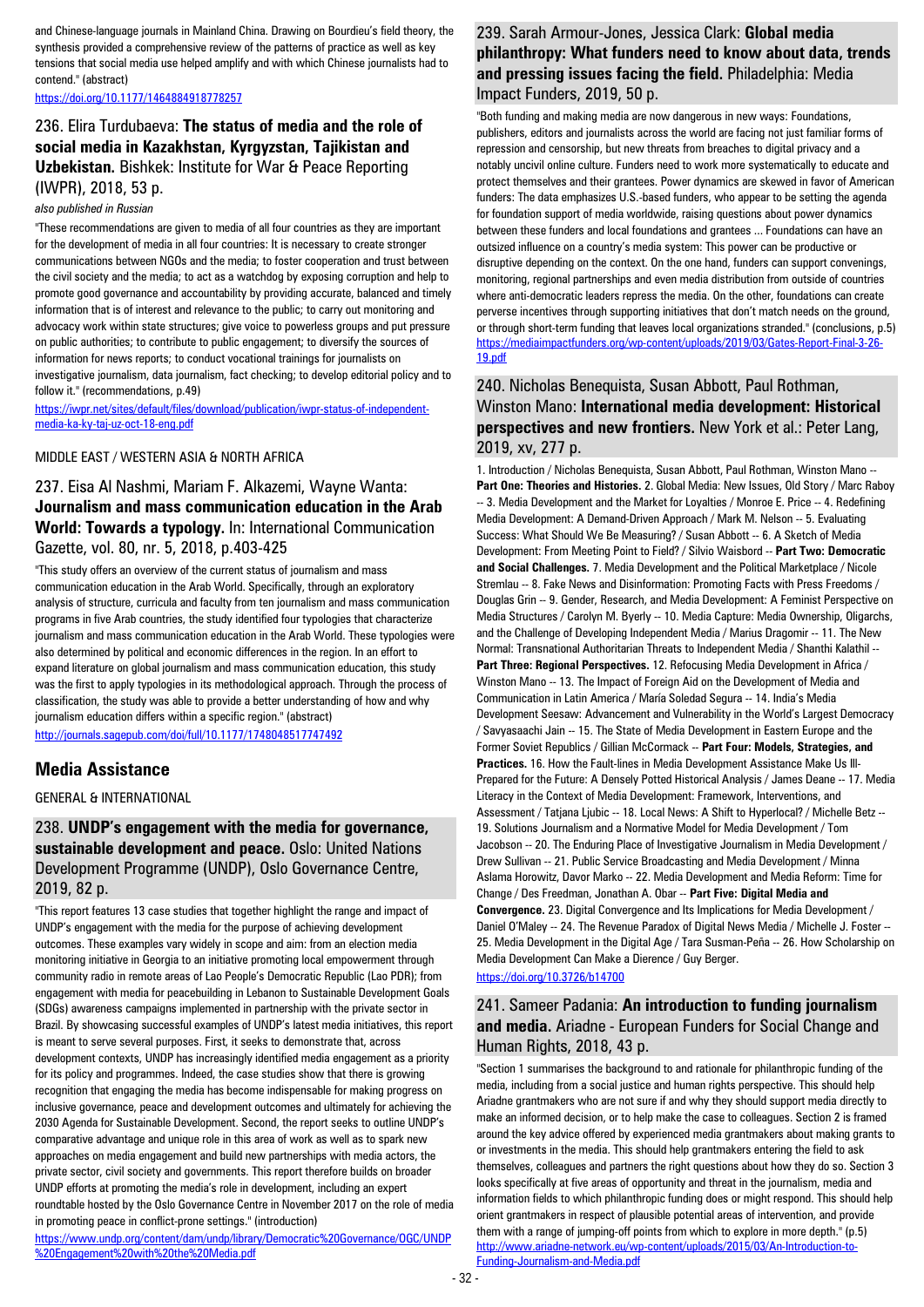#### 242. **Recipient perceptions of media development assistance: A GFMD study.** Brussels: Global Forum for Media Development (GFMD), 2019, 15 p.

"GFMD members welcome the international recognition of media and journalism issues within the overall international development agenda, noting the common language it provides and the accountability tool it may offer towards encouraging governments (including donor countries) to live up to their commitments. Some members caution, however, that there are risks in viewing 16.10, and the SDGs in general, both too broadly and too narrowly. This includes, for example, the wider parameters of access to information – which applies not only to journalists, but to civil society organisations, citizens, and others – as well as a danger that access to information might overshadow attention to violence agai nst journalists. Others suggest that 16.10 should be seen in the overall context of Goal 16 – that is: peace, justice, and public institutions – to ensure that media-related assistance continues to look at the fuller enabling environment of laws, policies, and actors that ensure plurality, safety, and viability. Furthermore, some GFMD members caution against getting stuck in the "silo" of 16.10. These members remind of the need to demonstrate that media and information are not just rights in and unto themselves, but they can also be enabling rights for others – such as gender equality and the environment – and thus important and relevant for the whole SDG agenda. This does not suggest instrumentalising media for the sake of contributing to other SDGs, but rather strengthening the role of media in serving as a watchdog, holding governments accountable, informing the public, providing a voice for the voiceless, and offering a platform for debate.10 The leading concern about an SDG approach, however, is that it is ill-suited for authoritarian governments that not only reject the international development agenda, but also international standards on human rights." (conclusions)

[https://gfmd.info/gfmd-content/uploads/2019/02/GFMD-Recipient-Perceptions-of-Media-](https://gfmd.info/gfmd-content/uploads/2019/02/GFMD-Recipient-Perceptions-of-Media-Development-Assistance-2019.pdf)[Development-Assistance-2019.pdf](https://gfmd.info/gfmd-content/uploads/2019/02/GFMD-Recipient-Perceptions-of-Media-Development-Assistance-2019.pdf)

243. **Visibility and fundraising for IPDC.** Paris: UNESCO, 2019, 69 p.

*also published in French*

subjects: International Programme for the Development of Communication (IPDC); project financing

<https://unesdoc.unesco.org/ark:/48223/pf0000367938>

## 244. Nicholas Benequista: **Confronting the crisis in independent media: A role for international assistance.**  Washington, DC: Center for International Media Assistance (CIMA), 2019, 25 p.

"With independent media around the world in crisis, what is the role of international donors and private foundations? And how can these international actors provide effective support when the driving forces behind independent media's decline—simultaneously technological, financial, social, political, and institutional—are so complex and difficult to disentangle? This report argues that complexity is no excuse for inaction. Solutions to this crisis will require that political agency rise to the daunting level of the challenge, and that the structures of international cooperation—forged as the global response to World War II—are now put into motion to safeguard the foundations of independent media. Based on input from media actors, freedom of expression activists, implementers, and donors, the report puts forward three interrelated objectives that, if achieved, would help to international cooperation in the media sector. 1. Build the high-level political will and donor capacity needed to increase support to the media sector; 2. Strengthen approaches to international cooperation focused on the development of media sector institutions; 3. Enhance the effectiveness of media sector support by making it more demand-driven and coordinated." (key findings)

<https://www.cima.ned.org/publication/confronting-the-crisis-in-independent-media/>

#### 245. Alexander Fanta: **Citizen Google: Wie ein Konzern den Journalismus dominiert.** netzpolitik.org, 2019

"Der Suchmaschinen-Konzern ist für die Verlagsbranche beinahe unverzichtbar. Doch Googles Dominanz scheint kaum jemand zu stören. Eine Datenanalyse von netzpolitik.org zeigt, wie Google mit einem 150-Millionen-Euro-Programm den Medienverlagen Honig ums Maul schmiert." subjects: Digital News Initiative <Digital journalism assistance programme, Google>; media assistance: digital journalism; media assistance donors: commercial enterprises - Europe

<https://netzpolitik.org/2018/citizen-google-wie-ein-konzern-den-journalismus-dominiert/>

## 246. Paul Rothman: **Media development and the Open Government Partnership: Can improved policy dialogue spur media reforms?** Washington, DC: Center for International Media Assistance (CIMA), 2019

"The global effort to promote open and transparent government creates new opportunities to put media development on the political agenda of countries around the world. This report looks in particular at the structures of the Open Government Partnership (OGP), which in its 2016 Paris Declaration characterized the media as a "crucial force for transparency and accountability." In an era of democratic backsliding and declining public trust in institutions of all kinds, the need for pluralistic, independent, and high-quality news media has never been more important. Yet even the most democratically minded countries in the world are having trouble creating the laws, policies, and practices to ensure a healthy media system. Can the Open Government Partnership's multi-stakeholder forums be used to stimulate solutions to some of the most intractable challenges facing independent media? This report maps the entry points for media reformers in the OGP process, and highlights a series of recommendations for how take advantage of these entry points, including by: Building country-level coalitions that can put media reform on the open government agenda; Investing in global agendabuilding and peer-to-peer learning on the intersections between open government and media development; Aiming for long-term and strategic goals related to the OGP's National Action Plans." (key findings)

<https://www.cima.ned.org/publication/media-development-ogp/>

## 247. Kate Wright, Martin Scott, Mel Bunce: **Foundation-funded journalism, philanthrocapitalism and tainted donors.** In: Journalism Studies, vol. 20, nr. 5, 2019, p.675-695

"Not-for-profit news organisations are increasingly funded by private foundations, supported by wealthy entrepreneurs. This raises a range of ethical dilemmas for journalists, which are particularly serious when their donors are alleged to have been involved in unethical or illegal activities. Although this is a relatively common occurrence in the non-profit sector, so far there has been no critical discussion of these issues in relation to foundation-funded journalism. In this article, we interrogate a rich and detailed case study of the relations between a non-profit news organisation and a donor accused of being involved in a massive, international fraud scandal. We document how the news outlet justified their acceptance of this donor's money; the defensive strategies they used to protect their reputation, organisational values and editorial freedom; and the conditions that ultimately led to journalists parting ways with the foundation. In so doing, we draw on ideas about philanthrocapitalism, stakeholders and resource dependence in order to develop model of how nonprofits respond to "tainted" donors." (abstract) <https://doi.org/10.1080/1461670X.2017.1417053>

## 248. James Deane: **Is it time for a global fund for free and independent media?** BBC Media Action, 2018

"In recent weeks I have argued there is a need to bring fresh energy, creativity and intensity to efforts to support independent media. But these alone will not be enough. There is a fundamental problem of resources so I propose the creation of a new Global Fund for Free and Independent Media focused in particular on resource poor societies and those societies where media freedom is under most pressure. The fund would support independent journalism, independent media institutions focused on serving the public interest, and other media and social efforts designed to underpin informed and fact based public debate."

[http://www.bbc.co.uk/blogs/mediaactioninsight/entries/1d207ec1-0502-4329-b458-](http://www.bbc.co.uk/blogs/mediaactioninsight/entries/1d207ec1-0502-4329-b458-87bc1c111c40) [87bc1c111c40](http://www.bbc.co.uk/blogs/mediaactioninsight/entries/1d207ec1-0502-4329-b458-87bc1c111c40)

## 249. Suzanne Temwa Gondwe Harris: **Questioning the role of foreign aid in media system research.** In: Bruce Mutsvairo (ed.): The Palgrave handbook of media and communication research in Africa. Cham: Palgrave Macmillan, 2018, p.401-412

"While the internal dynamics or the role of the state has had a significant bearing on how media systems evolve and change, both internal and external factors have contributed to the type of media that exists in Malawi today. Although Hallin and Mancini did not include at length the role of external forces, they did rightfully point out that "media systems are shaped by the wider context of political history, structure, and the culture" (ibid., 2004, p. 46). This being said, media systems in aid-dependent contexts should start with a historical interrogation of foreign aid and its conditionalities; because if, as political realists claim, foreign aid is a coercive foreign policy tool that can be used to manipulate change, its ability to shape the type of media a country has emphasises the need for reassessing the way in which we, as media systems researchers, study media systems. In addition, we should not isolate the analysis of media systems through one theoretical lens, but approach international relations theory to challenge and reinvigorate the structural and ideological power arrangements that exist. While no broader generalisations can be made until further analysis is undertaken, it is hoped that the study will serve as a valuable starting point for highlighting the inherently faulty analysis of studying media systems through an internal lens only. This will become even more apparent with the rising economies of China, the United Arab Emirates, Brazil, Korea and India, which "are subtly changing the rules of foreign aid with profound consequences for the role of multilateral institutions and conditionality"." (p.409)

[https://link.springer.com/chapter/10.1007/978-3-319-70443-2\\_22](https://link.springer.com/chapter/10.1007/978-3-319-70443-2_22)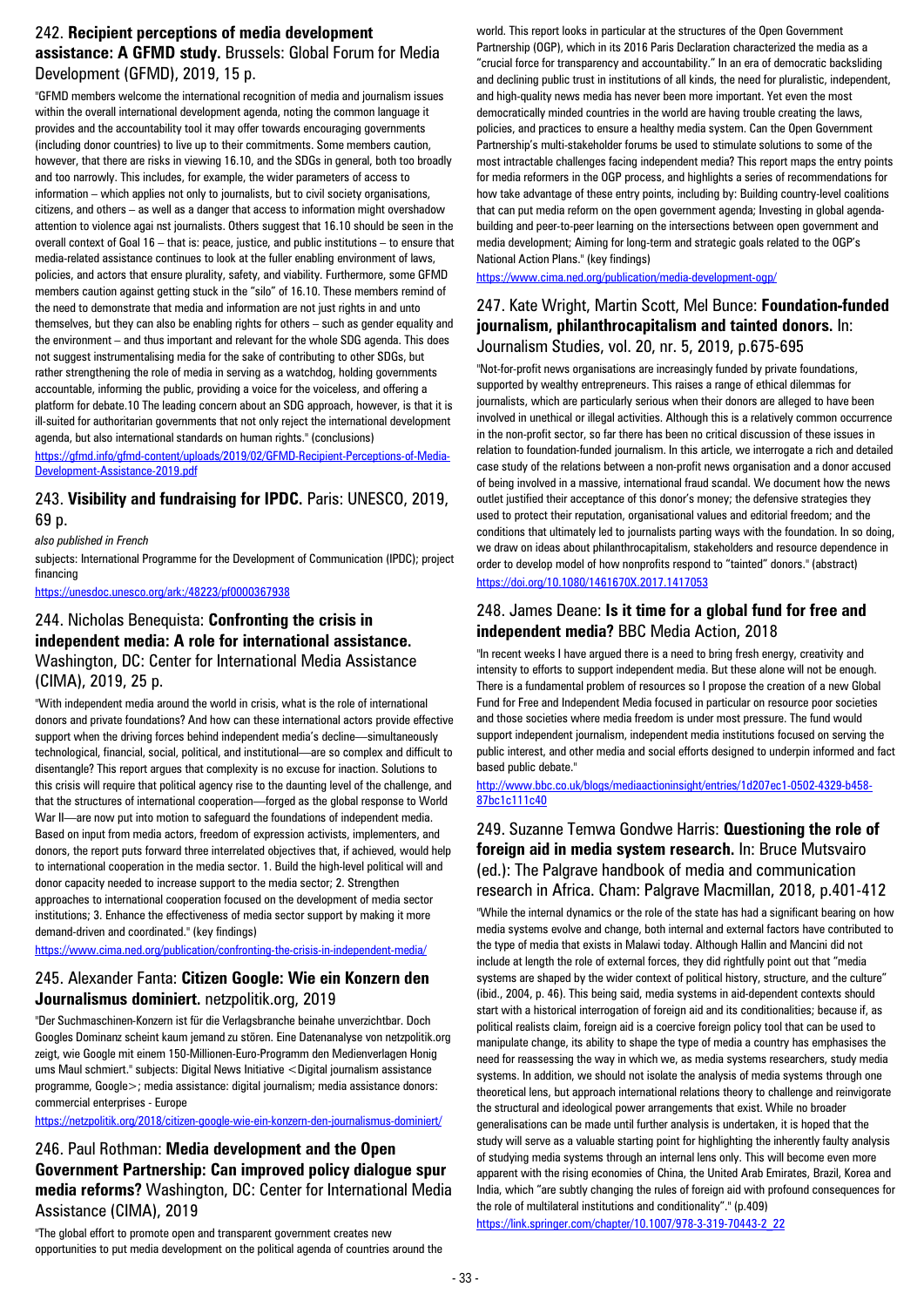#### 250. Mathew Ingram: **The platform patrons: How Facebook and Google became two of the biggest funders of journalism in the world.** In: Columbia Journalism Review, 2018

"Both Google and Facebook may argue—and may even believe—that they simply want to help increase the supply of quality journalism in the world. But the fact remains that they are not just disinterested observers. They are multibillion-dollar entities that compete directly with media companies for the attention of users, and for the wallets of every advertising company that used to help support the business model of journalism. Their funding and assistance can't be disentangled from their conflicted interests, no matter how much they wish it could."

[https://www.cjr.org/special\\_report/google-facebook-journalism.php](https://www.cjr.org/special_report/google-facebook-journalism.php)

## 251. Michele McLellan: **Journalism and media grantmaking: Five things you need to know. Five ways to get started.** new ed. Philadelphia: Wyncote Foundation; Media Impact Funders, 2018, 34 p.

**Five Things You Need to Know.** 1 The work foundations care about is at risk -- 2 Journalism must forge new connections -- 3 Sustainable business models are crucial -- 4 Trust in journalism is under threat -- 5 Editorial independence and transparency matter -- Five Ways to get Started. 1 Identify grantmaking and investment strategies -- 2 Support innovations in reporting, business models and engagement -- 3 Reinforce partnerships that expand the diversity, scope and distribution of news -- 4 Invest in community data -- 5 Learn more about media grantmaking.

<http://mediaimpactfunders.org/wp-content/uploads/2018/02/5-Things-3-5.pdf>

## 252. Gilbert K. M. Tietaah, Abena A. Yeboah-Banin, Sarah Akrofi-Quarcoo, Fidelis Y. Sesenu: **Journalism aid: Country of origin and influences on beneficiary perceptions and practices.** In: African Journalism Studies, vol. 39, nr. 2, 2018, p.90-103

"A sub-text in the discourse on international development assistance is the argument that aid is not necessarily a beneficent, or sustainable, solution to the development needs of African countries. This argument raises a conceptual conundrum with respect to the many training programmes and fellowships designed to address the skills deficits of journalists and media in Africa. While the necessity and value of such interventions may be taken for granted, a counterintuitive question arises about the extent to which beneficiaries are able nonetheless to act independently. This study sought to find out the extent to which capacity-building assistance to journalists in Ghana may have fostered or inhibited their independent practice. Individual interviews were conducted with 24 journalists to ascertain their experiences with such programmes and their subsequent dispositions towards the host country or agency. The findings showed that underlying the manifest objectives of building the capacities of beneficiaries was the implicit intent of the aid country of origin to use the media as agents of economic and cultural diplomacy. The consequent prospect of compromising the journalistic autonomy of beneficiaries of training aid brings into question their capacity to contribute to sustainable development in Ghana." (abstract)

<https://doi.org/10.1080/23743670.2018.1473271>

## 253. Silvio Waisbord: **Cooperación internacional, medios y los desafíos de la comunicación pública contemporánea: observaciones sobre un emergente campo de estudio y práctica.** In: Journal of Latin American Communication Research, vol. 6, nr. 1-2, 2018, p.24-33

"A pesar de una larga tradición de práctica y reflexión de la cooperación internacional en apoyo a la libertad de prensa y el pluralismo mediático, no queda claro que constituya un área o campo definido de especialización, con un objeto común de estudio y acción o preguntas comunes. Esto se complejizó aún más después del fin de la Guerra Fría: frente al libertarismo ortodoxo, ganan terreno visiones más atentas a los contextos específicos y basadas en el paradigma de los derechos humanos. Además, mientras los antiguos problemas de la comunicación pública persisten, surgen otros nuevos. Estas condiciones agudizan problemas crónicos que esta área enfrenta para definirse como tal." (resumen) subjects: media assistance

<https://www.alaic.org/journal/index.php/jlacr/article/view/293>

## AFRICA, SUB-SAHARAN

#### 254. Gilbert Tietaah, Sulemana Braimah: **A regional approach to media development in West Africa.** Washington, DC: Center for International Media Assistance (CIMA), 2019, 21 p.

"West Africa sits at a critical juncture that will determine whether the coming years are spent defending against reversals in media freedom and pluralism, or moving forward toward new and lasting progress. In this context, the Media Foundation for West Africa consulted stakeholders from all 16 countries of the West Africa region on the question of how cross-border coalitions can help to promote a robust and independent press. This report puts forward a vision for such a region-wide strategy, and how it can coordinate the efforts of civil society organizations, media actors, government allies, and the Economic Community of West African States (ECOWAS). Specifically, the report highlights four concrete actions that could be taken as the foundation for such a coordinated, regional strategy: 1. Formulate a network of media freedom and governance groups and enter into a memorandum of understanding with ECOWAS; 2. Initiate a process and strategy for supplemental protocols and a subsequent legislative review to align national legislation; 3. Commission comprehensive regional research to provide contextually relevant recommendations on media sustainability interventions; 4. Integrate capacity-building efforts into broader governance agendas, including elections and peace-building." (key findings)

[https://www.cima.ned.org/publication/a-regional-approach-to-media-development-in](https://www.cima.ned.org/publication/a-regional-approach-to-media-development-in-west-africa/)[west-africa/](https://www.cima.ned.org/publication/a-regional-approach-to-media-development-in-west-africa/)

## 255. Mia Malan: **Quid pro quo: How donor-funded journalism redefines job descriptions.** In: African Journalism Studies, vol. 39, nr. 2, 2018, p.121-129

"Donor-funded journalism is a complex sphere, frequently characterised by balancing acts between the priorities of two vastly different environments. The health desk of one of South Africa's legacy media outlets, the Mail & Guardian, owes its existence to philanthropy. Launched in 2013, the Bhekisisa Health Journalism Centre produces indepth, analytical coverage of health and social justice issues in Africa. With a grant from the German government, Bhekisisa appointed a health editor and two reporters in January 2013. In September 2015, the organisation expanded further to six full-time staff members and 15 freelance correspondents, after it received funding from the Bill and Melinda Gates Foundation. Because of donor funds, Bhekisisa has become an entity that a few years ago was unimaginable: the Mail & Guardian's largest specialist desk—more than thrice the size of the political desk. But the centre's donor resources, and accompanying impact, have come at a great cost. It has radically changed staff members' job descriptions from being mere journalists or editors to spending significant time—often up to 30 per cent for reporters and 40 per cent for editors—as data collectors, fundraisers, event organisers, proposal writers, conference moderators, creators of information management systems and donor report writers." (abstract) <https://doi.org/10.1080/23743670.2018.1468347>

## 256. Chris Paterson, Audrey Gadzekpo, Herman Wasserman: **Journalism and foreign aid in Africa.** In: African Journalism Studies, vol. 39, nr. 2, 2018, p.1-7

"The authors briefly survey the contemporary and complex relationship between aid and journalism and the role of foreign aid/development assistance in shaping African media systems. A call is made for greater research into the aid and journalism relationship and the impact these processes have on fostering independent national media sectors in Africa." (abstract)

<https://doi.org/10.1080/23743670.2018.1474121>

## 257. Téwodros W. Workneh: **Journalism education interventions in Sub-Saharan Africa: An examination of the Norwegian model in Ethiopia.** In: African Journalism Studies, vol. 39, nr. 2, 2018, p.9-29

"Recent trends in journalism education in Africa indicate a substantial increase both in scope and specialisation. While this increase is usually attributed to higher education institutions' response to market trends, certain journalism education programmes are born out of development assistance initiatives that envision nation-building imperatives of democratisation and development. The Norwegian Agency for Development Cooperation (NORAD) is notable for its involvement in higher education journalism training at a graduate level in select countries in the Global South. This article assesses the presently discontinued involvement of NORAD in the establishment of a graduate journalism programme at Addis Ababa University in Ethiopia between 2004–2007. In doing so, it reviews what has been learned over the lifespan of NORAD's sponsorship of the programme by discussing what worked and what did not work. Findings generated from document analysis, an online survey, and interviews indicate the project fell short of its mission due to its top-down, "magic-bullet" conceptualisation of democratisation that failed to take into account the political and legal-rational conundrums of the Ethiopian state. However, unanticipated yet useful contributions emerged from the project in terms of forging small-scale partnerships that yielded favourable results in the development of journalism education in sub-Saharan Africa." (abstract)

<https://doi.org/10.1080/23743670.2018.1473269>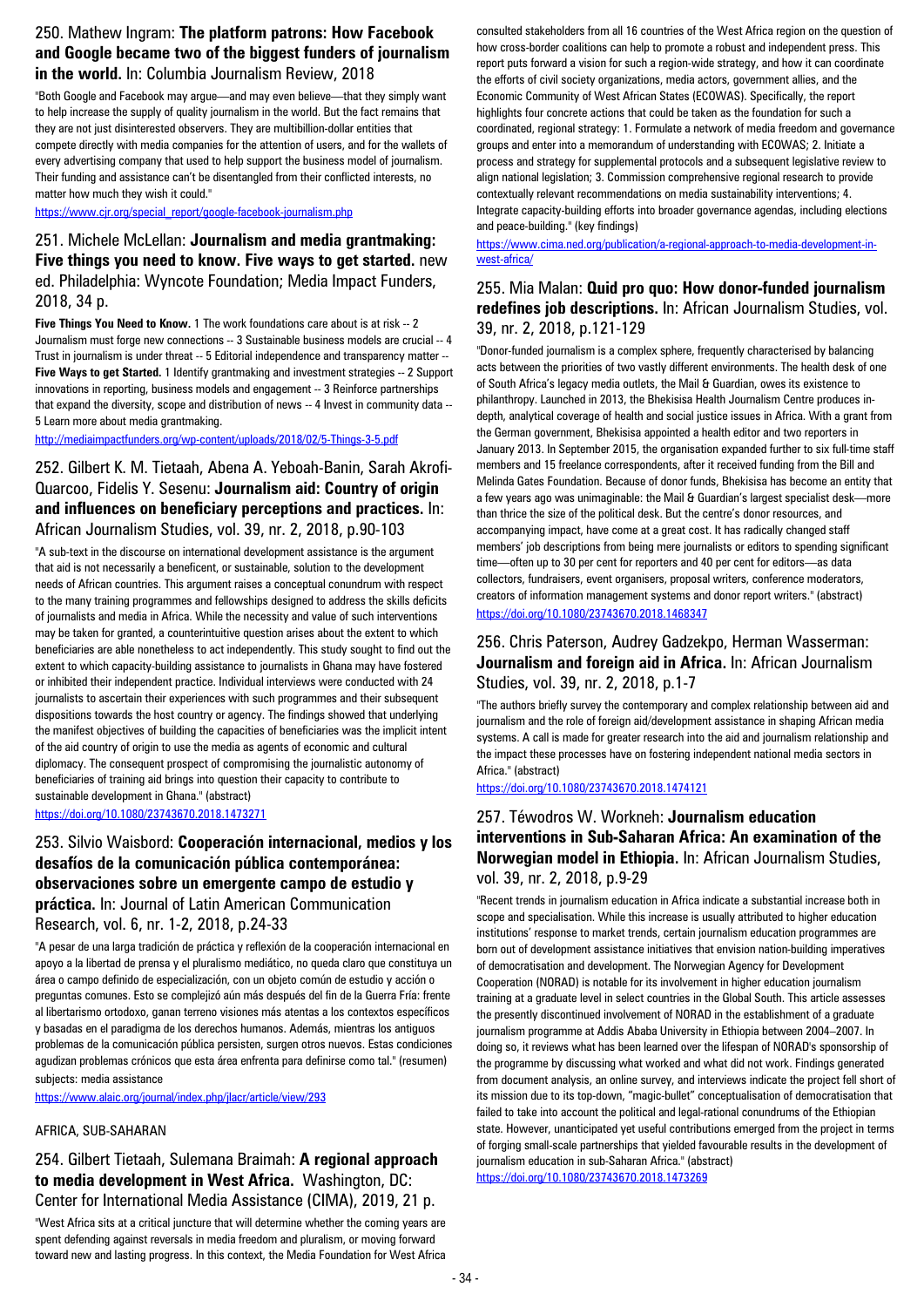#### AMERICAS & CARIBBEAN

258. Cosette Castro: **Apoio internacional ao Brasil e América Latina no campo da comunicação e do jornalismo digital.** In: Journal of Latin American Communication Research, vol. 6, nr.

#### 1-2, 2018, p.98-115

"Esta reflexão diz respeito à ajuda internacional recebida pelo Brasil e América Latina no campo da Comunicação e do Jornalismo digital nos últimos 30 anos. Trata-se das primeiras impressões sobre o apoio internacional e nacional (do Brasil a outros países) oferecido para desenvolver práticas, pesquisas e estudos voltados para a comunicação digital, redes sociais digitais e internet. Em tempos digitais, esse tipo de apoio cruzou a fronteira dos Estudos de Comunicação, mesclando os campos da Comunicação e das telecomunicações. Entre as instituições que oferecem ajuda internacional ao Brasil e América Latina estão, por exemplo, a União Internacional de Telecomunicações (UIT), Fundação Ford e Open Society." (resumo)

subjects: media assistance: donor organizations; media assistance: digital journalism - Brazil

<https://www.alaic.org/journal/index.php/jlacr/article/view/287>

#### 259. Cosette Castro: **Cooperación internacional y el desarrollo del periodismo y los medios en América Latina: Perspectivas históricas, continuidades postcoloniales y retos de cara al futuro.** In: Journal of Latin American Communication Research, vol. 6, nr. 1-2, 2018, p.3-8

"Cuando se habla de programas de asistencia y cooperación internacional dirigidos al desarrollo de los medios se suele pensar, por lo general, en dos áreas distintas. Por un lado, se hace referencia a las intervenciones de las grandes potencias con programas dirigidos a socavar gobiernos legítimamente constituidos en América Latina. En ese sentido, se piensa en los programas de la Agencia Central de Información (CIA, por sus siglas en inglés) de los Estados Unidos para controlar, sobornar o asesinar periodistas. Por otro lado, se alude a aspectos más sutiles de la cooperación, comúnmente asociados a programas de desarrollo urbano y rural, transferencia de conocimiento y fortalecimiento de las instituciones democráticas -entre las que se cuenta el periodismo como institución social (Chaparro Escudero, 2009; Beltrán, 2006). Estas voces han sido vitales en cambiar la forma en que entendemos la relación entre programas de desarrollo y los medios en América Latina." (resumen)

subjects: media assistance - Latin America

<https://www.alaic.org/journal/index.php/jlacr/article/view/315>

#### 260. Sarah Anne Ganter: **International development aid beyond money: The push and pull of media democracy promotion in three Mercosur countries.** In: Journal of Latin American Communication Research, vol. 6, nr. 1-2, 2018, p.116- 134

"Media democracy promotion is a hidden form of international development aid (IDA). However, the dynamics underlying democracy promotion and their adaptation in local contexts is hardly considered when evaluating or theorizing international media development aid (IMDA). Multi-lateral organizations (MLOs) are important carriers of democratic ideals and different interpretations. In this paper, I unravel the dynamics between multi-lateral organizations and local actors during the media reform debates in three MERCOSUR countries; Argentina, Brazil and Uruguay." (abstract) <https://www.alaic.org/journal/index.php/jlacr/article/view/297>

#### 261. Silvia Olmedo Salar, Jairo Lugo-Ocando: **International cooperation, foreign aid and changes in media agenda: The case of 'Voces'.** In: Journal of Latin American Communication Research, vol. 6, nr. 1-2, 2018, p.152-169

"Back in 2011, the Spanish government decided to fund the creation of the newspaper Voces in El Salvador within the wider context of public diplomacy and a favorable political atmosphere. This article examines the implications of this aid in the frame of news media plurality in that nation. We suggest that thanks to it the Salvadorian public was offered a news agenda that reflected alternative worldview. However, we also argue, the intervention itself possess a series of ethical issues and challenges that merit further study in order to inform present and future discussions around foreign aid, media and journalism." (abstract)

<https://www.alaic.org/journal/index.php/jlacr/article/view/292>

262. Dolors Palau-Sampio: **Filantropía, periodismo de investigación y proyectos colaborativos transnacionales en Latinoamérica.** In: Journal of Latin American Communication Research, vol. 6, nr. 1-2, 2018, p.170-186

"Este artículo analiza las estrategias de colaboración transnacional desarrolladas en los últimos años por medios latinoamericanos, destinadas a desplegar proyectos periodísticos que ponen el acento en la investigación y la calidad. Financiadas con la aportación de fundaciones internacionales, estas iniciativas aprovechan las ventajas digitales y las sinergias para unir esfuerzos en la denuncia de la corrupción o la violación de derechos humanos." (resumen)

subjects: media assistance: investigative journalism; digital journalism - Latin America <https://www.alaic.org/journal/index.php/jlacr/article/view/298/152>

#### 263. María Soledad Segura: **La Influencia de la cooperación internacional en el campo latinoamericano de comunicación.**  In: Journal of Latin American Communication Research, vol. 6, nr. 1-2, 2018, p.81-97

"¿Cuál ha sido el papel de la cooperación internacional en la configuración de las prácticas, investigación, educación y políticas de comunicación en América Latina desde los años 70? Argumento que la ayuda extranjera a la comunicación en América Latina fue crucial para: (1) desarrollar las principales instituciones del campo de la comunicación regional; (2) promover intelectuales, activistas y políticos tanto en el campo de la comunicación como en el político; y (3) potenciar organizaciones que tuvieron impacto en las reformas de las políticas de comunicación durante los últimos 15 años. La asistencia internacional ha ayudado a promover actores asociados a modelos participativos, al tiempo que promueve políticas modernizadoras." (resumen) subjects: media assistance - Latin America

<https://www.alaic.org/journal/index.php/jlacr/article/view/289>

#### EUROPE

#### 264. Kristina Irion, Tarik Jusic (eds.): **Media constrained by context: International assistance and the transition to democratic media in the Western Balkans.** Budapest: CEU Press, 2018, 360 p.

1. International Assistance and Media Democratization in the Western Balkans: A Theoretical Framework / Kristina Irion and Tarik Jusic -- 2. Limited Assistance for Limited Impact-International Media Assistance in Albania / Ilda Londo -- 3. Media Reform through Intervention: International Media Assistance in Bosnia and Herzegovina / Tarik Jusic and Nidzara Ahmetasevic -- 4. Starting from Scratch: The Role of Media Assistance in the Establishment of Independent Media Institutions in Kosovo / Naser Miftari -- 5. Assisting Media Democratization after Low-Intensity Conflict: The Case of Macedonia / Tamara Dimitrijevska-Markoski and Zhidas Daskalovski -- 6. Media Reforms in Turbulent Times: The Role of Media Assistance in the Establishment of Independent Media Institutions in Serbia / Davor Marko -- 7. Looking for Shortcuts? Assistance to-and Development of-Public Service Broadcasting in Bosnia-Herzegovina, Serbia, Kosovo, Macedonia, and Albania / Mark Thompson -- 8. The Uncertain Future: Centers for Investigative Journalism in Bosnia and Herzegovina and Serbia / Nevena Rsumovic -- 9. Building Media Systems in the Western Balkans: Lost between Models and Realities / Katrin Voltmer -- 10. Conclusions: A Cross-National Comparison of International Assistance and Media Democratization in the Western Balkans / Kristina Irion and Tarik Jusic.

## 265. Paul Clemens Murschetz: **Staatliche Medienförderung: Begriffsverständnis, theoretische Zugänge und Praxen in der DACH-Region.** aktual. und überarb. Version Berlin University of Digital Sciences, 2018, [26 p.]

"Es wird im vorliegenden Beitrag argumentiert, dass die staatliche Förderung von Medien eine demokratie- und kulturpolitische Pflicht des Staates ist, um Medien- und Meinungsvielfalt zu stärken, die Produktion eines qualitativ anspruchsvollen Angebots anzuregen und dessen Konsum zu unterstützen. Die Debatten zu Medienförderung sind allerdings vielfältig, kontrovers und wertstrittig geführt. Die angebotenen Systeme werden gerne als ineffizient und wenig innovativ wahrgenommen. Demgegenüber stehen Argumente, die positive Effekte von staatlicher Medienförderung wie Erhalt und Erweiterung des Marktangebots und Vielfaltsicherung im Interesse des Konsums hervorheben. Der vorliegende Beitrag gelangt auf Basis von Analysen ausgewählter Förderpraxen in der DACH-Region [Deutschland, Österreich, Schweiz] zum Ergebnis, dass das Phänomen Medienförderung mit dem wissenschaftlichen Instrumentarium der Medienökonomie plausibel begründbar ist. Die aktuellen Förderpraxen sind in Richtung einer "integralen Medienförderung" auszubauen." (Zusammenfassung) subjects: media assistance; tax reductions for media; public funding & support policies for media - Austria; Germany; Switzerland

[https://www.researchgate.net/publication/326346441\\_Staatliche\\_Medienforderung\\_Beg](https://www.researchgate.net/publication/326346441_Staatliche_Medienforderung_Begriffsverstandnis_theoretische_Zugange_und_Pr%20axen_in_der_DACH-Region_aktualisierte_und_uberarbeitete_Version) [riffsverstandnis\\_theoretische\\_Zugange\\_und\\_Pr axen\\_in\\_der\\_DACH-](https://www.researchgate.net/publication/326346441_Staatliche_Medienforderung_Begriffsverstandnis_theoretische_Zugange_und_Pr%20axen_in_der_DACH-Region_aktualisierte_und_uberarbeitete_Version)[Region\\_aktualisierte\\_und\\_uberarbeitete\\_Version](https://www.researchgate.net/publication/326346441_Staatliche_Medienforderung_Begriffsverstandnis_theoretische_Zugange_und_Pr%20axen_in_der_DACH-Region_aktualisierte_und_uberarbeitete_Version)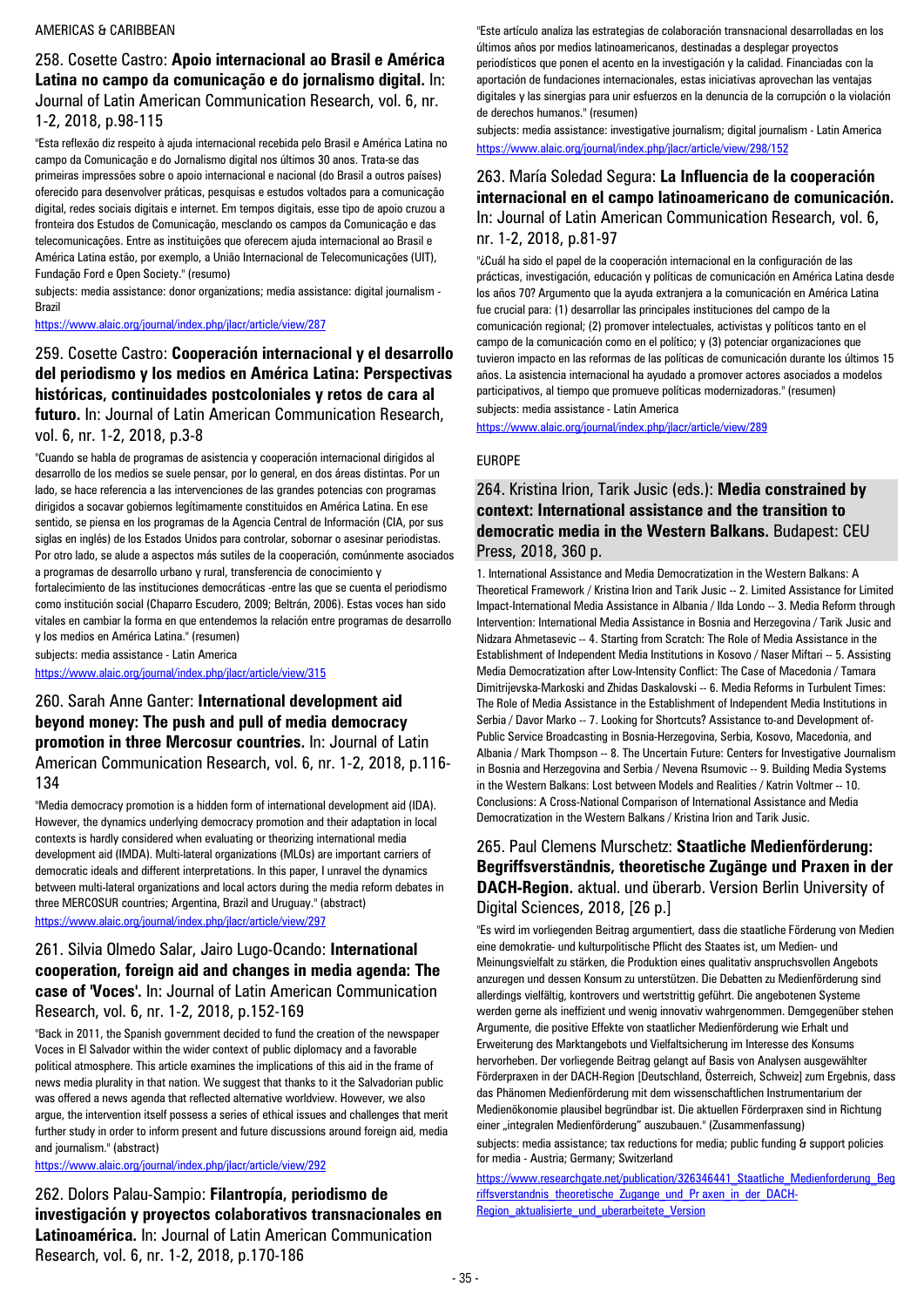## 266. **Towards media sector reform in the southern Mediterranean region: Key results.** MedMedia, 2018, 24 p.

*also published in French*

"Part of a €17 million EU-funded programme entitled "Media and Culture for Development in the Southern Mediterranean", MedMedia was implemented in the Southern Mediterranean from January 2014 until May 2018. The MedMedia programme has given media policy makers, regulators, public service broadcasters, journalists' unions, media schools and human rights campaigners in the Southern Mediterranean a unique opportunity to act as catalysts for media sector reform in their region. MedMedia supported local stakeholders' efforts to push forward media reform processes, sparked by the Arab Spring with a view to creating a regulatory environment supportive of media freedom and public trust in mainstream media outlets. It has offered access to expertise and know-how from both sides of the Mediterranean and has facilitated a mutual learning process between media institutions from the Southern Mediterranean. MedMedia's activities were divided into three complementary components: Capacity development for media professionals and institutions based on a bottom-up approach; Networking activities involving decision makers and media practitioners; An overview of the media sector for decision-makers and practitioners across the region." (p.4) [http://irex-europe.fr/wp-content/uploads/2019/03/MEDMEDIA\\_ENGLISH-BROCHURE.pdf](http://irex-europe.fr/wp-content/uploads/2019/03/MEDMEDIA_ENGLISH-BROCHURE.pdf)

## **Media Landscapes, Media & Communication General**

#### AFRICA, SUB-SAHARAN

## 267. Sarah Beham: **The future of radio in South Africa: Innovations and trends.** Johannesburg: Konrad-Adenauer-Stiftung (KAS), 2018, 43 p.

1. Radio Days Africa 2018 Johannesburg: about the audience and the roots of journalism -- 2. Brief history: The importance of radio in South Africa -- 3. The development of radio in the 21st century -- 4. Empirical research -- 5. Innovations, challenges and the future of radio -- 6. Trends and discussion. <http://bit.ly/31aGtRv>

## 268. Dietrich Remmert: **Namibia's media: Facing the digital challenge.** Windhoek: Institute for Public Policy Research (IPPR); Namibia Media Trust; Hanns Seidel Foundation (HSS), 2019, 38 p.

"Overall, it seems that few local media houses have really dedicated significant resources, time and capacity to exploring how best to both utilise and integrate online digital media and mitigate the threat of digitalisation. With regards to newspapers, NMH has probably been most active in seeking to use digital platforms as well as trying to create a new revenue stream by implementing a pay-wall for its online offerings. Internationally there is some very recent evidence that subscription-based pay wall models can be a viable business strategy. However it is far from clear if Namibia's small market and limited readership can sustain such a model, or if it will even prove popular ... Besides the worries expressed regarding media houses' revenue streams, a further significant issue is the threat to quality, independent journalism in Namibia. Again, there are indications that journalism is coming under increased pressure with regards to digitalisation and the overall financial health of local media businesses. A number of observers already state that ethical reporting standards have slipped, and that editorial independence is being undermined consistently by business and political interests among the majority of Namibian media houses." (conclusion, p.35-36) [https://ippr.org.na/wp-content/uploads/2019/04/Media\\_Report-small.pdf](https://ippr.org.na/wp-content/uploads/2019/04/Media_Report-small.pdf)

## 269. **African Media Barometer: Botswana 2018.** Windhoek (NA): Friedrich-Ebert-Stiftung (FES), 2018, 61 p.

<http://library.fes.de/pdf-files/bueros/africa-media/15529.pdf>

270. **African Media Barometer: Cameroon 2018 = Barometre des Medias Africains: Cameroun 2018.** Windhoek (NA): Friedrich-Ebert-Stiftung (FES), 2018, 112 p. <http://library.fes.de/pdf-files/bueros/africa-media/15528.pdf>

271. **African Media Barometer: Lesotho 2018.** Windhoek: Friedrich-Ebert-Stiftung (FES), 2018, 54 p. <http://library.fes.de/pdf-files/bueros/africa-media/15526.pdf>

272. Bent Nørby Bonde: **Overview of the Ethiopian media landscape.** Media Progress, 2018, 68 p.

#### 273. Rashweat Mukundu, Finn Rasmussen: **Ethiopia in transition: Hope amid challenges.** International Media Support (IMS), 2018, 22 p.

"This report presents the findings of a media environment assessment in Ethiopia led by International Media Support (IMS) within the context of the present socio-political developments in the country ... The specific objective of the mission was to carry out an assessment of the media landscape in Ethiopia, and to delve into specific areas related to communication and community engagement in order to identify possible avenues for future media development activities by IMS. The assessment covers both the private and public media sector, centering on the restrictions and enabling factors for strengthening free, independent and professional media in Ethiopia." (introduction)

[https://www.mediasupport.org/publication/media-assessment-ethiopia-in-transition](https://www.mediasupport.org/publication/media-assessment-ethiopia-in-transition-hope-amid-challenges/)[hope-amid-challenges/](https://www.mediasupport.org/publication/media-assessment-ethiopia-in-transition-hope-amid-challenges/)

## 274. **African Media Barometer: Namibia 2018.** Windhoek:

Friedrich-Ebert-Stiftung (FES), 2018, 66 p. <http://library.fes.de/pdf-files/bueros/africa-media/15597.pdf>

#### AMERICAS & CARIBBEAN

## 275. Tito Ballesteros López, Graciela Martínez Matías (coord.): **¡La radio vive! Mutaciones culturales de lo sonoro.** Quito: CIESPAL, 2019, 257 p.

"El presente trabajo es un significativo esfuerzo que invita a la reflexión intelectual y práctica sobre la situación actual y los retos de la radiodifusión. Su propósito es el de identificar los criterios así como analizar los problemas y desafíos que matizan el quehacer radiofónico. Con esa finalidad, propone un marco conceptual de la labor radiofónica desde una postura multi-paradigmática que reformula objetos, concepciones y metodologías para el estudio de la comunicación en radio ... esta obra revisa el impacto de la tecnología como posibilidad para las variaciones en los patrones y formas de locución y producción, el fenómeno del involucramiento de intérpretes menos especializados y más cercanos a la convivencia diaria, lo que trasluce un alejamiento de la tendencia esteticista de promoción de "voces bonitas" para alternativamente buscar "voces reflexivas o analíticas"; igualmente se abordan las experiencias que trastocan la construcción tradicional de un guion radiofónico y fundamentan sus opiniones a partir del tratamiento de la información disponible en la web. Adicionalmente este trabajo reflexiona sobre la diversidad de entornos y espacios en los que se desarrolla la actividad radiofónica, marcados por la diversidad de herramientas que han facilitado la difusión, sistematización y disponibilidad de contenidos con un coste marginal. Esta nueva realidad, que hace unos pocos años era impensable, se ha tornado hoy cotidiana y ha permitido que la legislación vigente en la mayoría de países no sea un límite para la participación de actores sociales que no cuentan con los permisos ni los recursos para acceder al uso del espectro radioeléctrico (aunque no sea esta la óptima experiencia para la participación). En el caso de América Latina y el Caribe, estos modelos han favorecido enormemente a los medios comerciales en detrimento de los medios comunitarios o populares que han encontrado en el uso de Internet como el espacio de convivencia propicio para disminuir esas barreras, pero sin que en muchos casos cuenten con la especialización necesaria." (introducción, p.13-14) subjects: radio culture; radio use; radio programmes & genres; radio production; digitalization; audience feedback & participation - Latin America

[https://ciespal.org/wp-content/uploads/2019/06/La\\_radio\\_vive.pdf](https://ciespal.org/wp-content/uploads/2019/06/La_radio_vive.pdf)

## 276. Omar Rincón (ed.): **Pensar desde el sur: reflexiones acerca de los 30 años de "De los medios a las mediaciones" de Jesús Martín-Barbero.** Bogotá: Friedrich-Ebert-Stiftung (FES), 2018, 189 p.

Pensando desde el sur / Omar Rincón -- Entre medios y mediaciones / Jesús Martín-Barbero -- Introducciones a: De los medios a las mediaciones, 1987, 1998, 2010 / Jesús Martín-Barbero -- Ensayos acerca De los medios a las mediaciones / Nick Couldry, Amparo Marroquín, Francisco Sierra, Germán Rey -- El cariño desde el sur: 35 amigos se refieren a lo que le ha hecho a América Latina este libro De los medios a las mediaciones -- Tiempos a destiempo: la posvida de un libro / Silvia L. López -- La apropriação brasileira dos aportes barberianos / Nilda Jacks -- Uma aventura epistemológica: entrevista com Jesús Martín-Barbero / Maria Immacolata Vassallo de Lopes -- Barberian Theory of Communication / Maria Immacolata Vassallo de Lopes -- De los Medios a las Mediaciones o de cómo cambiar la cancha en que hemos pensado / María C. Mata. subjects: Martín-Barbero, Jesús; communication & media theories; cultural studies; nonwestern communication & media theories - Latin America <http://library.fes.de/pdf-files/bueros/la-comunicacion/15086.pdf>

[http://media](http://media-progress.net/downloads/Overview%20of%20the%20Ethiopian%20Media%20Landscape%202018.pdf)[progress.net/downloads/Overview%20of%20the%20Ethiopian%20Media%20Landscape%](http://media-progress.net/downloads/Overview%20of%20the%20Ethiopian%20Media%20Landscape%202018.pdf) [202018.pdf](http://media-progress.net/downloads/Overview%20of%20the%20Ethiopian%20Media%20Landscape%202018.pdf)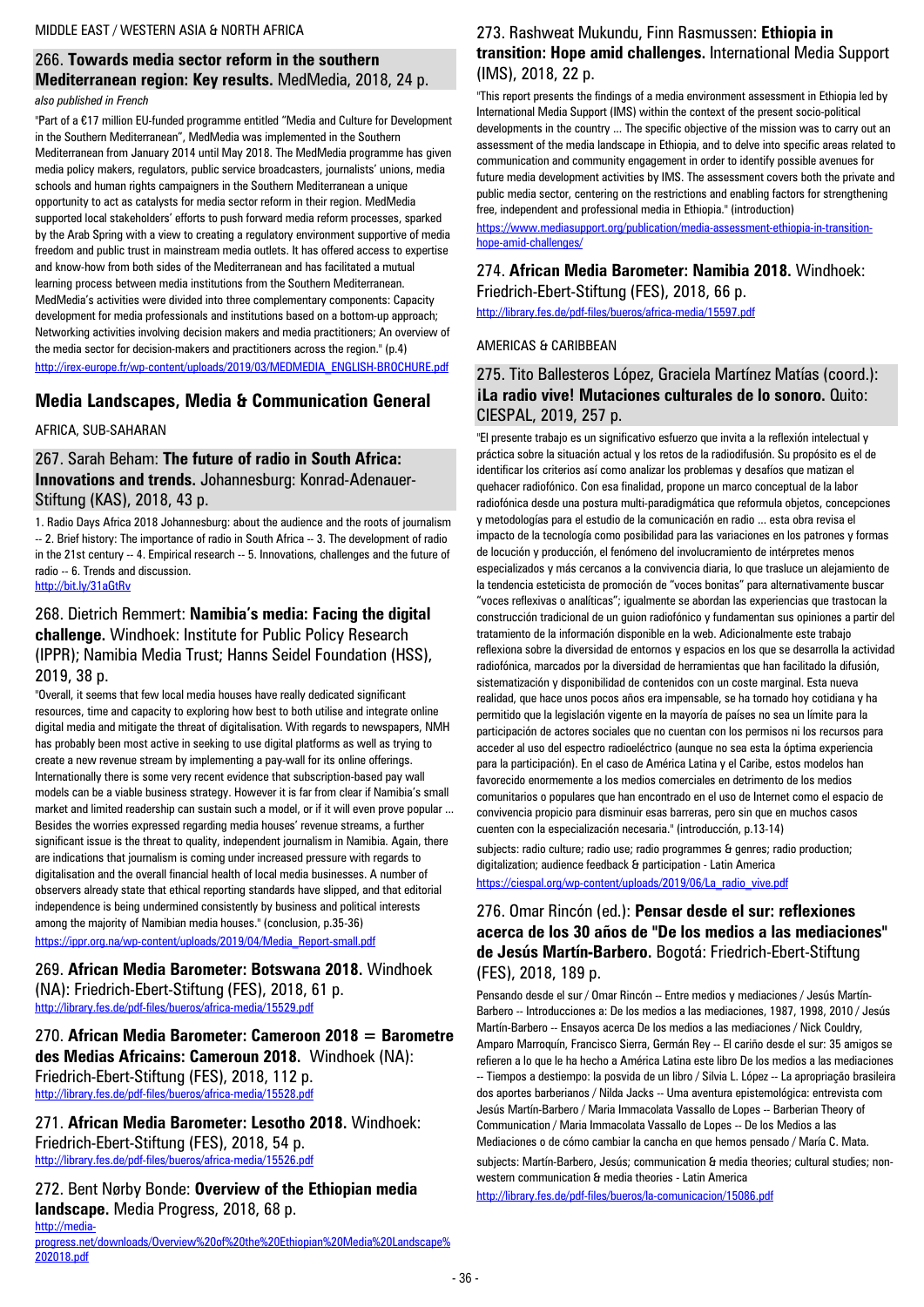## 277. **Media sustainability index 2019: The development of sustainable independent media in Sri Lanka.** Washington, DC: IREX, 2019, 22 p.

"This year, the Freedom of Speech objective just crossed the threshold into the near sustainable category due to continued improvement in the legal framework after the 2015 election and the fact that no major incidents were committed against the media in 2018. Professional Journalism (Objective 2) was the only objective to decrease this year, which panelists attribute to politicization of news media, self-censorship, and few resources to pay adequate salaries or invest in quality, investigative journalism. This study separately analyzed how the media serves the public in Objective 6, with panelists noting that the media tends to reflect the views of the government, media owners, or the elite, rather than the concerns or needs of the general public." (p.5)

[https://www.irex.org/sites/default/files/pdf/media-sustainability-index-asia-2019-sri](https://www.irex.org/sites/default/files/pdf/media-sustainability-index-asia-2019-sri-lanka.pdf)[lanka.pdf](https://www.irex.org/sites/default/files/pdf/media-sustainability-index-asia-2019-sri-lanka.pdf)

#### EUROPE

#### 278. Linda Trail (ed.): **Media sustainability index 2019: The development of sustainable independent media in Europe and Eurasia.** Washington, DC: IREX, 2019, xxi, 308 p.

"The 2019 Europe and Eurasia Media Sustainability Index (MSI) saw another improvement in the combined average score for the 21 countries studied: In 2018, the combined average score was 1.84, and in 2019 this increased to 1.86. In comparison with the previous year's study, there were modest gains at the regional level in Objectives 1 (Freedom of Speech), 2 (Professional Journalism), and 3 (Plurality); the largest increase happened in Objective 5 (Supporting Institutions), which moved from 1.99 in 2018 to 2.04 in 2019. Objective 4 (Business Management) saw a slight decline, reflecting the financial and economic challenges media across Europe and Eurasia continue to experience. At the country level, Armenia moved into the highest ranking position (by overall score) of all countries studied by the MSI with an overall score of 2.60--powered by, in the words of the chapter's author, "[a] momentous revolution, dubbed "velvet" by its leader, Nikol Pashinyan, [that] changed the Armenian political landscape, turned the media world upside down, and made 2018 a truly unprecedented year in Armenia's modern history." Following Armenia, the top five highest ranked countries included Kosovo (2.53), Albania (2.49), and Montenegro and Romania (tied at 2.45)." (executive summary, p.ix)

[https://www.irex.org/sites/default/files/pdf/media-sustainability-index-europe-eurasia-](https://www.irex.org/sites/default/files/pdf/media-sustainability-index-europe-eurasia-2019-full.pdf)[2019-full.pdf](https://www.irex.org/sites/default/files/pdf/media-sustainability-index-europe-eurasia-2019-full.pdf)

## **Migrants, Minorities, Indigenous Peoples, Disadvantaged Groups & Media**

#### GENERAL & INTERNATIONAL

279. **e-Media toolkit [on imgration reporting]. Human news stories: learn, train and share.** European Union Agency for Fundamental Rights (FRA); Ethical Journalism Network (EJN); European Broadcasting Union (EBU), 2019

"The online e-Media Toolkit provides first-hand assistance to media professionals with learning resources, training courses, and opportunities to share and interact in three sections: 1.Learning: allows users to take courses in which journalists or editors of leading media outlets share their real-life newsroom dilemmas of reporting on migration; 2.Training: provides material for media trainers to design their own courses; 3.Sharing ethical journalism principles: allows users to interact with other users through forum discussions on fundamental rights and users can also propose new courses or download the news examples for further discussion among peers." (EJN homepage) <https://e-learning.fra.europa.eu/>

#### 280. **Programa sobre el uso seguro y responsable de las TIC para adolescentes con discapacidad intelectual.** Madrid: Fundación Telefónica, 2018, 29 p.

subjects: disabled people & communication / media; internet & social media use: youth manuals & training materials

[https://www.fundaciontelefonica.com/arte\\_cultura/publicaciones-listado/pagina-item](https://www.fundaciontelefonica.com/arte_cultura/publicaciones-listado/pagina-item-publicaciones/itempubli/648/)[publicaciones/itempubli/648/](https://www.fundaciontelefonica.com/arte_cultura/publicaciones-listado/pagina-item-publicaciones/itempubli/648/)

281. **Reporting on refugees: Guidance by and for journalists.**  UNHCR Ireland; National Union of Journalists, 2018, 11 p.

[https://www.unhcr.org/en-ie/publications/brochures/58e1ed994/reporting-on-refugees](https://www.unhcr.org/en-ie/publications/brochures/58e1ed994/reporting-on-refugees-guidelines-by-and-for-journalists.html)[guidelines-by-and-for-journalists.html](https://www.unhcr.org/en-ie/publications/brochures/58e1ed994/reporting-on-refugees-guidelines-by-and-for-journalists.html)

#### 282. Omotayo O. Banjo (ed.): **Media across the African diaspora: Content, audiences, and global influence.** New York; London: Routledge, 2018, xiii, 267 p.

**Part I: Contributions to Mainstream Media Culture.** 1. The Early Black Press in Canada / Tokunbo Ojo -- 2. Increase Your Faith: The Mainstreaming of Black Televangelism / Mark Ward -- 3. Wrestling with Races: When Sitcoms, Families, and Political Struggles Meet / Judy Iskasen -- **Part II: Owning Images and Narratives.** 4. (Re) defining Images of African women": A Post-Feminist Critique of the Ghanaian YouTube series "An African City" / Godfried Asante and Rita Daniels -- 5. Walking through Wakanda: A Critical Multimodal Analysis of Black Superhero Comic Books / Christopher Brown, Brandon McCasland, Kathryn Paris, and Sachi Sekimoto -- **Part III: Bridges Across the African Diaspora.** 6. Stereotyped representations of African cultural values in Black media: A critical analysis / Marquita Marie Gammage and Justin T. Gammage -- 7. Nollywood USA: Opportunities and Challenges in Forging a New Pan African Storytelling and Identity / Adedayo Abah -- **Part IV: Audiences' Responses and Effects.** 8. Exploring African Female Immigrants' Perceptions of their Portrayal in the U.S. Media / Gloria Pindi -- 9. Hardly Ever…I Don't See It: Black Youth Speak about Positive Media Images of Black Men / Valerie N. Adams-Bass and Erin Joann Henrici -- 10. For Us only? Examining the Effect of Viewing Context on Black Audiences' Perceived Influence of Black Entertainment / Omotayo O. Banjo -- **Part V: Digital Diaspora.** 11. Social Media and social Justice Movements After the Diminution of Black-owned Media in the United States / Jeffrey Blevins -- 12. Science and Identity Construction among Black transnational Virtual Communities / Gado Alzouma -- 13. "Prime Time" Geographies: Dancehall Performance, Visual Communication and the Philosophy of Boundarylessness / Sonjah Stanley Niahh.

### 283. M., Tafur, A., Guillén, A., Bolaños, L., Méndez, J. L. y Fernández de Sevilla, P. Fábregas: **Guía de estilo sobre salud mental para medios de comunicación: las palabras sí importan.** Madrid: Confederación Salud Mental España, 2018, 57 p.

Introducción -- La salud mental en cifras -- El tratamiento mediático de la salud mental -- La salud mental en las redes sociales -- Recomendaciones para periodistas -- Preguntas y respuestas sobre los problemas de salud mental -- ¿Por qué hablamos de salud mental y no de diagnósticos? -- SALUD MENTAL ESPAÑA: ¿Cómo podemos ayudarte? subjects: mental health; health journalism; journalistic style & language - manuals & training materials

<http://bit.ly/2XDEiEy>

#### AFRICA, SUB-SAHARAN

#### 284. Lucas Destrijckes et al.: **Information needs assessment: Agadez, Niger.** Washington, DC et al.: Internews, 2018, 57 p.

"Much migration within Niger and across its borders is driven by poverty and the hope for a better life, but these movements are also risky and open new vulnerabilities. Migrants from Niger or other African countries constantly face difficulties and are often among the poorest and most disadvantaged and excluded people. Their vulnerabilities are in part due to their lack of quality information. This study analyses whether people on the move in the northern Nigerien region of Agadez, more specifically in the city of Agadez, have accurate information at their disposal. It maps information needs and habits of migrant and displaced communities in Agadez to better understand how these individuals and communities receive information, which sources they trust, and what kind of communication channels or platforms they use. Gaining accurate information in this largely informal and insecure environment is one of the key issues for people on the move in Agadez. Both Nigerien and international migrants who participated in this study appeared to be in critical need of alternative sources of information to make proper decisions." (executive summary, p.4)

[https://internews.org/sites/default/files/2018-](https://internews.org/sites/default/files/2018-12/InformationNeedsAssessment_Agadez_Niger_2018-12-web_0.pdf) [12/InformationNeedsAssessment\\_Agadez\\_Niger\\_2018-12-web\\_0.pdf](https://internews.org/sites/default/files/2018-12/InformationNeedsAssessment_Agadez_Niger_2018-12-web_0.pdf)

#### 285. Lucas Destrijckes et al.: **Information needs assessment: Gao, Mali.** Washington, DC et al.: Internews, 2018, 63 p.

"This study analyses if people on the move in the northeastern region of Mali, more specifically in the city of Gao, have accurate information at their disposal. It maps information needs and habits of migrant communities in Gao to better understand how these individuals and communities receive information, which sources they trust, and what kind of communication channels or platforms they use. Gaining accurate information in this largely informal and insecure environment is one of the key issues for people on the move in Gao. Both Malian and international respondents to this study appeared to be in critical need of alternative sources of information in order to make proper decisions." executive summary, p.4)

[https://internews.org/sites/default/files/2018-](https://internews.org/sites/default/files/2018-12/InformationNeeds%20Assessment_Gao_Mali_2018-12-web_0.pdf)

[12/InformationNeeds%20Assessment\\_Gao\\_Mali\\_2018-12-web\\_0.pdf](https://internews.org/sites/default/files/2018-12/InformationNeeds%20Assessment_Gao_Mali_2018-12-web_0.pdf)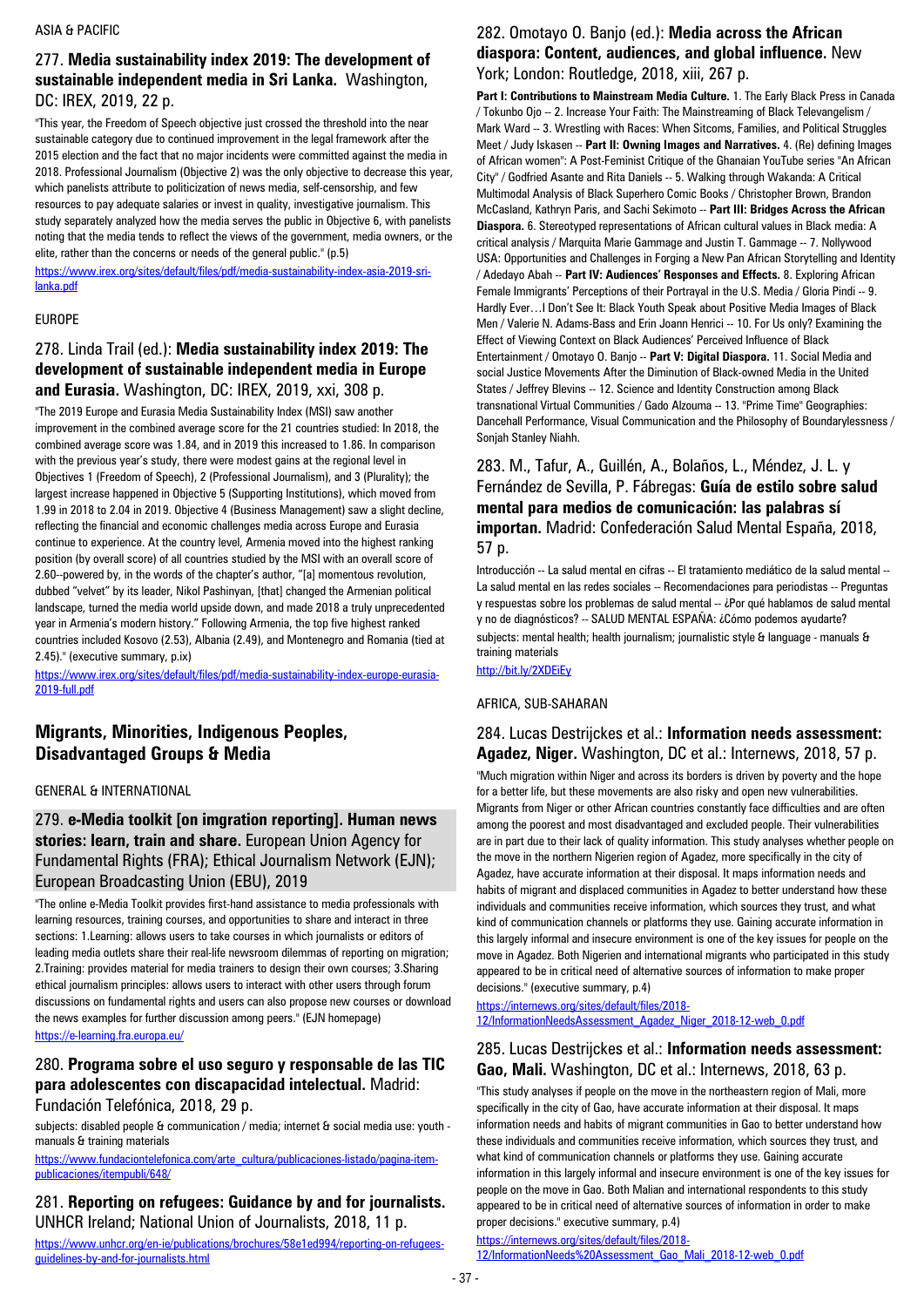#### 286. Gilbert Motsaathebe: **When the subaltern speaks: Reexamining indigenous-language media as alternative public sphere during colonial South Africa.** In: Journal of African Media Studies, vol. 10, nr. 2, 2018, pp. 169-183

"This article attempts to examine the efficacy of indigenous-language newspapers published in South Africa during the colonial era. In doing so, the article is particularly interested to see how the success achieved by those publications could be replicated to boost post-apartheid indigenous-language media in their encounter with the hegemonic onslaught of the mainstream media whose scope and hegemony continue to expand at an alarming rate. The article embraces the notion of the public sphere and the theory of hegemony to make sense of how indigenous media permeated the language and political discourse and emerged as a strong voice for the oppressed, reinforcing at once what Herman and Chomsky (2002) refer to as 'class consciousness'. The notion of the public sphere is found to be particularly profitable in highlighting the exclusion/inclusion of wide-ranging voices in the public affairs while the robustness of the theory of hegemony lies in its strengths to unravel the political imperatives and the ideological contest that characterized the colonial era. The article argues that indigenous publications succeeded in becoming viable platforms for the indigenous communities who had been pushed beyond the margins of citizenship. The article concludes that indigenous-language media were particularly important for their political mobilization and contribution to media diversity through the range of voices that they orchestrated." (abstract) [https://doi.org/10.1386/jams.10.2.169\\_1](https://doi.org/10.1386/jams.10.2.169_1)

## 287. Brice Rambaud, Stijn Aelbers, Nkirote Laiboni, Kenneth Okwir: **Ecosytem and access to justice for SGBV survivors, Kyangwali Refugee Settlement, Uganda.** Internews, 2018, 39 p.

"Between October and December 2018, Internews carried out a rapid assessment in Kyangwali to examine two key issues: the settlement's information ecosystem, and the formal and informal justice system operational in the settlement and available particularly to survivors of sexual and gender-based violence (SGBV). The information ecosystem assessment sought to examine communication channels employed and trusted by refugees in Kyangwali as well as languages spoken by refugees, levels of literacy among refugees, and information needs and gaps. Internews also examined the community engagement and communication strategies applied by humanitarian agencies servicing refugees in Kyangwali. Finally, Internews sought to understand the technical capacity of media partners serving the district where the refugee settlement is located in producing high-quality human rights and SGBV – related programming. In addition to the information ecosystem assessment, Internews undertook a mapping exercise to identify credible formal and informal justice mechanisms and other services available to refugee survivors of SGBV within and outside Kyangwali settlement." (https://internews.org) [https://internews.org/sites/default/files/2019-02/Kyangwali\\_InfoEcoAssessment\\_2019-](https://internews.org/sites/default/files/2019-02/Kyangwali_InfoEcoAssessment_2019-Feb.pdf) [Feb.pdf](https://internews.org/sites/default/files/2019-02/Kyangwali_InfoEcoAssessment_2019-Feb.pdf)

#### ASIA & PACIFIC

## 288. Heather Anderson, Charlotte Bedford: **On what it means to be free: Radio as a tool of desistance for formerly incarcerated women in Adelaide, Australia.** In: Radio Journal: International Studies in Broadcast & Audio Media, vol. 17, nr. 1, 2019, p.7-27

"Women and girls make up only a small percentage of the overall prison population; however, there has been a significant increase in their representation, most notably over the past twenty years. Despite this, fundamental understandings of the role of prisons, as well as issues around recidivism and desistance are based on a male norm, failing to meet the needs of women affected by the criminal justice system. This article outlines the findings from an ongoing grassroots action research project conducted with a support group for women of lived prison experience, based in Adelaide, South Australia, to investigate radio production as a means for supporting women in their transition to life outside of prison. It draws on observations made over a two-year period of radio production and thematic content analysis to investigate the role of community radio as a tool of desistance for formerly incarcerated women." (abstract)

[https://doi.org/10.1386/rjao.17.1.7\\_1](https://doi.org/10.1386/rjao.17.1.7_1)

289. Michael Meadows: **Blackfella listening to blackfella: Theorising indigenous community broadcasting.** paperback ed. In: Chris Atton (ed.): The Routledge companion to alternative and community media. London; New York: Routledge, 2019, p.144-154

#### EUROPE

#### 290. Aidan White: **Muslims in the media: Towards more tolerance and diversity.** London: Ethical Journalism Network (EJN), 2019

"This report has been compiled to investigate the ways in which Muslims are portrayed in the media across Europe. It investigates how media report on topics where the problem of anti-Muslim bias often arises, particularly migration and terrorism. The aims of the investigation are to establish the prevalence and nature of bias and to look at what is being done and can be done in the future to counter negative narratives. The countries included are: Austria, Bulgaria, France, Germany, Greece, Hungary, Italy, Spain, Sweden, Turkey and the United Kingdom. In carrying out this investigation, which covers the years 2015-2017, investigation has reviewed relevant material including EJN regional reports on the coverage of migration within those countries and a further ten countries bordering the Mediterranean; current literature on reporting terrorism; news reports from both print and online media. The report looks at how the bias emerges in the coverage of two major stories that have dominated headlines in Europe over the recent years – terrorism and migration. The report examines also the internal and external pressures that influence how journalism works, in particular the structural and commercial changes that are reducing newsroom capacity as well as the growing and persistent threat of undue political influence." (introduction)

[https://ethicaljournalismnetwork.org/resources/publications/muslims-media-tolerance](https://ethicaljournalismnetwork.org/resources/publications/muslims-media-tolerance-diversity)**[diversity](https://ethicaljournalismnetwork.org/resources/publications/muslims-media-tolerance-diversity)** 

#### 291. **Die neuen Verbraucher: wie digitale Informationsangebote für Geflüchtete das Ankommen erleichtern können. Praxisleitfaden.** Berlin: iRights, 2018, 84  $\mathbf{D}$ .

"Digitaler Verbraucherschutz hilft, Menschen zu erreichen, die sich nicht professionell mit dem Thema beschäftigen und niedrigschwellige, gut verständliche Verbraucherinformationen benötigen. Hier können fremdsprachige Angebote, aber auch Angebote in einfachem Deutsch einen Zugang ermöglichen. Es ist wichtig, die richtigen Kanäle zu nutzen, um möglichst viele Menschen zu erreichen – seien es die sozialen Netzwerke oder Messenger wie Whatsapp oder Telegram. Das betrifft Deutsche genauso wie Geflüchtete. Mit unserem Projekt legen wir einen Meilenstein für die Verbesserung digital verfügbarer Angebote vor, indem wir sie einer umfangreichen Analyse zur Benutzbarkeit unterziehen. Wir zeigen Stärken und Schwächen bestehender Verbraucherschutzangebote für Geflüchtete und erarbeiten konkrete Vorschläge, wie diese weiterzuentwickeln und zu optimieren sind." (Vorwort)

subjects: information services for migrants & refugees; digital media usability; internet & social media use: minorities; information needs of refugees - Germany - criteria catalogues, frameworks, guidelines

[https://irights-lab.de/wp](https://irights-lab.de/wp-content/uploads/2018/06/180620_iRights_Praxisleitfaden_Screen.pdf)[content/uploads/2018/06/180620\\_iRights\\_Praxisleitfaden\\_Screen.pdf](https://irights-lab.de/wp-content/uploads/2018/06/180620_iRights_Praxisleitfaden_Screen.pdf)

#### MIDDLE EAST / WESTERN ASIA & NORTH AFRICA

## 292. Alena Strohmaier: **Medienraum Diaspora: Verortungen zeitgenössischer iranischer Diasporafilme.** Wiesbaden: Springer VS, 2019, 276 p.

"Alena Strohmaier diskutiert in diesem Open-Access-Buch die komplexen Konfigurationen von Diaspora, deren soziopolitische und kulturelle Aspekte und unternimmt eine theoretische Dimensionierung des Begriffs, indem sie diesen als sowohl räumliche als auch filmische Kategorie versteht. Als Bindeglied zwischen den beiden Theorietraditionen dient ihr dabei die Kategorie des Raums, die als ästhetische Kategorie gleichermaßen konstitutiv für filmische Artefakte ist, wie sie es als sozialgeografische für die Diaspora ist. Die Autorin zeigt am Beispiel des zeitgenössischen iranischen Diasporafilms, wie die Theorie des Films mit dem Konzept der Diaspora jenseits essentialistischer Vorstellungen von ethnischen, kulturellen oder religiösen Zugehörigkeiten zusammenzudenken ist." (publisher) subjects: diaspora media; ethnic / minority films - Iran

<https://link.springer.com/content/pdf/10.1007/978-3-658-24606-8.pdf>

subjects: indigenous language media productions; community media - Australia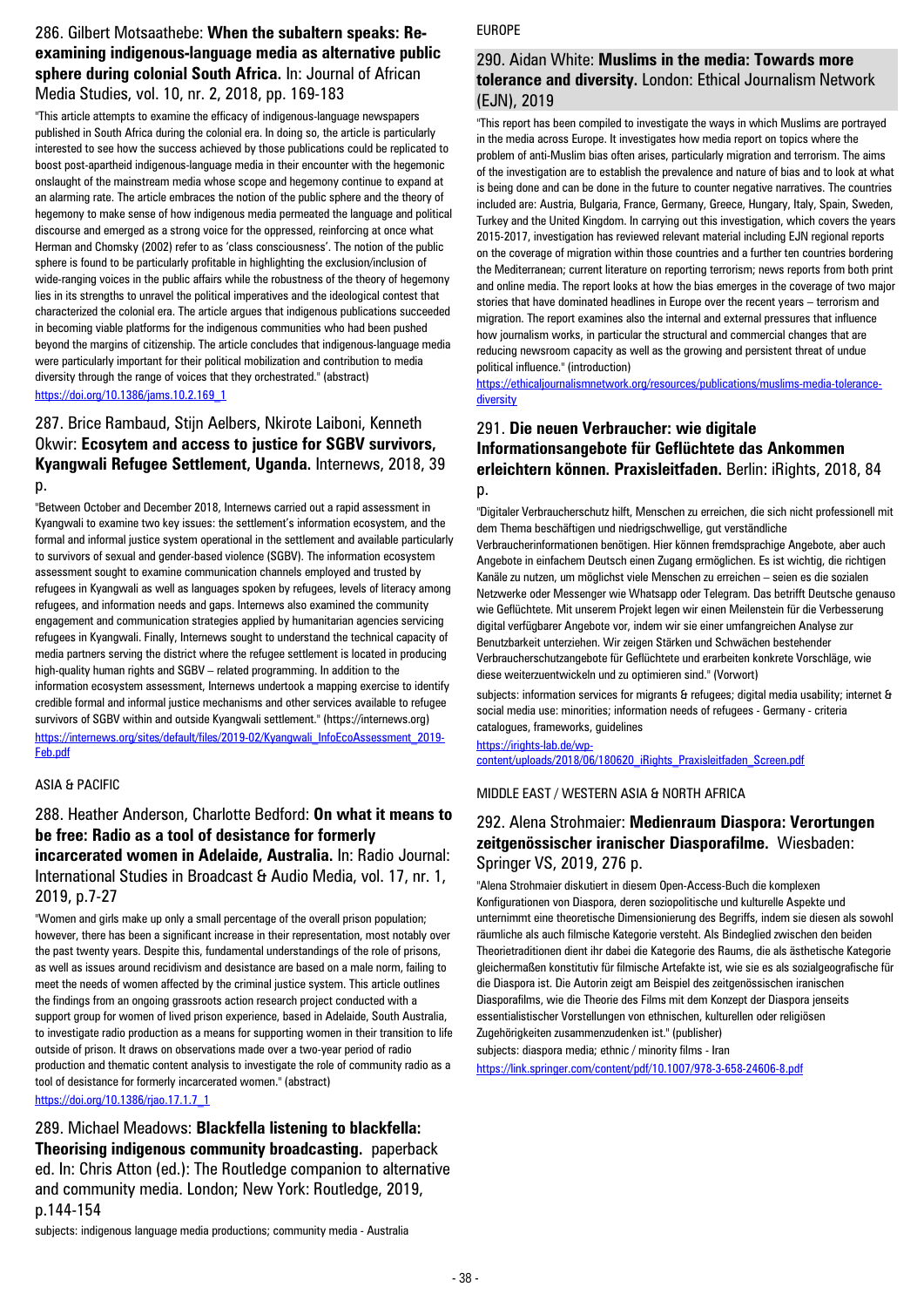## **Research & Research Methods in Communication / Media Studies**

#### GENERAL & INTERNATIONAL

## 293. Timo Lüge: **Social media analytics: A practical guidebook for journalists and other media professionals.**  Bonn: Deutsche Welle DW Akademie, 2019, 47 p.

"Part 1 approaches social media analytics from the point of view of media outlets' most frequent needs. When you set out to analyze your social media activities, it can be hard to know where to start. The first part of the guide helps you to quickly find the answers you need, without having to go through the whole document. In part 2, we will look at some of the basics of social media analysis. We'll explore what different social media metrics mean and which are the most important. Part 3 looks briefly at the resources you should have in place to effectively analyze your online communication. Part 4 is the main part of the guide. In this section, we are looking at Facebook, Twitter, YouTube and WhatsApp and will show you how to use free analytics tools to find out more about your communication and your audience ... Part 5 introduces you to reporting, i.e. how you can best present your analyses to managers or advertisers. Part 6 provides guidance for trainers who want to use this guide in workshops or training. Last but not least, part 7 contains a comprehensive glossary that explains the most important technical terms related to social media analysis." (introduction, p.6)

<https://www.dw.com/downloads/49615855/dwa-digital-analytics-toolkit2019.pdf>

## 294. Andrea Schneiker, Magnus Dau, Jutta Joachim, Marlen Martin, Henriette Lange: **How to analyze social media? Assessing the promise of mixed-methods designs for studying the Twitter feeds of PMSCs.** In: International studies perspectives: ISP, vol. 20, nr. 2, 2019, p.188–200

"Social scientists and international relations scholars are increasingly analyzing data collected from Twitter or Facebook to examine political processes in which social media are used. The sheer amount of web 2.0 data and its heterogeneity (including text, photos, and videos), however, pose challenges which analysts frequently seek to overcome through a mixed method approach relying on both quantitative and qualitative methods. This article discusses the advantages and limits of using mixed methods for analyzing social media. We show how the shortcomings of quantitative methods such as sentiment analysis and data mining can be remediated by qualitative content methods in a study of the Twitter activity of private military and security companies (PMSCs)." (abstract)

<https://doi.org/10.1093/isp/eky013>

#### 295. **Web metrics for nonprofit news organizations.** Media Impact Project, 2018, 19 p.

"As a nonprofit news entity, getting analytics you need to prove your impact to your organization and its funders can be a challenging undertaking given that the rules for other news outlets don't apply to you. But there are workarounds. This guide covered some of those strategies: Understanding basic site metrics using Google Analytics; Digging deeper into the data to identify your reach in specific geographic areas; Organizing your topics or stories into a database, from which you then search for the impact of those specific topics and stories." (summary)

[http://www.mediaimpactproject.org/uploads/5/1/2/7/5127770/web\\_guide.pdf](file://10.2.1.4/AltesSYS/FAUSTDOK)

## 296. Golo Föllmer, Alexander Badenoch (eds.): **Transnationalizing radio research: New approaches to an old medium.** Bielefeld: transcript, 2018, 313 p.

Section 1: Asserting Identity: Minorities' Use of Community Radio -- Section 2: Transnational Communities of Aesthetic Practice -- Section 3: Staging Encounters: Translating Places and Identities -- Section 4: Doing Transnational Radio Research and the Digital Archive -- Section 5: Digital Radio Landscapes: Transnational Challenges, National Solutions?

<https://www.transcript-verlag.de/media/pdf/82/b1/69/oa9783839439135.pdf>

#### AFRICA, SUB-SAHARAN

297. Christian Agbobli, Marie-Soleil Frère: **Post-coloniality and path dependency: Challenges at stake in media and communication research in francophone Africa.** In: Bruce Mutsvairo (ed.): The Palgrave handbook of media and communication research in Africa. Cham: Palgrave Macmillan, 2018, p.73-94

overcoming coloniality in Francophone Africa. As we analyze the progressive institutionalization of the field through the creation of journalism schools and training centers, research networks and academic journals, we try to identify the constraints in which scientific knowledge is produced and disseminated. We conclude that Francophone research is not only still impacted by strong ties with the former French and Belgian colonizers but also experiencing difficulties to connect to the research activity that is densifying in Anglophone Africa. Therefore, we suggest that the path-dependency approach can help to understand the current situation of media and communication research in that part of Africa." (

[https://doi.org/10.1007/978-3-319-70443-2\\_5](https://doi.org/10.1007/978-3-319-70443-2_5)

### 298. Muhammad Jameel Yusha'u: **For the attention of African media scholars: An introduction to critical discourse analysis.** In: Bruce Mutsvairo (ed.): The Palgrave handbook of media and communication research in Africa. Cham: Palgrave Macmillan, 2018, p.465-482

"What this chapter does is to see critical disourse analysis (CDA) as a method of critical enquiry in communication research that is beyond traditional academic analysis. The chapter looks at CDA as a Western-originated paradigm of social enquiry with a difference. As I will discuss in subsequent sections, CDA is concerned with the issues of inequality, management of power relations among elites, ideology and dominance expressed in linguistic forms. Following Fairclough (2016), Van Dijk (1993) and Resigl and Wodak (2016), CDA seeks to correct the ills of the society. It is a social movement that aims to correct the injustice meted against the poor and the powerless by deploying the power of language to draw attention to the issues of inequality, injustice and exploitation. As a method of critical enquiry, CDA is a level above a theory or research methodology. Why is this important for communication research in sub-Saharan Africa? Sub-Saharan Africa is faced with challenges related to governance, poverty, corruption and a host of other areas. The media itself is not insulated from these challenges. Studies by Williams (2014), Wasswa and Kakooza (2011), Ladamo and Skjerdal (2010), Yusha'u (2009, 2010a) and Skjerdal (2010), have shown how corruption, "freebees" and other forms of bribery plague the media industries in sub-Saharan Africa. To understand the causes of these challenges and how to solve them, CDA is a major platform." (p.466) [https://link.springer.com/chapter/10.1007/978-3-319-70443-2\\_26](https://link.springer.com/chapter/10.1007/978-3-319-70443-2_26)

## 299. John Quinn, Paula Hidalgo-Sanchis: **Using machine learning to analyse radio talk in Uganda: Opportunities for sustainable development and humanitarian action.** UN Global Pulse; Pulse Lab Kampala, 2017, 23 p.

"This report outlines the methodology and processes of the Radio Content Analysis Tool, a prototype developed by Pulse Lab Kampala to analyse public radio content in Uganda and explore its value for informing development of UN projects and programmes on the ground. It distills the technology behind the creation of the Radio Content Analysis Tool and presents the lessons learned along the way. The report also details the results of several pilot studies that were conducted together with partners from the Government, UN agencies and academia to understand the validity and value of unfiltered public radio discussions for development ... By sampling different indigenous languages, types of broadcasters, and locations within Uganda, the pilot studies assess the potential uses of radio talk across five topics: perceptions towards refugees in Uganda, the impact of small-scale disasters on livelihoods, perceptions around the delivery of healthcare services, understanding the spread of infectious diseases, and monitoring the effectiveness of awareness raising radio campaigns." (executive summary) [https://undg.org/wp-content/uploads/2017/09/Using-machine-learning-radio-content](https://undg.org/wp-content/uploads/2017/09/Using-machine-learning-radio-content-uganda.pdf)[uganda.pdf](https://undg.org/wp-content/uploads/2017/09/Using-machine-learning-radio-content-uganda.pdf)

## **Technological Aspects of Media & ICTs**

#### GENERAL & INTERNATIONAL

## 300. **Radio rises to the cloud.** In: Radio World International Edition, nr. July, 2018, 22 p.

Cloud Management to Streamline Workflows -- Cloud Software Frees Station From Studios -- Leveraging Technologies to Forge the Broadcast Future -- Radio in the Cloud: The Next Virtual Frontier? -- Need to Know: Cybersecurity -- Radio-as-a-Service Brings Benefits -- Cloud Technology Aids Business Continuity Planning -- Cybersecurity: It's Not Just a Problem for IT.

<http://dashboard.mazsystems.com/webreader/57127>

"In this chapter, we demonstrate the challenges inherent in the process of truly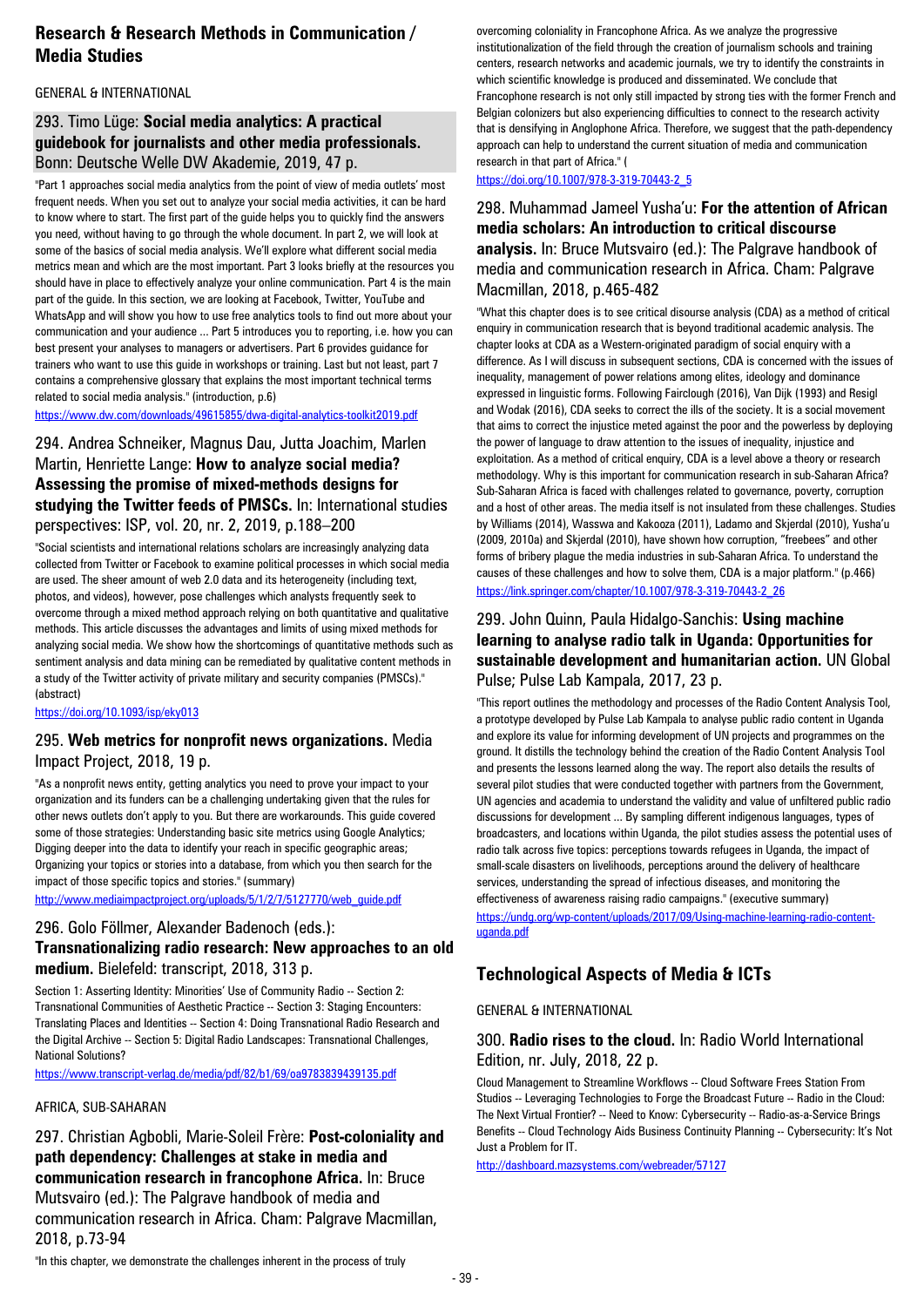Castro, Cosette - 258, 259 Edwards, Duncan - 80 Hoque, Mahmuda - 147 7amleh – Arab Center for Social Media Advancement - 194 Catholic University, KADOC Eilers, Franz-Josef - 23 Horowitz, Minna - 102<br>Abbott. Susan - 240 Cocumentation and Research Centre Emerald Publishing Limited - 61, 141, Howard, Philip N. ABC International Development - 94, on Religion, Culture and Society - 28 207<br>CDAC Network - 137 Engelen, Leen - 28 CDAC Network - 137 Engelen, Leen - 28 Huerta Velázquez, Erick - 131 203, 204 CDAC Network - 137 Engelen, Leen - 28 Huerta Velázquez, Erick - 131 203, 204 Center for International Media Register of International Media Regis Assistance (CIMA) - 82, 95, 152, 163 Espacio Público - 174 Humanitarian-journalis<br>Adkins, Travis L. - 81 acos alliance - 57 activity - 244, 246, 254 activity diffusion Activery (EJN) - 279, Hyeyoung Hwang - 21 Adkins, Travis L. - 81 , 244, 246, 254 Ethical Journalism Network (EJN) - 279, Hyeyoung Hwang - 21 Aelbers, Stijn - 146 Center for Media, Data and Society <sup>290</sup> Indiana University Press - 29, <sup>43</sup> , <sup>287</sup> Afshari, Sara - 39<br>- Afshari, Sara - 39 (CMDS) - 132 European Broadcasting Union (EBU) - Ingram, Mathew<br>Agaba, Marlon - 17 Central European University, Center for 279 Fusight Share - 75 vished, out to the University, Central European University, Center for the 279 InsightShare - 75 InsightShare - <br>Agbobli, Christian - 297 Media, Data and Society - 102 European Union Agency for Institute for Public Policy Akrofi-Quarcoo, Sarah - 252 Cerbino Arturi, Mauro - 52 Fundamental Rights (FRA) - 279 (IPPR) - 268<br>Al Kaisy, Aida - 105 CEU Ediciones - 25 European University Institute, Robert Institute for War & Peace Reporting Al Kaisy, Aida - 105 CEU Ediciones - 25 European University Institute, Robert Institute for Maria Certificationes - 25 European University Institute, Robert Institute for Maria Certificationes - 264 Schuman Centre for Adva CEU Press - 264 Schuman Centre for Advanced (IWPR) - 176, 196, 202, 218, 236<br>Al Nashmi, Eisa - 237 CFI - 71 CFI - 71 Studies - 189 Studies - 189 Studies - 189 Studies (ID: Alatas, Vivi - 134 Chandrasekhar, Arun G. - 134 Fabijanic, Darija - 100 Kinis, Nivi - 134 Bahar, 206 Karatas, Vivi - 134 Karatas, Vivi - 134 Karatas, Vivi - 134 Karatas, Parija - 100 Sheema, Munira - 206 Karatas, M., Tafur Alexa Cultural - 53 Cheema, Munira - 206 Fábregas, M., Tafur, A., Guillén, A.,<br>Alhassan, Amin - 125 Chiang, Louisa - 95 Fábregas, L., Méndez, J. L. y Alhassan, Amin - 125 Chiang, Louisa - 95 Bolaños, L., Méndez, J. L. y International Centre for Migration Policy<br>Alkazemi, Mariam F. - 237 CIEL Creative Impact and Experience Fernández de Sevilla, P. - 283 Development (ICMP Allan, Stuart - 97 Lab - 74 Exercise Contract - 2012<br>Allan, Stuart - 97 Lab - 74 Faimau, Gabriel - 30 International Federation of Journalists<br>AlNaiiar Abeer - 22 CIESPAL - 275 Fanta, Alexander - 245 (IFJ) - 179, 192 AlNajjar, Abeer - 22 CIESPAL - 275 Fanta, Alexander - 24<br>Amado Suárez, Adriana - 78 CIPESA - 168 CIPESA - 168 Fatafta, Marwa - 194 International Media Support (IMS) - 7, Amado Suárez, Adriana - 78 Amoakohene, Margaret - 124 Civil Initiative on Internet Policy (CIIP) - Férdeline, Ayden - 163<br>Anderson Colin - 80, 208, 208, 208, 86 Anderson, Colin - 80 65 Feruglio, Francesca - 80 International Press Institute (IPI) - 165, Anderson, Heather - 288 CLACSO - 234 Figueiredo, Guilherme Gitahy de - 53<br>Anderson, Monica - 3 Clark, Jessica - 239 FilmAid - 74 Anderson, Incancia - 200<br>Anderson, Monica - 30 Clark, Jessica - 239 FilmAid - 74 International SBCC Summit - 115<br>Aparicio. Manuela - 48 Claude Forest - 45 FilmInitiativ Köln - 44 Internews - 8, 9, 14, 64, 138, 139, Ariadne - European Funders for Social Coelho, Leni Rodrigues - 53 Fisher, Alexander - 42 146, 156, 172, 284, 284<br>Change and Human Rights - 241 Coesemans, Roel - 224 Fletcher, Richard - 1 Ireton, Cherilyn - 221 Change and Human Rights - 241 Coesemans, Roel - 224 Fletcher, Richard - 1 <br>Columbia University, School of IREX - 229, 277, 278 Armbrust, Walter - 106 International and Public Affairs (SIPA) Föllmer, Golo - 296 iRights - 291 iRights - 291<br>Armour-Jones Sarah - 239 1 - 148 168 alternational and Public Affairs (SIPA) Fojo Media Institute - 7, 199 1rio Armour-Jones, Sarah - 239 - 148 - 148 - 148 - 1590 - 1590 Fojo Media Institute - 7, 199 - Irion, Kristina - 26<br>11 - Ivanovic، Jasmina - 11 - 156 - 156 - 156 - 1590 - 1590 - 1590 - 1590 - 1590 - 1590 - 1590 - 1590 - 1590 -Asamblea Permanente por los Derechos Columbia University Press - 118, 220 Foster, Michelle - 156 Ivanovic, Jasmina - 11 Ashaba, Ivan - 17 Confederación Salud Mental España - Freedom House - 164, 167, 216 Jian Xi Teng - 21<br>Asociación Civil Estudios Populares 283 Freedom Network - 178 Jinag, Jingjing - 3 Asociación Civil Estudios Populares 283 Freedom Network - 178 Jinag, Jingjing - 3 Verant de Televisión (CONCORTV) - 20, 201 Frère, Marie-Soleil - 297 Johnson, Courtney - 3<br>Attalah, Lina - 107 Consejo Nacional de Television (CNTV) Friedrich-Ebert-Stiftung (FES) - 111, Journaliste en Danger (JED) - 172 Attalah, Lina - 107 Consejo Nacional de Television (CNTV) Friedrich-Ebert-Stiftung (FES) - 111, Journaliste en Danger (Attalah, Lina - 107 - 19<br>Atton, Chris - 47 - 19 - 19 Ayish, Mohammad - 22 Contreras, Adalid - 130 274, 276 Jurrat, Nadine - 227 Azevedo Cunha, Mario Viola de - 189 Contreras, Patricio - 233 Fundación Telefónica - 18, 280 Jusic, Tarik - 26<br>197 - Jørholt, Eva - 43 Convergencia Cooperativa - 54 Funk, Allie - 167 Bailey, Nicola - 147, 205 Cook, Sarah - 216 Gadzekpo, Audrey - 256 Kahn, Hilary E. -<br>Ballesteros López, Tito - 275 Cooper, Jasper - 200 Gagliardone, Iginio - 211 Kak, Amba - 82 Ballesteros López, Tito - 275 Cooper, Jasper - 200 Gagliardone, Iginio - 211 Kak, Amba - 82 Banerjee, Abhijit - 136 Correia, Rute - 48 Gans-Morse, Jordan - 101 Kaluzynska, Kaja - 210 Banjo, Omotayo O. - 282 Council of Europe - 16 Ganter, Sarah Anne - 260 Karlidag, Melike - 209 Crowder-Taraborrelli, Tomás - 92 Studies (GIGA) - 96 Kleinen-von Königslöw, Katharina - 120 Barrezueta Barzola, Lourdes - 201 BBC Media Action - 73, 119, 147, 205, Cruz Cárcamo, Blanca Haidé - 131 Geuns, Suzanne van - 32 Kogen, Lauren -<br>24 Cybercrime Convention Committee Gichuhi, David - 88 Kohen, Yoel - 24 Cybercrime Convention Committee Gichuhi, David - 88 Kohen, Yoel - 24 248 Dabbous, Dima - 110 Girling, David - 116 116 100, 151, 267<br>Beham, Sarah - 267 Dabbous, Dima - 110 Global Forum for Media Development Bellasio, Jacopo - John - John - Dai, Zehui - 114 - 115 Global Forum for Media Development - Koreshi, Moiyedul Azam<br>Bellasio, Jacopo - 59 Dai, Zehui - 114 - 108 (GFMD) - 242 - Kothari, Ammina - 128<br>Ben-Asher. Smadar - 140 Ben-Asher, Smadar - 140 Dajani, Nabil - 108 (GFMD) - 242 Kothari, Ammina - 128 Ben-Atar, Ella - 140<br>Ben-Atar, Ella - 140 Damas, Roberto - 34 Global Investigative Journalism Kyle, Jordan - 136<br>Benequista, Nicholas - 240, 244 Damome, Étienne - 126 Conference 2017, research paper Laiboni, Nkirote - 287 Benequista, Nicholas - 240, 244 Damome, Éti<br>Benest. Gareth - 75 Benest. Nairom - 51 Benest, Gareth - 75 danicom - 51 presented at the academic track - 227 Lakhdhir, Linda - 181<br>Benest, Gareth - 75 danicom - 51 presented at the academic track - 227 Lakhdhir, Linda - 181<br>Bergman, David - 184 Data Leads - 17 Berlin International Film Festival - 40 Dau, Magnus - 294 159 Larreguy, Horacio - 87 Berlin University of Digital Sciences - De Beer, Arrie - 220 \_ \_ \_ \_ \_ \_ Gondwe Harris, Su<br>265 de Bruijn, Mirjam - 127 \_ \_ \_ \_ \_ Gordon, Janey - 49 de Bruijn, Mirjam - 127 Gordon, Janey - 49 Lehmann-Jacobsen, Emilie - 7, 66 265 Lehmann-Jacobsen, Emilie - 7, 66<br>المسابق العربية المسابق العربية المسابق العربية المسابق العربية المسابق العربية المسابق المسابق العربية المسا Bildungsvereinigung Arbeit und Leben De Bruin, Joost - 56 Gowland, Sally - 73 Lemke, Jeslyn - 129 Bremen e.V. - 212 de la Torre Gil, Álvaro - 25 Green, Donald P. -<br>Biwott Caroline - 88 Deane, James - 248 Grenni, Héctor - 34 Boes, Lieven - 28 Criterial Defend Defenders - 14 Criterial Communications and Defenders - 14 Criterial School of Economics and Defenders - 14 Criterial School of Economics and Defenders - 14 Criterial School of Economics Bood, Bordini Lottin, Bonde, Bonde, Bonde, Bonde, Bonde, Bonde, Bonde, Bonde, Bonde, Bonde, Bonde, Bonde, Bonde, Bonde, Bonde, Bonde, Bonde, Bonde, Bonde, Bonde, Bonde, Bonde, Bonde, Bonde, Bonde, Bonde, Bonde, Bonde, Bond Bowles, Jeremy - 87 Dennis, Everette E. - 10 GSMA - 150, 197 Centre - 70, 105<br>Bradshaw, Samantha - 79 Destrijckes, Lucas - 284, 285 Guowei Jian - 235 Lopes, Maria Immacolata Vassal Bradshaw, Samantha - 79 Destrijckes, Lucas - 284, 285 Cuowei Jian - 235 Lopes, Maria Immacolata Vassallo de -Braimah, Sulemana - 254 Deutsche Gesellschaft für Internationale Gutiérrez-Rubí, Antoni - 18 159 Brinkman, Inge - 127 Zusammenarbeit (GIZ) - 135 Gyldensted, Cathrine - 223 Lublinski, Jan - 227 Bro, Peter - 222 Deutsche Welle DW Akademie - 123, Hadland, Adrian - 226 Lüge, Timo - 293 293 Hanitzsch, Thomas - 220<br>Brogi, Elda - 189 **Dexilia - 201 Brogi, Adrija - 207** Hanna, Rema - 136<br>BSR - 182 Bui Hai Thiem - 99 Diallo, Abdou Rahime - 212 Hanns Seidel Foundation (HSS) - 268 Magenta Consulting - 9 Dogan, Bülay - 191 Harbers, Frank - 225 Malan, Mia - 255 Bundeszentrale für politische Bildung Burkhardt, Anne - 62 DW Akademie - 149 Hermans, Liesbeth - 223 Mano, Winston - 240

**Index** Carvalho, Paulo de - 210 Editorial UOC - 41, 160 Hootsuite - 2<br>
Tamleh – Arab Center for Social Media Castro, Cosette - 258, 259 Edwards, Duncan - 80 Hoque, Mahmuda - 147 Documentation and Research Centre Emerald Publishing Limited - 61, 141, Howard, Philip N. - 79<br>18 - Hudson, Culture and Society - 28 207 Agency for and Society - 102 European Union Agency for Fublic Institute for Public Public Cerbino Arturi, Mauro - 52<br>Cerbino Arturi, Mauro - 52 Fundamental Rights (FRA) - 279 (IPPR) - 268 Alexative Impact and Experience Fernández de Sev<br>Lab - 74 Faimau, Gabriel - 30 Columbia University, School of Fluck, Viviane Lucia - 146 IREX - 229,<br>International and Public Affairs (SIPA) Föllmer, Golo - 296 IRights - 291 Consejo Consultivo de Radio y French, Lisa - 195<br>Televisión (CONCORTV) - 20, 201 Frère, Marie-Soleil - 297 (Acervisión (CONCORTV) - 20, 201 Badenoch, Alexander - 296 Convergencia Cooperativa - 54 Funk, Allie - 167 Jørholt, Eva - 43 ocrea, carlos - 122 - 174 Galai, Katerina - 59 - 1890 - 1890 Kalogeropoulos, Antonis - 1<br>Correia, Rute - 48 - 1590 - 1590 - 1590 - 1590 - 1590 - 1590 - 1590 - 1590 - 1590 - 1590 - 1590 - 1590 - 1590<br>Correia, Rute - 48 Bergman, David - 184 Data Leads - 177 Globo Comunicação e Participações - Lange, Henriette - 294 Deane, James - 248 Grenni, Héctor - 34 Logos (Divine Word) - 23 Biwott, Caroline - 88 BSR - 182 Dey, Adrija - 207 Hanna, Rema - 136 Madrid-Morales, Dani - 215 Bunce, Mel - 143 Dilliplane, Susanna - 144 Hanusch, Folker - 220 Mahapatra, Sangeeta - 96 , 247 Durand, Katherine - 132 Heinrich Böll Stiftung - 98 Mane, Jo - 56 (bpb) - 99 Edinburgh University Press - 39<br>
Edinburgh University Press - 39

**Author & Publisher** Cardozo, Gisela ( (coord.) - 90 Editorial Universidad Don Bosco - 34 Hjort, Mette - 43<br>1**ndex** Carvalho, Paulo de - 210 Editorial UOC - 41, 160 Hootsuite - 2 Actick, June Carolyn - 158 Fulman Rights Watch - 181, 184, 185<br>Espacio Público - 174 Humanitarian-journalism.net - 143 Free Press Unlimited - 198, 231 Jain, Savyasaach<br>Freedom House - 164, 167, 216 Jian Xi Teng - 21 112, 113, 175, 217, 269, 270, 271, Jura, Jaroslaw - 210<br>274, 276 Jurrat, Nadine - 227 Cai, Anne - 154 Ediciones CIESPAL - 52 Hidalgo-Sanchis, Paula - 299 Mapuweyi, Nyasha - 31

Al Nashmi, Etudies - 189 Christian Christian Christian - 199 Christian Institute of Development Studies (IDS)<br>Tabijanic, Darija - 100 Christian - 80 Claude Forest - 45 **Filminitiativ Köln - 44** Internews - 8, 9, 14, 64, 138, 139, 145, 199, 145, 199, 145, Coelho, Leni Rodrigues - 53 Fisher, Alexander - 42 146, 156, 172, 284, 285, 287 المست بعد المستحدة - 237 German Institute of Global and Area Kemp, Simon - 2<br>120 Growder-Taraborrelli. Tomás - 92 Gtudies (GIGA) - 96 Kleinen-von Königslöw, Katharina - 120 Giraldo Luque, Santiago - 160 Konrad-Adenauer-Stiftung (KAS) - 78,<br>Girling, David - 116 160 (T-C) - 287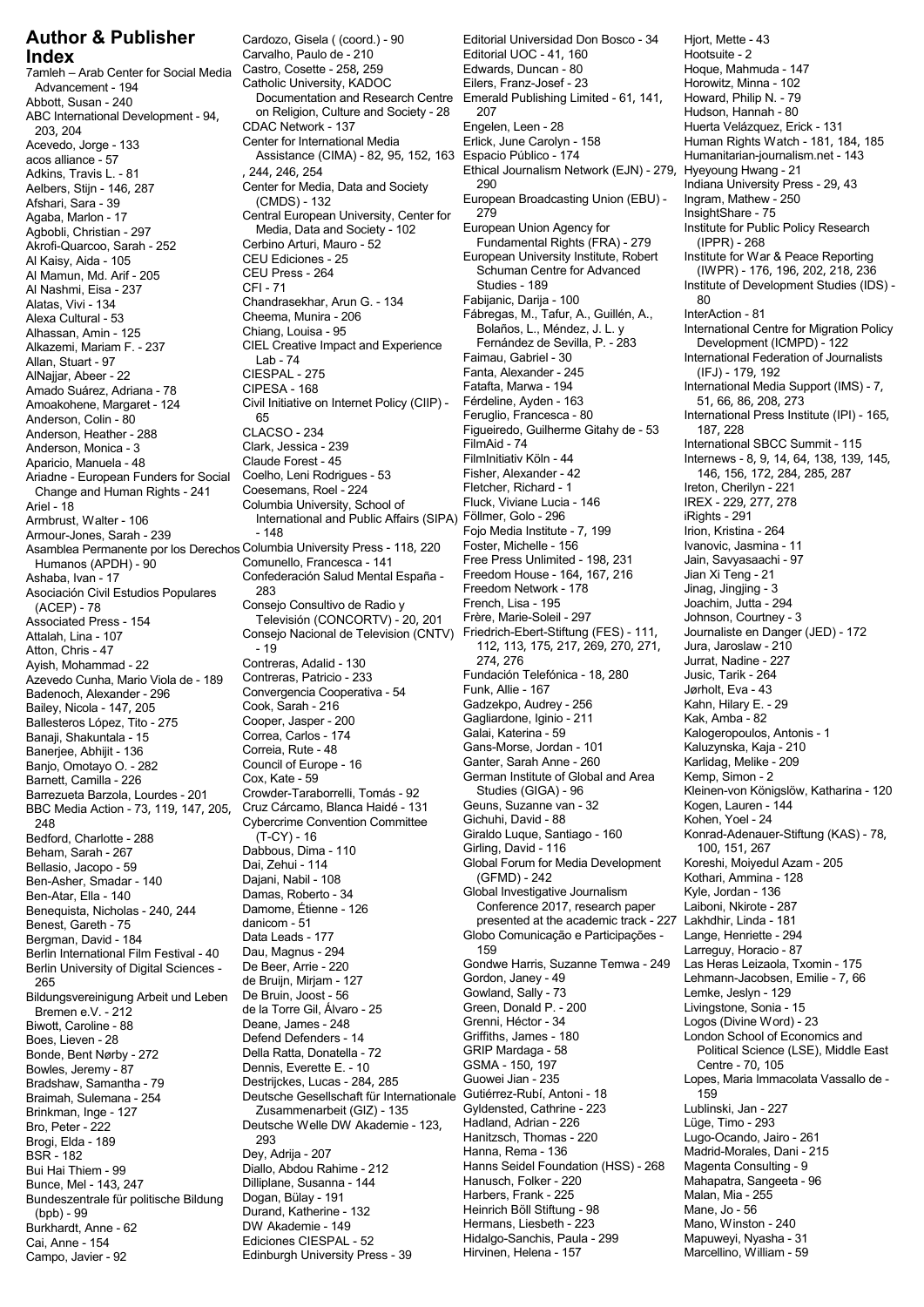Marsh, Vivien - 213 Co, Zarchi - 66 Scott, Martin - 143, 247 Veidlinger, Daniel M. - 38<br>Marthoz, Jean-Paul - 58 Crozco Gómez, Guillermo - 159 Search for Common Ground - 64, 209 Verité Research - 183 Marthoz, Jean-Paul - 58 Orozco Gómez, Guillermo - 159 Search for Common Ground - 64, 209 Verité Research - Ne<br>24 Nartin. Marlen - 294 Ortega. Rafael - 25 SecDev - 65 SecDev - 65 Martínez Matías, Graciela - 275 Ortiz Pérez, Luisa - 202 Mast, Jelle - 224 OSCE Representative on Freedom of Sembra Media - 233 Vossen, Mirjam - 219 McCully, Jonathan - 187 McGee, Rosie - 80 Padovani, Claudia - 195 Signis América Latina y Caribe - 130 Wanta, Wayne - 237 McGonagle, Tarlach - 228 Paladines, Cindy - 134 Silver, Laura - 3, 5<br>1, McIntyre, Karen - 85 Palau-Sampio, Dolors - 262 Simmons, Katy - 5 McKewon, E. - 4 **Palgrave Macmillan - 83, 127, 249, 297**, Singh, Avani - 171 **McKewon, E. - 4** Watkins, Jessica - 70<br>298 McLellan, Michele - 251 298 Sittig, Hendrik - 100 We Are Social - 2 McLellan, Michele - 251 298 Sittig, Hendrik - 100 We Are Social - 2 Mdlongwa, Francis - 151 Meadows, Michael - 289 Park, Jonghwi - 21 Sobel, Meghan - 85 White, Aidan - 122, 290<br>Media Council of Tanzania (MCT) - 170 Parolin, Gianluca P. - 109 Soluciones & Consultoría de Marketing White, Jessica - 167 Media Council of Tanzania (MCT) - 170 Parolin, Gianluca P. - 109 Soluciones & Consultoría de Marketing White, Jessica - 1<br>Media Development Investment Fund Parra, Vanessa - 74 (Socmark) - 20 Media Development Investment Fund Parra, Vanessa - 74<br>MDIF) - 155 Paterson. Chris - 256 (MDIF) - 155 Paterson, Chris - 256 Soria, Estrella - 202 Witschge, Tamara - 225 Paterson, Chris - 256 Soria, Estrella - 202<br>157 - Morkneh, Téwodros W. - 257 Soubiale, Nadège - 126 Morkneh, Téwodros W. - 257 Media for Development Initiative - 204 Paulinas - 26 Soubiale, Nadège - 126 Workneh, Téwodros W. - 257 Media Impact Funders - 239, 251 Pennington, Rosemary - 29 Souter, David - 162 World Association for Christian<br>1990 Media Impact Project - 295 Pérez-Latre, Francisco Javier - 27 Springer VS - 292 Communication (WACC) - 90 Media Impact Project - 295 Media Legal Defence Initiative (MLDI) - Persi Paoli, Giacomo - 59 Srinivasan, Ramesh - 55 World Press Photo Foundation - 226<br>169 Mozniak, Janina - 31 Peter Lang - 24, 142, 240 Srivastava, Lina - 74 Wozniak, Janina - 31 169 Peter Lang - 24, 142, 240 Srivastava, Lina - 74 Wozniak, Janina - 31 Media Monitors - 86 Pew Research Center - 3, 5 Stock, Robert - 46 Wright, Kate - 143, 247<br>Media Progress - 272 Pineau Soukkarieh, Bérangère - 209 Stoilova, Mariya - 15 Wyncote Fou Media Progress - 272 Pineau Soukkarieh, Bérangère - 209 Stoilova, Mariya - 15<br>MedMedia - 110, 266 Plagemann, Johannes - 96 Strohmaier, Alena - 292 MedMedia - 110, 266 Plagemann, Johannes - 96 Strohmaier, Alena - 292 Xin Zeng - 97 Mérida, Pablo - 41 PONARS Eurasia - 101 Sumarto, Sudarno - 136 Yuanyuan, Cao - 76 Mérték Media Monitor - 188 Pontificia Universidad Católica del Perú Swerdlow, Steve - 186 Vusufaith - 185 Yusu<br>133 Tactical Tech - 77 Michie, Katherine - 147 <sup>-</sup> 133 - 133 Tactical Tech - 77 - Zed Books - 89, 180, 211<br>Mirkovic, Ana - 12 - Posetti, Julie - 221 - Tae Seob Shin - 21 - Zeiler, Xenia - 35 Mirkovic, Ana - 12 **Posetti, Julie - 221** Tae Seob Shin - 2<br>Mitchell, Amy - 5 **Post, Senia - 120** Tauris - 108, 206 Mitchell, Amy - 5 **Post, Senja - 120** Tauris - 108, 20<br>Mobius, Markus - 134 **Powers, Matthew - 118** Taylor, Kyle - 3 Mobius, Markus - 134 Powers, Matthew - 118 Taylor, Kyle - 3 Momeni, Esha - 69 **1980 12: 13 Tewodros - 51**<br>Mong. Attila - 227 **The Century Frice Monroe - 83** The Century F Mong, Attila - 227 **Price, Monroe - 83** The Century Foundation - 107 Monje, Daniela - 54 **Public Service Accountability Monitor** Tiempo Argentino - 173 Montoya Londoño, Catalina - 63 (PSAM) - 84 (PSAM) - 7ietaah, Gilbert - 124, 254<br>Morse. Tal - 142 Tietaah, Gilbert K. M. - 252 Motsaathebe, Gilbert - 286 Puppis, Manuel - 104 Ting Liu - 235 Muhammad Jameel Yusha'u - 298 Mukundu, Rashweat - 273 Radde-Antweiler, Kerstin - 35 Touri, Maria - 121 Mulargia, Simone - 141 Radio Regen - 50 Trail, Linda - 278 Muolo, Mimmo - 26 **Raftree, Linda - 74** transcript - 6, 46, 62, 296<br>Murren, Keefe - 74 **Rahaman, Jyoti - 146** Transparency Internationa Murschetz, Paul Clemens - 265 Mwangi, Dorcas Wakio - 88 Rainie, Lee - 3 Truong, Mai - 167 Nakashima, Ryan - 154 Ramaprasad, Jyotika - 220 Tshivuadi, Tshivis - 172 Namibia Media Trust - 268 Rambaud, Brice - 287 Turdubaeva, Elira - 218, 236 Nandi, Anulekha - 15 **Ramos-Martín, Juan - 55** Tuurusong, Damasus - 124<br>Nanfuka. Juliet - 152 **RAND Europe - 59** Tuwindi - 198 Nanyang Technological University, Wee Rasmussen, Finn - 273 Umejei, Emeka - 214<br>Kim Wee School of Communication & Redes por la Diversidad, Equidad y UN Global Pulse - 299 Kim Wee School of Communication & Redes por la Diversidad, Equidad y Information, PhD thesis - 76 Sustentabilidad - 131 Information, PhD thesis - 76 Sustentabilidad - 131 UNESCO - 21, 162, 171, 186, 195, 221,<br>NASEEJ - 71 Reid, Alejandro C. - 33 243 Naso, Lena von - 117 **Remmert, Dietrich - 268** UNESCO Liaison Office Brussels - 186 National Bureau of Economic Research Reporters Without Borders - 161, 170, UNHCR Ireland - 281 National Union of Journalists - 281 Negash - 51 **Reuters Institute for the Study of Community** United Nations Development<br>Nenadic, Iva - 189 **Marting Community** Journalism - 1, 230 **Programme (UNDP)**. Oslo netzpolitik.org - 245 Rhodes University, School of Journalism Newman, Nic - 1 and Media Studies - 84 Universidad del Pacífico - 158 Newsgain - 156 **Rieß, Johanna - 6** Bohanna - 6 University of East Anglia - 143<br>Nguyen, An - 97 **Rikhter, Andrey - 165** University of East Anglia, Scho Nguyen, An - 97 **Rikhter, Andrey - 165** University of East Anglia, School of Ngwane, Simphiwe - 60 Richool of Richool of Ngwane, Simphiwe - 60 Richool of Richool of Ngwane, Simphiwe - 60 Richool of Richool of Ngwane, Simph Ngwane, Simphiwe - 60 Rincón, Omar - 276 International Development - 116<br>Nielsen, Rasmus Kleis - 1 Ristovska, Sandra - 83 University of Hawai'i Press - 38 Nielsen, Rasmus Kleis - 1 <sup>Ristovska</sup>, Sandra - 83 University of Hawai'i Press - 38<br>Nisa. EF - 36 **Ristorm Brandel - Rivero. Ezequiel - 54** University of Oxford. Oxford Inte [no publisher] - 87, 200 Rothman, Paul - 240, 246 Institute - 79 Nomos - 149 **Rotmeijer, Sanne - 232** University of Pennsylvania, Annenberg<br>Nordicom - 103, 104 Routledge - 35, 37, 47, 49, 117, 213. School for Communication. Center for Northwestern University - 10 282, 289 Advanced Research in Global<br>Norwegian Students' and Academics' Rovai, Renato - 234 Communication (CARGC) - 68, 191 Norwegian Students' and Academics' Rovai, Renato - 234 Communication (CARG<br>International Assistance Fund (SAIH) Rowntree, Oliver - 197 Chriversity of Stirling - 226 International Assistance Fund (SAIH) Rowntree, Oliver - 197<br>116 Ruhanya, Pedzisai - 153 - 116 Ruhanya, Pedzisai - 153 University of Technology, Centre for Ntibinyane, Ntibinyane - 230 Saha, Sanjib - 119 Saha, Sanjib - 193 Media Transition - 4<br>Nyabola, Nanjala - 89 Samir Kassir Foundation - 193 Ur Rabbi, Fuad - 147 Nyabola, Nanjala - 89 Samir Kassir Foundation - 193 Obregón Gálvez, Rafael - 111, 112, 113 Save the Children - 11, 12 U.S. Agency for International Odartey-Wellington, Felix - 125 Schäfer, Mike S. - 120 Development (USAID) - 9<br>Oesterlund, Per - 51 Schiffrin, Anya - 148 USAID - 8, 145 Oesterlund, Per - 51 Schiffrin, Anya - 148<br>
Oh, Sarah - 81 Schmidt, Christoph - 149 Okwir, Kenneth - 287 Schneiker, Andrea - 294 Van der Spuy, Anri - 162 Olabode, Shola Abidemi - 61 Schulpen, Lau - 219 Vande Winkel, Roel - 28 Olken, Benjamin A. - 134, 136 Schwab, Rafel - 120 Vasdev, Samhir - 229

Martin, Marlen - 294 Ortega, Rafael - 25 SecDev - 65 Vieira, Jorge - 48 Matsa, Katerina Eva - 5 the Media - 67, 165, 187, 228 Sesenu, Fidelis Y. - 252 Wagemans, Andrea - 225 Presses universitaires du Septentrion -Public Service Accountability Monitor Tiempo Argentino - 173 Pulse Lab Kampala - 299 Tietaah, Gilbert K. M. - 252<br>Puppis, Manuel - 104 Ting Liu - 235 Rahaman, Jyoti - 146 **Murren, Amazaman, 2018** Transparency International - 75<br>Rahman, Fariha - 205 **Murren** Travagnin, Stefania - 37 RAND Europe - 59 Tuwindi - 198<br>Rasmussen, Finn - 273 Tuwindi - Tumelel, Emeka - 214 Reid, Alejandro C. - 33 173, 177, 178, 183, 190, 193 United Nations Development<br>Repucci, Sarah - 164 Programme (UNDP) - 59 Routledge - 35, 37, 47, 49, 117, 213,

Marko, Davor - 103 O'Maley, Daniel - 82 Schweizer, Corinne - 104 Vega Montiel, Aimée - 195 Simmons, Katy - 5 **Masserman, Herman - 215, 256**<br>Singh, Avani - 171 Watkins, Jessica - 70 Programme (UNDP), Oslo<br>Governance Centre - 238 University of Oxford, Oxford Internet Vallejo Mejía, Maryluz - 63 Vega Casanova, Jair - 111, 112, 113

Yeboah-Banin, Abena A. - 252